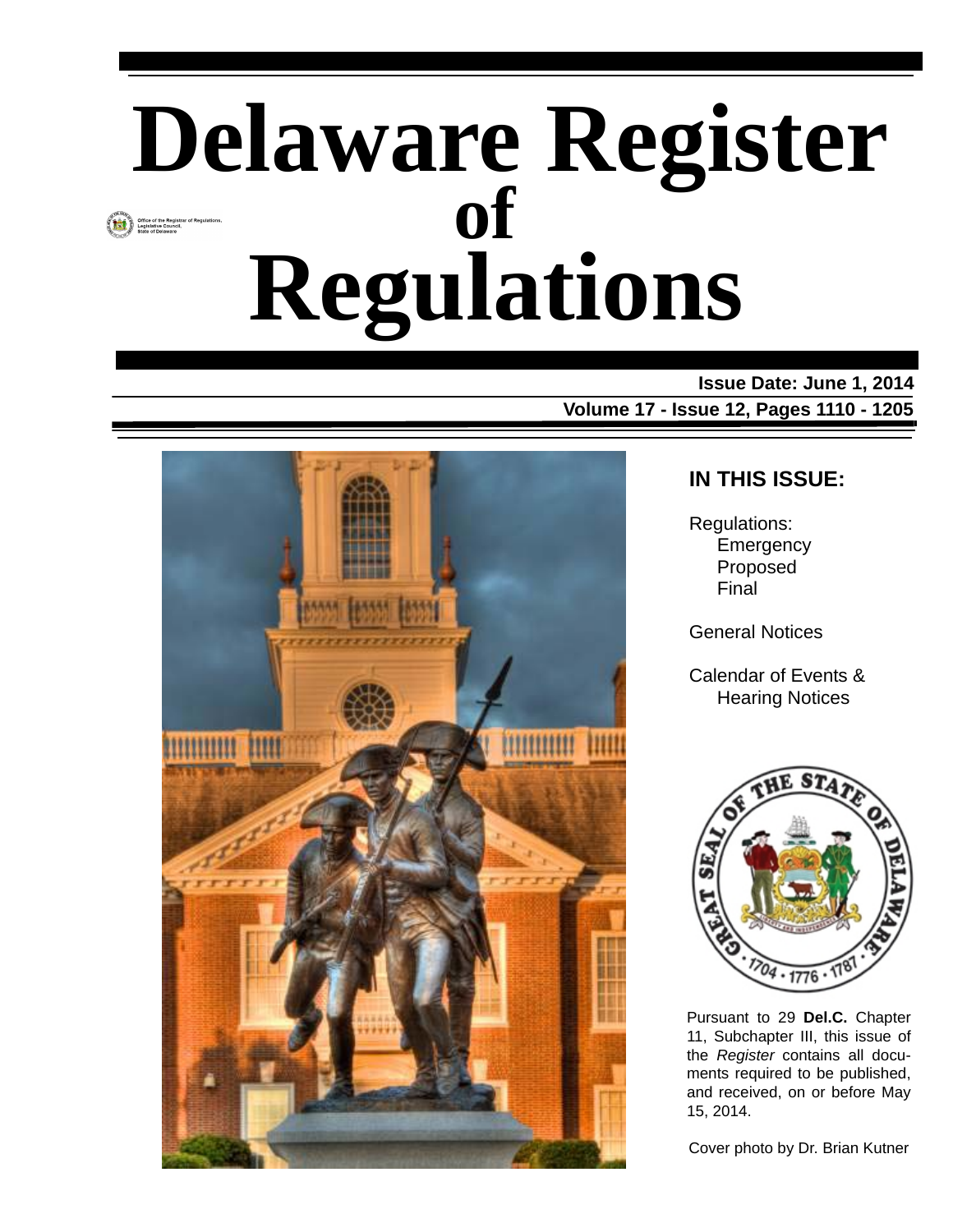### **INFORMATION ABOUT THE DELAWARE REGISTER OF REGULATIONS**

#### **DELAWARE REGISTER OF REGULATIONS**

The *Delaware Register of Regulations* is an official State publication established by authority of 69 *Del. Laws*, c. 107 and is published on the first of each month throughout the year.

The *Delaware Register* will publish any regulations that are proposed to be adopted, amended or repealed and any emergency regulations promulgated.

The *Register* will also publish some or all of the following information:

- Governor's Executive Orders
- Governor's Appointments
- Agency Hearing and Meeting Notices
- Other documents considered to be in the public interest.

#### **CITATION TO THE DELAWARE REGISTER**

The *Delaware Register of Regulations* is cited by volume, issue, page number and date. An example would be:

16 **DE Reg.** 1227 - 1230 (06/01/13)

Refers to Volume 16, pages 1227 - 1130 of the *Delaware Register* issued on June 1, 2013.

#### **SUBSCRIPTION INFORMATION**

The cost of a yearly subscription (12 issues) for the *Delaware Register of Regulations* is \$135.00. Single copies are available at a cost of \$12.00 per issue, including postage. For more information contact the Division of Research at 302-744-4114 or 1-800-282-8545 in Delaware.

#### **CITIZEN PARTICIPATION IN THE REGULATORY PROCESS**

Delaware citizens and other interested parties may participate in the process by which administrative regulations are adopted, amended or repealed, and may initiate the process by which the validity and applicability of regulations is determined.

Under 29 **Del.C.** §10115 whenever an agency proposes to formulate, adopt, amend or repeal a regulation, it shall file notice and full text of such proposals, together with copies of the existing regulation being adopted, amended or repealed, with the Registrar for publication in the *Register of Regulations* pursuant to §1134 of this title. The notice shall describe the nature of the proceedings including a brief synopsis of the subject, substance, issues, possible terms of the agency action, a reference to the legal authority of the agency to act, and reference to any other regulations that may be impacted or affected by the proposal, and shall state the manner in which persons may present their views; if in writing, of the place to which and the final date by which such views may be submitted; or if at a public hearing, the date, time and place of the hearing. If a public hearing is to be held, such public hearing shall not be scheduled less than 20 days following publication of notice of the proposal in the *Register of Regulations*. If a public hearing will be held on the proposal, notice of the time, date, place and a summary of the nature of the proposal shall also be published in at least 2 Delaware newspapers of general circulation. The notice shall also be mailed to all persons who have made timely written requests of the agency for advance notice of its regulation-making proceedings.

**DELAWARE REGISTER OF REGULATIONS, VOL. 17, ISSUE 12, SUNDAY, JUNE 1, 2014**

**1111**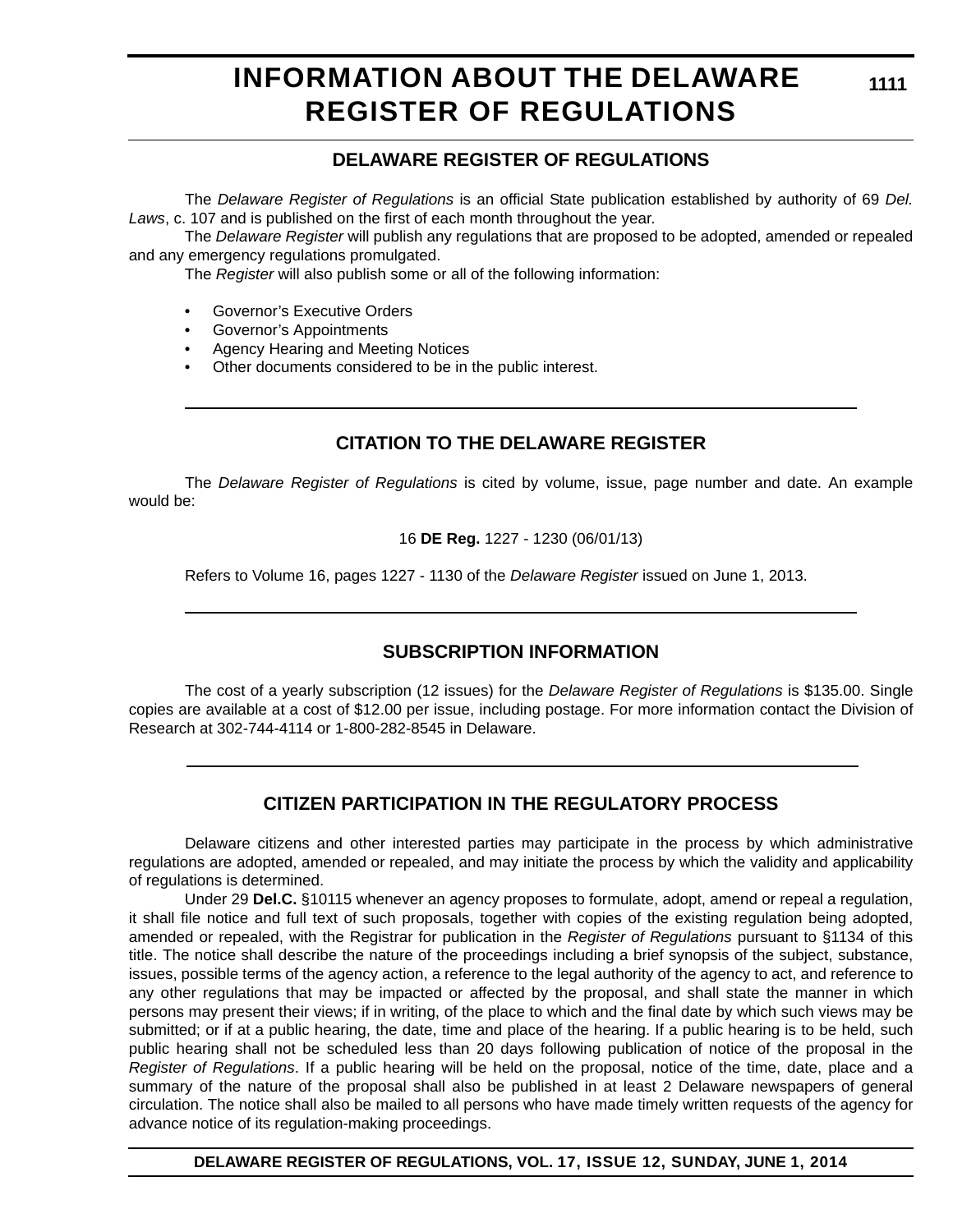### **INFORMATION ABOUT THE DELAWARE REGISTER OF REGULATIONS**

The opportunity for public comment shall be held open for a minimum of 30 days after the proposal is published in the *Register of Regulations*. At the conclusion of all hearings and after receipt, within the time allowed, of all written materials, upon all the testimonial and written evidence and information submitted, together with summaries of the evidence and information by subordinates, the agency shall determine whether a regulation should be adopted, amended or repealed and shall issue its conclusion in an order which shall include: (1) A brief summary of the evidence and information submitted; (2) A brief summary of its findings of fact with respect to the evidence and information, except where a rule of procedure is being adopted or amended; (3) A decision to adopt, amend or repeal a regulation or to take no action and the decision shall be supported by its findings on the evidence and information received; (4) The exact text and citation of such regulation adopted, amended or repealed; (5) The effective date of the order; (6) Any other findings or conclusions required by the law under which the agency has authority to act; and (7) The signature of at least a quorum of the agency members.

The effective date of an order which adopts, amends or repeals a regulation shall be not less than 10 days from the date the order adopting, amending or repealing a regulation has been published in its final form in the *Register of Regulations*, unless such adoption, amendment or repeal qualifies as an emergency under §10119.

Any person aggrieved by and claiming the unlawfulness of any regulation may bring an action in the Court for declaratory relief.

No action of an agency with respect to the making or consideration of a proposed adoption, amendment or repeal of a regulation shall be subject to review until final agency action on the proposal has been taken.

When any regulation is the subject of an enforcement action in the Court, the lawfulness of such regulation may be reviewed by the Court as a defense in the action.

Except as provided in the preceding section, no judicial review of a regulation is available unless a complaint therefor is filed in the Court within 30 days of the day the agency order with respect to the regulation was published in the *Register of Regulations*.

#### **CLOSING DATES AND ISSUE DATES FOR THE DELAWARE REGISTER OF REGULATIONS**

| <b>ISSUE DATE</b>                                            | <b>CLOSING DATE</b>                                           | <b>CLOSING TIME</b>                                           |
|--------------------------------------------------------------|---------------------------------------------------------------|---------------------------------------------------------------|
| July 1<br>August 1<br>September 1<br>October 1<br>November 1 | June 16<br>July 15<br>August 15<br>September 15<br>October 15 | 4:30 p.m.<br>4:30 p.m.<br>4:30 p.m.<br>4:30 p.m.<br>4:30 p.m. |
|                                                              |                                                               |                                                               |

#### **DIVISION OF RESEARCH STAFF**

**Lori Christiansen,** Director; **Mark J. Cutrona,** Deputy Director; **Jerry Grant**, Joint Sunset Analyst; **Jeffrey W. Hague**, Registrar of Regulations; **Robert Lupo**, Printer; **Deborah J. Messina,** Print Shop Supervisor; **Kathleen Morris**, Executive Secretary; **Georgia Roman**, Unit Operations Support Specialist; **Victoria Schultes,** Administrative Specialist II; **Yvette W. Smallwood**, Assistant Registrar of Regulations; **Don Sellers,** Printer; **Holly Wagner**, Research Analyst; **Rochelle Yerkes**, Office Manager; **Sara Zimmerman**, Legislative Librarian.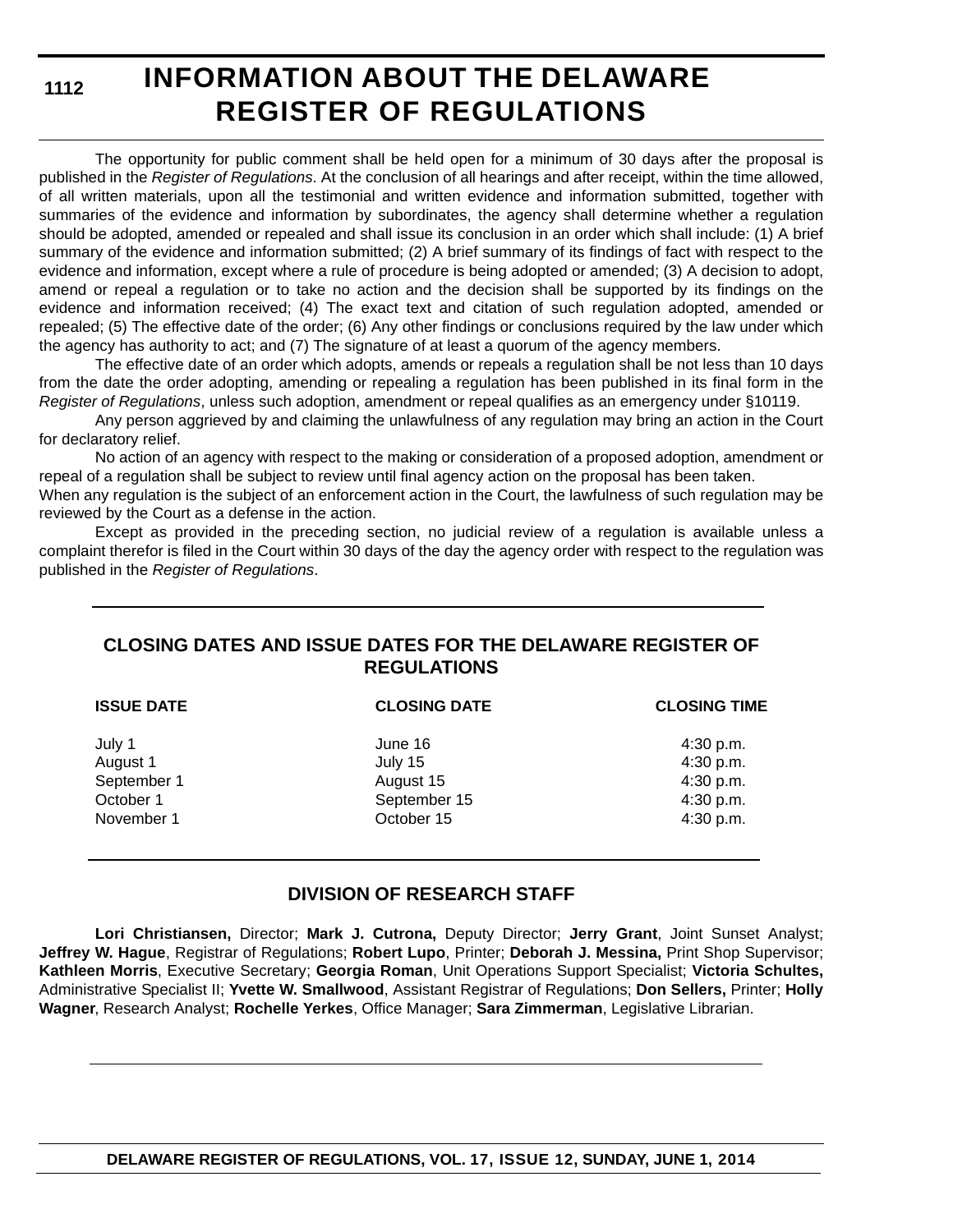# **TABLE OF CONTENTS**

**1113**

<span id="page-3-0"></span>[Cumulative Tables............................................................................................................................. ............ 1115](#page-5-0)

#### **EMERGENCY**

| <b>DEPARTMENT OF SERVICES FOR CHILDREN, YOUTH AND THEIR FAMILIES</b> |      |
|----------------------------------------------------------------------|------|
| <b>Division of Family Services</b>                                   |      |
|                                                                      | 1124 |
|                                                                      |      |

#### **PROPOSED**

| <b>DEPARTMENT OF EDUCATION</b>                                                                    |      |
|---------------------------------------------------------------------------------------------------|------|
| <b>Office of the Secretary</b>                                                                    |      |
|                                                                                                   | 1127 |
|                                                                                                   | 1133 |
| <b>DEPARTMENT OF HEALTH AND SOCIAL SERVICES</b>                                                   |      |
| <b>Division of Social Services</b>                                                                |      |
|                                                                                                   | 1138 |
| DSSM 2013 Verification; 9037 Use of Income and Eligibility Verification System (IEVS)             | 1140 |
|                                                                                                   | 1145 |
| <b>DEPARTMENT OF SAFETY AND HOMELAND SECURITY</b>                                                 |      |
| <b>Division of State Police</b>                                                                   |      |
| 1300 Board of Examiners of Private Investigators & Private Security Agencies                      | 1148 |
| DEPARTMENT OF SERVICES FOR CHILDREN, YOUTH AND THEIR FAMILIES                                     |      |
| <b>Division of Family Services</b>                                                                |      |
|                                                                                                   | 1155 |
| <b>DEPARTMENT OF STATE</b>                                                                        |      |
| <b>Division of Professional Regulation</b>                                                        |      |
|                                                                                                   | 1157 |
|                                                                                                   | 1158 |
| 1100 Board of Dentistry and Dental Hygiene, Section 6.0 Continuing Professional Education         | 1159 |
|                                                                                                   | 1161 |
| 1800 Board of Plumbing, Heating, Ventilation, Air Conditioning and Refrigeration Examiners        | 1161 |
| 3000 Board of Professional Counselors of Mental Health and Chemical Dependency Professionals 1163 |      |
|                                                                                                   | 1164 |
|                                                                                                   | 1166 |
| <b>Office of the State Bank Commissioner</b>                                                      |      |
|                                                                                                   | 1168 |
|                                                                                                   | 1168 |
|                                                                                                   | 1168 |
|                                                                                                   | 1168 |
| <b>DIVISION OF RESEARCH</b>                                                                       |      |
| <b>Office of the Registrar of Regulations</b>                                                     |      |
|                                                                                                   | 1174 |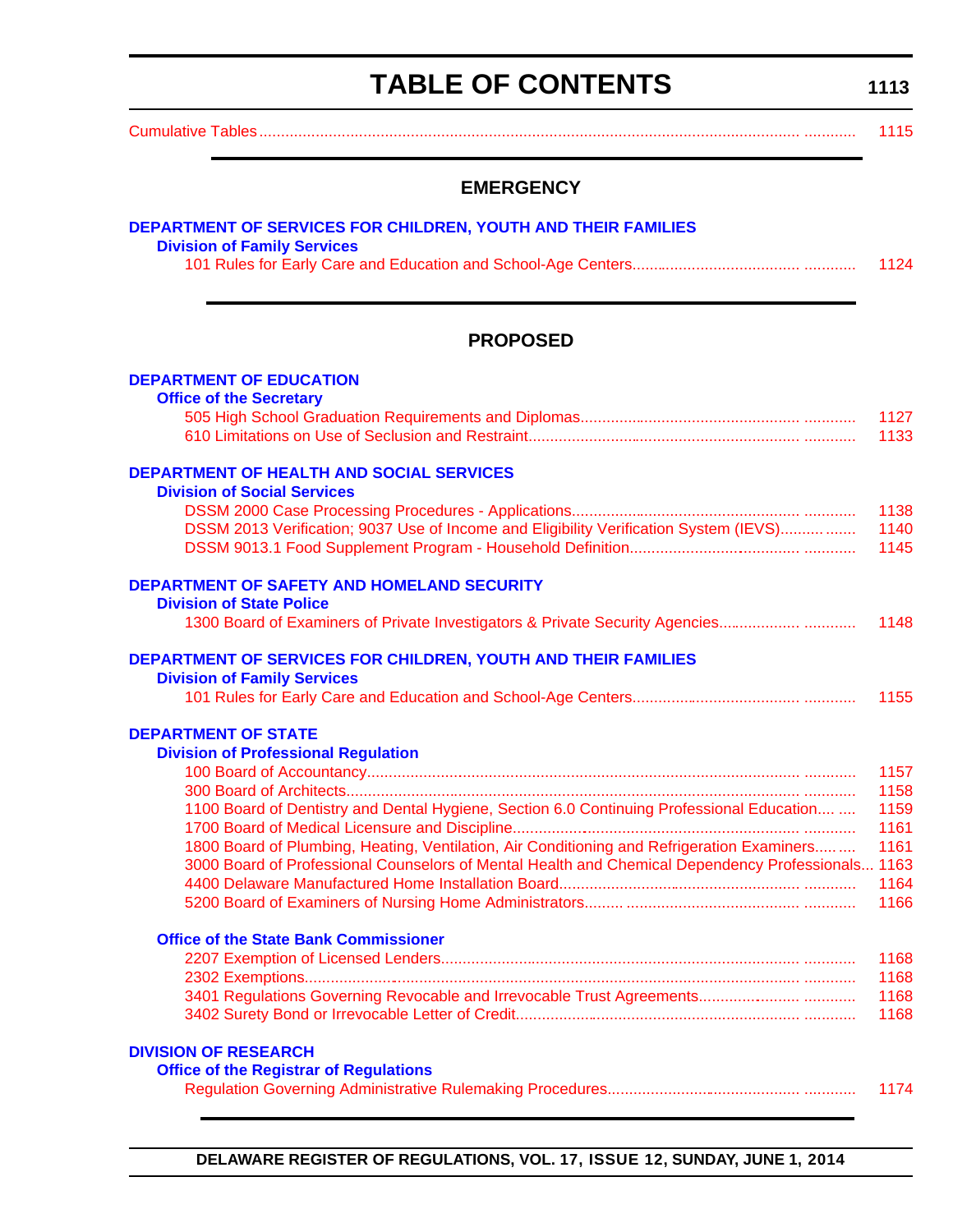### **TABLE OF CONTENTS**

#### **FINAL**

#### **[DEPARTMENT OF AGRICULTURE](http://dda.delaware.gov/thoroughbred/index.shtml)**

**Thoroughbred Racing Commission**

[1001 Thoroughbred Racing Rules and Regulations, Section 8.0, Jockeys and Apprentice Jockeys... 1178](#page-68-0)

#### **[DEPARTMENT OF HEALTH AND SOCIAL SERVICES](http://www.dhss.delaware.gov/dhss/dmma/)**

#### **Division of Medicaid and Medical Assistance**

| 1915(i) Home and Community-Based Services Waiver Renewal Application                           | 1179 |
|------------------------------------------------------------------------------------------------|------|
| Title XIX Medicaid State Plan, Medicaid Coverage for Prescribed Drugs: Attachment 3.1-A Page 5 |      |
| Addendum; Attachment 3.1.A.1 Page 2a, and Attachment 3.1.A.1 Page 2b                           | 1189 |

#### **DEPARTMENT OF STATE**

#### **[Division of Professional Regulation](http://dpr.delaware.gov/)** 1100 Board of Dentistry and Dental Hygiene, Section 10.0, Eligibility to Take the Practical [\(Clinical\) Examination..................................................................................................... ............ 1191](#page-81-0) [1900 Board of Nursing, Sections 2.0, 6.0, 8.0 and 9.0......................................................... ............ 1193](#page-83-0) [2900 Real Estate Commission.............................................................................................. ............ 1194](#page-84-0) [2925 Real Estate Commission Education Committee.......................................................... ............ 1195](#page-85-0)

#### **GENERAL NOTICE**

#### **[DEPT. OF NATURAL RESOURCES AND ENVIRONMENTAL CONTROL](http://www.dnrec.delaware.gov/air/Pages/Default.aspx)**

#### **Division of Air Quality**

Delaware 2011 Base Year State Implementation Plan (SIP) Emission Inventory under the 2008 [Ozone National Ambient Air Quality Standard \(NAAQS\)................................................ ............ 1197](#page-87-0)

#### **CALENDAR OF EVENTS/HEARING NOTICES**

|                                                                                                              | 1198 |
|--------------------------------------------------------------------------------------------------------------|------|
| Dept. of Health and Social Svcs., Div. of Social Svcs. - Notices of Public Comment Periods1198 - 1199        |      |
| Dept. of Natural Resources and Environmental Control, Div. of Air Quality - Notice of Public Hearing         | 1199 |
| Dept. of Safety and Homeland Security, Div. of State Police - Notice of Public Comment Period  1199          |      |
| Dept. of Services for Children, Youth and Their Families, Div. of Family Services, Notice of                 |      |
|                                                                                                              | 1200 |
| Dept. of State, Div. of Prof. Regulation; Office of the State Bank Commissioner - Notices of Public Hearings |      |
|                                                                                                              |      |
|                                                                                                              | 1204 |
|                                                                                                              |      |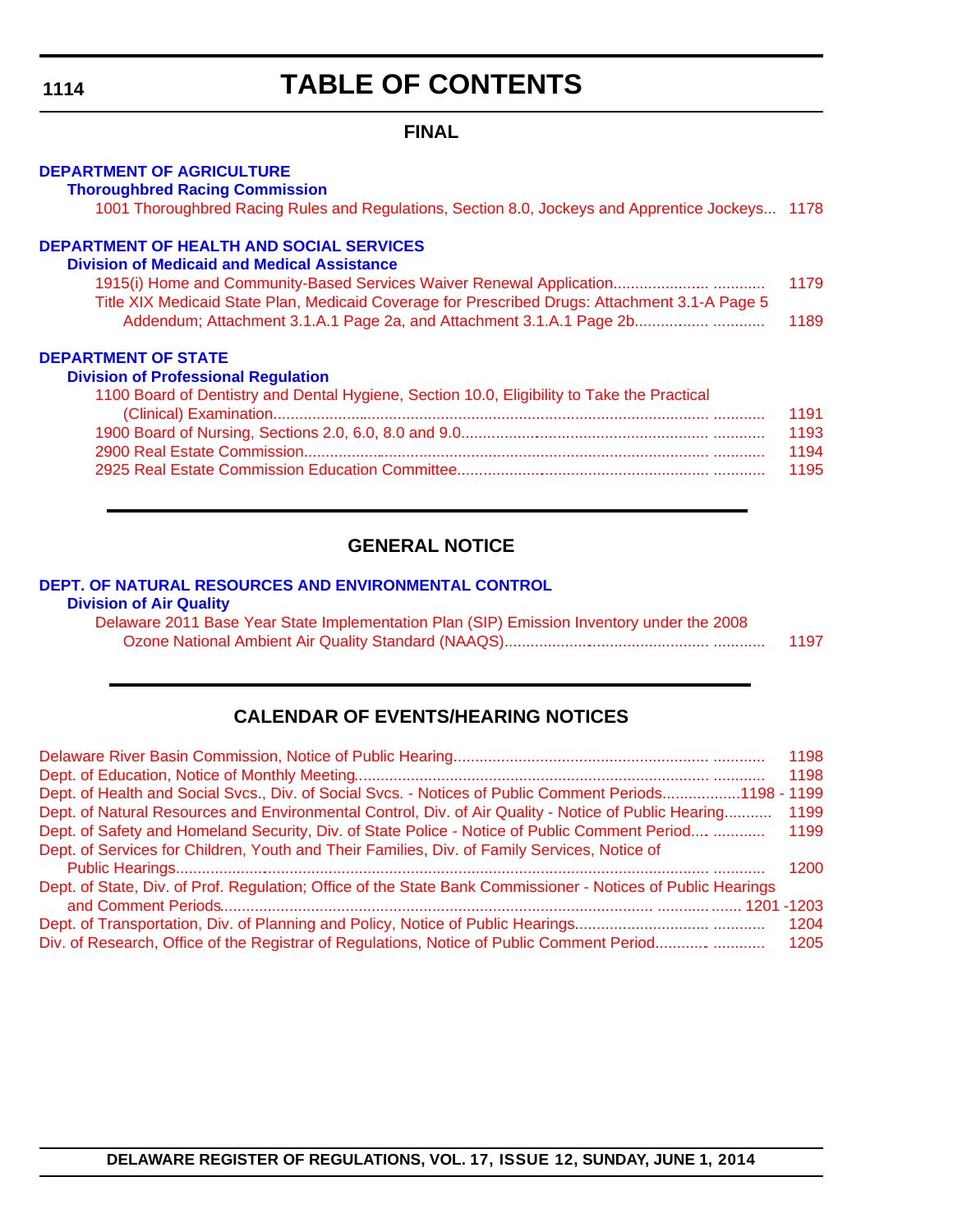<span id="page-5-0"></span>The table printed below lists the regulations that have been proposed, adopted, amended or repealed in the preceding issues of the current volume of the *Delaware Register of Regulations*.

The regulations are listed alphabetically by the promulgating agency, followed by a citation to that issue of the *Register* in which the regulation was published. Proposed regulations are designated with (Prop.); Final regulations are designated with (Final); Emergency regulations are designated with (Emer.); and regulations that have been repealed are designated with (Rep.).

| DELAWARE MANUFACTURED HOME RELOCATION AUTHORITY                                                                                                         |                                                                                                           |
|---------------------------------------------------------------------------------------------------------------------------------------------------------|-----------------------------------------------------------------------------------------------------------|
| 201 Delaware Manufactured Home Relocation Trust Fund Regulations                                                                                        | 17 DE Reg. 466 (Prop.)<br>17 DE Reg. 678 (Prop.)<br>17 <b>DE Reg.</b> 978 (Final)                         |
|                                                                                                                                                         | 17 DE Reg. 267(Emer.)<br>17 DE Reg. 672(Emer.)<br>17 DE Reg. 804 (Prop.)<br>17 <b>DE Reg.</b> 979 (Final) |
| <b>DELAWARE RIVER BASIN COMMISSION</b>                                                                                                                  |                                                                                                           |
| Amendments to the Water Quality Regulations, Water Code and Comprehensive<br>Plan to Revise the Human Health Water Quality Criteria for PCBs in Zones 2 | 17 DE Reg. 1056 (Prop.)                                                                                   |
| Amendments to the Water Quality Regulations, Water Code and Comprehensive                                                                               |                                                                                                           |
| Revised Notice of Proposed Rulemaking and Public Hearing                                                                                                | 17 DE Reg. 1058 (Prop.)<br>17 DE Reg. 143 (Prop.)                                                         |
| Proposed Amendments to the Water Quality Regulations, Water Code and                                                                                    |                                                                                                           |
| Comprehensive Plan to Update Water Quality Criteria for pH                                                                                              | 17 DE Reg. 365 (Prop.)                                                                                    |
| <b>DELAWARE SOLID WASTE AUTHORITY</b>                                                                                                                   |                                                                                                           |
|                                                                                                                                                         | 17 DE Reg. 313 (Final)                                                                                    |
|                                                                                                                                                         | 17 DE Reg. 314 (Final)                                                                                    |
|                                                                                                                                                         | 17 DE Reg. 315 (Rep.)                                                                                     |
| DELAWARE STATE FIRE PREVENTION COMMISSION                                                                                                               |                                                                                                           |
|                                                                                                                                                         | 17 DE Reg. 469 (Prop.)<br>17 DE Reg. 982 (Final)                                                          |
| <b>DEPARTMENT OF AGRICULTURE</b>                                                                                                                        |                                                                                                           |
| <b>Office of the Secretary</b>                                                                                                                          |                                                                                                           |
| 101 On-Farm Home Processing of Non-Potentially Hazardous Foods                                                                                          | 17 DE Reg. 25 (Prop.)<br>17 DE Reg. 316 (Final)                                                           |
|                                                                                                                                                         | 17 <b>DE Reg.</b> 28 (Prop.)                                                                              |
| <b>Delaware Forest Service</b>                                                                                                                          | 17 DE Reg. 317 (Final)                                                                                    |
| 401 Forest Service Erosion and Sedimentation Regulations                                                                                                | 17 DE Reg. 145 (Prop.)                                                                                    |
| <b>Harness Racing Commission</b>                                                                                                                        | 17 DE Reg. 722 (Final)                                                                                    |
| 501 Harness Racing Rules and Regulations, Section 3.0, 5.0, 7.0 & 8.0                                                                                   | 17 DE Reg. 679 (Prop.)                                                                                    |
|                                                                                                                                                         | 17 <b>DE Reg.</b> 1059 (Final)<br>17 DE Reg. 810 (Prop.)                                                  |
|                                                                                                                                                         | 17 DE Reg. 1060 (Final)                                                                                   |
| 502 Delaware Standardbred Breeders' Fund Regulations<br><b>Pesticides Section</b>                                                                       | 17 DE Reg. 203 (Final)                                                                                    |
|                                                                                                                                                         | 17 DE Reg. 146 (Prop.)                                                                                    |
|                                                                                                                                                         | 17 DE Reg. 723 (Final)                                                                                    |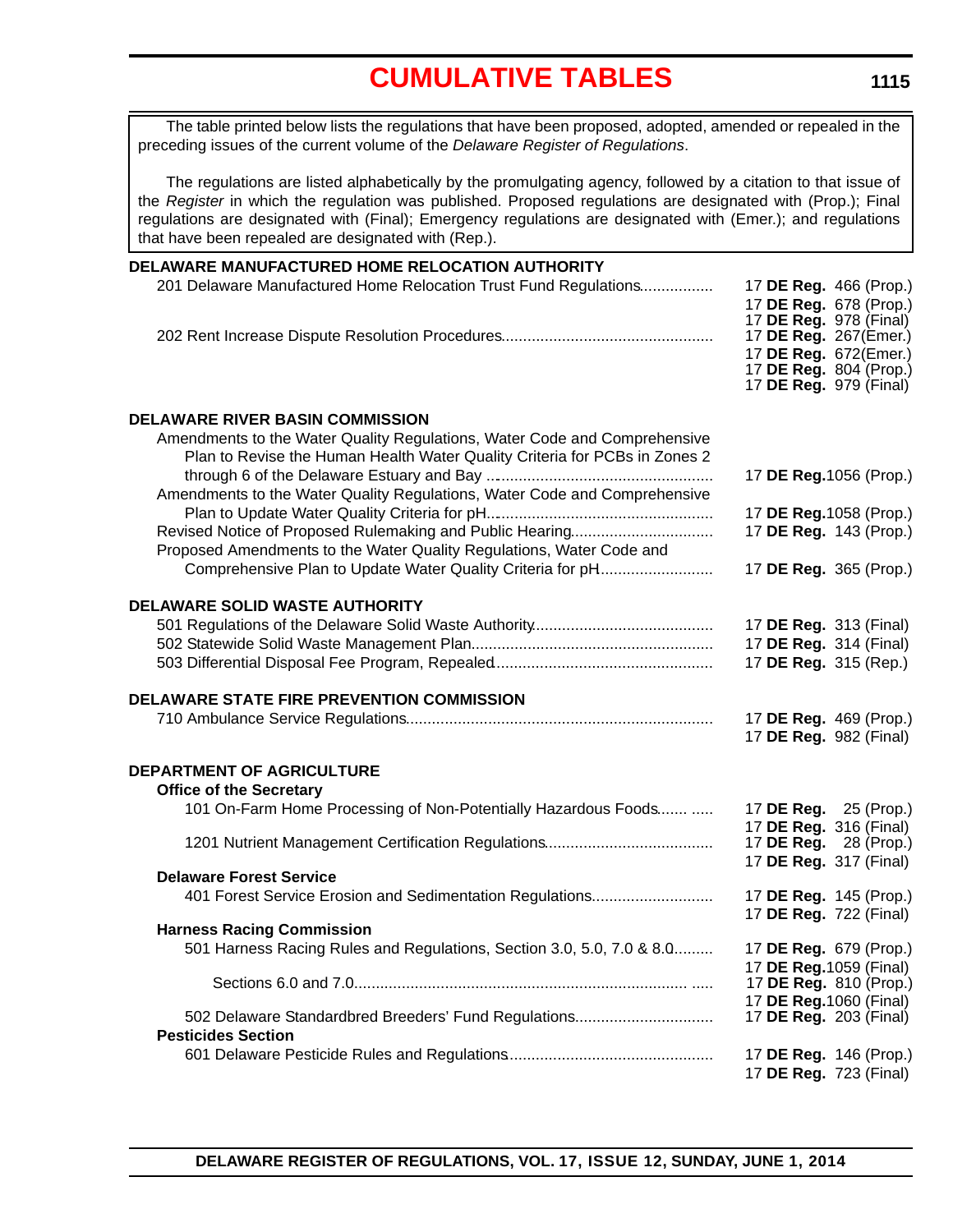| <b>Thoroughbred Racing Commission</b>                                                        |                               |                                |
|----------------------------------------------------------------------------------------------|-------------------------------|--------------------------------|
| 1001 Thoroughbred Racing Rules and Regulations, Section 8.0, Jockeys                         |                               |                                |
|                                                                                              |                               | 17 DE Reg. 948 (Prop.)         |
| 1001 Thoroughbred Racing Rules and Regulations, Sections 9.0 and 15.0 17 DE Reg. 882 (Prop.) |                               |                                |
|                                                                                              |                               | 17 DE Reg. 1061 (Final)        |
|                                                                                              |                               |                                |
| <b>DEPARTMENT OF EDUCATION</b>                                                               |                               |                                |
| <b>Office of the Secretary</b>                                                               |                               |                                |
| 106 Teacher Appraisal Process Delaware Performance Appraisal System                          |                               |                                |
|                                                                                              |                               | 17 DE Reg. 204 (Rep.)          |
| 106A Teacher Appraisal Process Delaware Performance Appraisal System                         |                               |                                |
|                                                                                              |                               | 17 DE Reg. 205 (Final)         |
|                                                                                              |                               | 17 DE Reg. 1014(Prop.)         |
| 107 Specialist Appraisal Process Delaware Performance Appraisal System                       |                               |                                |
|                                                                                              |                               | 17 DE Reg. 214 (Rep.)          |
| 107A Specialist Appraisal Process Delaware Performance Appraisal System                      |                               |                                |
|                                                                                              |                               | 17 <b>DE Reg.</b> 216 (Final)  |
|                                                                                              |                               | 17 DE Reg. 1018(Prop.)         |
| 108 Administrator Appraisal Process Delaware Performance Appraisal System                    |                               |                                |
|                                                                                              | 17 DE Reg. 224 (Rep.)         |                                |
| 108A Administrator Appraisal Process Delaware Performance Appraisal System                   |                               |                                |
|                                                                                              | 17 DE Reg. 1021(Prop.)        |                                |
|                                                                                              |                               | 17 DE Reg. 275 (Prop.)         |
|                                                                                              | 17 DE Reg. 497 (Final)        |                                |
|                                                                                              |                               | 17 DE Reg. 588 (Prop.)         |
|                                                                                              | 17 <b>DE Reg.</b> 913 (Final) |                                |
|                                                                                              | 17 DE Reg. 1030(Prop.)        |                                |
|                                                                                              |                               | 17 DE Reg. 148 (Prop.)         |
|                                                                                              | 17 DE Reg. 423 (Final)        |                                |
| 502 Alignment of Local School District Curricula to the State Content Standards              |                               | 17 DE Reg. 679 (Prop.)         |
|                                                                                              | 17 DE Reg. 916 (Final)        |                                |
| 614 Uniform Definitions for Student Conduct Which May Result in Alternative                  |                               |                                |
|                                                                                              |                               | 17 DE Reg. 367 (Prop.)         |
|                                                                                              | 17 DE Reg. 835 (Final)        |                                |
|                                                                                              |                               | 17 DE Reg. 361(Emer.)          |
| 851 K to 12 Comprehensive Health Education Program                                           |                               | 17 DE Reg. 150 (Prop.)         |
|                                                                                              | 17 DE Reg. 425 (Final)        |                                |
| 910 Delaware Requirements for Issuance of the GED® Test Credential                           |                               | 17 DE Reg. 469 (Prop.)         |
|                                                                                              | 17 DE Reg. 724 (Final)        | 17 DE Reg. 152 (Prop.)         |
|                                                                                              | 17 DE Reg. 427 (Final)        |                                |
| <b>Professional Standards Board</b>                                                          |                               |                                |
|                                                                                              | 17 <b>DE Reg.</b> 65 (Final)  |                                |
|                                                                                              |                               | 17 DE Reg. 472 (Prop.)         |
|                                                                                              | 17 DE Reg. 726 (Final)        |                                |
|                                                                                              | 17 DE Reg. 372 (Prop.)        |                                |
|                                                                                              | 17 DE Reg. 610 (Final)        |                                |
|                                                                                              | 17 DE Reg. 1031 (Prop.)       |                                |
|                                                                                              |                               | 17 DE Reg. 591 (Prop.)         |
|                                                                                              |                               | 17 DE Reg. 683 (Prop.)         |
|                                                                                              | 17 <b>DE Reg.</b> 919 (Final) |                                |
|                                                                                              |                               | 17 <b>DE Reg.</b> 1032 (Prop.) |
|                                                                                              |                               |                                |
| DEPT. OF ELECTIONS FOR NEW CASTLE COUNTY                                                     |                               |                                |
|                                                                                              | 17 DE Reg. 1062 (Final)       |                                |
|                                                                                              |                               |                                |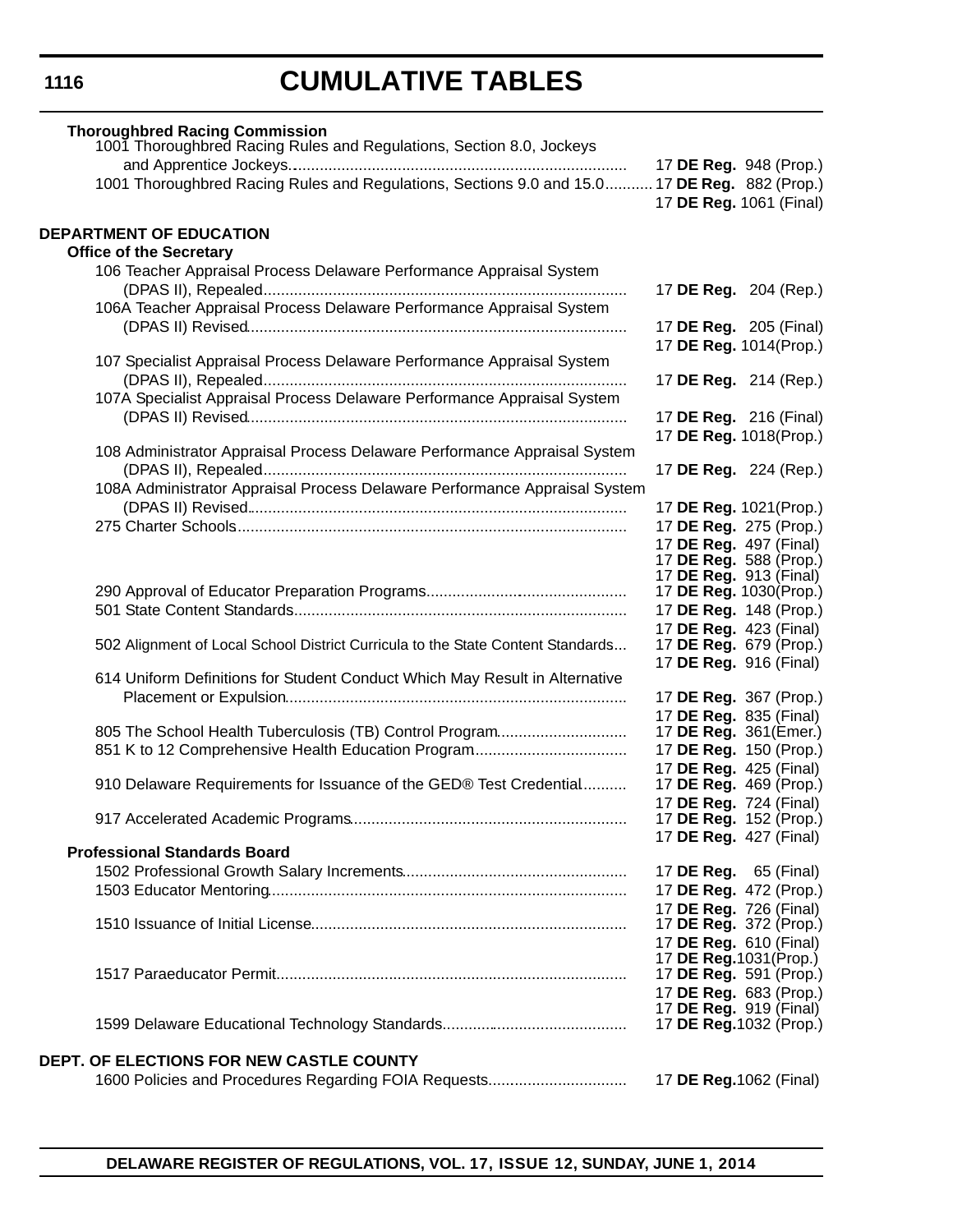| <b>DEPARTMENT OF FINANCE</b><br><b>Office of the State Lottery</b>                                                              |                                                         |  |
|---------------------------------------------------------------------------------------------------------------------------------|---------------------------------------------------------|--|
|                                                                                                                                 | 17 DE Reg. 10 (Emer)<br>17 DE Reg. 29 (Prop.)           |  |
|                                                                                                                                 | 17 DE Reg. 317 (Final)                                  |  |
| DEPARTMENT OF HEALTH AND SOCIAL SERVICES                                                                                        |                                                         |  |
| <b>Division of Medicaid and Medical Assistance</b>                                                                              |                                                         |  |
| 1915(c) Home and Community-Based Services Waiver                                                                                | 17 DE Reg. 156 (Prop.)<br>17 DE Reg. 432 (Final)        |  |
| 1915(i) Home and Community-Based Services State Plan Option Amendment                                                           | 17 DE Reg. 688 (Prop.)<br>17 DE Reg. 1070 (Final)       |  |
| 1915(i) Home and Community-Based Services Waiver Renewal Application                                                            | 17 DE Reg. 950 (Prop.)                                  |  |
|                                                                                                                                 | .17 DE Reg. 885 (Prop.)<br>17 DE Reg. 1067 (Final)      |  |
| Attachment 3.1-A Page 5 Addendum, Multi-State Purchasing Pool Supplemental                                                      |                                                         |  |
|                                                                                                                                 | 17 DE Reg. 285 (Prop.)<br>17 DE Reg. 501 (Final)        |  |
| Delaware Medicaid Modified Adjusted Gross Income (MAGI) Eligibility and                                                         |                                                         |  |
| Benefits State Plan Amendments - Children's Health Insurance Program                                                            |                                                         |  |
|                                                                                                                                 | 17 DE Reg. 392 (Prop.)                                  |  |
| Delaware Medicaid Modified Adjusted Gross Income (MAGI) Eligibility and                                                         | 17 DE Reg. 631 (Final)                                  |  |
| Benefits State Plan Amendments - Citizenship and Immigration Status                                                             | 17 DE Reg. 389 (Prop.)                                  |  |
|                                                                                                                                 | 17 DE Reg. 628 (Final)                                  |  |
| Delaware Medicaid Modified Adjusted Gross Income (MAGI) Eligibility and                                                         | 17 DE Reg. 377 (Prop.)                                  |  |
|                                                                                                                                 | 17 DE Reg. 616 (Final)                                  |  |
| Delaware Medicaid Modified Adjusted Gross Income (MAGI) Eligibility and                                                         |                                                         |  |
| Benefits State Plan Amendments - MAGI-Based Eligibility Groups                                                                  | 17 DE Reg. 374 (Prop.)<br>17 DE Reg. 612 (Final)        |  |
| Delaware Medicaid Modified Adjusted Gross Income (MAGI) Eligibility and                                                         |                                                         |  |
| Benefits State Plan Amendments - MAGI Income Methodology                                                                        | 17 DE Reg. 380 (Prop.)                                  |  |
| Delaware Medicaid Modified Adjusted Gross Income (MAGI) Eligibility and                                                         | 17 DE Reg. 619 (Final)                                  |  |
|                                                                                                                                 | 17 DE Reg. 386 (Prop.)                                  |  |
|                                                                                                                                 | 17 DE Reg. 625 (Final)                                  |  |
| Delaware Medicaid Modified Adjusted Gross Income (MAGI) Eligibility and<br>Benefits State Plan Amendments - Single State Agency | 17 DE Reg. 383 (Prop.)                                  |  |
|                                                                                                                                 | 17 DE Reg. 622 (Final)                                  |  |
| Diamond State Health Plan Plus 1115 Demonstration Waiver                                                                        | 17 DE Reg. 225 (Final)                                  |  |
|                                                                                                                                 | 17 DE Reg. 584(Emer.)                                   |  |
|                                                                                                                                 | 17 DE Reg. 597 (Prop.)<br>17 <b>DE Reg.</b> 845 (Final) |  |
|                                                                                                                                 | 17 DE Reg. 584(Emer.)                                   |  |
|                                                                                                                                 | 17 DE Reg. 597 (Prop.)                                  |  |
| Federal Medical Assistance Percentage (FMAP) Claiming Methodology                                                               | 17 <b>DE Reg.</b> 845 (Final)                           |  |
|                                                                                                                                 | 17 DE Reg. 887 (Prop.)                                  |  |
|                                                                                                                                 | 17 DE Reg. 1077 (Final)                                 |  |
| Medicaid Expansion under the Affordable Care Act of 2014 - Delaware                                                             | 17 DE Reg. 594 (Prop.)                                  |  |
|                                                                                                                                 | 17 DE Reg. 841 (Final)                                  |  |
| Medicaid Expansion under the Affordable Care Act of 2014 - DSSM 14000,                                                          |                                                         |  |
|                                                                                                                                 | 17 DE Reg. 126(Emer.)<br>17 DE Reg. 162 (Prop.)         |  |
|                                                                                                                                 | 17 <b>DE Reg.</b> 503 (Final)                           |  |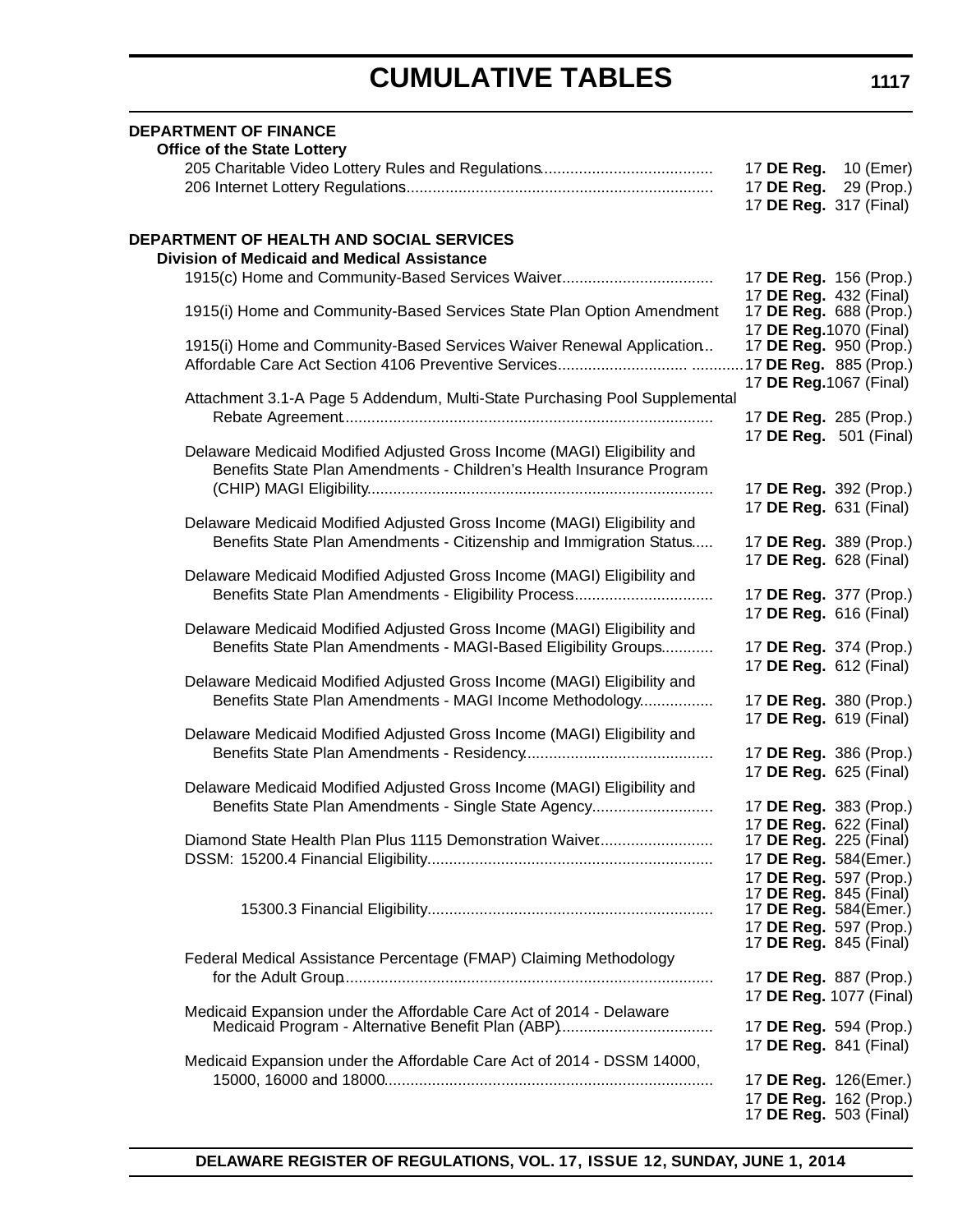| Medicaid Expansion under the Affordable Care Act of 2014 - Modified Adjusted<br>Gross Income (MAGI) Methodology - Reasonable Classification of<br>Individuals Under Age 21 and Household Composition | 17 DE Reg. 477 (Prop.)<br>17 DE Reg. 731 (Final)                                                            |
|------------------------------------------------------------------------------------------------------------------------------------------------------------------------------------------------------|-------------------------------------------------------------------------------------------------------------|
| Medicaid Provider Screening Requirements and Provider Enrollment Fee<br>and Program Integrity                                                                                                        | 17 DE Reg. 282 (Prop.)<br>17 <b>DE Reg.</b> 519 (Final)                                                     |
| Medicaid Reimbursement for Prescription Drugs - National Average Drug                                                                                                                                | 17 DE Reg. 893 (Prop.)                                                                                      |
| Pregnant Women and Infants Under Age 1 - 212% of the Federal Poverty Level                                                                                                                           | 17 DE Reg. 1080 (Final)<br>17 DE Reg. 584(Emer.)<br>17 DE Reg. 597 (Prop.)<br>17 <b>DE Reg.</b> 845 (Final) |
| Title XIX Medicaid State Plan, Medicaid Coverage for Prescribed Drugs:<br>Attachment 3.1-A Page 5 Addendum; Attachment 3.1.A.1 Page 2a, and                                                          |                                                                                                             |
| Title XIX Medicaid State Plan Regarding Medicaid Rehabilitative Services                                                                                                                             | 17 DE Reg. 951 (Prop.)<br>17 DE Reg. 395 (Prop.)<br>17 DE Reg. 634 (Final)<br>17 <b>DE Reg.</b> 812 (Prop.) |
| <b>Division of Public Health</b>                                                                                                                                                                     |                                                                                                             |
| 4104 Delaware Conrad State 30 / J-1 Visa Waiver Program                                                                                                                                              | 17 DE Reg. 233 (Final)                                                                                      |
| 4202 Control of Communicable and Other Disease Conditions                                                                                                                                            | 17 DE Reg. 1035 (Prop.)<br>17 DE Reg. 320 (Final)                                                           |
|                                                                                                                                                                                                      | 17 DE Reg. 955 (Prop.)                                                                                      |
|                                                                                                                                                                                                      | 17 DE Reg. 165 (Prop.)                                                                                      |
|                                                                                                                                                                                                      | 17 DE Reg. 438 (Final)                                                                                      |
|                                                                                                                                                                                                      | 17 DE Reg. 288 (Prop.)                                                                                      |
| 4408 Facilities that Perform Invasive Medical Procedures                                                                                                                                             | 17 DE Reg. 523 (Final)<br>17 DE Reg. 397 (Prop.)                                                            |
|                                                                                                                                                                                                      | 17 DE Reg. 848 (Final)                                                                                      |
|                                                                                                                                                                                                      | 17 DE Reg. 1037(Prop.)                                                                                      |
|                                                                                                                                                                                                      | 17 DE Reg. 234 (Rep.)<br>17 DE Reg. 896 (Prop.)                                                             |
|                                                                                                                                                                                                      | 17 DE Reg. 1084 (Final)                                                                                     |
| 4459B Residential Property Renovation, Repair and Painting                                                                                                                                           | 17 DE Reg. 485 (Prop.)                                                                                      |
|                                                                                                                                                                                                      | 17 DE Reg. 735 (Final)                                                                                      |
|                                                                                                                                                                                                      | 17 <b>DE Reg.</b> 30 (Prop.)<br>17 DE Reg. 439 (Final)                                                      |
| 4463 Licensing and Registration of Operators of Public Water Supply Systems                                                                                                                          | 17 <b>DE Reg.</b> 691 (Prop.)                                                                               |
|                                                                                                                                                                                                      | 17 DE Reg. 924 (Final)                                                                                      |
| 4465 Delaware Radiation Control Regulations, Part A and Part B                                                                                                                                       | 17 <b>DE Reg.</b> 814 (Prop.)                                                                               |
|                                                                                                                                                                                                      | 17 DE Reg. 983 (Final)<br>17 DE Reg. 814 (Prop.)                                                            |
|                                                                                                                                                                                                      | 17 DE Reg. 983 (Final)                                                                                      |
|                                                                                                                                                                                                      | 17 <b>DE Reg.</b> 961 (Prop.)                                                                               |
|                                                                                                                                                                                                      | 17 DE Reg. 405 (Prop.)<br>17 DE Reg. 738 (Final)                                                            |
| <b>Division of Social Services</b>                                                                                                                                                                   |                                                                                                             |
|                                                                                                                                                                                                      | 17 DE Reg. 66 (Prop.)                                                                                       |
|                                                                                                                                                                                                      | 17 DE Reg. 289 (Prop.)                                                                                      |
|                                                                                                                                                                                                      | 17 DE Reg. 526 (Final)                                                                                      |
|                                                                                                                                                                                                      | 17 DE Reg. 1038 (Prop.)                                                                                     |
| 11003.7.5 Income Eligible/Education and Post-Secondary Education (Deter-<br>mining High School/GED Eligibility Participation and Determining Post-                                                   |                                                                                                             |
|                                                                                                                                                                                                      | 17 DE Reg. 486 (Prop.)                                                                                      |
|                                                                                                                                                                                                      | 17 DE Reg. 739 (Final)                                                                                      |
| Delaware's Temporary Assistance for Needy Families State Plan Amendment                                                                                                                              | 17 DE Reg. 406 (Prop.)                                                                                      |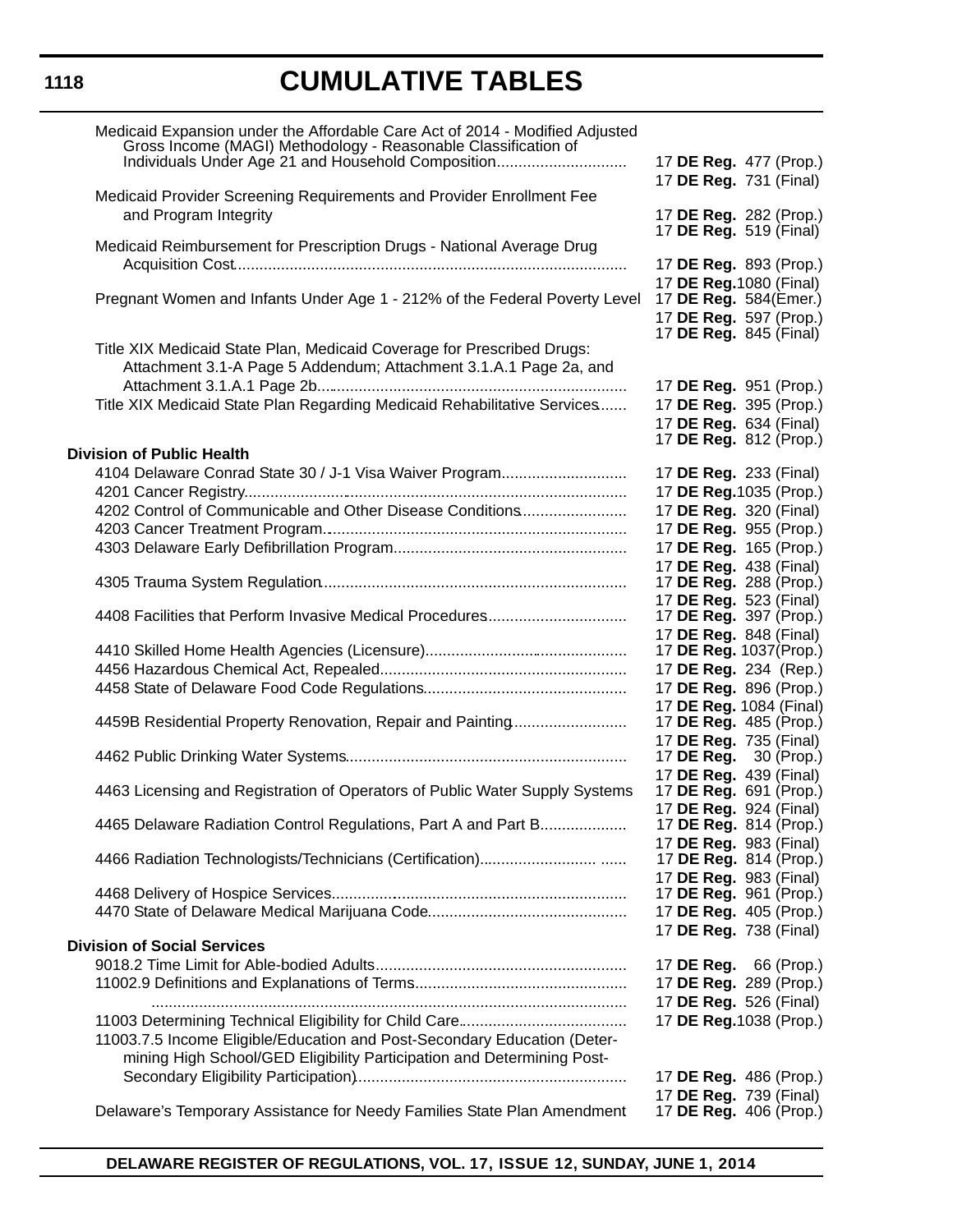| Delaware's Temporary Assistance for Needy Families State Plan Amendment<br>Division of Substance Abuse and Mental Health | 17 <b>DE Reg.</b> 638 (Final) | 17 DE Reg. 897 (Prop.)        |
|--------------------------------------------------------------------------------------------------------------------------|-------------------------------|-------------------------------|
| 6002 Credentialing Mental Health Screeners & Payment for Vol. Admissions.                                                | 17 DE Reg. 72 (Prop.)         |                               |
| <b>DEPARTMENT OF INSURANCE</b>                                                                                           |                               |                               |
| <b>Office of the Commissioner</b>                                                                                        |                               |                               |
|                                                                                                                          | 17 DE Reg. 293 (Prop.)        |                               |
|                                                                                                                          | 17 DE Reg. 532 (Final)        |                               |
|                                                                                                                          | 17 DE Reg. 166 (Prop.)        |                               |
|                                                                                                                          | 17 DE Reg. 533 (Final)        |                               |
|                                                                                                                          | 17 DE Reg. 169 (Prop.)        |                               |
|                                                                                                                          | 17 DE Reg. 534 (Final)        |                               |
|                                                                                                                          | 17 <b>DE Reg.</b> 235 (Final) |                               |
| <b>DEPARTMENT OF LABOR</b>                                                                                               |                               |                               |
| <b>Division of Industrial Affairs</b>                                                                                    |                               |                               |
|                                                                                                                          | 17 DE Reg. 34 (Prop.)         |                               |
|                                                                                                                          | 17 DE Reg. 322 (Final)        |                               |
|                                                                                                                          | 17 DE Reg. 488 (Prop.)        |                               |
|                                                                                                                          | 17 DE Reg. 858 (Final)        |                               |
|                                                                                                                          | 17 DE Reg. 1085 (Final)       |                               |
|                                                                                                                          | 17 DE Reg. 35 (Prop.)         |                               |
|                                                                                                                          | 17 DE Reg. 322 (Final)        |                               |
| <b>Division of Unemployment Insurance</b>                                                                                |                               |                               |
|                                                                                                                          | 17 DE Reg. 36 (Prop.)         |                               |
|                                                                                                                          |                               |                               |
|                                                                                                                          | 17 DE Reg. 325 (Final)        |                               |
| DEPARTMENT OF NATURAL RESOURCES AND ENVIRONMENTAL CONTROL<br><b>Office of the Secretary</b>                              |                               |                               |
|                                                                                                                          | 17 DE Reg. 693 (Prop.)        |                               |
|                                                                                                                          | 17 DE Reg. 985 (Rep.)         |                               |
| <b>Division of Air Quality</b>                                                                                           |                               |                               |
| Amendment to the Inspection and Maintenance (I/M) State Implementation Plan                                              |                               |                               |
| (SIP) concerning Section 11(e) - Program Compliance                                                                      | 17 DE Reg. 342 (Gen.)         |                               |
| Dioxide (NO2) National Ambient Air Quality Standard (NAAQS)                                                              | 17 DE Reg.                    | 96 (Gen.)                     |
| Regional Haze 5-Year Periodic Report Progress Toward the Reasonable                                                      |                               |                               |
| Progress Goals for Visibility in Class I Federal Areas and Determination                                                 |                               |                               |
|                                                                                                                          |                               |                               |
|                                                                                                                          | 17 DE Reg. 565 (Gen.)         |                               |
|                                                                                                                          | 17 DE Reg. 36 (Prop.)         |                               |
|                                                                                                                          | 17 DE Reg. 536 (Final)        |                               |
|                                                                                                                          | 17 DE Reg.                    | 38 (Prop.)                    |
|                                                                                                                          | 17 DE Reg. 741 (Final)        |                               |
| 1104 Particulate Emissions from Fuel Burning Equipment                                                                   | 17 DE Reg.                    | 44 (Prop.)                    |
|                                                                                                                          | 17 DE Reg. 536 (Final)        |                               |
| 1108 Sulfur Dioxide Emissions From Fuel Burning Equipment                                                                | 17 DE Reg.                    | 79 (Prop.)                    |
|                                                                                                                          | 17 DE Reg.                    | 45 (Prop.)                    |
|                                                                                                                          | 17 DE Reg. 536 (Final)        |                               |
| 1125 Requirements for Preconstruction Review, Section 1.9, Definitions                                                   | 17 DE Reg.                    | 6 (Errata)                    |
|                                                                                                                          | 17 DE Reg. 408 (Prop.)        |                               |
|                                                                                                                          |                               | 17 <b>DE Reg.</b> 326 (Final) |
|                                                                                                                          |                               | 17 <b>DE Reg.</b> 744 (Final) |
| 1138 Emission Standards for Hazardous Air Pollutants for Source Categories,                                              |                               |                               |
|                                                                                                                          |                               | 17 <b>DE Reg.</b> 328 (Final) |
|                                                                                                                          | 17 DE Reg. 47 (Prop.)         |                               |
|                                                                                                                          | 17 DE Reg. 538 (Final)        |                               |
|                                                                                                                          | 17 DE Reg. 295 (Prop.)        |                               |
|                                                                                                                          |                               |                               |

#### **DELAWARE REGISTER OF REGULATIONS, VOL. 17, ISSUE 12, SUNDAY, JUNE 1, 2014**

### **1119**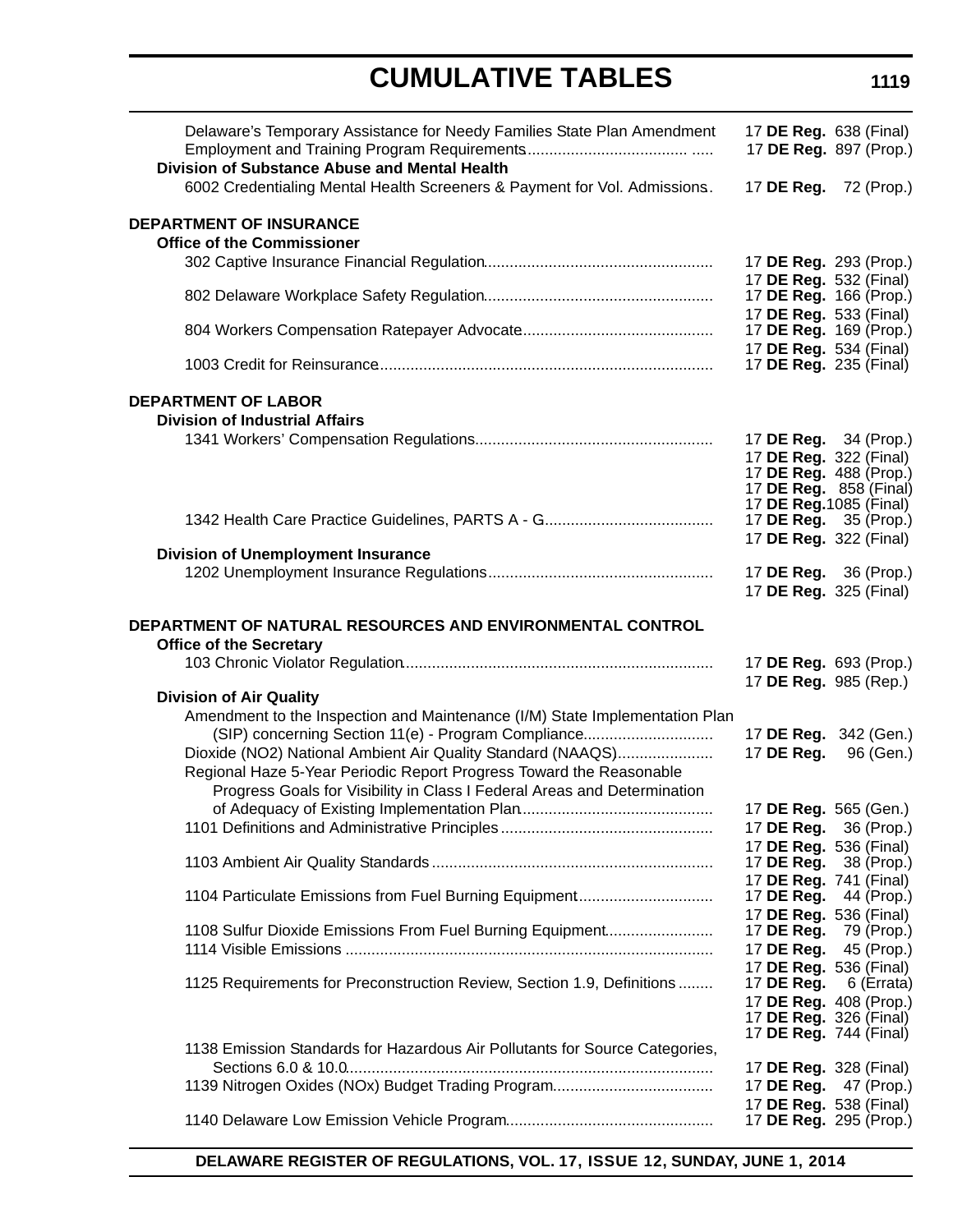|                                                                                                          | 17 <b>DE Reg.</b> 640 (Final)<br>17 DE Reg. 48 (Prop.)                            |
|----------------------------------------------------------------------------------------------------------|-----------------------------------------------------------------------------------|
|                                                                                                          | 17 DE Reg. 540 (Final)<br>17 <b>DE Reg.</b> 303 (Prop.)<br>17 DE Reg. 644 (Final) |
| <b>Division of Energy and Climate</b>                                                                    |                                                                                   |
| 102 Implementation of Renewable Energy Portfolio Standards Cost Cap                                      |                                                                                   |
|                                                                                                          | 17 DE Reg. 600 (Prop.)                                                            |
|                                                                                                          | 17 DE Reg. 604 (Prop.)<br>17 DE Reg. 1086 (Final)                                 |
| Division of Fish and Wildlife                                                                            |                                                                                   |
|                                                                                                          | 17 DE Reg. 49 (Prop.)                                                             |
|                                                                                                          | 17 DE Reg. 441 (Final)                                                            |
| 3507 Black Sea Bass Size Limit; Trip Limits, Seasons; Quotas (3.0, 5.0 & 6.0)                            | 17 DE Reg.<br>50 (Prop.)                                                          |
|                                                                                                          | 17 DE Reg. 542 (Final)                                                            |
|                                                                                                          | 17 <b>DE Reg.</b> 172 (Prop.)<br>17 DE Reg. 543 (Final)                           |
|                                                                                                          | 17 DE Reg. 901 (Prop.)                                                            |
|                                                                                                          | 17 DE Reg. 1090 (Final)                                                           |
| 3511 Summer Flounder Size Limits; Possession Limits; Season                                              | 17 DE Reg. 904 (Prop.)                                                            |
|                                                                                                          | 17 DE Reg. 1091 (Final)                                                           |
| 3518 Black Drum Size Limit; Possession Limit; Landing Limit; Dealer Limit                                | 17 DE Reg. 304 (Prop.)<br>17 DE Reg. 646 (Final)                                  |
| 3521 Weakfish Size Limits; Possession Limits; Seasons                                                    | 17 <b>DE Reg.</b> 1040 (Prop.)                                                    |
|                                                                                                          | 17 DE Reg. 7 (Errata)                                                             |
|                                                                                                          | 17 DE Reg. 236 (Final)                                                            |
|                                                                                                          | 17 DE Reg. 305 (Prop.)                                                            |
|                                                                                                          | 17 DE Reg. 648 (Final)                                                            |
|                                                                                                          | 17 DE Reg. 1042 (Prop.)<br>17 DE Reg. 174 (Prop.)                                 |
|                                                                                                          | 17 DE Reg. 238 (Final)                                                            |
|                                                                                                          | 17 <b>DE Reg.</b> 746 (Final)                                                     |
| <b>Division of Waste and Hazardous Substances</b>                                                        |                                                                                   |
|                                                                                                          | 17 DE Reg. 58 (Prop.)                                                             |
|                                                                                                          | 17 DE Reg. 545 (Final)<br>17 <b>DE Reg.</b> 694 (Prop.)                           |
|                                                                                                          | 17 DE Reg. 986 (Final)                                                            |
| 1352 Regulations Governing Aboveground Storage Tanks                                                     | 17 <b>DE Reg.</b> 59 (Prop.)                                                      |
|                                                                                                          | 17 DE Reg. 750 (Final)                                                            |
| <b>Division of Water</b><br>7101 Regulations Governing the Design, Installation and Operation of On-Site |                                                                                   |
|                                                                                                          | 17 DE Reg. 488 (Prop.)                                                            |
|                                                                                                          | 17 DE Reg. 752 (Final)                                                            |
|                                                                                                          | 17 <b>DE Reg.</b> 696 (Prop.)                                                     |
|                                                                                                          | 17 DE Reg. 963 (Prop.)                                                            |
| 7503 Oil Gas and Mineral Exploration Regulations, Repealed                                               | 17 <b>DE Reg.</b> 61 (Prop.)                                                      |
| <b>Division of Watershed Stewardship</b>                                                                 | 17 DE Reg. 547 (Final)                                                            |
|                                                                                                          | 17 <b>DE Reg.</b> 240 (Final)                                                     |
|                                                                                                          | 17 DE Reg. 53 (Prop.)                                                             |
|                                                                                                          | 17 DE Reg. 650 (Final)                                                            |
|                                                                                                          | 17 DE Reg. 703 (Prop.)                                                            |
|                                                                                                          | 17 DE Reg. 815 (Prop.)<br>17 <b>DE Reg.</b> 964 (Prop.)                           |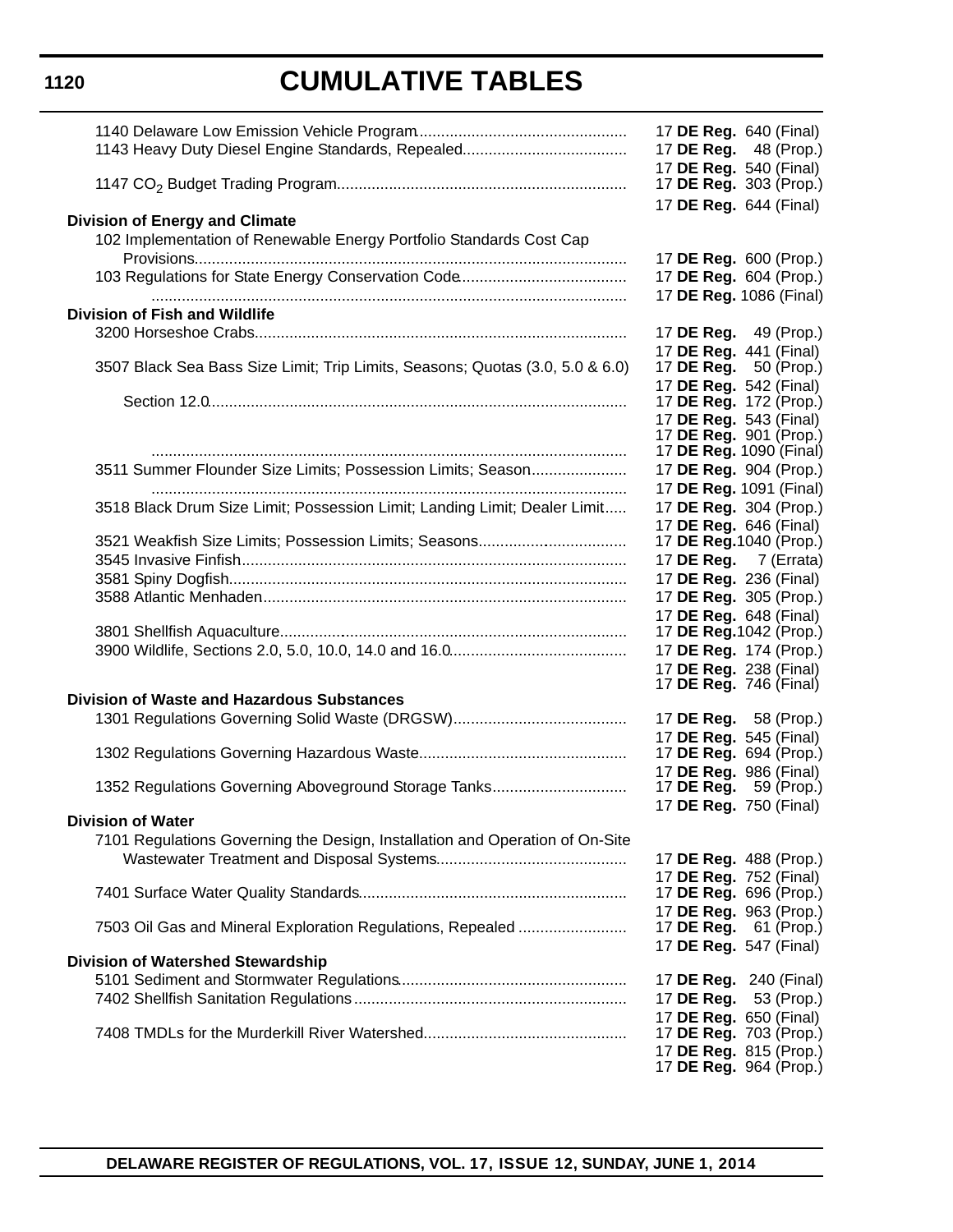| DEPARTMENT OF SAFETY AND HOMELAND SECURITY<br><b>Division of State Police</b>                                                                       |                                                    |
|-----------------------------------------------------------------------------------------------------------------------------------------------------|----------------------------------------------------|
| 1300 Board of Examiners of Private Investigators & Private Security Agencies                                                                        | 17 DE Reg. 607 (Prop.)                             |
|                                                                                                                                                     | 17 DE Reg. 860 (Final)<br>17 DE Reg. 409 (Prop.)   |
| <b>Office of Highway Safety</b>                                                                                                                     | 17 DE Reg. 652 (Final)                             |
|                                                                                                                                                     | 17 DE Reg. 182 (Prop.)<br>17 DE Reg. 549 (Final)   |
| <b>Office of the Secretary</b>                                                                                                                      | 17 <b>DE Reg.</b> 989 (Final)                      |
| DEPARTMENT OF SERVICES FOR CHILDREN, YOUTH AND THEIR FAMILIES                                                                                       |                                                    |
| <b>Division of Family Services</b>                                                                                                                  |                                                    |
| 105 Residential Child Care Facilities and Day Treatment Programs                                                                                    | 17 DE Reg. 182 (Prop.)<br>17 DE Reg. 706 (Prop.)   |
|                                                                                                                                                     | 17 DE Reg. 1043 (Prop.)<br>17 DE Reg. 62 (Prop.)   |
|                                                                                                                                                     | 17 DE Reg. 608 (Prop.)                             |
|                                                                                                                                                     | 17 <b>DE Reg.</b> 925 (Final)                      |
| 301 Criminal History Record Checks for Child Care Persons<br>302 Child Protection Registry Checks for Child Care, Health Care, and                  | 17 DE Reg. 331 (Final)                             |
|                                                                                                                                                     | 17 DE Reg. 339 (Final)                             |
| <b>Division of Professional Regulation</b><br><b>Board of Charitable Gaming</b><br>103 Regulations Governing Charitable Gambling Other Than Raffles | 17 DE Reg. 1093 (Final)<br>17 DE Reg. 1044 (Prop.) |
|                                                                                                                                                     | 17 DE Reg. 1094 (Final)                            |
| Uniform Controlled Substances Act Regulations, Section 2.0, Requirements                                                                            | 17 DE Reg. 186 (Prop.)                             |
|                                                                                                                                                     | 17 DE Reg. 992 (Final)<br>17 DE Reg. 707 (Prop.)   |
|                                                                                                                                                     | 17 DE Reg. 818 (Prop.)                             |
|                                                                                                                                                     | 17 <b>DE Reg.</b> 861 (Final)                      |
|                                                                                                                                                     | 17 DE Reg. 188 (Prop.)                             |
|                                                                                                                                                     | 17 DE Reg. 550 (Final)                             |
| 1100 Board of Dentistry and Dental Hygiene, Section 10.0, Eligibility to Take                                                                       |                                                    |
|                                                                                                                                                     |                                                    |
| Section 12.0 Unprofessional Conduct Defined                                                                                                         | 17 DE Reg. 307 (Prop.)                             |
|                                                                                                                                                     | 17 DE Reg. 862 (Final)                             |
|                                                                                                                                                     | 17 DE Reg. 906 (Prop.)                             |
|                                                                                                                                                     | 17 DE Reg. 1094 (Final)<br>17 DE Reg. 708 (Prop.)  |
|                                                                                                                                                     | 17 DE Reg. 1095 (Final)                            |
|                                                                                                                                                     | 17 DE Reg. 819 (Prop.)                             |
| Section 6.0 Requirements and Procedures for Licensure                                                                                               | 17 <b>DE Reg.</b> 85 (Final)                       |
|                                                                                                                                                     | 17 DE Reg. 1046 (Prop.)                            |
| Section 9.0 Regulations Pertaining to Mandatory Continuing Education                                                                                | 17 DE Reg. 490 (Prop.)                             |
|                                                                                                                                                     | 17 <b>DE Reg.</b> 86 (Final)                       |
| Section 14.0 Nurse Licensure Compact Rules & Regs                                                                                                   | 17 <b>DE Reg.</b> 83 (Final)                       |
|                                                                                                                                                     | 17 DE Reg. 192 (Prop.)                             |
|                                                                                                                                                     | 17 DE Reg. 653 (Final)<br>17 DE Reg. 709 (Prop.)   |
|                                                                                                                                                     | 17 DE Reg. 990 (Final)                             |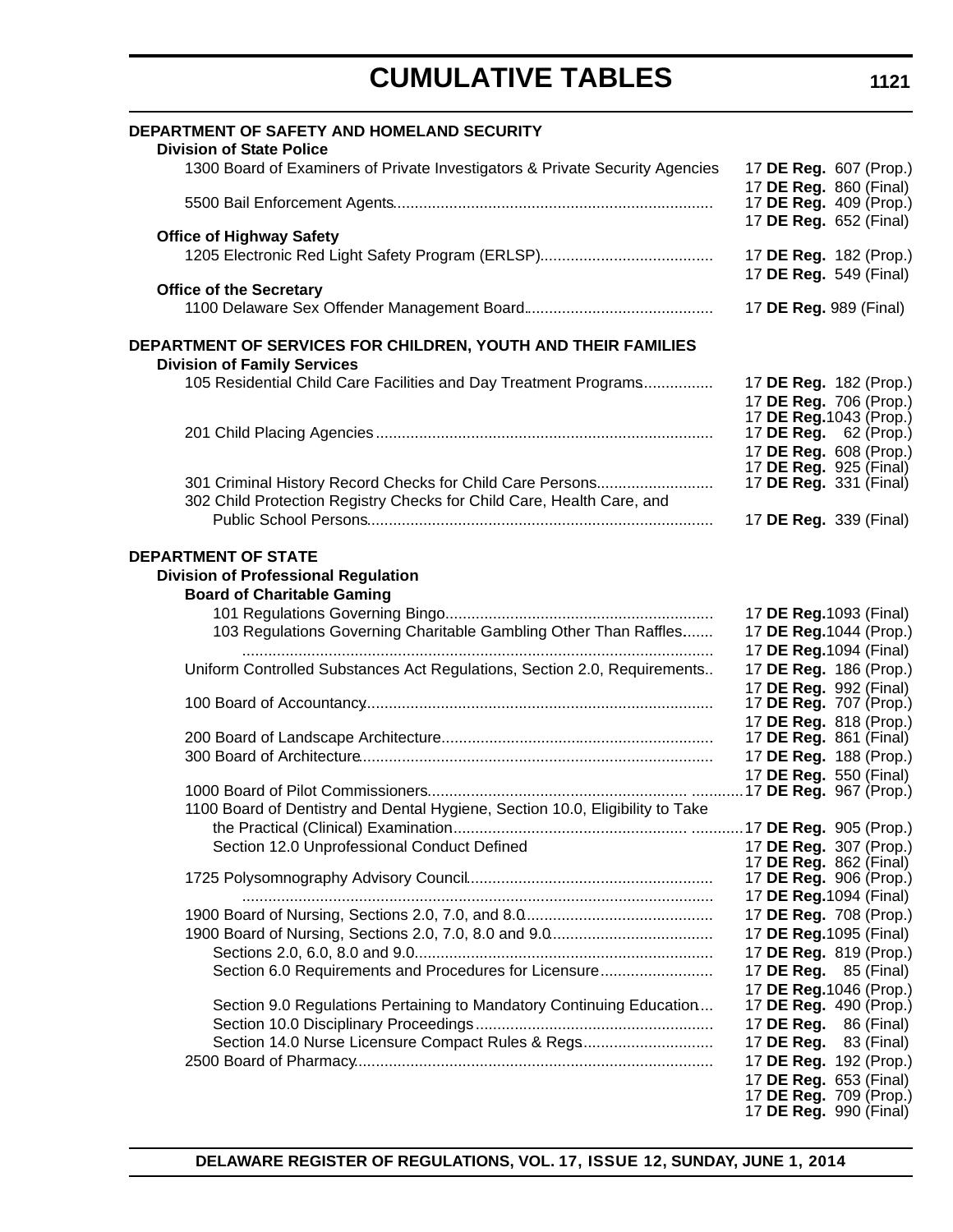|                                                                           | 17 DE Reg. 1098 (Final)                                 |
|---------------------------------------------------------------------------|---------------------------------------------------------|
|                                                                           | 17 DE Reg. 242 (Final)                                  |
|                                                                           | 17 DE Reg. 713 (Prop.)                                  |
|                                                                           | 17 DE Reg. 443 (Final)                                  |
|                                                                           | 17 DE Reg. 714 (Prop.)                                  |
|                                                                           | 17 <b>DE Reg.</b> 444 (Final)                           |
|                                                                           | 17 DE Reg. 490 (Prop.)                                  |
|                                                                           | 17 <b>DE Reg.</b> 927 (Final)                           |
| 3000 Board of Professional Counselors of Mental Health and Chemical       |                                                         |
|                                                                           | 17 DE Reg. 410 (Prop.)                                  |
|                                                                           | 17 DE Reg. 755 (Final)                                  |
|                                                                           | 17 <b>DE Reg.</b> 445 (Final)                           |
|                                                                           | 17 DE Reg. 829 (Prop.)                                  |
|                                                                           | 17 DE Reg. 1099 (Final)                                 |
|                                                                           | 17 DE Reg. 89 (Final)                                   |
|                                                                           | 17 DE Reg. 417 (Prop.)<br>17 <b>DE Reg.</b> 609 (Prop.) |
|                                                                           | 17 DE Reg. 1047(Prop.)                                  |
|                                                                           | 17 DE Reg. 1100 (Final)                                 |
|                                                                           | 17 DE Reg. 494 (Prop.)                                  |
|                                                                           | 17 DE Reg. 991 (Final)                                  |
|                                                                           | 17 DE Reg. 243 (Final)                                  |
|                                                                           | 17 DE Reg. 309 (Prop.)                                  |
|                                                                           | 17 <b>DE Reg.</b> 551 (Final)                           |
|                                                                           | 17 <b>DE Reg.</b> 970 (Prop.)                           |
|                                                                           | 17 DE Reg. 1050 (Prop.)                                 |
| 5200 Board of Examiners of Nursing Home Administrators                    | 17 DE Reg. 196 (Prop.)                                  |
|                                                                           | 17 DE Reg. 552 (Final)                                  |
|                                                                           | 17 DE Reg. 655 (Final)                                  |
| Section 2.0, Application for Licensure by Examination                     | 17 DE Reg. 976 (Prop.)                                  |
|                                                                           | 17 DE Reg. 342 (Final)                                  |
| <b>Office of the State Bank Commissioner</b>                              |                                                         |
| Proposed Amendments to 16 Regulations of the State Bank Commissioner      | 17 DE Reg. 832 (Prop.)                                  |
|                                                                           | 17 DE Reg. 994 (Final)                                  |
| 905 Loan Limitations: Credit Exposure to Derivative Transactions          | 17 DE Reg. 418 (Prop.)                                  |
|                                                                           | 17 DE Reg. 656 (Final)                                  |
| <b>Public Service Commission</b>                                          |                                                         |
| 1001 Rules of Practice and Procedure of the DE Public Service Commission. | 17 DE Reg. 554 (Final)                                  |
| 3001 Rules for Certification and Regulation of Electric Suppliers         | 17 DE Reg. 310 (Prop.)                                  |
|                                                                           | 17 DE Reg. 1052 (Prop.)                                 |
|                                                                           |                                                         |
| <b>DEPARTMENT OF TRANSPORTATION</b>                                       |                                                         |
| <b>Division of Motor Vehicles</b>                                         |                                                         |
|                                                                           | 17 DE Reg. 197 (Prop.)                                  |
| 2214 Waiver of Written Examinations for Certain New Residents             | 17 DE Reg. 197 (Prop.)                                  |
| 2251 Assessment of a Fee When Assigning a Special Serial Number on a      |                                                         |
|                                                                           | 17 DE Reg. 197 (Prop.)                                  |
|                                                                           | 17 DE Reg. 197 (Prop.)                                  |
| 2272 Authorization of Police Agencies to Issue Vehicle Inspection Notices | 17 DE Reg. 197 (Prop.)                                  |
|                                                                           | 17 DE Reg. 197 (Prop.)                                  |
|                                                                           | 17 DE Reg. 197 (Prop.)                                  |
| <b>Division of Planning and Policy</b>                                    |                                                         |
| 2309 Standards and Regulations for Subdivision Streets and State Highway  |                                                         |
|                                                                           | 17 DE Reg. 198 (Prop.)                                  |
|                                                                           | 17 DE Reg. 1059 (Prop.)                                 |
|                                                                           |                                                         |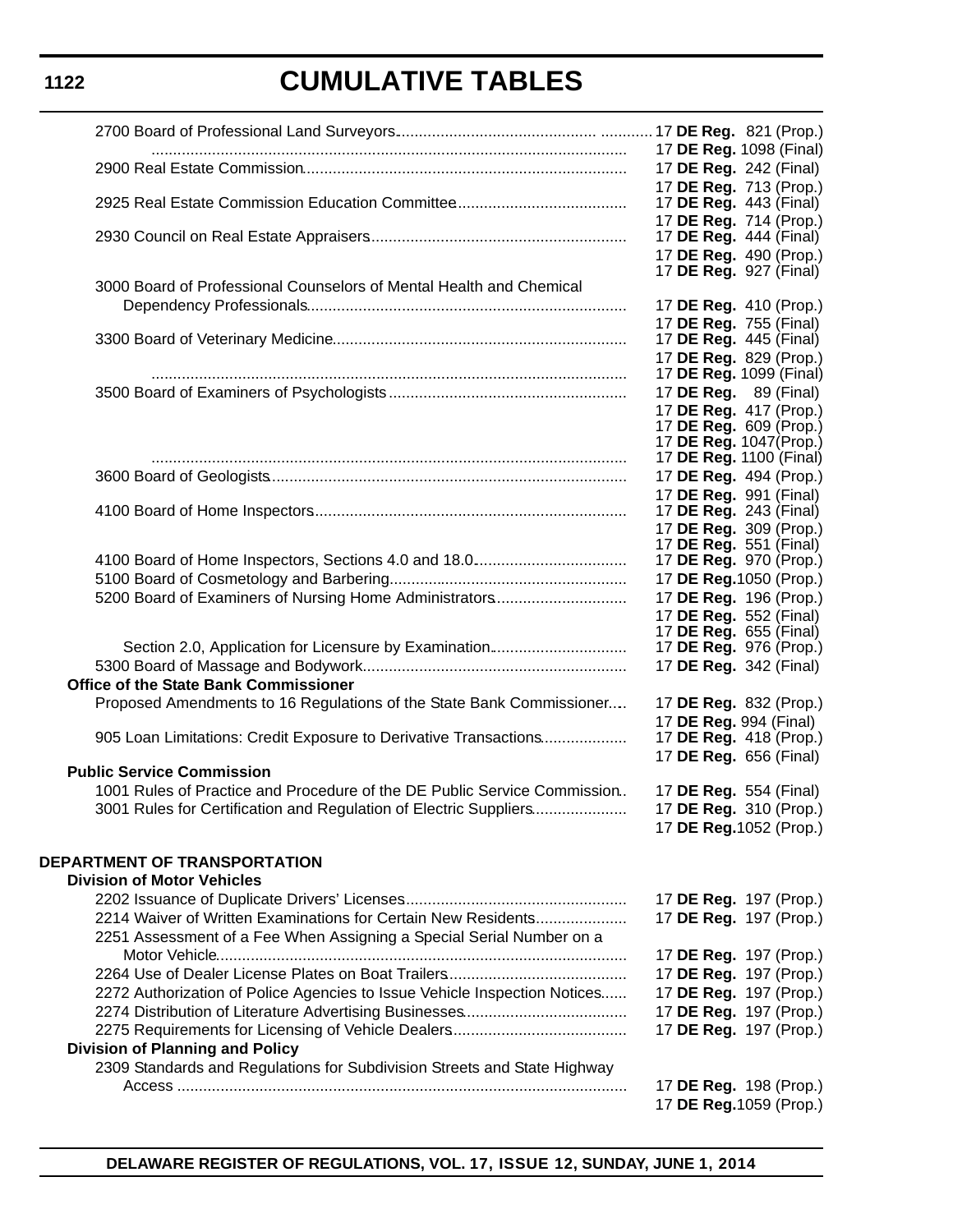| <b>Division of Technology and Support Services</b>                    |                              |            |
|-----------------------------------------------------------------------|------------------------------|------------|
|                                                                       | 17 DE Reg. 833 (Prop.)       |            |
|                                                                       | 17 DE Reg. 1101 (Final)      |            |
| <b>Division of Transportation Solutions</b>                           |                              |            |
| 2405 Oversize/Overweight Hauling Permit Policy and Procedures         | 17 DE Reg. 202 (Prop.)       |            |
|                                                                       | 17 DE Reg. 756 (Final)       |            |
| <b>EXECUTIVE DEPARTMENT</b>                                           |                              |            |
| <b>Delaware Economic Development Authority</b>                        |                              |            |
| 401 Procedures Regarding Non-State Guaranteed Bonds                   | 17 DE Reg.                   | 90 (Final) |
| 403 Administration and Operation of Council on Development Finance    | 17 DE Reg.                   | 90 (Final) |
| <b>Office of Management and Budget</b>                                |                              |            |
| <b>Division of Facilities Management</b>                              |                              |            |
| Drug Testing of Contractor and Subcontractor Employees Working on     |                              |            |
|                                                                       | 17 DE Reg. 716 (Prop.)       |            |
| Regulation Governing the State of Delaware Asbestos Certification and |                              |            |
|                                                                       | 17 <b>DE Reg.</b> 63 (Prop.) |            |
|                                                                       | 17 DE Reg. 446 (Final)       |            |
| <b>Statewide Benefits Office</b>                                      |                              |            |
| 2001 Group Health Care Insurance Eligibility and Coverage Rules       | 17 <b>DE Reg.</b> 91 (Final) |            |
|                                                                       | 17 DE Reg. 656 (Final)       |            |
| <b>STATE BOARD OF PENSION TRUSTEES</b>                                |                              |            |
| The Delaware Public Employees' Retirement System                      |                              |            |
|                                                                       | 17 <b>DE Reg.</b> 91 (Final) |            |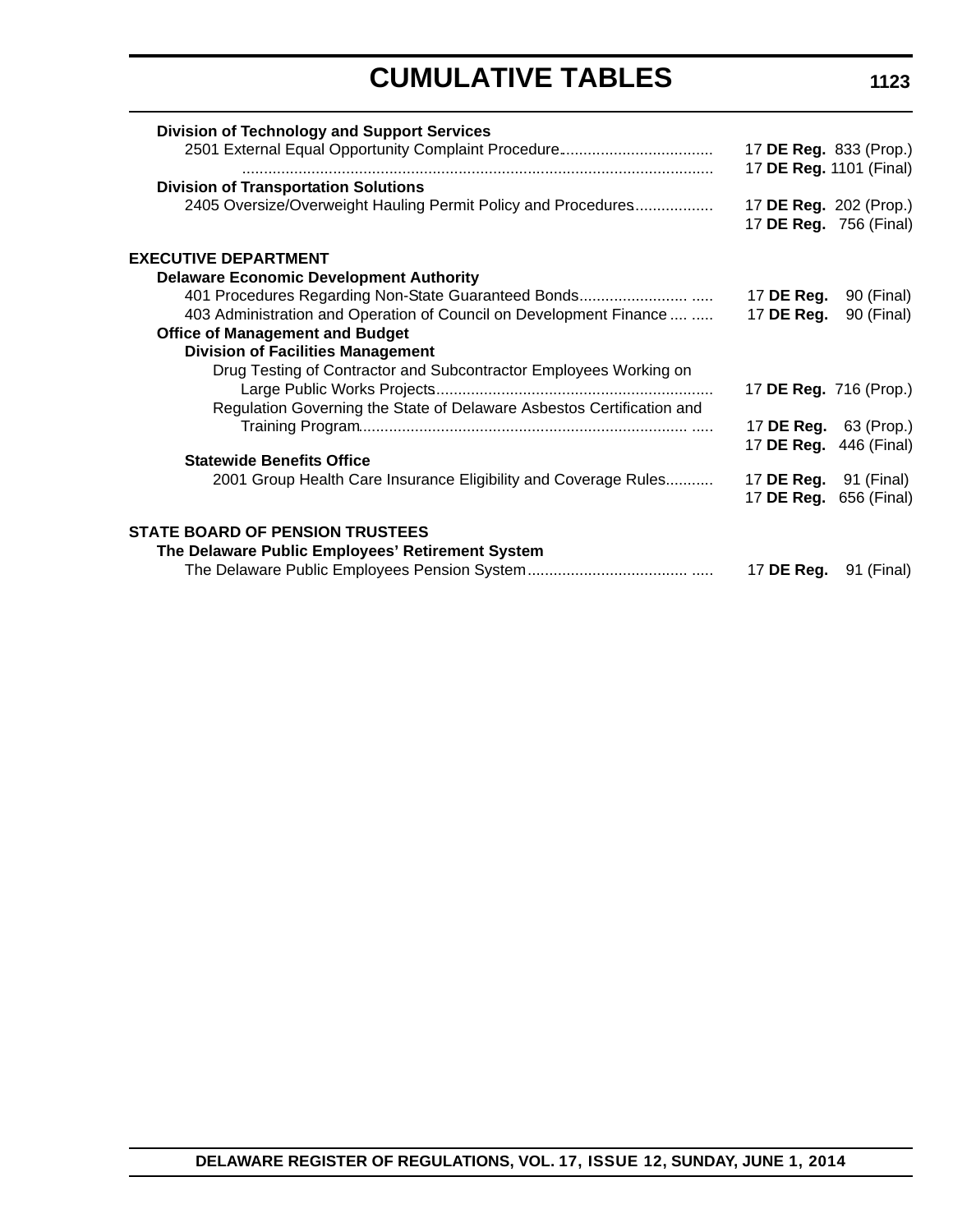### **EMERGENCY REGULATIONS**

#### **Symbol Key**

<span id="page-14-0"></span>Arial type indicates the text existing prior to the regulation being promulgated. Underlined text indicates new text. Language which is stricken through indicates text being deleted.

#### **Emergency Regulations**

Under 29 **Del.C.** §10119 an agency may promulgate a regulatory change as an Emergency under the following conditions:

#### **§ 10119. Emergency regulations.**

If an agency determines that an imminent peril to the public health, safety or welfare requires the adoption, amendment or repeal of a regulation with less than the notice required by § 10115, the following rules shall apply:

(1) The agency may proceed to act without prior notice or hearing or upon any abbreviated notice and hearing that it finds practicable;

(2) The order adopting, amending or repealing a regulation shall state, in writing, the reasons for the agency's determination that such emergency action is necessary;

(3) The order effecting such action may be effective for a period of not longer than 120 days and may be renewed once for a period not exceeding 60 days;

(4) When such an order is issued without any of the public procedures otherwise required or authorized by this chapter, the agency shall state as part of the order that it will receive, consider and respond to petitions by any interested person for the reconsideration or revision thereof; and

(5) The agency shall submit a copy of the emergency order to the Registrar for publication in the next issue of the *Register of Regulations*. (60 Del. Laws, c. 585, § 1; 62 Del. Laws, c. 301, § 2; 71 Del. Laws, c. 48, § 10.)

#### **[DEPARTMENT OF SERVICES FOR CHILDREN, YOUTH AND THEIR](http://kids.delaware.gov/fs/fs.shtml)  FAMILIES**

#### **DIVISION OF FAMILY SERVICES**

#### **Office of Child Care Licensing**

Statutory Authority: 29 Delaware Code, Chapter 3, Subchapter III (29 **Del.C.** Ch. 3, Subch. III) 9 **DE Admin. Code** 101

#### **ORDER**

#### **[101 Rules for Early Care and Education and School-Age Centers](#page-3-0)**

Delaware Code, Title 31, Welfare, Part I, In General, Chapter 3, Child Welfare, Subchapter Ill, The Delaware Child Care Act, Subsections 341-345 and Title 29, State Government, Part VIII, Departments of Government, Chapter 90, Department Of Services For Children, Youth And Their Families, Subsection 9003 (7).

#### **REASON FOR THE EMERGENCY ORDER**

The Department of Services for Children, Youth and their Families (DSCYF) promulgates an emergency regulation pursuant to 29 **Del.C.** §10119. This emergency regulation is necessary to protect children in camps during the summer 2014 season. By Executive Order, Governor Markell established the Delaware Background Checks Task Force in January 2014 (Task Force). The Task Force is undergoing a comprehensive review of Delaware's background check laws for those who work with children and youth. This group will complete a report consisting of recommendations for improving the current system by the end of 2014. Until that time, children who attend these camps may be at risk because employees and volunteers at youth summer camps are not currently required to have background checks. DSCYF in partnership with the Delaware Justice Information System (DELJIS) has created a process for the 2014 summer camp season to check a potential camp employee's background for crimes and placement on the Child Placement Registry which would make them ineligible to work with children. This process will be of no cost to employers and potential employees and will be as efficient as

#### **DELAWARE REGISTER OF REGULATIONS, VOL. 17, ISSUE 12, SUNDAY, JUNE 1, 2014**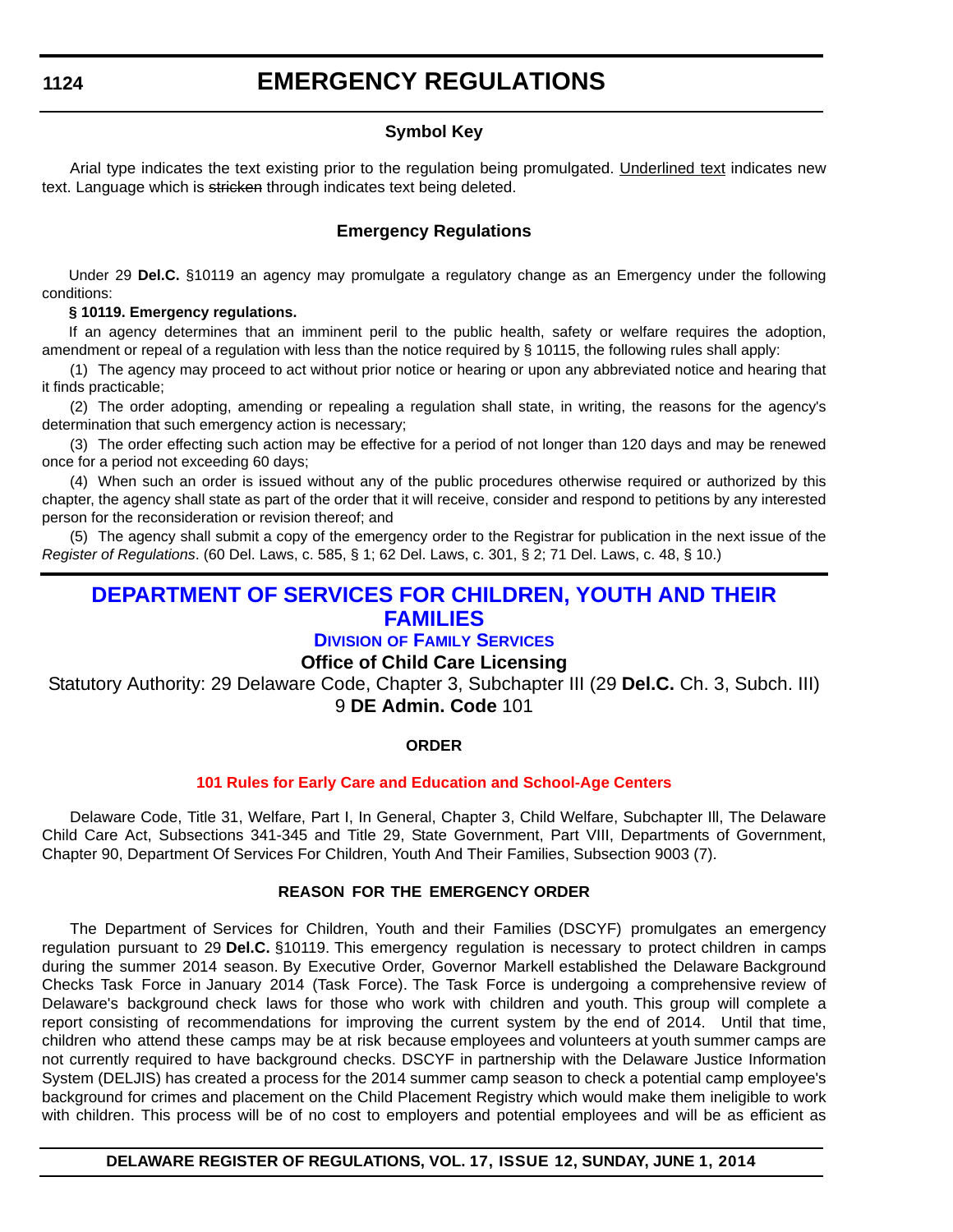### **EMERGENCY REGULATIONS**

possible for all involved.

The current regulations for child care specifically exempt camps which are permitted by the Division of Public Health. These camps then undergo a limited inspection by the Division of Public Health. This inspection involves a review of the premises including general sanitation, general supervision and general health inspections. Presently there exists no law, rule or regulation that those who have access to children in youth camps must have background checks or submit to a check of the Child Protection Registry. Individuals with certain criminal convictions and/or placement on the Child Abuse Registry have been determined to be prohibited from working with children in other contexts (education and licensed child care, for example). There is no such prohibition for those who work with children in youth camps, though the contact with children is substantially similar between camp employees and school employees or child care employees.

Therefore, for all of the foregoing reasons and in order to help protect Delaware's children in youth camps this summer, DSCYF promulgates the following emergency regulation. DSCYF will receive, consider and respond to petitions by any interested person for the reconsideration or revision of this amendment.

#### **EFFECTIVE DATE OF THE ORDER**

This Emergency Order shall take effect at 8:00 a.m. **May 19, 2014** and shall remain in effect for 120 days.

#### **ORDER**

It is hereby ordered this **16th day of May, 2014** that the above referenced amendment to 9 DE Admin. Code 101 is adopted pursuant to 29 **Del.C.** §4819.

Jennifer B. Ranji, Department of Services for Children, Youth and Their Families

#### **101 Day Care Centers**

#### **PART I. GENERAL PROVISIONS**

#### *(Break in Continuity of Sections)*

#### **3.0 Definition of Regulated Service**

- 3.1 Early Care and Education and School-Age Centers provide care, education, protection, supervision or guidance for thirteen (13) or more children, including children who are related to the operator. Service is provided on a regular basis for periods of less than twenty-four (24) hours per day, unattended by parent or guardian, and for compensation. This definition shall include but is not limited to full and part time - day care, child care, early care, early care and education, early childhood education, preschool, nursery school, extended care, extended day care, extended child care, independently operated kindergartens, before and/or after school care, school-age center, school-age care, out of school care, school's out care, school vacation/holiday care and summer child care.
- 3.2 Early care and education and school-age Centers located at public or private schools that are operated by an agency or individual other than the public or private school entity shall be required to be licensed under these rules.
- 3.3 The following facilities that operate for less than twenty-four (24) hours per day shall be exempt from licensure under these rules:
	- 3.3.1 Camps permitted or exempted issued permits by the Division of Public Health; provided the following conditions are met, regardless of the number of children enrolled
		- 3.3.1.1 All employees, owners, operators or volunteers of said camps having regular direct access to children in camp are checked by the Delaware Justice Information System for criminal convictions which would make them ineligible to have regular direct access to children. No employee, owner, operator or volunteer may work or volunteer in a youth summer camp if convicted of a sexually related offense(s) or other offenses against children.

**DELAWARE REGISTER OF REGULATIONS, VOL. 17, ISSUE 12, SUNDAY, JUNE 1, 2014**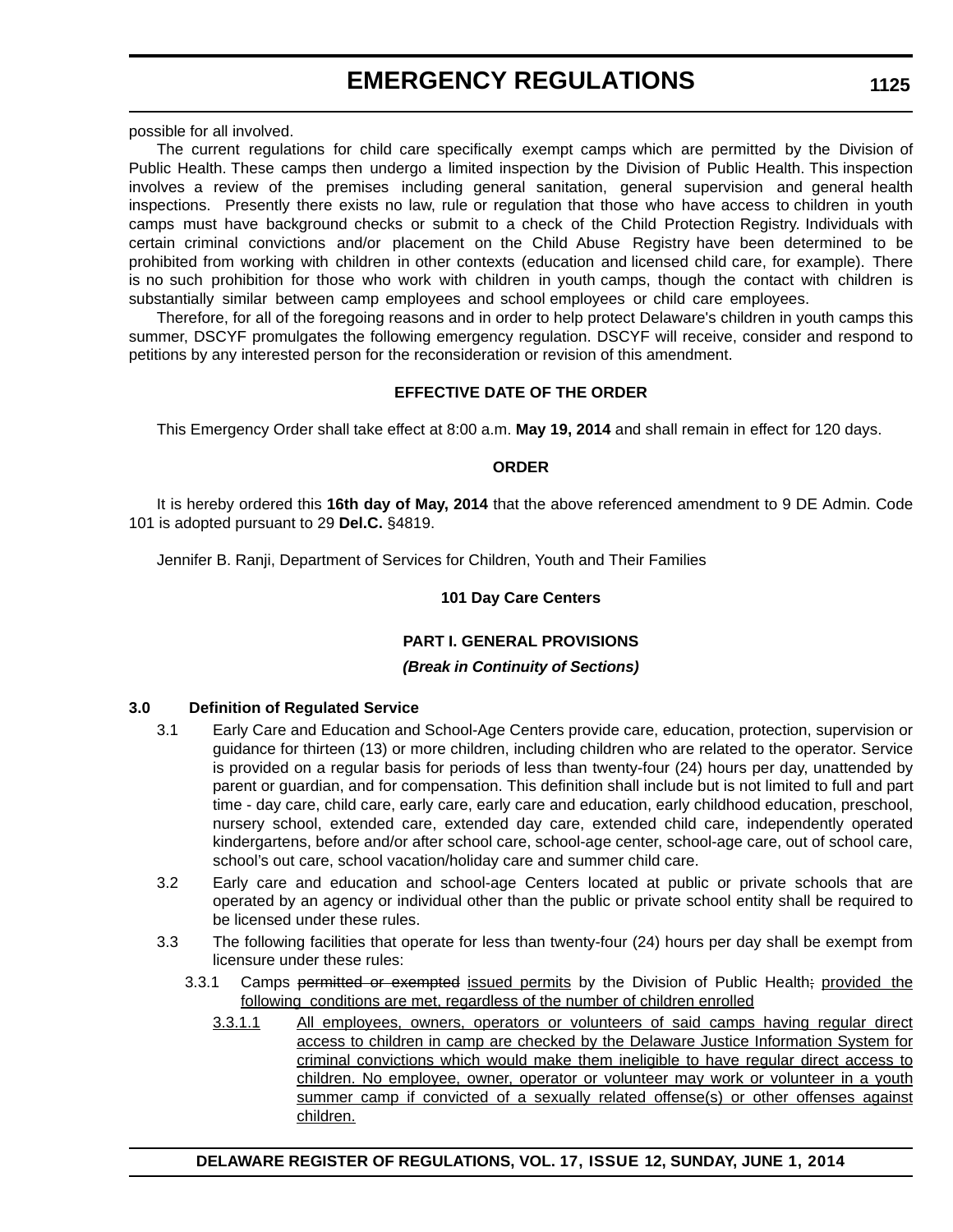### **EMERGENCY REGULATIONS**

- 3.3.1.2 All employees, owners, operators or volunteers of said camps having regular direct access to children in camp are checked against the Department of Services for Children, Youth and Their Families Child Protection Registry such that no employee, owner, operator or volunteer may work or volunteer in such capacity if the person is currently on the Child Protection Registry at Child Protection Level Ill or IV as provided in subchapter II of Chapter 9 of Title 16 of the Delaware Code.
- 3.3.1.3 A person who is employed by or is a volunteer in such a camp, is required to inform and shall inform, that person's own employer of any criminal conviction or of any entry on the Child Protection Registry.
- 3.3.1.4 Forms consenting to the background checks must be submitted prior to beginning employment. The consent forms and information on how to submit them may be obtained from the Office of Child Care Licensing. Employees, owners, operators or volunteers may be conditionally employed until the background checks are completed.
- 3.3.1.5 Employees, owners. operators or volunteers who were hired prior to the effective date of this regulation have ten (10) days from the effective date of this regulation to submit the consent forms for background checks.
- 3.3.2 Summer schools or classes specifically for religious instruction conducted by religious institutions during summer months;
- 3.3.3 Programs established in connection with a religious institution, a business, or recreation center, in which children are provided care for brief periods of time, while parents/guardians are on the premises, are readily accessible at all times on an on-call basis and are able to resume control of the child immediately;
- 3.3.4 Programs that offer activities for children over the age of six (6) who attend at their own discretion on an "open door" basis, where there is no compensation, and where there is no agreement, written or implied, between the program and the parent(s)/guardian(s) for the program to assume responsibility for the care of the child;
- 3.3.5 Programs that offer care on an ad hoc, sporadic and isolated basis in order to meet an emergency or special need, or
- 3.3.6 Any public or private school that provides regular and thorough instruction through at least the sixth  $(6<sup>th</sup>)$  grade in the subjects prescribed for the schools of the State, in a manner suitable to children of the same age and stage of advancement, and that reports to the State Board of Education pursuant to Delaware Code, Title 14, Chapter 27, Subchapter I, Subsection 2704. This exclusion shall include all programs operated by such schools and shall also include preschool education programs for handicapped persons as defined by Delaware Code, Title 14, Chapter 31, Subchapter I, Subsection 3101 (4).
- 3.4 The rules are divided into three (3) parts:
	- Part I General Provisions;
	- Part II Night Care; and
	- Part III School-Age Center
- 3.5 To be licensed as an Early Care and Education and School-Age Center, the General Provisions of Part I shall be met. In addition, Centers shall also meet the following rules before providing Night Care or operating a School-Age Center:
	- 3.5.1 To provide Night Care, an Early Care and Education Center shall also meet Part II rules;
	- 3.5.2 To operate a School-Age Center, a Center shall also meet Part III rules.

#### **\*Please Note: As the rest of the sections were not amended they are not being published. A copy of the regulation is available at:**

**[101 Rules for Early Care and Education and School-Age Centers](http://regulations.delaware.gov/register/june2014/emergency/17 DE Reg 1124 06-01-14.htm)**

#### **1126**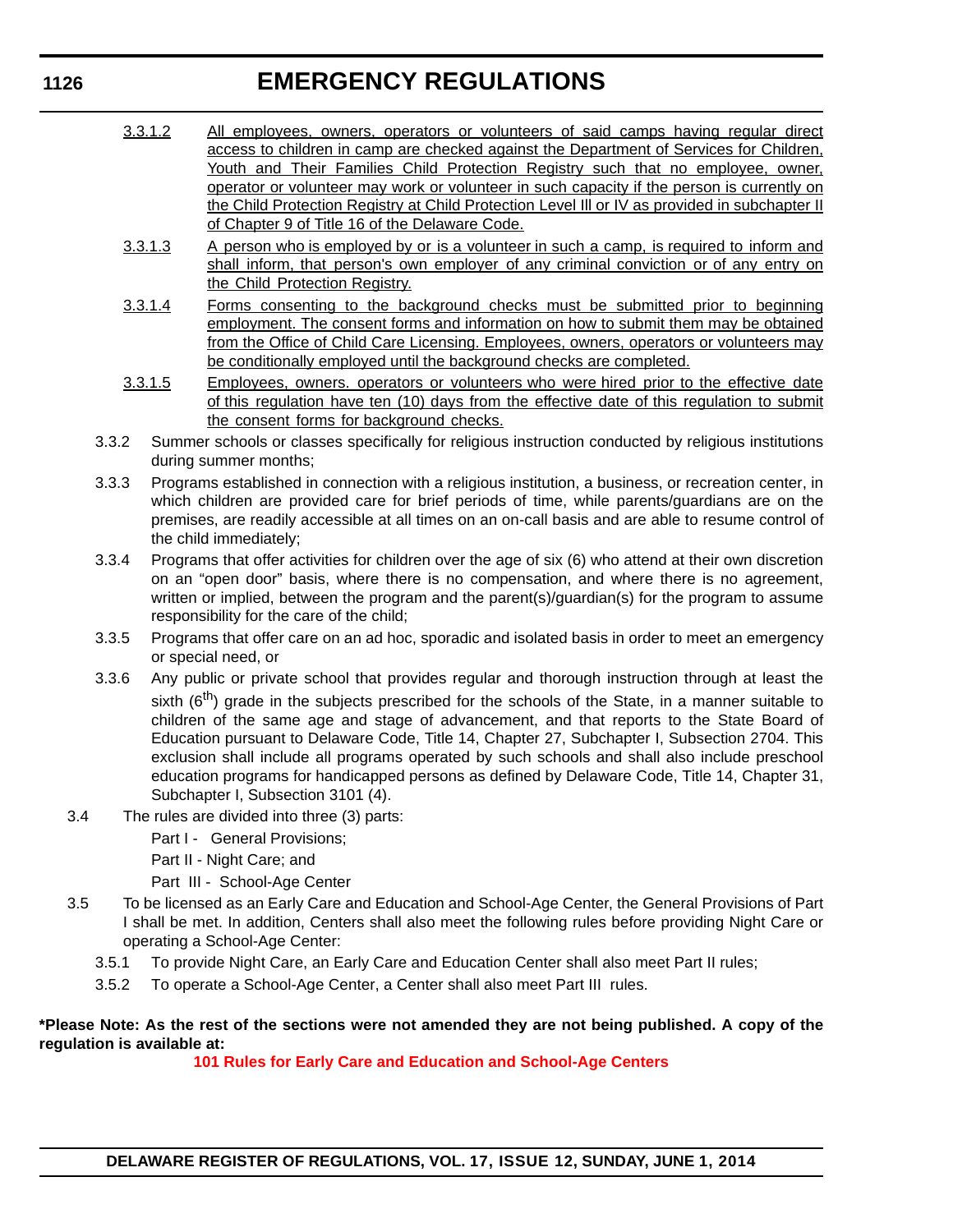#### **Symbol Key**

<span id="page-17-0"></span>Arial type indicates the text existing prior to the regulation being promulgated. Underlined text indicates new text. Language which is stricken through indicates text being deleted.

#### **Proposed Regulations**

Under 29 **Del.C.** §10115 whenever an agency proposes to formulate, adopt, amend or repeal a regulation, it shall file notice and full text of such proposals, together with copies of the existing regulation being adopted, amended or repealed, with the Registrar for publication in the *Register of Regulations* pursuant to §1134 of this title. The notice shall describe the nature of the proceedings including a brief synopsis of the subject, substance, issues, possible terms of the agency action, a reference to the legal authority of the agency to act, and reference to any other regulations that may be impacted or affected by the proposal, and shall state the manner in which persons may present their views; if in writing, of the place to which and the final date by which such views may be submitted; or if at a public hearing, the date, time and place of the hearing. If a public hearing is to be held, such public hearing shall not be scheduled less than 20 days following publication of notice of the proposal in the *Register of Regulations*. If a public hearing will be held on the proposal, notice of the time, date, place and a summary of the nature of the proposal shall also be published in at least 2 Delaware newspapers of general circulation. The notice shall also be mailed to all persons who have made timely written requests of the agency for advance notice of its regulation-making proceedings.

#### **[DEPARTMENT OF EDUCATION](http://www.doe.k12.de.us/)**

**OFFICE OF THE SECRETARY**

Statutory Authority: 14 Delaware Code, Section 122(d) (14 **Del.C.** §122(d)) 14 **DE Admin. Code** 505

#### **PUBLIC NOTICE**

#### **Education Impact Analysis Pursuant To 14 Del.C. §122(d)**

#### **[505 High School Graduation Requirements and Diplomas](#page-3-0)**

#### **A. Type of Regulatory Action Required**

Amendment to Existing Regulation

#### **B. Synopsis of Subject Matter of the Regulation**

The Secretary of Education seeks the consent of the State Board of Education to amend 14 **DE Admin. Code** 505 High School Graduation Requirements and Diplomas. The amendments include, but not limited to: 1) requiring an advisement process to the student success planning; 2) modifications to definitions; 3) revising the date for which diplomas may be awarded to the previous graduating class; and 4) addressing students in the custody of the Department of Services for Children, Youth & Their Families ("DSCYF").

Persons wishing to present their views regarding this matter may do so in writing by the close of business on or before July 3, 2014 to Susan Haberstroh, Associate Secretary, Education Supports & Innovative Practices Branch, Department of Education, at 401 Federal Street, Suite 2, Dover, Delaware 19901. A copy of this regulation is available from the above address or may be viewed at the Department of Education business office.

#### **C. Impact Criteria**

1. Will the amended regulation help improve student achievement as measured against state achievement standards? The amended regulation is intended to improve student achievement as measured against state achievement standards by improving the processes regarding student ownership of their program of study, advisement and addresses students under the custody of DSCYF.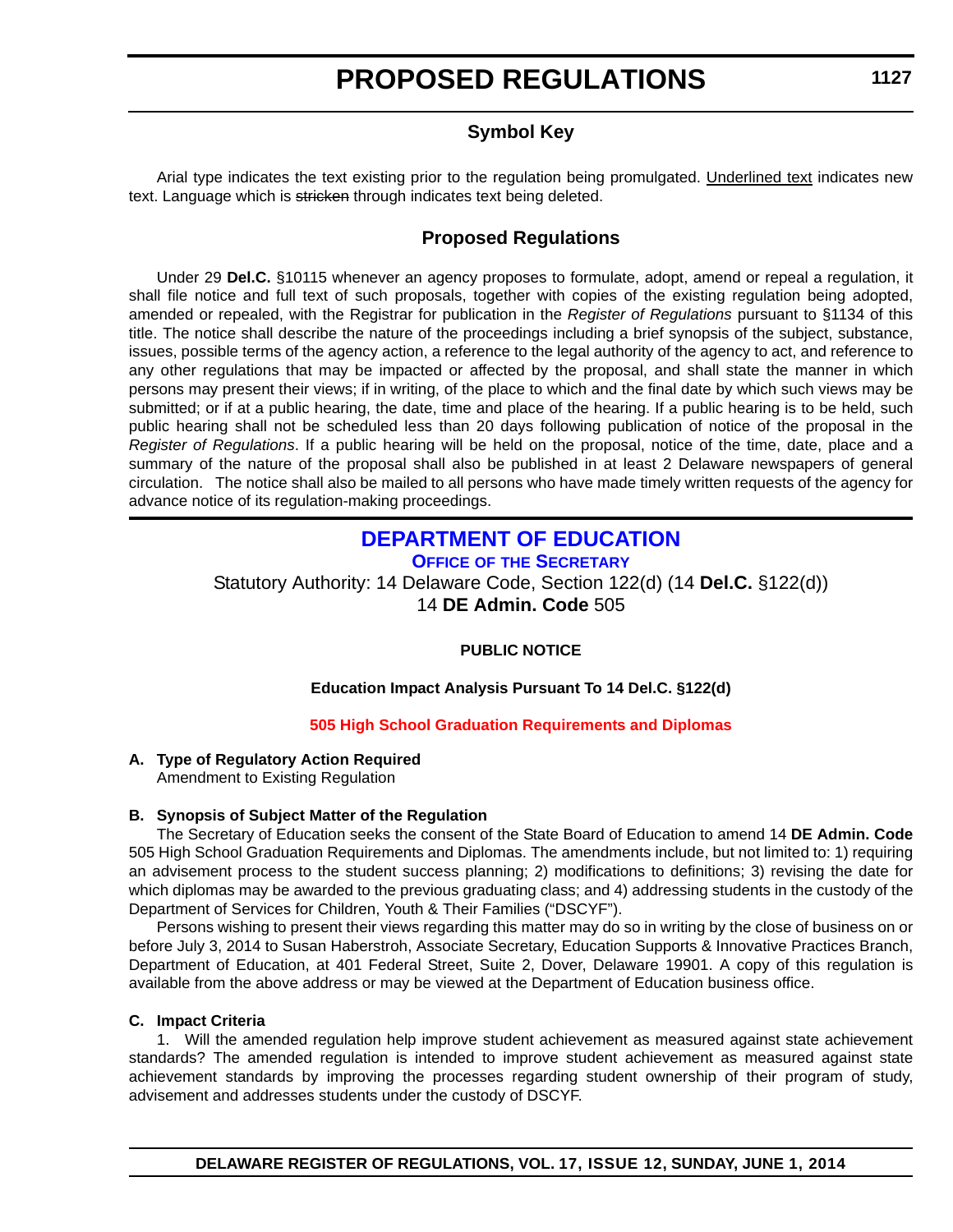2. Will the amended regulation help ensure that all students receive an equitable education? The amended regulation is intended to continue to ensure all students receive an equitable education.

3. Will the amended regulation help to ensure that all students' health and safety are adequately protected? The amendments do not address students' health and safety.

4. Will the amended regulation help to ensure that all students' legal rights are respected? The amended regulation continues to ensure that all student's legal rights are respected.

5. Will the amended regulation preserve the necessary authority and flexibility of decision making at the local board and school level? The amendments do not change decision making at the local or school levels.

6. Will the amended regulation place unnecessary reporting or administrative requirements or mandates upon decision makers at the local board and school levels? The amended regulation does not place any unnecessary reporting or administrative requirements on decision makers. The amendments do require an advisement process to be documented and implemented, if not already in place and documented at the school.

7. Will the decision making authority and accountability for addressing the subject to be regulated be placed in the same entity? The decision making authority and accountability for high school diplomas and graduation requirements do not change because of the amendments.

8. Will the amended regulation be consistent with and not an impediment to the implementation of other state educational policies, in particular to state educational policies addressing achievement in the core academic subjects of mathematics, science, language arts and social studies? The amendments are consistent with and not an impediment to the implementation of other state educational policies.

9. Is there a less burdensome method for addressing the purpose of the regulation? There is not a less burdensome method for addressing this subject matter.

10. What is the cost to the State and to the local school boards of compliance with the regulation? There is not an expected cost to implementing this regulation with the amendments.

#### **505 High School Graduation Requirements and Diplomas**

#### **1.0 Definitions:**

**"Advisement"** means a documented process that engages students in ongoing discussion and planning with school staff to identify their personal talents and interests and plan their career goals accordingly.

**"Career Pathway"** means the three (3) credits of pre planned and sequential courses required for graduation designed to develop knowledge and skills in a particular career or academic area. The Career Pathway shall be included in the Student Success Plan.

**"Core Course Credit"** means a credit in an English Language Arts, Mathematics, Science or Social Studies course.

**"Credit"** means the acquisition of skills and knowledge at a satisfactory level as determined by the district and charter school boards through 135 hours (a Carnegie Unit) of actual classroom instruction, which may include various methods of delivery or through locally approved options contained in Section 8.0.

**"Credit for Computer Literacy"** means credit granted toward graduation at any point when the student can demonstrate competency in the required skill areas either through an integrated approach, a specific course, or a demonstration of accumulated knowledge over the student's educational career. **"Department"** means the Delaware Department of Education.

"English Language Arts" means those four components of reading, writing and oral communication, language, and speaking and listening that are included in the State Content Standards for high school English Language Arts as required in 14 **DE Admin. Code** 501.

**"Health Education"** means those components that are included in the State Content Standards for high school health education as required in 14 **DE Admin. Code** 501.

**"High School"** means grades 9 through 12.

**"Mathematics"** means those components conceptual categories of number sense and quantity, algebra, *functions*, geometry, statistics and probability combined with problem solving, modeling, reasoning, communicating, and making connections that are included in the State Content Standards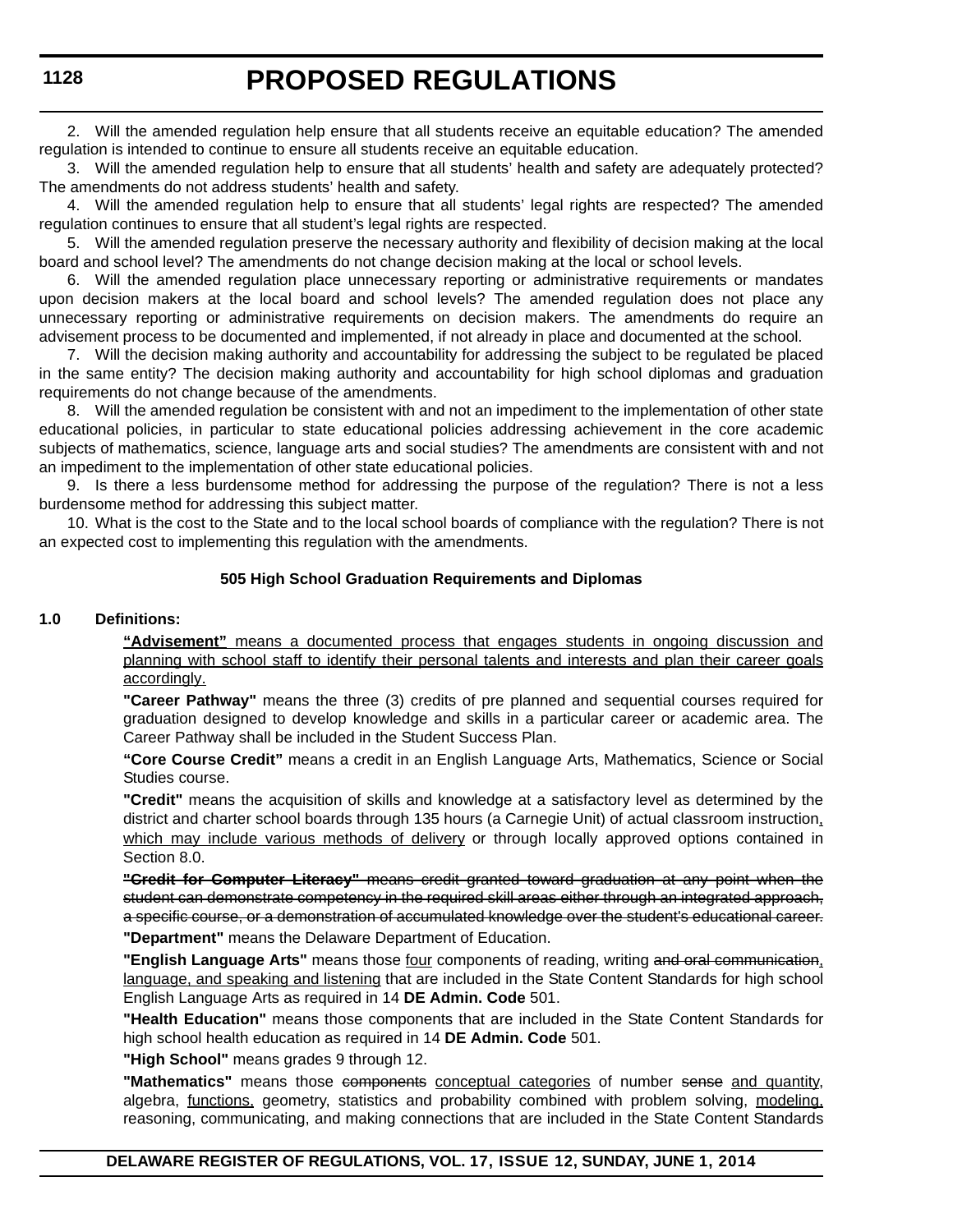for high school mathematics as required in 14 **DE Admin. Code** 501 either through integrated courses or in courses titles such as Algebra I, Algebra II, Geometry, Trigonometry. Pre-Calculus, Calculus, Discrete Mathematics, Statistics, and Probability.

**"Novice-high proficiency level"** means the novice-high level of proficiency of certain skills and knowledge as defined by the American Council for the Teaching of Foreign Languages (ACTFL).

**"Physical Education"** means those components that are included in the State Content Standards for high school physical education as required in 14 **DE Admin. Code** 501.

**"Program of Study"** means an academic and career plan based on post-secondary goals and comprised of academic, career, and technical content that prepares students to make successful transitions to post-secondary education and the workplace.

**"Science"** means those components of the nature of science which include inquiry, materials and their properties, energy and its effects, Earth in space, Earth's dynamic systems, life processes, diversity and continuity of living things, and ecology science and engineering practices, matter and its interactions, motion and stability, energy and its effects, waves and their applications, Earth's place in the universe, Earth's systems, Earth and human activity, life structure and processes, ecosystems, heredity, diversity and continuity of living thing, engineering design, and the links among engineering, technology, science, and society that are included in the State Content Standards for high school science as required in 14 **DE Admin. Code** 501 either through integrated courses or in course titles such as Earth Science, Biology, Chemistry and Physics.

**"Social Studies"** means those components of civics, economics, geography, and history that are included in the State Content Standards for high school social studies as required in 14 **DE Admin. Code** 501 either through integrated courses or in course titles such as United States History, World History, Geography, Economics, and Civics.

**"Student Success Plan (SSP)"** means a plan encompassing a minimum of five years including one year beyond high school developed and updated at least annually by the student, the student's advisor, at least one other staff member and the student's parent(s) guardian(s) or relative caregiver. The student's plan includes courses needed in preparation for immediate entry into the work force or opportunities in post secondary education. The plan also includes the support services necessary for the student to graduate from high school. An additional year of high school may be an option for inclusion in the Student Success Plan.

**"Student Success Plan (SSP)"** means a plan encompassing a minimum of five years including one year beyond high school, which sets post-secondary goals for a student based on academic and career interests. The student's plan includes a program of study based on the academic courses, electives, and extracurricular opportunities needed in preparation for immediate entry into the work force and post-secondary education. The plan also includes the support services necessary for the student to graduate from high school.

**"Support Services"** means those educational interventions such as tutoring; extra time before school, in school, or after school; summer school, an extra year(s) of high school or any other strategy to provide student educational assistance.

"**Student in DSCYF custody"** means a student, who is or was in the custody of the Department of Services for Children, Youth & Their Families ("DSCYF"), pursuant to Chapter 25 of Title 13 of the Delaware Code, for any length of time, during his or her enrollment in high school.

**"World Languages"** means any language other than English that is used by peoples around the world for communicating information and ideas and transmitting its culture(s), including American Sign Language (ASL), Latin and Ancient Greek.

#### *(Break in Continuity of Sections)*

#### **4.0 Credit Requirements Beginning with the Graduation Class of 2016 (Freshman Class of 2012-2013)**

4.1 Beginning with the graduating class of 2016, a public school student shall be granted a State of Delaware Diploma when such student has successfully completed a minimum of twenty four (24) credits in order to graduate including: four (4) credits in English Language Arts, four (4) credits in Mathematics, three (3) credits in Science, three (3) credits in Social Studies, two (2) credits in a World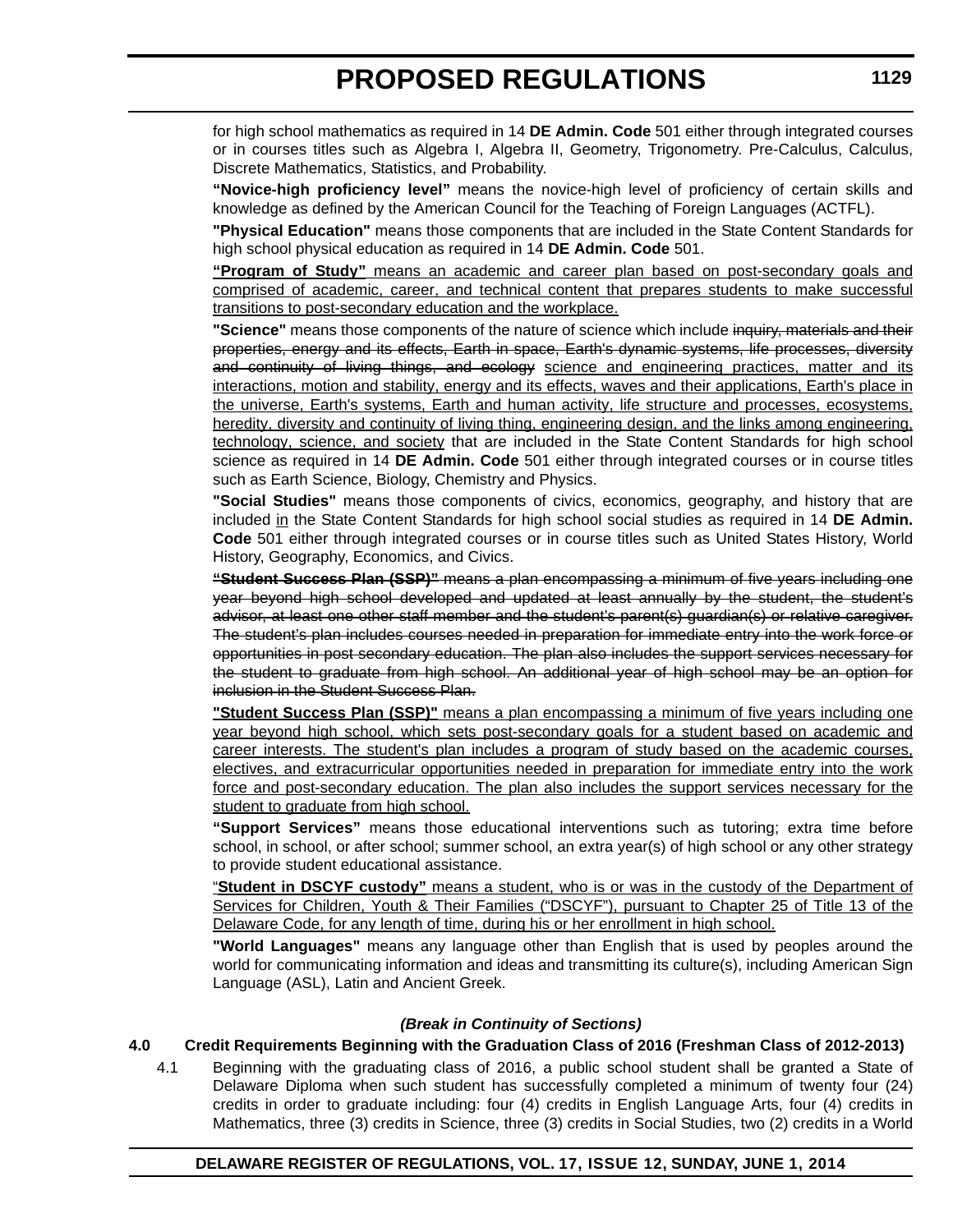Language, one (1) credit in physical education, one half (1/2) credit in health education, three (3) credits in a Career Pathway, and three and one half  $(3 \frac{1}{2})$  credits in elective courses.

- 4.1.1 The student shall complete garn credit upon completion of mathematics course work that includes no less than the equivalent of the traditional requirements of Geometry, Algebra I and Algebra II courses. The student shall complete an Algebra II or Integrated Mathematics III course as one of the Mathematics credits.
- 4.1.2 Scientific investigations related to the State Science Standards shall be included in all three science course requirements. The student shall complete a Biology course as one of the Science credits.
- 4.1.3 The student shall complete an English II course as one of the English Language Arts credits.
- 4.1.43 The student shall complete a U. S. History course as one of the Social Studies credits.
- 4.1.54 During the senior year the student shall maintain a credit load each semester that earns the student at least a majority of credits that could be taken that semester. A credit in Mathematics shall be earned during the senior year. Further provided, a student participating in a dual enrollment course or dual credit course, as defined in 14 **DE Admin. Code** 506 Policies for Dual Enrollment and Awarding Dual Credit, shall be considered to be meeting the majority of credits, as long as a credit in Mathematics is earned during the senior year.
	- 4.1.54.1 Senior year credits shall include regular high school course offerings, the options available in 8.0, or a combination of both.
- 4.2 World Language: Students may fulfill the two (2) credit World language requirement by either:
	- 4.2.1 Earning a minimum of two (2) World Language credits in the same language or,
	- 4.2.2 Demonstrating Novice-high or higher proficiency level on a nationally recognized assessment of language proficiency, except English, in the skill areas of oral or signed expressive and receptive communication, reading and writing, that uses the levels of proficiency as identified by the American Council for the Teaching of Foreign Language, or as approved for use by the Delaware Department of Education.

#### **5.0 Monitoring Student Progress Student Success Planning (Personalizing the High School Experience Through Advisement)**

- 5.1 Beginning with the 2007-2008 school year, eEvery eighth and ninth through twelfth grade student shall have a Student Success Plan (SSP) developed by the student, the student's advisor, at least one other school staff member and the student's parent(s), quardian(s) or relative caregiver. Each school year thereafter a grade shall be added so that by the 2011-2012 school year, every student in grades 8 through 12 shall have a Student Success Plan. For a student with an Individualized Education Program (IEP) the Student Success Plan (SSP) shall also incorporate the other aspects of the transition plan required by 14 **DE Admin. Code** 925.
- 5.2 Each local school district and charter school shall establish a an advisement process for developing Student Success Plans that includes which includes the student, the student's advisor, and the student's parent(s), guardian(s) or relative caregiver. The advisement process shall include:
	- 5.2.1 Setting learning goals for the student based on academic and career interests and identifying required skills needed, as well as the student's program of study aligned to the student's secondary and post-secondary goals.
	- 5.2.42 Actively monitoring student progress<sub>r</sub> in the Student Success Plan through conferences held with the student and student's advisor to discuss educational progress and career planning toward life goals on an ongoing basis and, at a minimum, by the end of at least once in each marking period in those courses required for graduation,
	- 5.2.3 Annual updating review and update of the Student Success Plan by the student, the student's advisor, at least one other staff member and the student's parent(s) guardian(s) or relative caregiver and others as appropriate to assure alignment of educational progress and career planning toward life goals by the end of each school year.

**1130**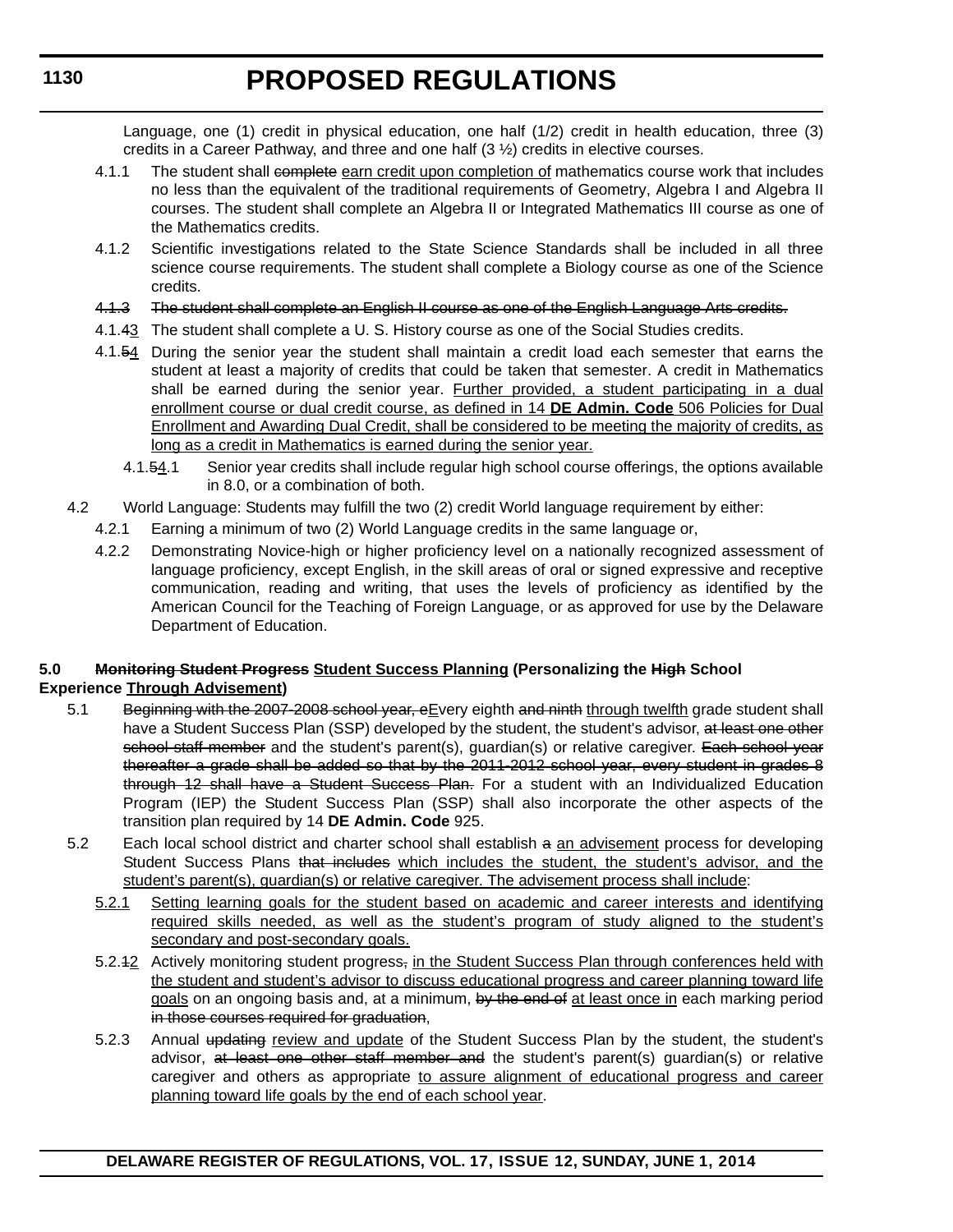- 5.2.24 Providing support services if a student is failing or in danger of failing a courses required for graduation, or is not on track toward completing the entry requirements for his or her postsecondary goals as stated in the SSP, and
- 5.2.45 Following the guidelines for Career and Technical Education (CTE) programs of study outlined in the CTE State Plan for Career and Technical Education.
- 5.2.56 Reviewing each student's transcript at the end of the first and second year, and beginning in the 2014-15 school year, at the end of the first, second and third year of high school to determine if the student is on track to graduate based on the following criteria:
	- 5.2.56.1 At the end of the first year of high school the student has earned at least three (3) four (4) core course credits and two (2) other course credits for a total of  $f^2$  (6) course credits; and
	- 5.2.56.2 At the end of the second year of high school the student has earned at least  $\frac{4}{9}$  eight  $(8)$  core course credits and four (4) other course credits for a total of ten  $(10)$  twelve  $(12)$ course credits.; and
	- 5.2.6.3 At the end of the third year of high school the student has earned at least eleven (11) core course credits and seven (7) other course credits for a total of eighteen (18) course credits.
	- 5.2.56.34 For a student with an Individualized Education Program (IEP), on track to graduate shall be consistent with 5.2.5.1 5.2.6.1, 5.2.6.2 and 5.2.5.2 5.2.6.3 unless otherwise determined

#### *(Break in Continuity of Sections)*

#### **8.0 Options for Awarding Credit Toward High School Graduation**

- 8.1 District and charter school boards are authorized to award credit toward high school graduation for the following activities, on the condition that the activities incorporate any applicable state content standards. Before awarding credit for any of the following activities, the districts and charter school boards shall have adopted a policy approving the activity for credit and establishing any specific conditions for the award of credit for the activity. Such policy shall be applicable to each school within the district or each charter high school.
	- 8.1.1 Courses taken at or through an accredited community college, two or four year college.
	- 8.1.2 Voluntary community service as defined in 14 **Del.C.** §§8901A and 8902A.
	- 8.1.3 Supervised work experience in the school and the community which meets the educational objectives or special career interest of the individual student.
	- 8.1.4 Independent study.

#### 8.1.5 Correspondence Courses.

- 8.1.65 Distance learning courses. These courses may be delivered by the teacher to the learner in real time, online or by video.
- 8.1.76 High school courses taken while in the middle school in conjunction with an articulated agreement between the district middle school and the district high school(s). Such credit shall also transfer to a high school in another district or to a charter school.
- 8.1.87 Course credit transferred from another high school.
- 8.1.98 Course credit earned through summer or evening school classes, as a member of the military service or as part of the James H. Groves Adult High School.
- 8.1.109 Tutoring programs taught by a teacher certified in the subject being taught.
- 8.1.140 Course credit awarded by agencies or instrumentalities of the state other than public schools which provide educational services to students. A description of the program provided to the student, grades given, and the number of clock hours of instruction or a demonstration of competency must be provided to the school district or charter school prior to receipt of credit.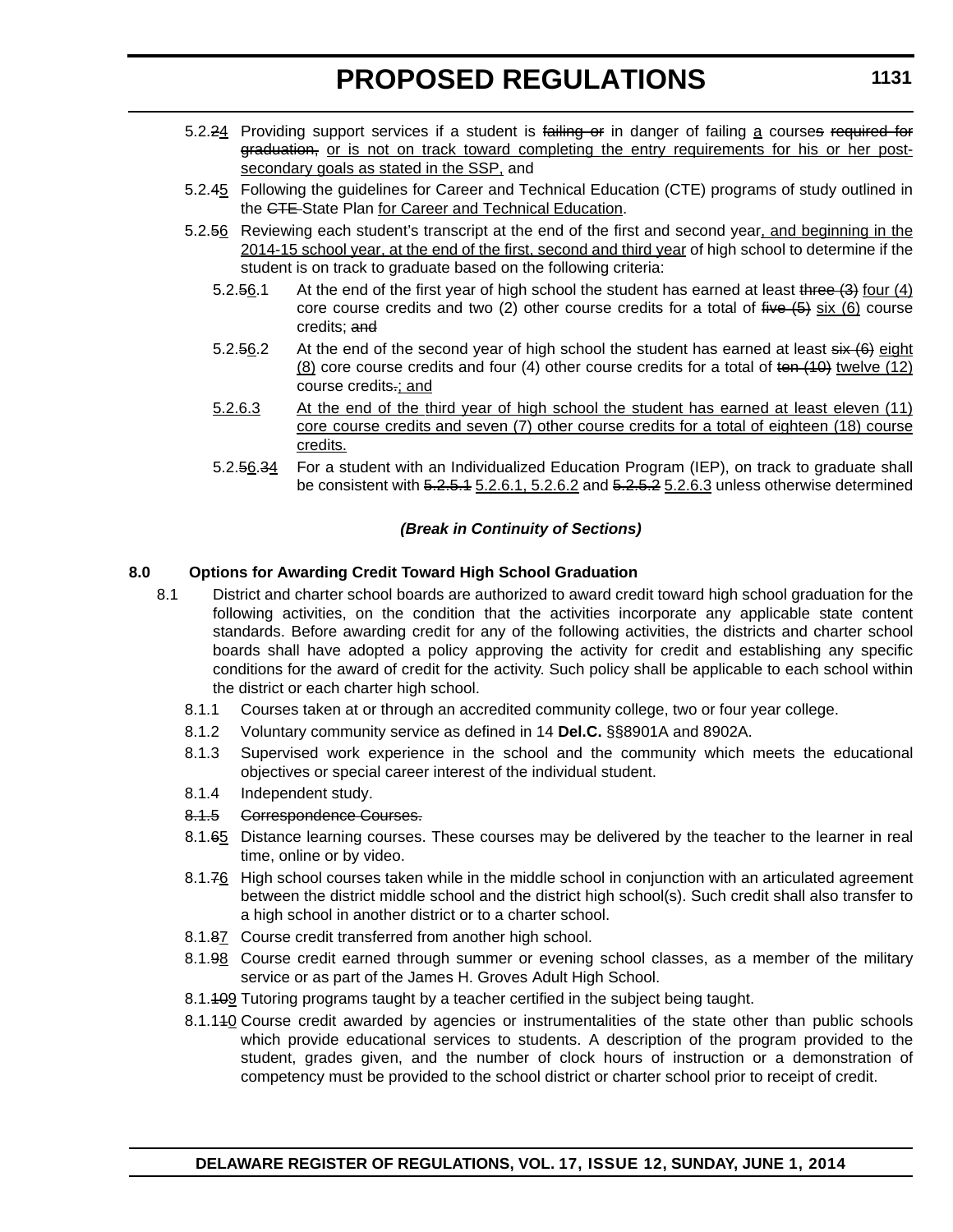# **PROPOSED REGULATIONS**

#### **9.0 High School Diplomas and the Certificate of Performance**

- 9.1 A State sanctioned diploma shall be granted to students who meet the state and local district or charter school requirements for graduation pursuant to 14 **Del.C.** §152.
- 9.2 A State sanctioned Certificate of Performance shall be granted to students who meet the requirements of 14 **Del.C.** §152.
- 9.3 Diplomas from one school year shall not be issued after December 34 September 15 of the next school year.
- 9.4 Duplicate diplomas or certificates of performance will not be issued, but legitimate requests for validation of the diploma or the certificate of performance will be satisfied through a letter of certification. Requests for diploma information from graduates of Delaware high schools should be directed to the high school the student was attending at the time of graduation. If the school does not have the records then the student should contact the Department in Dover for a notarized letter of certification that contains the name of the applicant, the name of the school, the date of graduation, and the diploma registry number (if available).
- 9.5 State High School Diploma for World War II Veterans Pursuant to 14 **Del.C.** §159
	- 9.5.1 "World War II Veteran" means any veteran who performed wartime service between December 7, 1941 and December 31, 1946. If the veteran was in the service on December 31, 1946, continuous service before July 16, 1947 is considered World War II.
	- 9.5.2 The Department shall provide a high school diploma to any World War II veteran who:
		- 9.5.2.1 Left a Delaware high school prior to graduation in order to serve in the armed forces of the United States.
		- 9.5.2.2 Did not receive a high school diploma, or received a G.E.D., as a consequence of such service and,
		- 9.5.2.3 Was discharged from the armed forces under honorable circumstances.
	- 9.5.3 The diploma may also be awarded posthumously if the deceased veteran meets the qualifications in 9.5.2.1 through 9.5.2.3.
	- 9.5.4 Applications for this high school diploma shall be made on forms designated by the Department and the Delaware Commission of Veterans Affairs and shall have a copy of the candidate's honorable discharge papers attached to the application.

#### **10.0 Exceptions for Students in DSCYF Custody**

- 10.1 A student in DSCYF custody who transfers into a district or charter school shall be permitted to graduate based on the successful completion of the Department's graduation requirements as defined in this regulation in lieu of the district's or charter school's specific requirements permitted by 7.1.
- 10.2 When a student in DSCYF custody transfers into a district or charter school, the district or charter school shall use policies developed pursuant to Section 8.1 to review the student's prior transcript and award values for credit earned through:
	- 10.2.1 Distance learning courses. These courses may be delivered by the teacher to the learner in real time, online or by video;
	- 10.2.2 Courses completed in mental health or rehabilitative facilities;
	- 10.2.3 Courses completed in other districts or charter schools that use a different standard of awarding credits; or
	- 10.2.4 Any other means as approved by the Chief School Officer of the district or charter school in accordance with policy and the law.

#### **\*Please Note: As the rest of the sections were not amended they are not being published. A copy of the regulation is available at:**

**[505 High School Graduation Requirements and Diplomas](http://regulations.delaware.gov/register/june2014/proposed/17 DE Reg 1127 06-01-14.htm)**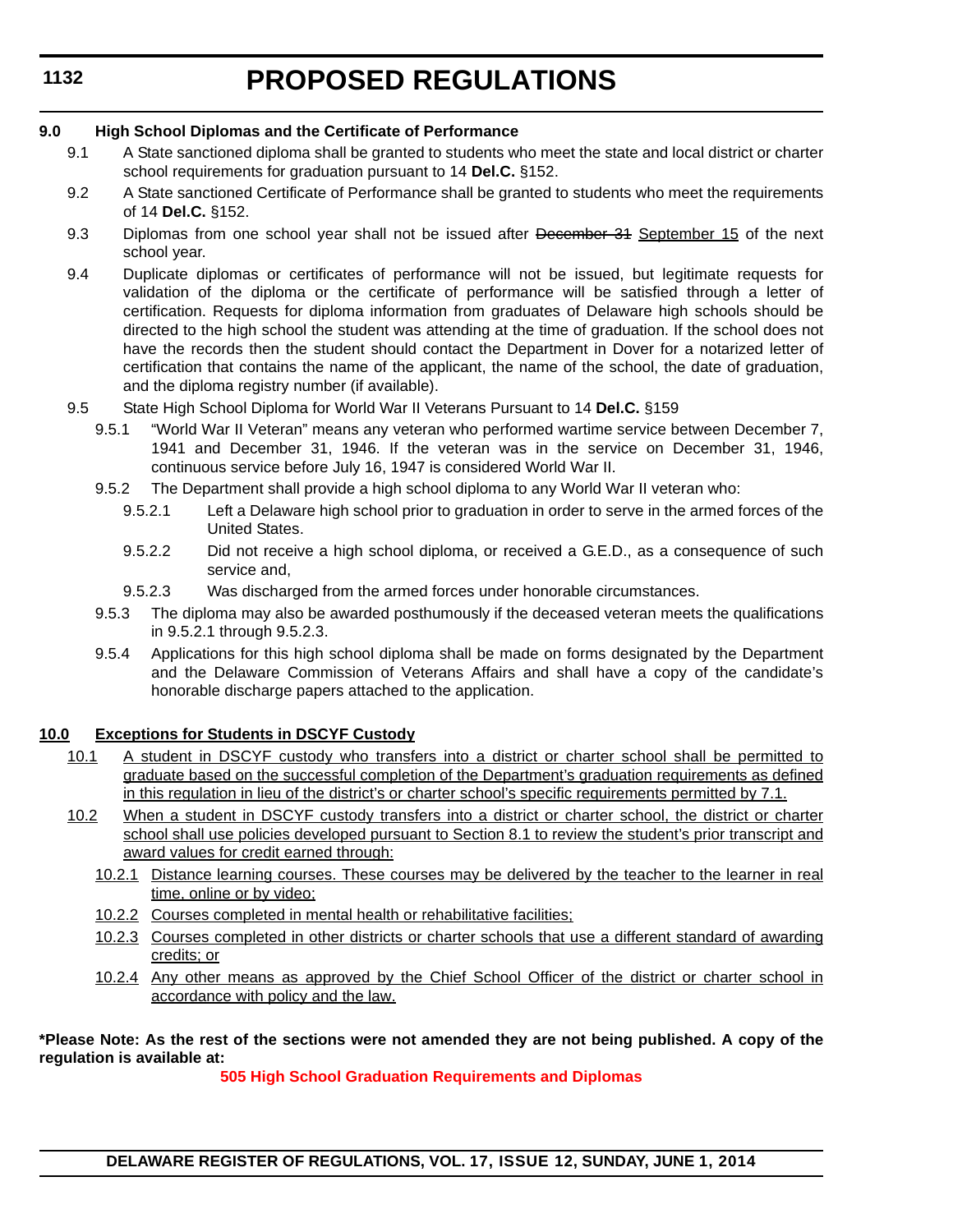<span id="page-23-0"></span>**OFFICE OF [THE SECRETARY](http://www.doe.k12.de.us/)** Statutory Authority: 14 Delaware Code, Section 122(d) (14 **Del.C.** §122(d))

#### **PUBLIC NOTICE**

**Education Impact Analysis Pursuant To 14 Del.C. §122(d)**

#### **[610 Limitations on Use of Seclusion and Restraint](#page-3-0)**

#### **A. Type of Regulatory Action Required** New Regulation

#### **B. Synopsis of Subject Matter of the Regulation**

The Secretary of Education intends to amend Title 14 of the Delaware Administrative Code by adding new regulation 14 **DE Admin. Code** 610 Limitations on Use of Seclusion and Restraint. This regulation is required by Senate Bill 100 of the 147<sup>th</sup> General Assembly.

Persons wishing to present their views regarding this matter may do so in writing by the close of business on or before July 3, 2014 to Susan Haberstroh, Associate Secretary, Education Supports & Innovative Practices Branch, Department of Education, at 401 Federal Street, Suite 2, Dover, Delaware 19901. A copy of this regulation is available from the above address or may be viewed at the Department of Education business office.

#### **C. Impact Criteria**

1. Will the amended regulation help improve student achievement as measured against state achievement standards? The new regulation is intended to improve the school climate thus resulting in helping to improve student achievement.

2. Will the amended regulation help ensure that all students receive an equitable education? The new regulation is intended to help ensure that all students receive an equitable education.

3. Will the amended regulation help to ensure that all students' health and safety are adequately protected? The new regulation is intended to help ensure that all students' health and safety are adequately protected.

4. Will the amended regulation help to ensure that all students' legal rights are respected? The new regulation is intended to help ensure that all students' legal rights are respected.

5. Will the amended regulation preserve the necessary authority and flexibility of decision making at the local board and school level? The new regulation is intended to preserve the necessary authority and flexibility of decision making at the local board and school level, but does provide for more specificity in the area of student restraint as it relates to the safety and welfare of all within the school environment.

6. Will the amended regulation place unnecessary reporting or administrative requirements or mandates upon decision makers at the local board and school levels? This legislation and this subsequent regulation will not place unnecessary mandates upon decision makers at the local board and school levels. The legislation and subsequent regulation does impose new reporting requirements upon local school administrators.

7. Will the decision making authority and accountability for addressing the subject to be regulated be placed in the same entity? The decision making authority and accountability for addressing limitations on seclusion and restraints does not change because of this regulation.

8. Will the amended regulation be consistent with and not an impediment to the implementation of other state educational policies, in particular to state educational policies addressing achievement in the core academic subjects of mathematics, science, language arts and social studies? The regulation will be consistent with other state educational policies.

9. Is there a less burdensome method for addressing the purpose of the regulation? The regulation is aligned with the legislation.

10. What is the cost to the State and to the local school boards of compliance with the regulation? Local school boards will incur a training cost in order to be in compliance with the new legislation and resulting regulation.

**1133**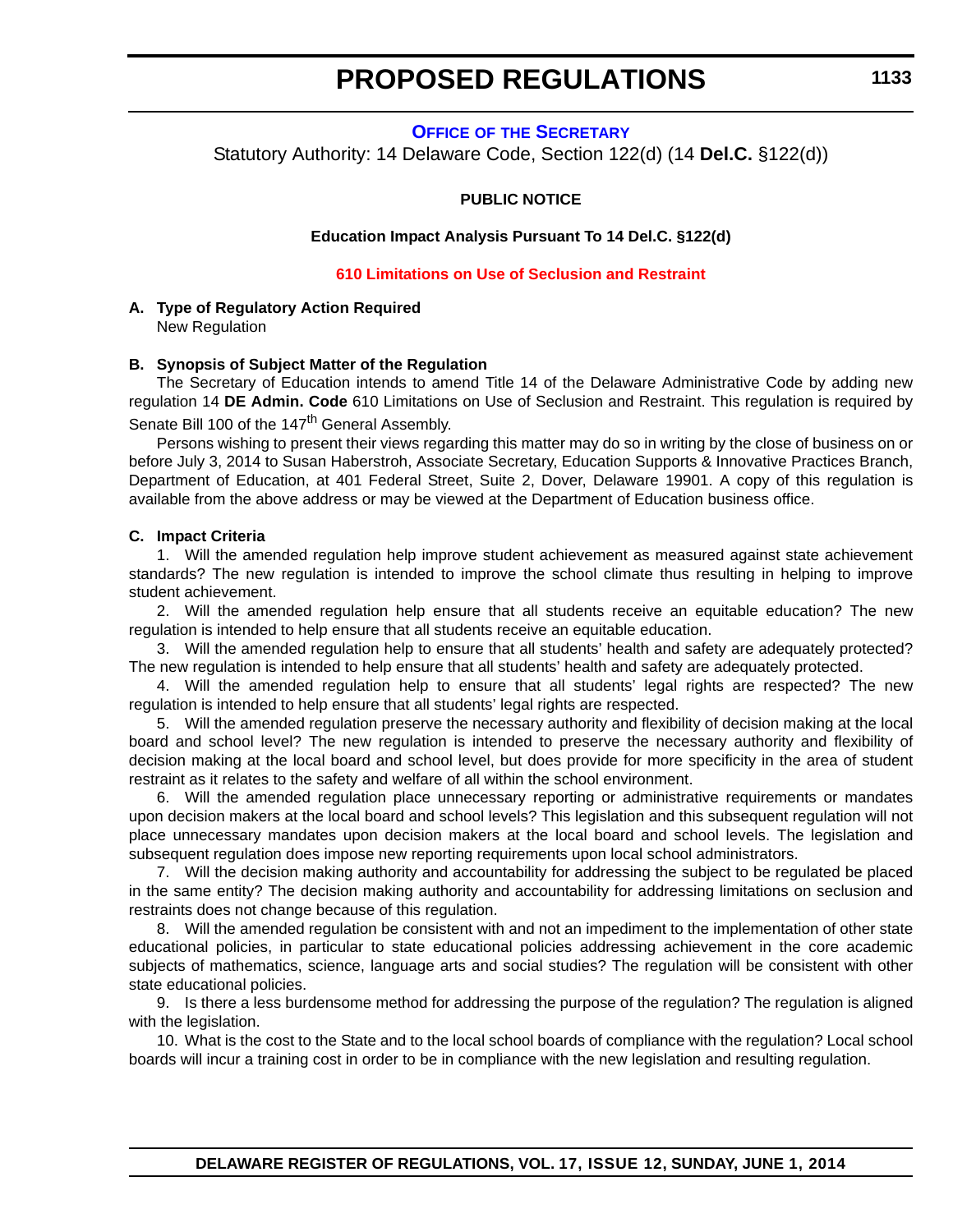#### **610 Limitations on Use of Seclusion and Restraint**

#### **1.0 Purpose and Authority**

- 1.1 The purpose of these regulations is to establish standards and procedures for the use of physical restraint, mechanical restraint, and seclusion to provide safety for all individuals. The regulations set forth permitted and prohibited uses of restraint and seclusion, required training for public school, private program, or alternative program personnel, required documentation and reporting of incidents of restraint and seclusion, required notification to parents, and waiver procedures for individual students.
- 1.2 These regulations are promulgated in accordance with 14 **Del.C.** §4112F.

#### **2.0 Definitions**

The following words and terms, when used in this regulation, shall have the following meaning unless the context clearly indicates otherwise:

"**Alternative program"** means a program established pursuant to 14 **Del.C.** Ch. 16.

**"Chemical restraint"** means a drug or medication used on a student to control behavior or restrict freedom of movement that is either not medically prescribed for the standard treatment of a student's medical or psychiatric condition or not administered as prescribed. (Authority: 14 **Del.C.** §4112F(a)(1)).

**"Mechanical restraint"** means the application of any device or object that restricts a student's freedom of movement or normal access to a portion of the body that the student cannot easily remove. "Mechanical restraint" does not include devices or objects used by trained school personnel, or used by a student, for the specific and approved therapeutic or safety purposes for which they were designed and, if applicable, prescribed, including the following:

- restraints for medical immobilization;
- adaptive devices or mechanical supports used to allow greater freedom of movement stability than would be possible without use of such devices or mechanical supports;
- vehicle safety restraints when used as intended during the transport of a student in a moving vehicle;
- instruction and use of restraints as part of a criminal justice or other course; or
- notwithstanding their design for other purposes, adaptive use of benign devices or objects, including mittens and caps, to deter self-injury.

(Authority: 14 **Del.C.** §4112F(a)(2))

**"Parent"** means:

- a biological or adoptive parent of a child;
- a guardian generally authorized to act as the child's parent, or authorized to make educational decisions for the child (but not the State if the child is a ward of the State);
- an individual acting in the place of a biological or adoptive parent (including a grandparent, stepparent, or other relative) with whom the child lives and for whom a Relative Caregiver's School Authorization executed in compliance with 14 **Del.C.** §202(f)(1) is on file;
- an individual who is otherwise legally responsible for the child's welfare; or
- a surrogate parent who has been appointed in accordance with 14 **DE Admin. Code** 926,19.0 or Section 639(a)(5) of the Act.

The biological or adoptive parent, when attempting to act as the parent under these regulations, and when more than one party is qualified under this definition to act as a parent, must be presumed to be the parent for purposes of this definition unless the biological or adoptive parent does not have legal authority to make educational decisions for the child. If a judicial decree or order identifies a specific person or persons to act as the ''parent'' of a child, or to make educational decisions on behalf of a child, then such person or persons shall be determined to be the "parent'' for purposes of this definition.

(Authority: 20 U.S.C. 1401(23); 14 **Del. C.** §3110)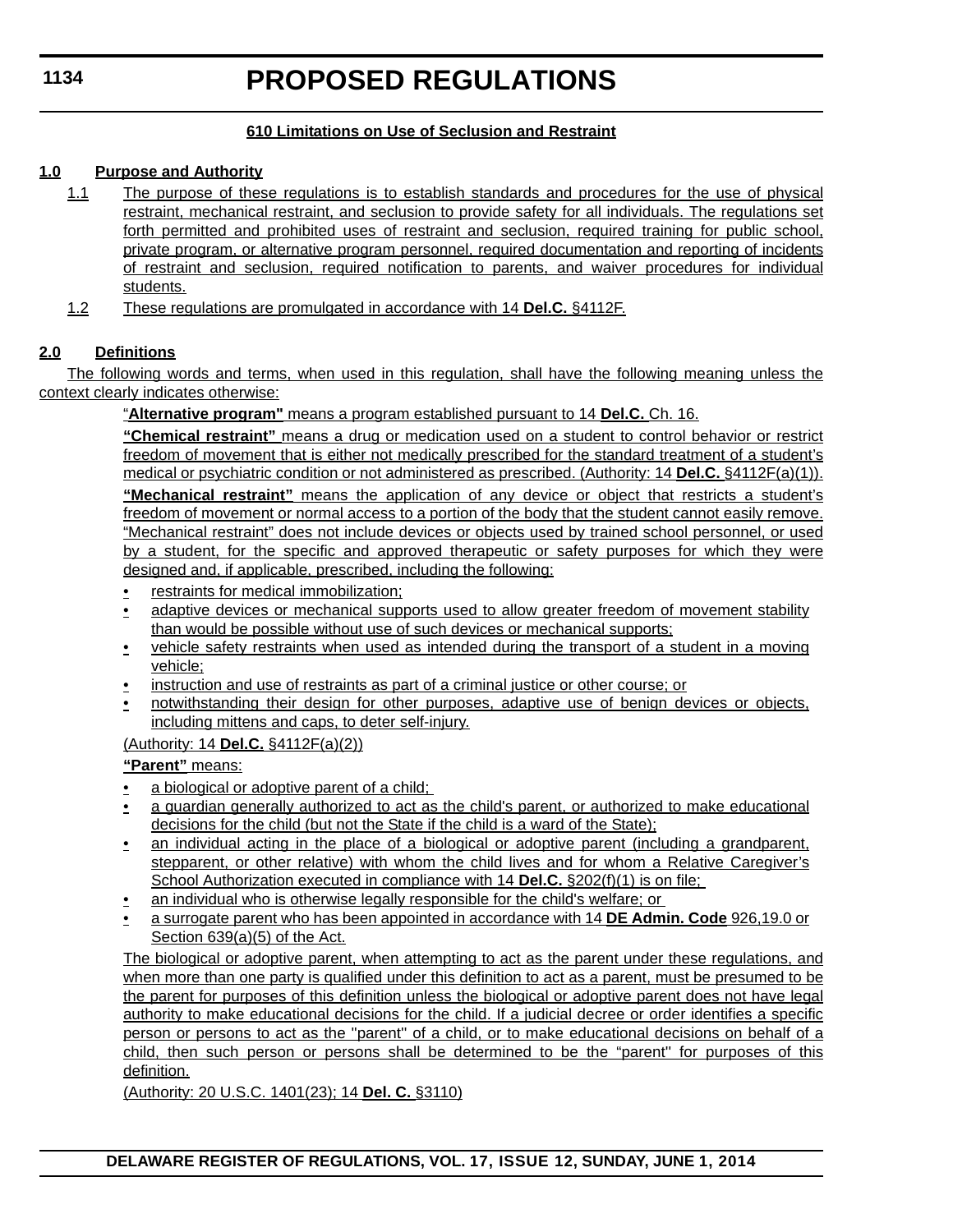**"Physical restraint"** means a restriction imposed by a person that immobilizes or reduces the ability of a student to freely move arms, legs, body, or head. "Physical restraint" does not include physical contact that:

- helps a student respond or complete a task;
- is needed to administer an authorized health-related service or procedure; or
- is needed to physically escort a student when the student does not resist or the student's resistance is minimal.

(Authority: 14 **Del.C.** §4112F(a)(3))

**"Principal"** means the building principal, or the equivalent of the building principal, of any public school or charter school, or the building principal's designee.

**"Private program"** means a non-public school or program contracted by a school district or charter school.

**"Public school personnel"** means an employee or contractor of a public school district or charter school. "Public school personnel" does not include the following:

- a law enforcement officer as defined in § 9200(b) of Title 11; or
- an employee or contractor providing educational services within a Department of Correction or Division of Youth Rehabilitative Services facility.(Authority: 14 **Del.C.** §4112F(a)(4))

**"Seclusion"** means the involuntary confinement of a student alone in a room, enclosure, or space that is either locked or, while unlocked, physically disallows egress. The use of a "timeout" procedure during which a staff member remains accessible to the student shall not be considered "seclusion." (Authority: 14 **Del.C.** §4112F(a)(5))

**"Student"** means any individual enrolled in a Delaware public school or charter school, an alternative program pursuant to 14 **Del.C.** Ch. 16, or a private program pursuant to Title 14 **Del.C.**, Chapter 31, Section 3124.

**"Timeout"** means a behavior management technique in which, to provide a student with the opportunity to reflect or regain self-control, a student is separated from others for a limited period in a setting that is not locked and the exit is not physically blocked by furniture, closed door held shut from outside, or other inanimate object. (Authority: 14 **Del.C.** §4112F(a)(6))

**"Written report"** means printed paper filings and electronic filings that can be printed.

#### **3.0 Use of Restraints**

- 3.1 Public school personnel, private program personnel, and alternative program personnel are prohibited from imposing on any student:
	- 3.1.1 Chemical restraint; and
	- 3.1.2 Subject to waiver authorized by 14 **Del.C.** §4112F(c)(4) and Section 8.0, mechanical restraint and seclusion.
- 3.2 Such personnel may impose physical restraint only in conformity with all of the following standards:
	- 3.2.1 The student's behavior presents a significant and imminent risk of bodily harm to self or others;
	- 3.2.2 The physical restraint does not interfere with the student's ability to communicate in the student's primary language or mode of communication;
	- 3.2.3 The physical restraint does not interfere with the student's ability to breathe or place weight or pressure on the student's head, throat, or neck;
	- 3.2.4 The physical restraint does not recklessly exacerbate a medical or physical condition of the student;
	- 3.2.5 Less restrictive interventions have been ineffective in stopping the imminent risk of bodily harm to the student or others, except in case of a rare and clearly unavoidable emergency circumstance posing imminent risk of bodily harm, including, without limitation, intervening in a student initiated physical assault or altercation;
	- 3.2.6 For a student with a disability as defined in Chapter 31 of Title 14 or 34 C.F.R. Part 104, the physical restraint does not contravene provisions in an individualized education program (IEP),

#### **DELAWARE REGISTER OF REGULATIONS, VOL. 17, ISSUE 12, SUNDAY, JUNE 1, 2014**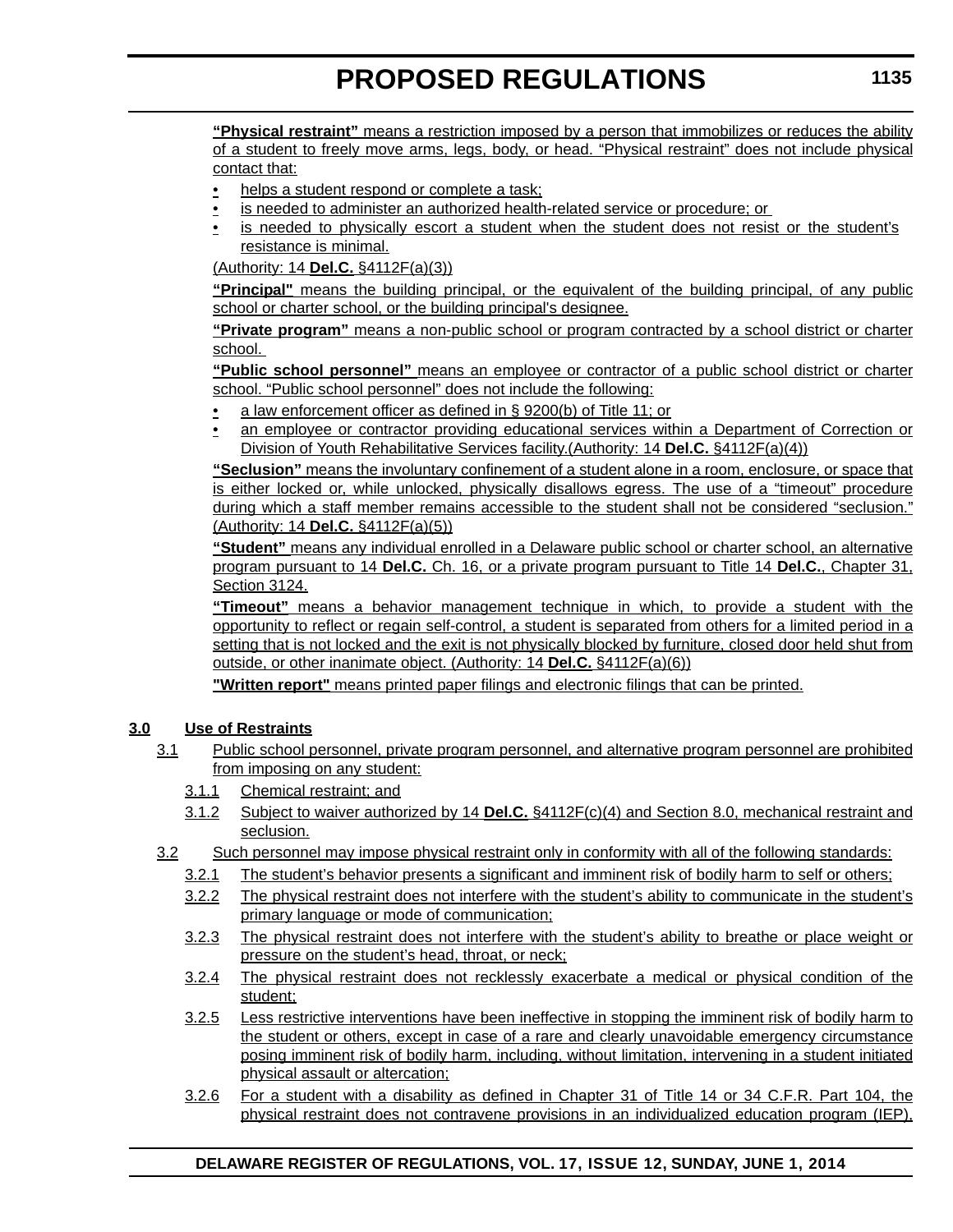behavior intervention plan, accommodation plan, or any other planning document for the individual Student;

- 3.2.7 Personnel use only the amount of force necessary to protect the student or others from the threatened harm;
- 3.2.8 The physical restraint ends when a medical condition occurs putting the student at risk of harm or the student's behavior no longer presents an imminent risk of bodily harm to the student or others;
- 3.2.9 The physical restraint is within the scope of force authorized by §468 of Title 11; and

(Authority: 14 **Del.C.** §4112F(b))

#### **4.0 Training of Personnel**

- 4.1 Except as provided in 14 **Del.C.** §702(c), a student may be physically restrained only by public school personnel, private program personnel, or alternative program personnel who have received training in physical restraint procedures.
	- 4.1.1 Such personnel shall receive annual training in the use of emergency safety interventions consistent with nationally-recognized training programs, which shall meet the following minimum requirements:
		- 4.1.1.1 The training shall address prevention techniques, de-escalation techniques, and positive behavioral intervention strategies and supports;
		- 4.1.1.2 The training shall be designed to meet the needs of such personnel consistent with their duties and the potential need for emergency safety interventions; and
	- 4.1.2 Each public school, private program, and alternative program shall maintain written or electronic documentation of each training provided, which shall include a list of all personnel who participated in the training.
- 4.2 Any public school personnel responsible for reporting the physical restraint of a student to the Department shall complete training on the reporting process approved by the Department and any additional training that the Department may prescribe from time to time.
	- 4.2.1 The approved training shall be provided using a web-based platform through the Department's Professional Development Management System (PDMS) or similar system. The training will be provided on an annual basis and made available throughout each school year.
	- 4.2.2 Such personnel responsible for reporting the physical restraint of a student shall complete the approved training at least once every three (3) years and during any year in which reporting procedures were changed from the previous year as indicated by the Department.

#### **5.0 Parental Notification of Use of Physical Restraint**

- 5.1 Except as provided in Section 5.1.1, if a student is physically restrained, a reasonable attempt shall be made to notify the parent on the same day, but in no event later than twenty-four hours after, the physical restraint is used. Such notification shall be made in person, by phone or by voicemail, or by email. The school shall maintain written documentation of successful and unsuccessful attempts to notify the parent.
	- 5.1.1 Where physical restraint is included in the student's IEP or Section 504 Plan, the IEP Team or Section 504 Team, including the parent, shall determine a timeframe and manner of notification of each incident of physical restraint.
- 5.2 The parent shall be provided a copy of a final written report no later than the date on which such report is filed with the Department. The written report shall contain, at a minimum, the information required under Section 6.0.

#### **6.0 Uniform Data Collection**

- 6.1 When an incident of physical restraint of a student by school personnel occurs:
	- 6.1.1 As soon as practicable thereafter, a reasonable attempt shall be made to interview the student regarding the incident; and

**DELAWARE REGISTER OF REGULATIONS, VOL. 17, ISSUE 12, SUNDAY, JUNE 1, 2014**

#### **1136**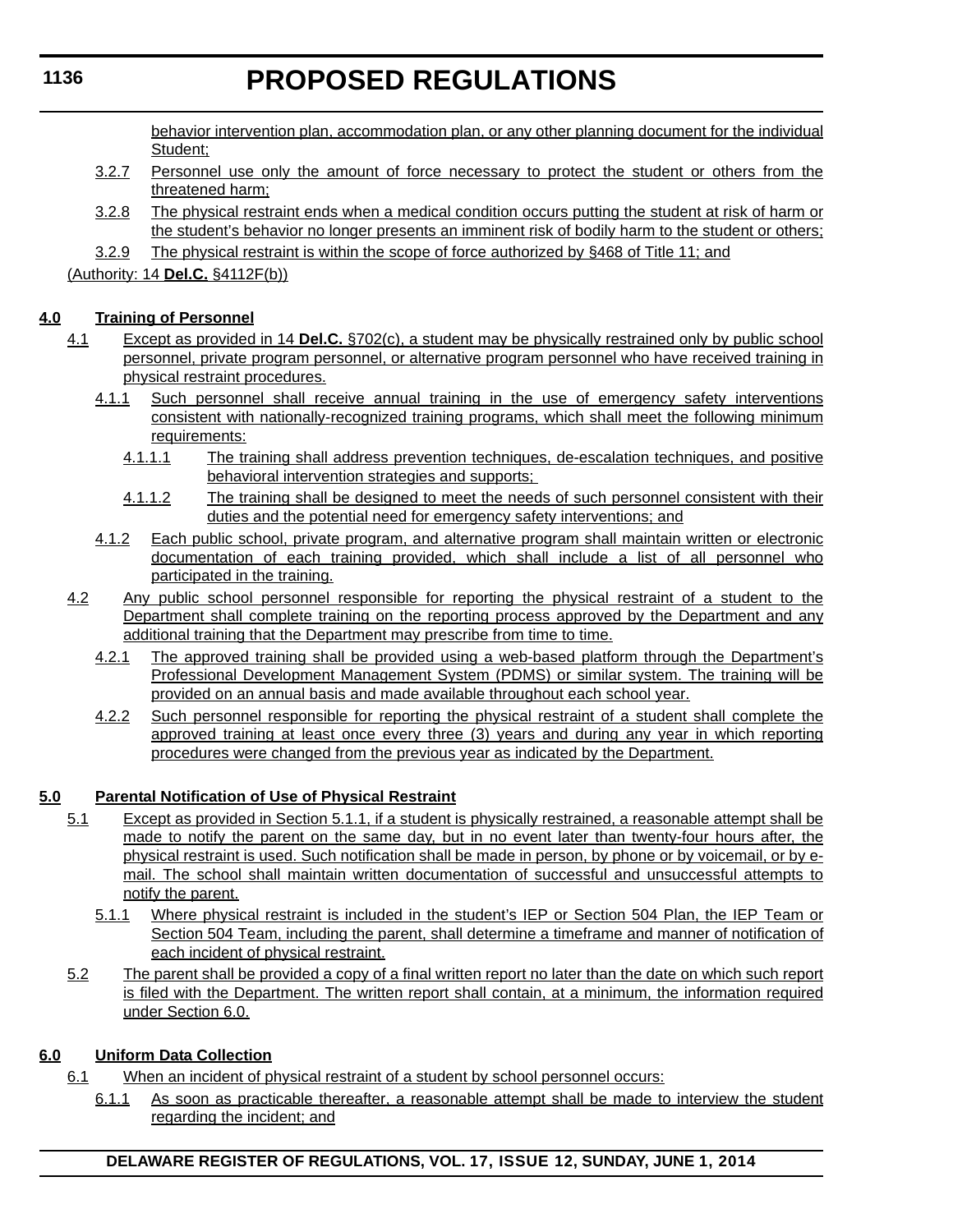- 6.1.2 The school principal must provide a Written report, in a uniform format as determined by the Department, of the restraint to the Department within seventy-two (72) hours of the restraint, or within seventy-two (72) hours of the time in which the student's district or charter school of residence receives notice of the restraint from the contracted private program or alternative program, whichever the case may be; and
- 6.1.3 The written report shall include, at a minimum:
	- 6.1.3.1 Details of the restraint incident, including, but not limited to, the student behavior and description of events leading to the use of physical restraint; de-escalation techniques utilized by school personnel prior to the restraint; a description of the student's behavior during the restraint; a summary of witness interviews, if applicable; any injury caused to the student, staff member(s), or other student(s); and any related treatment deemed necessary as a result of the restraint.
	- 6.1.3.2 Demographic information on affected students to include age, race, ethnicity, and disability category;
	- 6.1.3.3 A description of the interview conducted with the student, if applicable; and
	- 6.1.3.4 If applicable, a description of changes to any or all of the following that resulted from the restraint incident:
		- 6.1.3.4.1 For a student with a disability as defined in Chapter 31 of Title 14 or 34 C.F.R. Part 104, the student's IEP, behavioral support, crisis intervention plan, accommodation plan, or any other planning document for the individual student;
		- 6.1.3.4.2 School/LEA policy or procedure; or
		- 6.1.3.4.3 Additional staff training.

#### **7.0 Annual Reporting Requirement**

The Department shall issue an annual report on the use of physical restraint, which shall include rates of usage by school and by subcategories identified pursuant to Section 6.0, identify trends, and analyze significant results. The report shall be posted on the Department's website.

#### **8.0 Waiver**

- 8.1 Any public school, private program, or alternative program applicant for a waiver of the prohibition on the use of mechanical restraints or seclusion for an individual student must deliver the request in writing to the Secretary or Secretary's designee setting forth the grounds for the request.
	- 8.1.1 The request shall be based on compelling justification supported by documentation, including, but not limited to, educational records, reporting of incidents, and the student's functional behavioral assessment and behavioral intervention plan, including implementation data, and medical documentation, if applicable.
	- 8.1.2 The request shall contain a description of the conditions and safeguards that the applicant will utilize in connection with the waiver, including, but not limited to:
		- 8.1.2.1 A detailed description of the proposed continual visual staff monitoring of student; and
		- 8.1.2.2 A requirement that the parent be notified of each use of mechanical restraint or seclusion which conforms to the procedure set forth in Section 5.0 for reporting physical restraint; and
		- 8.1.2.3 A detailed description of the physical space within which the seclusion(s) will occur, or of the type of mechanical restraint(s) to be utilized, whichever is applicable.
	- 8.1.3 The request shall include a written authorization signed by the parent agreeing to the issuance of a waiver on the prohibition of the use of mechanical restraints or seclusion for that student and a signed written consent for release of information to the Department and the waiver review committee.
	- 8.1.4 All privileged documentation shall be maintained confidentially by the Department and the waiver review committee to the extent permitted by law.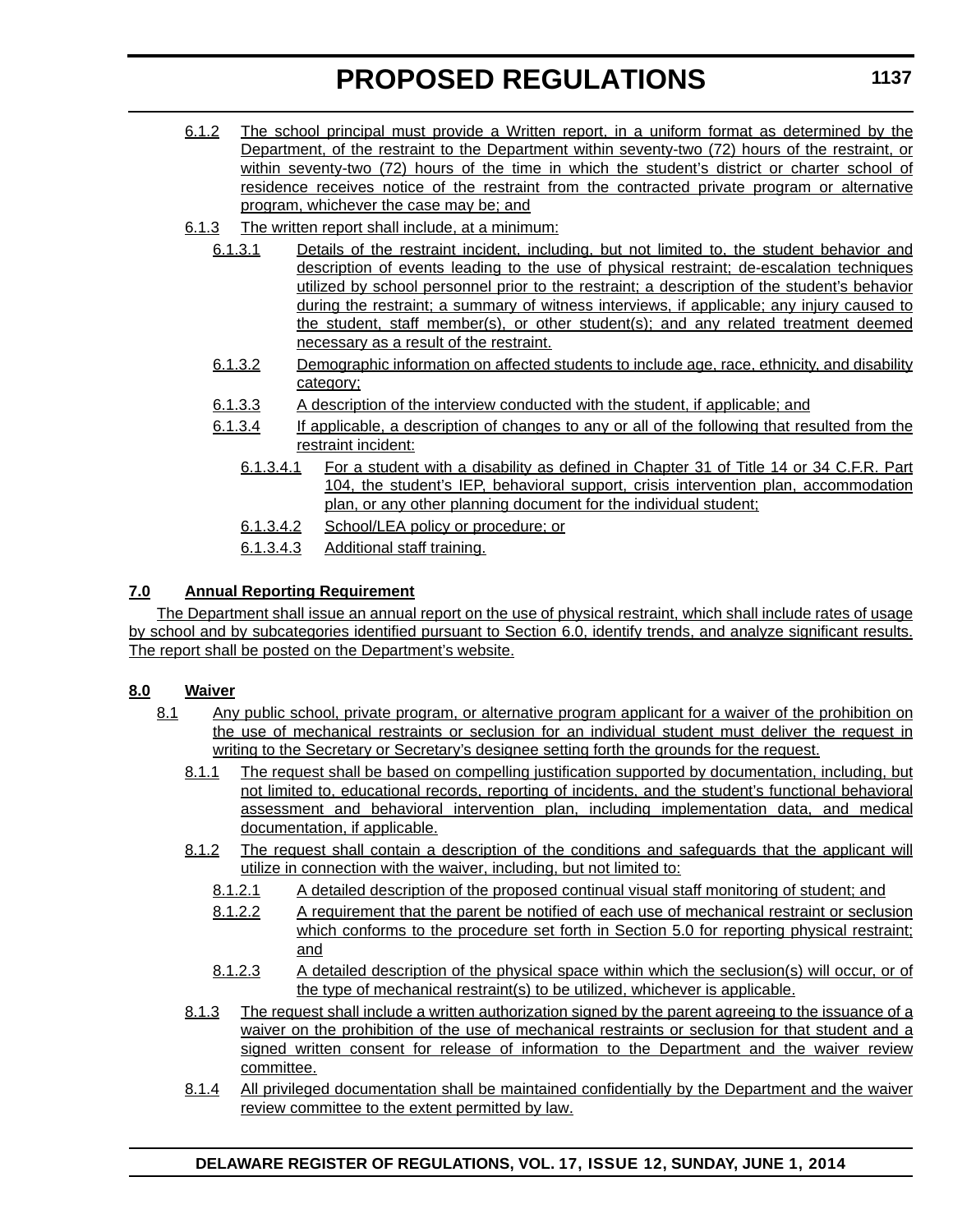- 8.2 All requests shall be considered by a waiver review committee appointed by the Secretary. A decision by the waiver review committee shall be rendered within (60) sixty calendar days of receipt of the waiver request.
- 8.3 The committee shall make a written recommendation to the Secretary, which shall include:
	- 8.3.1 A summary of the compelling justification based on the documentation submitted in support of the waiver requested;
	- 8.3.2 Recommendations to include any specific conditions and safeguards, and a brief statement of the reasons therefore;
	- 8.3.3 A requirement that, where a waiver is issued, there be continual visual monitoring, parental notice of each use of mechanical restraint or seclusion, and collection of data to include the number of times the student was subject to mechanical restraint or seclusion, the duration of each incident, and any other data as required by the Department;
	- 8.3.4 A statement as to the duration of the waiver, not to exceed a period of one calendar year.
- 8.4 The Secretary shall consider the entire record of the case and the committee's recommendations in reaching a final decision. The Secretary's decision shall be issued in writing and mailed to the applicant and the parent by certified mail.
- 8.5 The Secretary's decision shall be final.

#### **[DEPARTMENT OF HEALTH AND SOCIAL SERVICES](http://www.dhss.delaware.gov/dhss/dss/) DIVISION OF SOCIAL SERVICES**

Statutory Authority: 31 Delaware Code, Section 512 (31 **Del.C.** §512) 16 **DE Admin. Code** 2000

#### **PUBLIC NOTICE**

#### **[Case Processing Procedures - Applications](#page-3-0)**

In compliance with the State's Administrative Procedures Act (APA - Title 29, Chapter 101 of the Delaware Code) and under the authority of Title 31 of the Delaware Code, Chapter 5, Section 512, Delaware Health and Social Services (DHSS) / Division of Social Services is proposing to amend policies in the Division of Social Services Manual (DSSM) regarding Administrative Procedures, specifically, *Case Processing Procedures - Applications*.

Any person who wishes to make written suggestions, compilations of data, testimony, briefs or other written materials concerning the proposed new regulations must submit same to Sharon L. Summers, Policy, Program & Development Unit, Division of Social Services, 1901 North DuPont Highway, P.O. Box 906, New Castle, Delaware 19720-0906 or by fax to (302) 255-4425 by June 30, 2014.

The action concerning the determination of whether to adopt the proposed regulation will be based upon the results of Department and Division staff analysis and the consideration of the comments and written materials filed by other interested persons.

#### **SUMMARY OF PROPOSAL**

The proposal described below amends policies in the Division of Social Services Manual (DSSM) regarding Administrative Procedures, specifically, *Case Processing Procedures - Applications*.

#### **Statutory Authority**

42 CFR §435.907, *Application* 45 CFR §206.10, *Application, determination of eligibility and furnishing of assistance*

#### <span id="page-28-0"></span>**1138**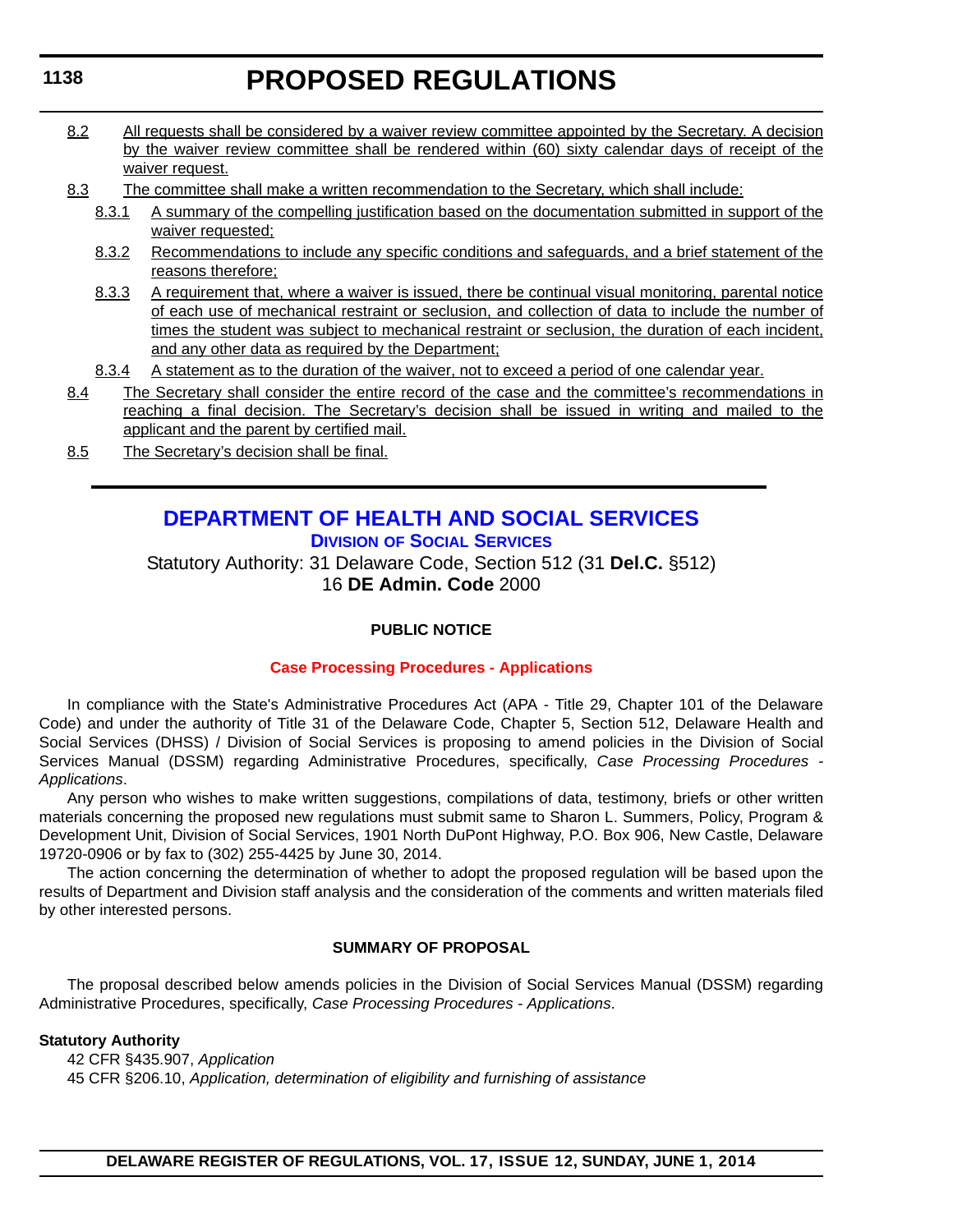#### **Background**

The Department of Health and Social Services is the agency designated by the State as responsible for Delaware's public assistance programs. Within the Department, the Division of Social Services (DSS) and the Division of Medicaid and Medical Assistance are responsible for administering the various benefit programs listed here:

http://dhss.delaware.gov/dss/ http://dhss.delaware.gov/dhss/dmma/

The Division of Social Services Manual (DSSM) is an integrated eligibility manual that relates to the activities of each Division's staff engaged in the direct administration of the State's public assistance programs. The Manual contains eligibility and administrative policies based on State and Federal laws and regulations that govern the programs.

#### **Summary of Proposed Changes**

Case processing guidelines are provided to ensure maximum client service. To ensure basic efficiency and timeliness in case processing agency staff must adhere to standard times frames within which required case activities must be accomplished. Adherence to these standards allows for the provision of program services on a timely basis and assures that the agencies meet federally imposed audit criteria.

**DSSM 2000**, *Applications*, is amended to address case processing ambiguities. DSSM policy section 2000 defines an application as including a request for medical assistance. By referencing medical assistance in this section of policy, it could be assumed that all medical assistance applications are subject to the conditions established in the 2000 section of the DSSM policy. The requirements for Medical Assistance applications are addressed in DSSM policy section 14100. This policy change removes what could be interpreted as inconsistent policy for medical assistance applications.

Medicaid policy section at DSSM 14100.5.1 provides "90 day" and "45 day" time periods for processing Medicaid applications. However, Section 2000 references applications for "medical assistance" and Section 2000.5 establishes a "30 day" timeframe for processing the application. These sections are inconsistent.

#### **DSS PROPOSED REGULATION #14-17 REVISION:**

#### **2000 Applications**

An application is a request for financial or medical assistance made by an individual, agency, institution, guardian, or other individual acting for the applicant with his knowledge and consent. An application must be formalized in writing and applicants must be interviewed by an application worker before an eligibility decision can be made.

Any person interested in applying for benefits will receive a DSS application form. These forms are available at all DSS locations. A daily log to record the names of individuals who request application forms will be maintained at each DSS location. Applications for benefits cannot be processed until applicants submit a completed application and complete the filing procedures as specified in DSSM 2001.1.

The primary responsibility for establishing eligibility resides with the client, however, the Division will take necessary action to assist the applicant to establish his eligibility for assistance.

Each applicant will be informed of the programs for which he may be eligible, of his right to a decision on eligibility within a reasonable period of time, and will be informed of his right to appeal any Division decision on eligibility.

Each applicant will have his need for assistance determined in accordance with Division standards. The income of an applicant will be considered in relation to his needs during the calendar month in which the individual applies for assistance. Only such resources as an applicant has currently available will be used in determining eligibility

Policies specific to Medical Assistance applications are found in DSSM policy section 14100.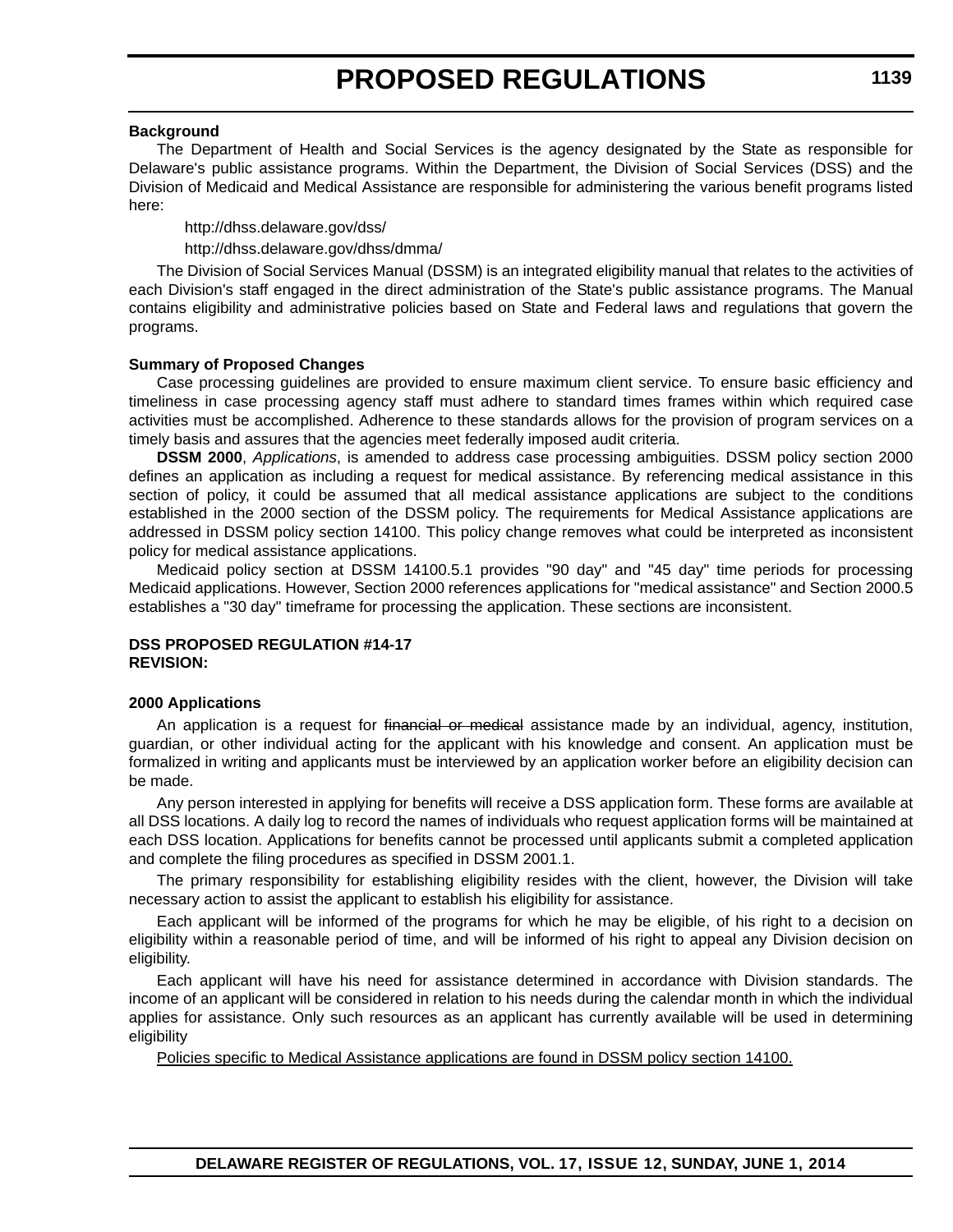#### **DIVISION [OF SOCIAL SERVICES](http://www.dhss.delaware.gov/dhss/dss/)**

<span id="page-30-0"></span>Statutory Authority: 31 Delaware Code, Section 512 (31 **Del.C.** §512)

#### **PUBLIC NOTICE**

#### **[Food Supplement Program - Income and Eligibility Verification System](#page-3-0)**

In compliance with the State's Administrative Procedures Act (APA - Title 29, Chapter 101 of the Delaware Code) and under the authority of Title 31 of the Delaware Code, Chapter 5, Section 512, Delaware Health and Social Services (DHSS) / Division of Social Services is proposing to amend policies in the Division of Social Services Manual (DSSM) regarding the Food Supplement Program, specifically, *Income and Eligibility Verification System - Exclude Unearned Income Data from IRS*.

Any person who wishes to make written suggestions, compilations of data, testimony, briefs or other written materials concerning the proposed new regulations must submit same to Sharon L. Summers, Policy, Program & Development Unit, Division of Social Services, 1901 North DuPont Highway, P.O. Box 906, New Castle, Delaware 19720-0906 or by fax to (302) 255-4425 by June 30, 2014.

The action concerning the determination of whether to adopt the proposed regulation will be based upon the results of Department and Division staff analysis and the consideration of the comments and written materials filed by other interested persons.

#### **SUMMARY OF PROPOSAL**

The proposal described below amends policies in the Division of Social Services Manual (DSSM) regarding the Food Supplement Program, specifically, *Income Eligibility Verification System - Exclude Unearned Income Data from IRS*.

#### **Statutory Authority**

- 7 CFR §272.8(a), *State income and eligibility verification system (IEVS)*
- 7 CFR §273.2(f)(9), *Optional use of IEVS*
- 31 **Del.C.** §601, *Department of Health and Social Services responsible for the administration of [Food Supplement] program*

#### **Background**

Delaware's Food Supplement Program, formerly known as Food Stamps, is operated under the provisions of the Food and Nutrition Act of 2008, as amended, and is administered by the Food and Nutrition Service (FNS) under the United States Department of Agriculture (USDA). The Delaware Division of Social Services (DSS) is responsible for the administration of the Food Supplement Program (FSP), including, but not limited to certification of applicant households and issuance, control, and accountability of FSP benefits.

#### *Income Eligibility Verification System*

Section 1137 of the Social Security Act mandates that state agencies administering federally funded public assistance programs develop and implement an income and eligibility verification system (IEVS). The Income Eligibility Verification System (IEVS) is a federally operated income and eligibility information matching system that interfaces with other governmental agencies through which agencies request personal data, wage information and benefit information from other state and federal agencies on applicants and recipients.

#### **Summary of Proposed Changes**

Federal regulations give state agencies the option to use an Income and Eligibility Verification System (IEVS) to verify income when determining eligibility for and the amount of food benefits. IEVS provides earned and unearned income information through data matches with other state and federal agencies. The Division of Social Services (DSS) has opted to not request or use the unearned income data received from the Internal Revenue Service (IRS) to verify unearned income for the Food Supplement Program (FSP). DSS will continue to use alternative methods to document and verify unearned income.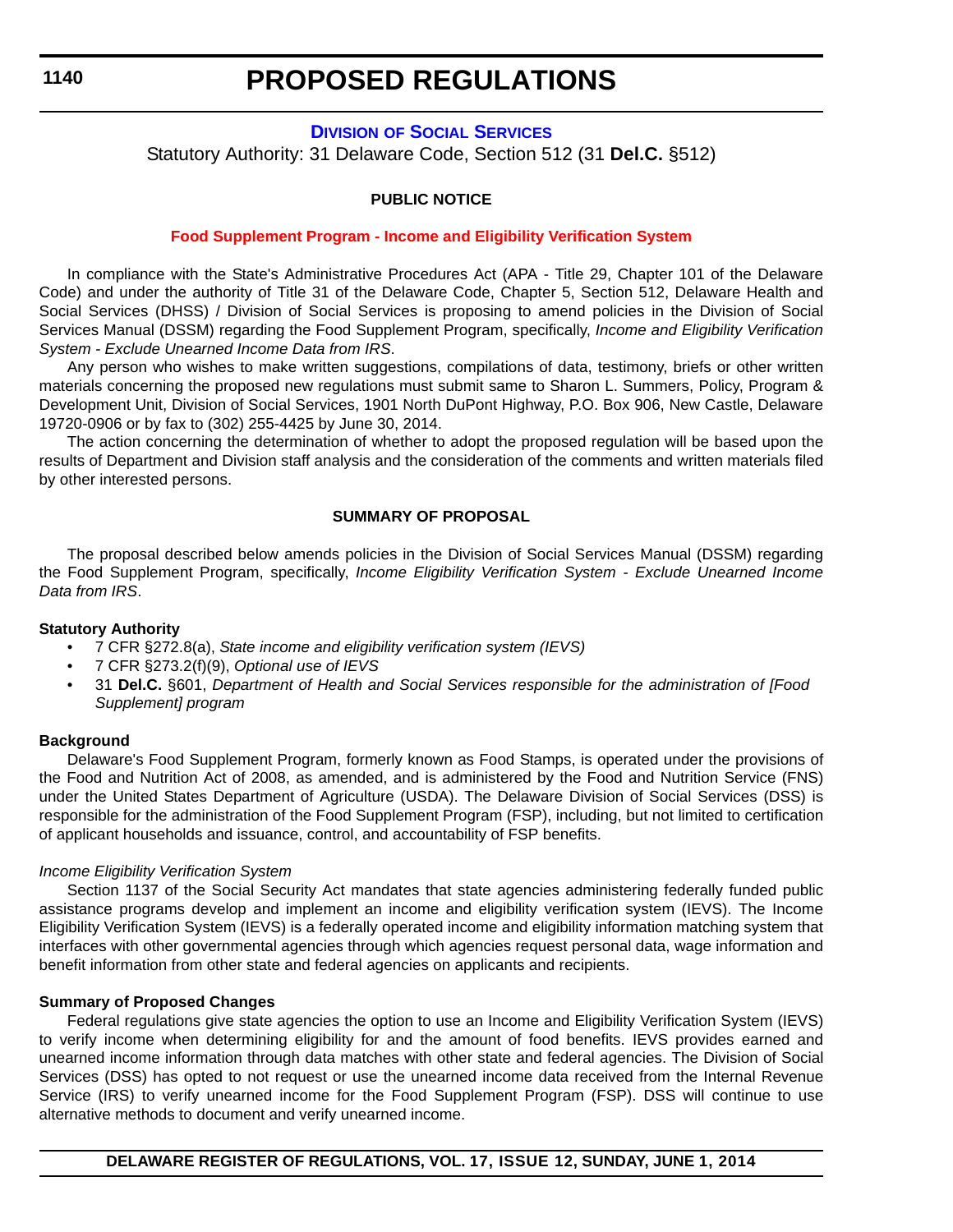The proposed changes affect the following policy sections in the Division of Social Services Manual (DSSM): DSSM 2013.1, *Income and Eligibility Verification Systems (IEVS)*

DSSM 2013.3, *Requesting IEVS Information*

DSSM 2013.5, *IEVS Case Processing Instructions*.

The applicable federal citations are also added to the appropriate policy sections.

#### **DSS PROPOSED REGULATION #14-19 REVISION:**

#### **2013 Verification**

#### 7 CFR 272.8(a), 7 CFR 273.2(f)(9)

In general all categorical eligibility factors must be verified before assistance can be authorized unless policy specific to that factor indicates that verification can be delayed.

When a redetermination is due, the recipient must complete a new DSS application form (Form 100). A redetermination is complete when all eligibility factors are examined and a decision regarding continuing eligibility is reached.

Close the assistance case of a recipient who fails, without good cause, to complete the redetermination review. Likewise, close the assistance case of a recipient who fails, without good cause, to provide requested information necessary to establish continued eligibility.

As part of the verification process for continuing eligibility, the person will provide verification that s/he has carried out the elements of the individual Contract of Mutual Responsibility. The penalties for non-cooperation in developing the Contract and/or following through with the required components of the Contract are also detailed.

Refer to DSSM 2001 for specific information regarding timeframes for returning verifications and noticing requirements.

Recipients are required to verify changes in circumstance within ten (10) days of the report of the change.

#### **2013.1 Income and Eligibility Verification Systems (IEVS)**

The purpose of the Income and Eligibility Verification Systems is to obtain and verify income information relevant to determining eligibility and benefit amounts in the TANF, FS, Child Care, and Medicaid programs through a series of computer matches and on- line interfaces. In IEVS, the Division will obtain:

• Unearned income data from the Internal Revenue Service (IRS).

#### **Exception: The Food Supplement Program will not utilize unearned income data from the IRS.**

- RSDI, SSI, pension, self-employment earnings, wage data and verification of Social Security Numbers from the Social Security Administration (SSA).
- Wage data and UC data from the Delaware Department of Labor (DOL).
- Licensed motor vehicle ownership data from the Delaware Division of Motor Vehicles (DMV). The address reported to DMV of each person holding a Delaware driver's license is also available through this system.

Information obtained through IEVS will enable the Division to:

- Identify unreported or discrepant income information.
- Discourage new applicants from attempting to receive benefits to which they are not entitled.

Except for IRS information, IEVS data is stored in DCIS and can be viewed by accessing the system (see the DCIS User Guide for instructions). IRS information is not stored in DCIS. It is available in hard copy only and is safeguarded according to IRS regulations.

#### *(Break in Continuity of Sections)*

#### **2013.3 Requesting IEVS Information**

Information will be requested from the IEVS income sources on all Cash Assistance, FS, and Medicaid applicants and recipients and on other individuals whose income is considered in determining eligibility for these

**DELAWARE REGISTER OF REGULATIONS, VOL. 17, ISSUE 12, SUNDAY, JUNE 1, 2014**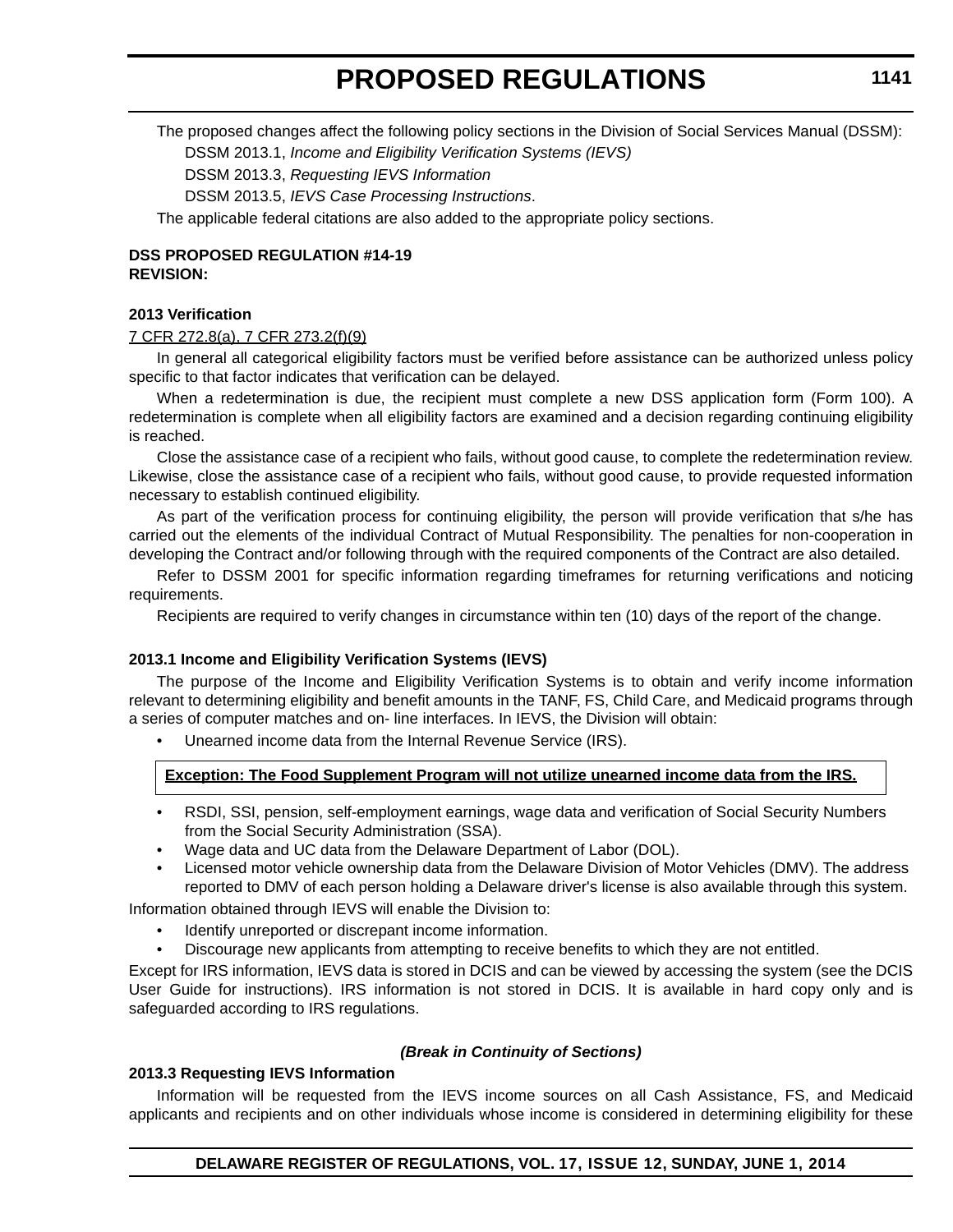# **PROPOSED REGULATIONS**

programs. Other individuals include step-parents, minor parents' parents, and disqualified and sanctioned individuals.

#### **Exception: The Food Supplement Program will not request or utilize unearned income data from the IRS.**

Information on persons who apply for benefits is requested from all IEVS income sources each month. For recipients and other individuals, information is requested as indicated below:

- DOL -Wage data is requested quarterly for recipients that were active during the most recent quarter for which DOL has information. For example, in April, DOL has complete wage information for the last quarter of the previous year. In April, DSS will request information on those active in October, November, and December of last year.
- Unemployment Compensation data is requested monthly.
- SSA Initially, benefit and other income information on all currently active recipients is requested and received. Thereafter, SSA is notified on a monthly basis of additions and deletions to the active DSS file. SSA information is received by DSS when BENDEX (the SSA computer file) is updated with new income information.
- IRS -Income data is requested annually on currently active recipients.
- DMV Information is screened (on- line) at recertification and redetermination of active recipients.

#### *(Break in Continuity of Sections)*

#### **2013.5 IEVS Case Processing Instructions**

DSS will request information from the IEVS participating information sources by sending a tape listing current DSS applicants and recipients to the sources in the timeframes indicated in DSSM 2013.3. Information available from the sources' files is matched with DSS clients using the clients' Social Security Numbers.

UC data received from DOL and SSI and RSDI information received from SSA is verified. The DCIS file will be automatically updated and benefits will be recalculated using SSI and UC information. In the instance of RSDI data, DSS workers must resolve discrepancies between SSA and State Agency data, as described later in this section.

Wage and other income and resource data obtained through IEVS is not verified. When received, this data will first be processed by DCIS to screen out irrelevant data and data already known to the DCIS system. Any remaining unresolved wage and income data will be forwarded to Audit and Recovery Management Services (ARMS) for resolution.

ARMS resolves the wage and income data affecting the cases and forwards the information to the appropriate DSS supervisor via a transmittal form which informs DSS of what action should take place. If there is no change, the ARMS worker will notate the case record to indicate IEVS data did not necessitate a case change.

If IEVS information received on applicants can be resolved within the 30-day application processing limit, the application cannot be approved until the IEVS information is documented.

Wage and income information can be resolved by contacting the applicant or recipient or by contacting a reliable third party source (i.e., the employer or the source of other income). It is not necessary to secure the client's permission prior to contacting the third party source because applicants and recipients are notified at application and at redetermination or recertification of DSS' intention to obtain and use IEVS information to establish eligibility.

NOTE:DCIS will use the appropriate reason codes that notify the recipients that the benefit change resulted from information obtained through IEVS. Use of these codes allows DSS to document eligibility and benefit determinations made on the basis of IEVS information.

Additionally, to process IEVS information the procedures outlined below specific to the income information source are followed.

DOL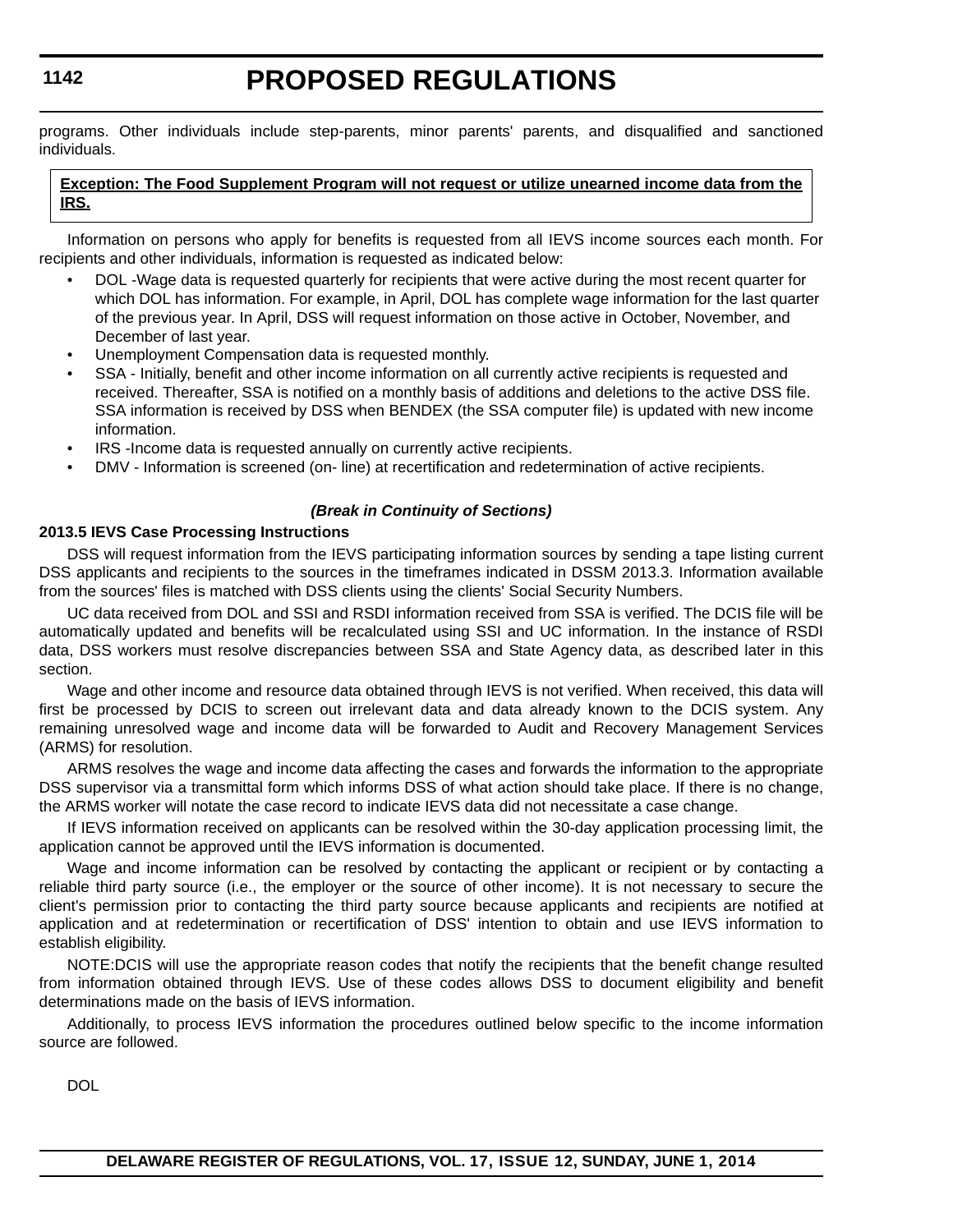At application and at recertification or redetermination, DSS screeners will screen each applicant or recipient aged 16 and older through the DOL on- line computer interface. Regardless of whether the individual is found in the DOL system, a minimum of one DOL screen will be printed and included in the case file as evidence that the screening was completed.

Wage information in the DOL system is not verified. If wage information in the previous two quarters is discovered, it must be resolved as part of the application or redetermination/ recertification process. UC information is verified and is used to determine eligibility and benefit amounts.

#### DMV

At application and at redetermination or recertification, DSS screeners will screen applicants and recipients aged 16 and older through the DMV on-line computer interface when the individual does not report motor vehicle ownership, the situation appears questionable, and further investigation is warranted in order to establish eligibility. Examples of questionable situations include, but are not limited to, persons who do not claim MV ownership and are: 1) employed, or 2) were recently employed, or 3) live in remote locations. Routine DMV screening of all applicants and recipients is not required. DMV vehicle information registration discovered in the system is not verified and must be documented independently as part of the application process.

In addition to vehicle registration information, the address reported to DMV of each person holding a Delaware driver's license is also on file in the system. Though there is no requirement to check this information regularly, workers should be aware that it is available. An example of its potential use is to check the address of an absent parent.

NOTE:If information obtained from the DOL or DMV on-line interface was not reported by the applicant or recipient and this information is relevant to the eligibility and benefit determination, DCIS will use an IEVS reason code. Use of these codes will enable DSS to document eligibility and benefit determinations made on the basis of obtaining and using IEVS information.

#### SSA

At application all applicants must furnish a SSN or provide proof that an application for a number has been filed with the Social Security Administration. Applicants who have a number will be asked to provide proof of the number. Acceptable documentation includes a Social Security card, a pay stub, a W- 2 form or a UC claim card. If an applicant is unable to provide proof of his/her number but can furnish one, the application will be processed using the number the applicant furnished. All SSN's will be submitted to the SSA for verification through IEVS.

Numbers not verified by IEVS will be forwarded to Audit and Recovery Management Services (ARMS) for resolution. The procedure for handling unverified SSN's appears in DSSM 9032.5. If it is determined by ARMS that an applicant or recipient provided a false SSN in order to receive benefits for which he/she was not entitled, a claim or overpayment will be processed.

ARMS will notify DSS eligibility workers if it is unable to resolve an unverified Social Security Number. It is the responsibility of the eligibility worker to refer the recipient to the Social Security Administration to reapply for a Social Security Number. When this referral is made, the eligibility worker will note on the referral form (Form 122) the individual's unverified number so it can be investigated. These persons can continue to receive benefits as long as they provide proof that an application for a SSN has been filed at the Social Security Administration within ten (10) days of the referral.

At application, the intake worker will request verification of SSI and RSDI benefits listed on the application. Acceptable verification includes the recipient's award letter that verifies the current benefit or a response from the Third Party Query System (TPQY). If information on benefits has not been verified by the 30th day following the date the application was filed, determine eligibility using the applicant's statement regarding the SSI or RSDI amount. BENDEX information is used on a monthly basis to determine program benefits. DCIS produces a monthly report indicating the RSDI benefit amount shown on the BENDEX report from SSA as well as the RSDI amount currently displayed on the DCIS file for each RSDI recipient. When both amounts agree, no further action is necessary. Whenever there is a discrepancy between the two RSDI amounts shown, proceed as follows:

1. Investigate the discrepancy and attempt to determine which figure is accurate. SSA's Third Party Query System (TPQY) report and award letters should be useful resources.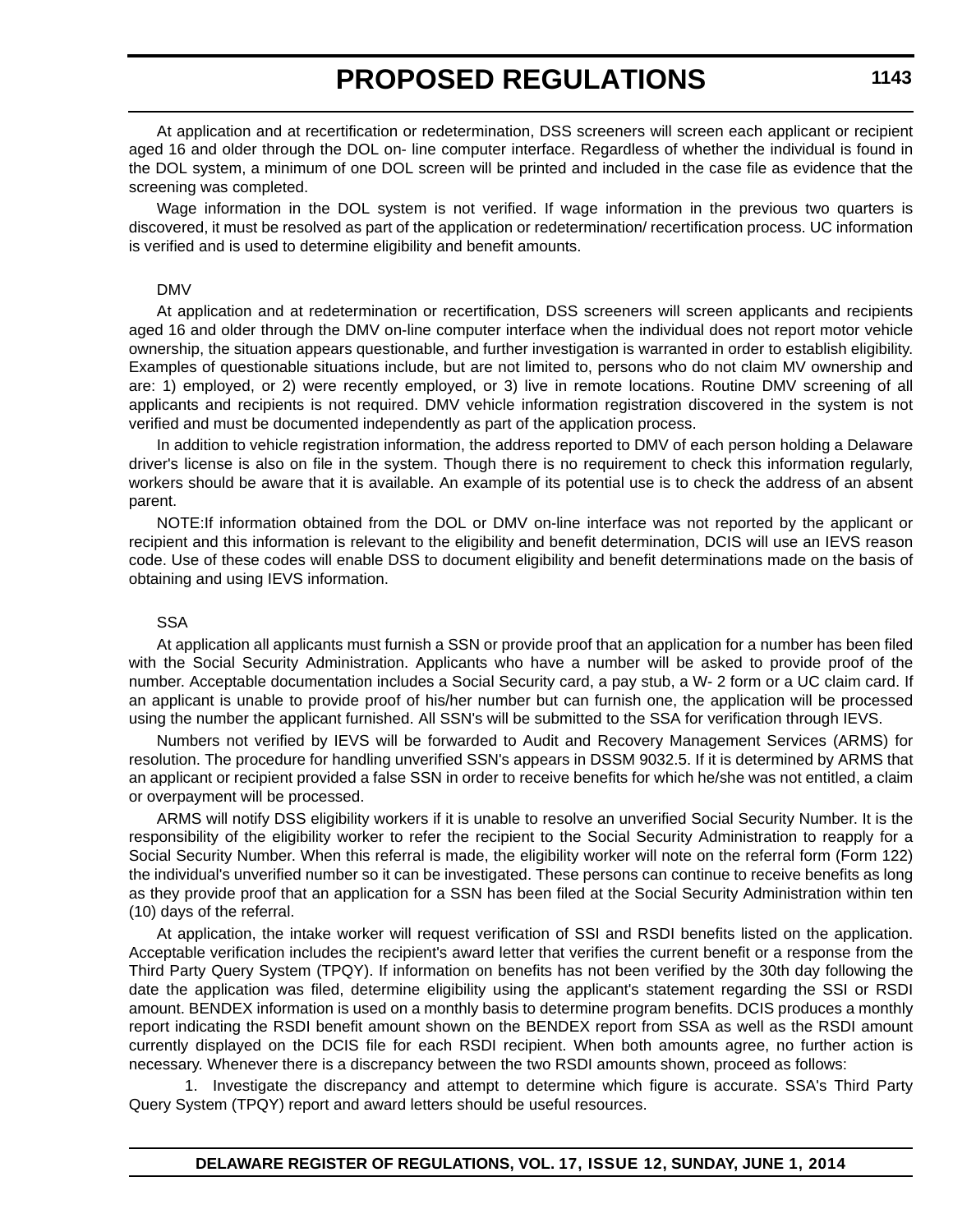### **PROPOSED REGULATIONS**

2. If the discrepancy is resolved, notify the Information Systems Unit (ISU) DCIS, Biggs Building, Herman M. Holloway, Sr. Health and Social Services Campus, and provide them with copies of any documentation used in your investigation.

3. Make any necessary corrections to DCIS.

4. If the BENDEX data appears discrepant, notify ISU of the circumstances so that technical assistance from SSA can be sought.

#### IRS

DSS matches its active file with IRS files annually. Newly accredited cases are submitted for matching on a monthly basis. Unearned income sources revealed through this match process are considered unverified until independent third party documentation is obtained through either the household or appropriate income, resource or benefit source.

#### **Exception: The Food Supplement Program will not request or utilize unearned income data from the IRS.**

ARMS has exclusive access to the IRS match reports, which are maintained in accordance with IRS (Dept. of the Treasury) Publication 1075, as well as the DHSS IEVS Security Action Plan developed by ARMS. IRS information is not placed in casefiles. Every effort is made to protect the confidentiality of the information and prevent its unauthorized use.

#### *(Break in Continuity of Sections)*

#### **9037 Use of Income and Eligibility Verification System (IEVS)**

#### [273.2(f)(9)] 7 CFR 273.2(f)(9)

Use information obtained through the IEVS to verify the eligibility and benefit level of applicant and participating households, in accordance with procedures specified in DSSM 2013.1. Disclosure safeguards must be satisfied, per DSSM 9003.

Take action, including proper notices to households, to terminate, deny, or reduce benefits based on information obtained through the IEVS which is considered verified upon receipt. This information is social security and SSI benefit information obtained from SSA and UIB information obtained from DOL. If DSS has information that the IEVS obtained information about a particular household is questionable, consider this information unverified. Unverified information is:

Unearned income information from IRS;

- Wage information from SSA and DOL;
- Any questionable IEVS information.

Prior to taking action to terminate, deny, or reduce benefits based on unverified information obtained through IEVS, independently verify the information. Independent verification includes verification of the amount of the asset or income involved, whether the household actually has or had access to such asset or income that it would be considered countable for food stamp benefit purposes, and the period during which such access occurred. Except with respect to unearned income from IRS, if When DSS has information indicating that independent verification is unnecessary, such verification is not required.

Obtain independent verification of unverified information from IEVS by contacting the household and/or the appropriate income, resource or benefit source. When contacting the household, do so in writing, informing the household of the information DSS has received, and requesting that the household respond within ten (10) days. If the household fails to respond in a timely manner, send a notice of adverse action.

Contact the appropriate source by the means best suited to the situation. When the household or appropriate source provides the independent verification, properly notify the household of the action DSS intends to take and provide the household with an opportunity to request a fair hearing prior to any adverse action.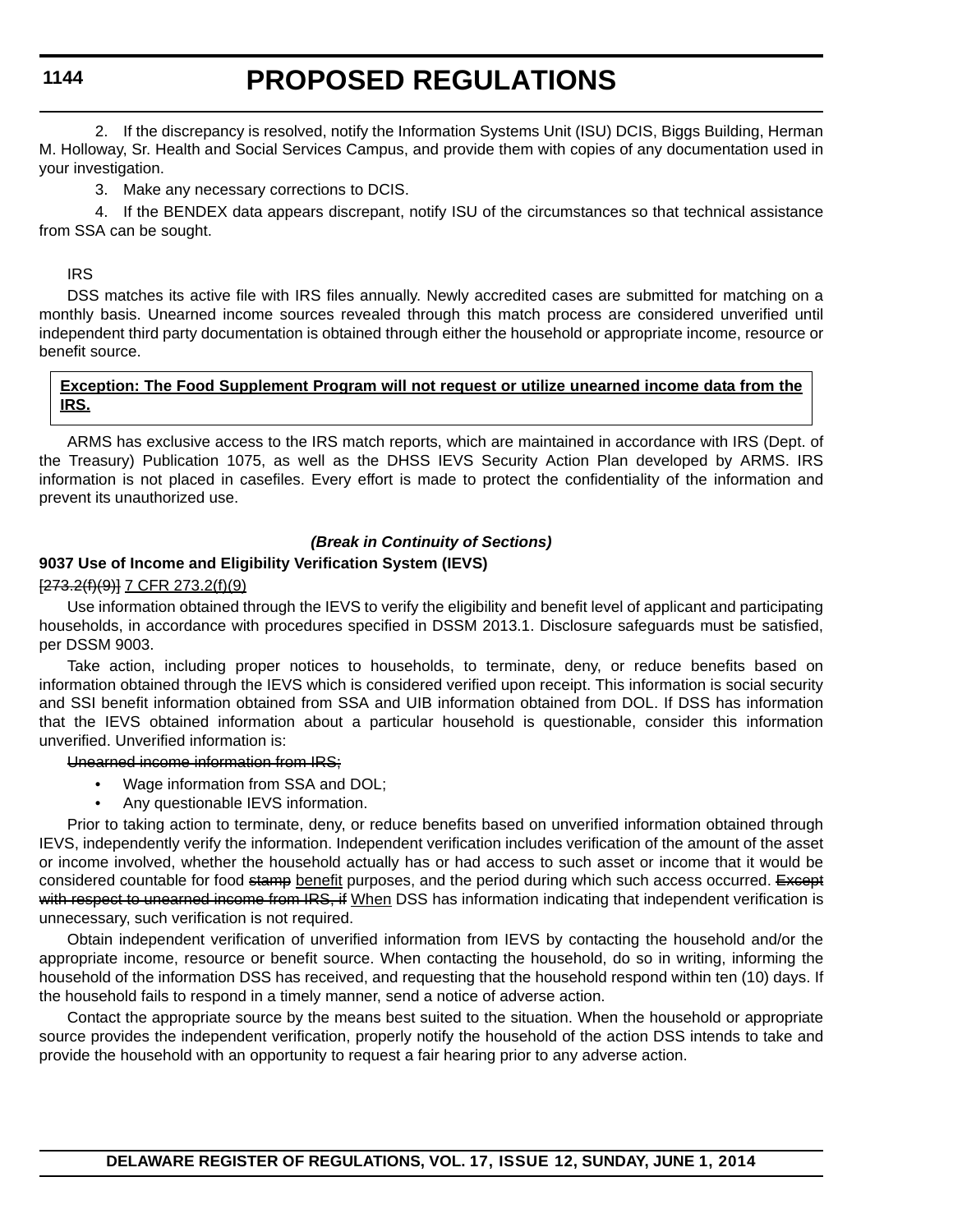**1145**

#### <span id="page-35-0"></span>**DIVISION [OF SOCIAL SERVICES](http://www.dhss.delaware.gov/dhss/dss/)** Statutory Authority: 31 Delaware Code, Section 512 (31 **Del.C.** §512) 16 **DE Admin. Code** 9013.1

#### **PUBLIC NOTICE**

#### **[Food Supplement Program - Household Definition](#page-3-0)**

In compliance with the State's Administrative Procedures Act (APA - Title 29, Chapter 101 of the Delaware Code) and under the authority of Title 31 of the Delaware Code, Chapter 5, Section 512, Delaware Health and Social Services (DHSS) / Division of Social Services is proposing to amend policies in the Division of Social Services Manual (DSSM) regarding the Food Supplement Program, specifically, *Household Definition*.

Any person who wishes to make written suggestions, compilations of data, testimony, briefs or other written materials concerning the proposed new regulations must submit same to Sharon L. Summers, Policy, Program & Development Unit, Division of Social Services, 1901 North DuPont Highway, P.O. Box 906, New Castle, Delaware 19720-0906 or by fax to (302) 255-4425 by June 30, 2014.

The action concerning the determination of whether to adopt the proposed regulation will be based upon the results of Department and Division staff analysis and the consideration of the comments and written materials filed by other interested persons.

#### **SUMMARY OF PROPOSAL**

The proposal described below amends policies in the Division of Social Services Manual (DSSM) regarding the Food Supplement Program, specifically, *Household Definition*.

#### **Statutory Authority**

- 7 CFR §273.1, *Household concept*
- 13 **Del.C.** §101, *Void and voidable marriages*
- 13 **Del.C.** §129, *Equal treatment of marital relations*

#### **Background**

Delaware's Food Supplement Program, formerly known as food stamps, is operated under the provisions of the Food and Nutrition Act of 2008, as amended, and is administered by the Food and Nutrition Service (FNS) under the United States Department of Agriculture (USDA). The Delaware Division of Social Services (DSS) is responsible for the administration of the Food Supplement Program (FSP), including, but not limited to certification of applicant households and issuance, control, and accountability of FSP benefits.

#### **Summary of Proposed Changes**

In the Food Supplement Program (FSP), spouses living together are considered a food benefit household even if they do not purchase and prepare meals together. The current policy does not recognize same gender spouses. Delaware law requires polices be consistent for same gender spouses and non-same gender spouses. The policy is modified to be consistent for all spouses regardless of gender; all spouses who live together are considered as purchasing and preparing meals together even if they do not do so.

Therefore, policy at **DSSM 9013.1(B)(1)(b)**, *Household Definition* is amended by striking the language prohibiting same gender couples from being considered spouses. The applicable federal citation is also added to the policy section.

#### **DSS PROPOSED REGULATION #14-18 REVISION:**

**9013.1 Household Definition** 7 CFR 273.1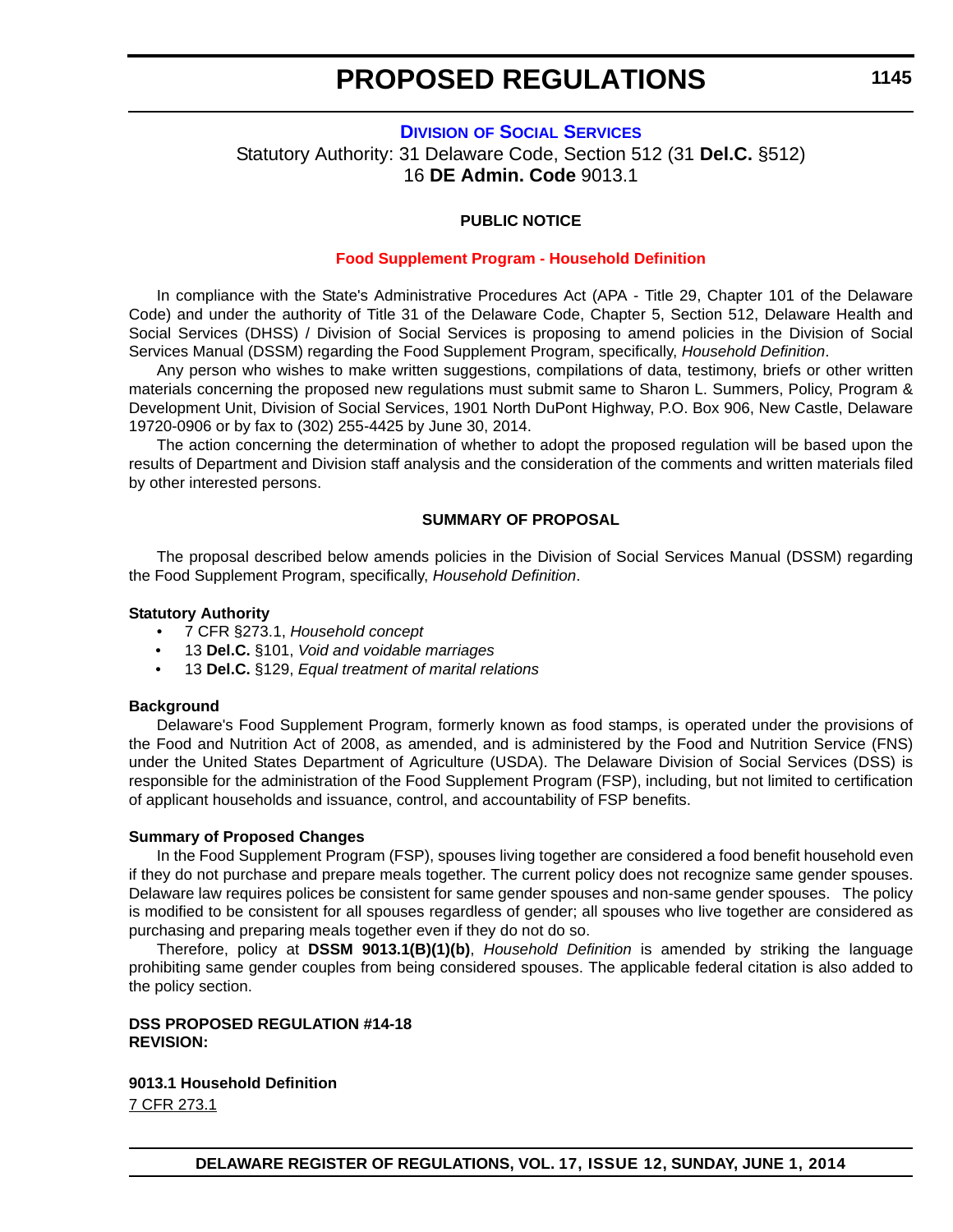## **PROPOSED REGULATIONS**

A) General Definition - a household is composed of one of the following individuals or groups of individuals, provided they are not residents of an institution (except as otherwise specified in DSSM 9015), or are not boarders (as specified in DSSM 9013.3).

1. An individual living alone

2. An individual living with others, but customarily purchasing food and preparing meals for home consumption separate and apart from the others;

This includes severely disabled individuals who have someone purchase and prepare their meals for them (regardless of whether or not they are paid for the service). The disabled individuals are considered separate food stamp households, even if they live in the same home as the individual purchasing and preparing the meals for them. This household does not have to meet the 165 percent rule.

3. A group of individuals who live together and customarily purchase food and prepare meals together for home consumption;

B) Special Definition - the following individuals living with others or groups of individuals living together must be considered as customarily purchasing food and preparing meals together, even if they do not do so\*.

1. Spouses who live together. Spouse refers to either of two individuals:

a. Who would be defined as married to each other under applicable State law; or

b. Who are living together and are holding themselves out to the community as husband and wife by representing themselves as such to relatives, friends, neighbors, or trades people.

\* Same sex couples, for food stamp purposes, are not considered spouses and the presumption of purchasing food and preparing meals together would not apply to them.

2. Children 21 years of age and younger living with their parents. [Parents are defined as natural parent(s), adoptive parent(s), or step-parent(s)]

Children (other than foster care children) who are under 18 and live under the parental control of a non-parent, adult household member cannot be separate households.

Adult children (22 years of age and older) who live with their parents can be separate households if they purchase and prepare food separately.

3. Child(ren) living with a non-parent who has legal custody of the child(ren) will continue to be a member of the household for food stamp purposes even if a natural parent moves into the home. The non-parent must provide proof of legal custody. If the adult who has legal custody of the child chooses to let the child and natural parent purchase and prepare meals together, the child can become a member of the natural parent's food stamp household.

4. Joint custody – Children who live with parents in a joint custody situation can get food stamps with the parent who is the first to apply for food stamps. This also covers shared custody situations. If both parents are applying for the same child(ren), the parent who provides the majority of the meals (21 meals a week) will include the child as part of his/her food stamp household.

When the parent who provides the majority of the meals applies for food stamps after the other parent is already getting food stamps for children, he/she can include the children in their food stamp after they are removed from the other parent's case. The children are removed from the first parent's case and opened in the second parent's case no later than the second month after the month the second parent requests food stamps for the children.

5. When an individual resides a portion of the month with a food stamp household, the household can choose to include or exclude the individual from the food stamp household. If included, the income of the individual must be included and the individual cannot get benefits in another household or state.

Examples:

A son works out of state but comes home every weekend. His mom can include or exclude him.

A child lives in PA with her father. She comes to DE to live with her mom on weekends. Her mother can include her in her food stamp household as long as the child is not getting food stamps in PA.

A child goes to a residential school and comes home every other weekend and holidays. The parents can include the child in their food stamp household.

6. Although a group of individuals living together and purchasing and preparing meals together constitutes a single household under the provisions of the above general definition, an otherwise eligible member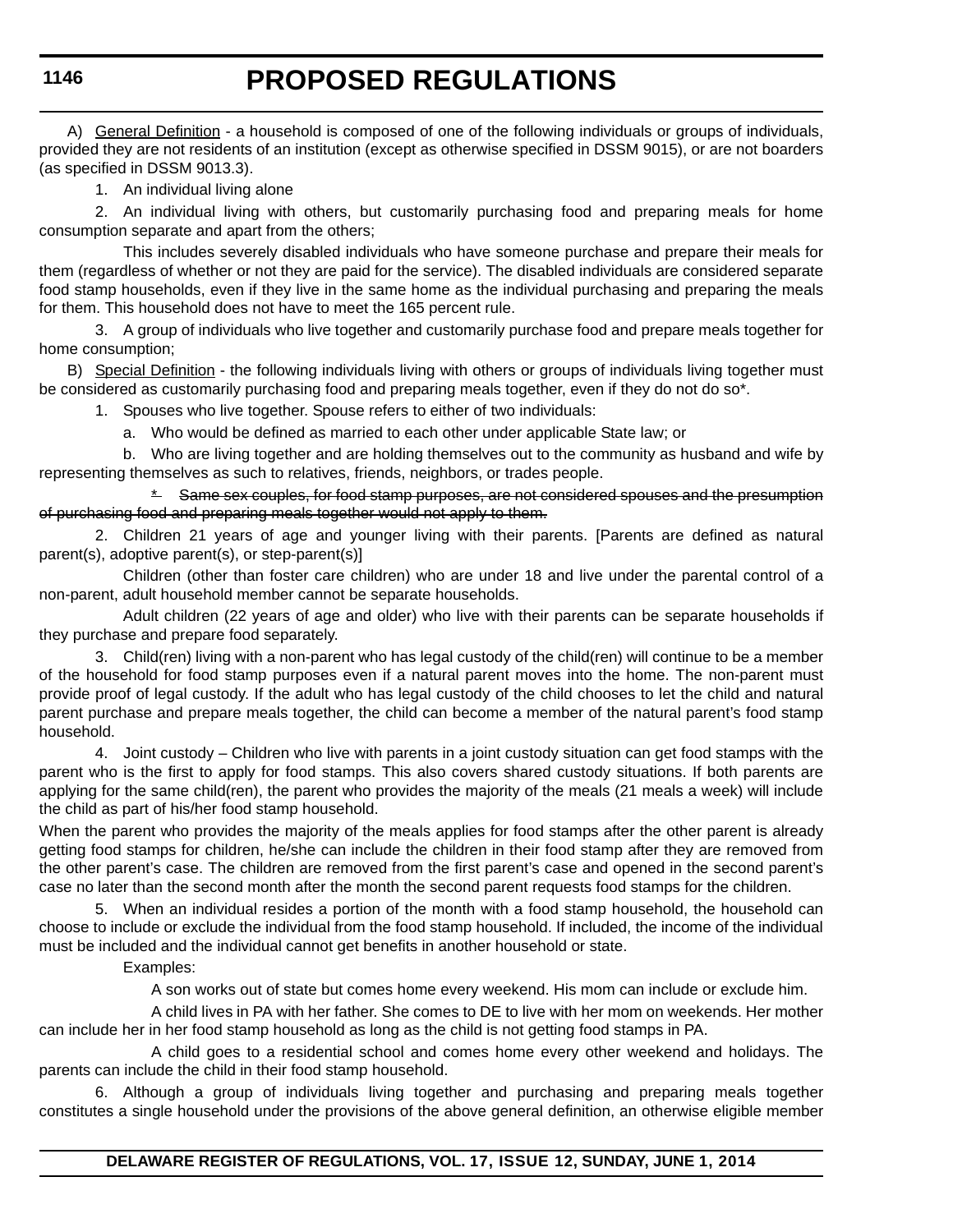of such a household who is 60 years of age or older and who is unable to purchase and prepare meals because (s)he suffers from a disability considered permanent under the Social Security Act, or suffers from a non-diseaserelated, severe, permanent disability, may be a separate household from the others based on the provisions of this section provided that the income (all income under DSSM 9055) of the others with whom the individual resides (excluding the income of the spouse of the elderly and disabled individual) does not exceed 165% of the poverty line. Only the spouse of the elderly and disabled individual is required to be included in the same household with the individual.

"**Elderly or disabled member**" means a member of a household who:

a. is 60 years of age or older;

b. receives Supplemental Security Income (SSI) benefits under Title XVI of Social Security Act or disability or blindness payments under Titles I, II, X, XIV, or XVI of the Social Security Act;

c. receives federally or State-administered supplemental benefits under section 1616(a) of the Social Security Act provided that the eligibility to receive benefits is based upon the disability or blindness criteria used under Title XVI of the Social Security Act;

d. receives federally or State-administered supplemental benefits under section 212(a) of Public Law 93- 66;

e. receives disability retirement benefits from a governmental agency because of a disability considered permanent under section 221(i) of the Social Security Act;

f. is a veteran with a service-connected or non-service connected disability rated by the Veteran's Administration (VA) as total or paid as total by the VA under Title 38 of the United States Code;

g. is a veteran considered by the VA to be in need of regular aid and attendance or permanently housebound under Title 38 of the United States Code;

h. is a surviving spouse of a veteran and considered by the VA to be in need of regular aid and attendance or permanently housebound or a surviving child of a veteran and considered by the VA to be permanently incapable of self-support under Title 38 of the United States Code; or

i. is a surviving spouse or surviving child of a veteran and is considered by the VA to be entitled to compensation for service-connected death or pension benefits for a non- service connected death under Title 38 of the United States Code and has a disability considered permanent under Section 221(i) of the Social Security Act;

j. received an annuity payment under Section  $2(a)(I)(iv)$  of the Railroad Retirement Act of 1974 and is determined to be eligible to receive Medicare by the Railroad Retirement Board, or Section 2(a)(i)(v) of the Railroad Retirement Act of 1974 and is determined to be disabled based upon the criteria used under Title XVI of the Social Security Act.

k. is a recipient of interim assistance benefits pending the receipt of Supplemental Security Income, disability related medical assistance under Title XIX of the Social Security Act, or disability-based State general assistance benefits provided that the eligibility to receive those benefits is based upon disability or blindness criteria which are at least as stringent as those used under Title XVI of the Social Security Act.

"**Entitled**" as used in this definition refers to those veterans' surviving spouses and surviving children who are receiving the compensation or pension benefits stated or have been approved for such payments, but are not yet receiving them.

Note: Some disabled persons optionally receive Federal Employee Compensation Act (FECA) payments in lieu of Civil Service Disability payments. Such persons are considered to meet the disability definition under this section. Some persons, however, receive FECA payments on a temporary basis while recovering from an on-the-job injury. Receipt of these temporary payments does not satisfy the disability definition. Therefore, verify which type of FECA payment a client receives.

VERIFICATION OF DISABILITY DISABILITY BASIS VERIFICATION METHOD b, c, d Household must provide proof of benefit receipt.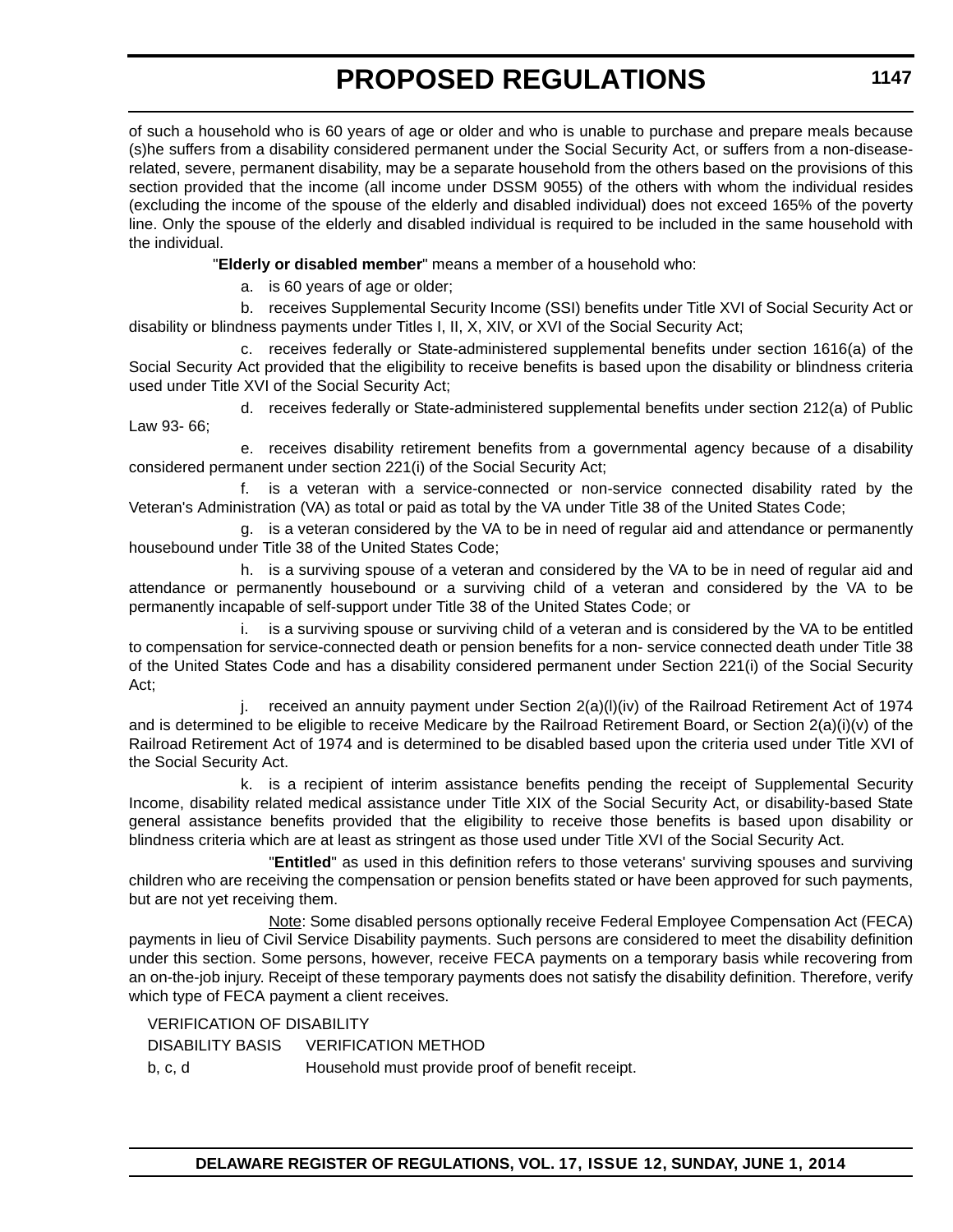**PROPOSED REGULATIONS**

| $\mathbf{f}$ | Household must present a statement from the Veterans Administration which clearly<br>indicates (1) that the disabled individual is receiving VA disability benefits for a<br>service- connected disability, and (2) that the disability is rated as total or paid at the<br>total rate.                                                                                                             |
|--------------|-----------------------------------------------------------------------------------------------------------------------------------------------------------------------------------------------------------------------------------------------------------------------------------------------------------------------------------------------------------------------------------------------------|
| g, h         | Household must prove that the disabled individual is receiving VA disability benefits.                                                                                                                                                                                                                                                                                                              |
| e, i         | Use SSA's most current list of disabilities considered permanent. If it is obvious that<br>one individual has one of the listed disabilities, the item is considered verified. If<br>disability is not obvious, the household must provide a statement from a physician or<br>licensed or certified psychologist certifying that the individual has one of the non-<br>obvious disabilities listed. |
|              | Household must provide proof that individual receives a Railroad Retirement disability<br>annuity from the Railroad Retirement Board and has been determined to qualify for<br>Medicare.                                                                                                                                                                                                            |
| k            | Household must provide proof of receipt of interim benefits pending receipt of SSI; or<br>disability-related medical assistance under Title XIX of the SSA. Verify that the<br>eligibility to receive these benefits is based upon disability or blindness criteria that are<br>at least as stringent as those used under title XVI of the Social Security Act.                                     |
|              |                                                                                                                                                                                                                                                                                                                                                                                                     |

## **[DEPARTMENT OF SAFETY AND HOMELAND SECURITY](http://dsp.delaware.gov/) DIVISION OF STATE POLICE**

**1300 Board of Examiners of Private Investigators & Private Security Agencies** Statutory Authority: 24 Delaware Code, Section 1304 (24 **Del.C.** §1304) 24 **DE Admin. Code** 1300

#### **PUBLIC NOTICE**

#### **[1300 Board of Examiners of Private Investigators & Private Security Agencies](#page-3-0)**

Notice is hereby given that the Board of Examiners of Private Investigators and Private Security Agencies, in accordance with 24 **Del.C.** Ch. 13 proposes to amend Rule 1.0 – Firearms Policy – placing the approval of instructors on Professional Licensing Section; Rule 2.0 – Use of Rifle and Shotgun – general housekeeping; Rule 3.0 – Nightstick, PR24, Mace, Peppergas and Handcuffs – requiring all certifications be on file with Professional Licensing and the instructors are approved by Professional Licensing; Rule 7.0 – Employment Notification – general housekeeping; Rule 9.0 – Security Guards/Armored Car Guards – by deleting entire rule; Rule 12.0 – Personnel Rosters and Job Assignments – general housekeeping; Rule 13.0 – Record Book; Right of Inspection – allowing Professional Licensing to inspect guards and agency offices; Rule 14.0 – Agency Licensing Fees/ Structure – giving Professional Licensing authority to renew agencies with no changes. If you wish to view the complete Rules, contact Ms. Peggy Anderson at (302) 672-5304. Any persons wishing to present views may submit them in writing, by June 30, 2014, to Delaware State Police, Professional Licensing, P.O. Box 430, Dover, DE 19903.

#### **1300 Board of Examiners of Private Investigators & Private Security Agencies**

#### **1.0 Firearm's Policy**

1.1 No person licensed under 24 **Del.C.** §§1315 & 1317 shall carry a firearm unless that person has first passed an approved firearms course of instruction and an initial qualification administered by a Board an approved certified firearms instructor. The course of instruction shall include a minimum 40 hours of training. The Professional Licensing Section may waive the 40 hour training requirement depending upon the applicant's professional credentials, training and/or work experience (i.e. prior law enforcement).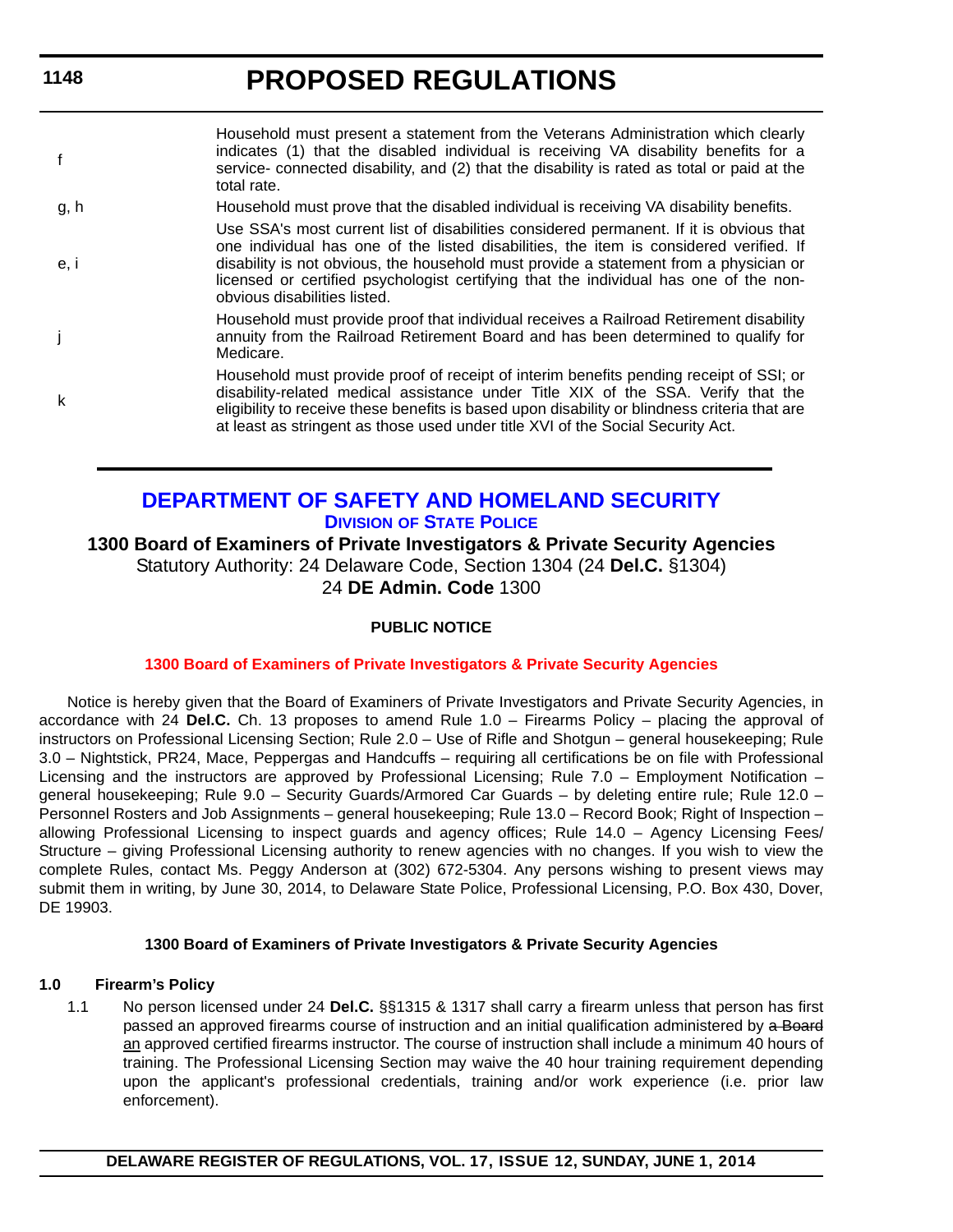- 1.2 Individuals licensed to carry a firearm must shoot a minimum of three (3) qualifying shoots per calendar year, scheduled on at least two (2) separate days, with a minimum 90 days between scheduled shoots. Of these three (3), there will be one (1) mandatory "low light" shoot. Simulation is permitted and it may be combined with a daylight shoot. The initial qualification shoot may be used to fulfill one day and one low light requirement during the first year.
	- 1.2.1 An individual not meeting the minimum qualifications set forth in 1.2. may have their firearms license suspended until such time that they meet the minimum three (3) qualifying shoots within the calendar year.
- 1.3 Firearms approved type of weapons
	- 1.3.1 9mm
	- 1.3.2 .357
	- 1.3.3 .38
	- 1.3.4 .40
	- 1.3.5 .45
- 1.4 All weapons must be either a revolver or semi-automatic and must be double-action or double-action only and must be maintained to factory specifications.
- 1.5 Under no circumstances will anyone be allowed to carry any type of shotgun or rifle or any type of weapon that is not described herein.
- 1.6 All individuals must qualify with the same make/model/caliber of weapon that he/she will carry.
- 1.7 All ammunition will be factory fresh (no re-loads).
- 1.8 The minimum passing score is 80%.
- 1.9 All licenses are valid for a period of five (5) years, subject to proof of compliance of Rule 1.0 by submission of shoot certification or re-certification forms by January 31st of each year for the previous calendar year.
- 1.10 Firearms Instructors
	- 1.10.1 Firearms instructors must be certified by the National Rifle Association, a law enforcement training and standards commission (i.e. C.O.P.T.), and/or another professional firearms training institution as a "certified firearms instructor".
	- 1.10.2 Firearms instructors are restricted to teaching and qualifying individuals according to the type of firearm matching their certification. (For example, a certified shotgun instructor may only instruct and qualify individual with the shotgun.)
	- 1.10.3 All firearms instructors must be approved by the Board Professional Licensing Section before they are authorized to instruct or qualify individuals licensed under 24 **Del.C.** Ch. 13.

## **2.0 Use of Rifle and Shotgun**

- 2.1 Whereas there exists a need for private security efficers guards in the State of Delaware to be equipped to handle situations where the risk of terrorist activity is high, or at special events where there is a high risk of violent activity or attack, the following rules are established to regulate the use of rifles and shotguns by security services contractors in the State.
- 2.2 The Governor of the State of Delaware, or designee, or the Superintendent of State Police, or designee, may authorize specified security services contractors to deploy security guards with rifles and/or shotguns, as appropriate to the defense of critical infrastructure facilities, or private business facilities and operations reasonably believed to be at risk of violent activity or attack likely to result in injury or significant damage to or loss of property. The situations where such protection would be required would include, but not be limited to:
	- 2.2.1 An increase in the threat level from the Department of Homeland Security to "Imminent Threat Alert", or higher;
	- 2.2.2 Special circumstances where additional protection would be deemed appropriate, including but not limited to:
		- 2.2.2.1 Credible threats to local facilities or operations;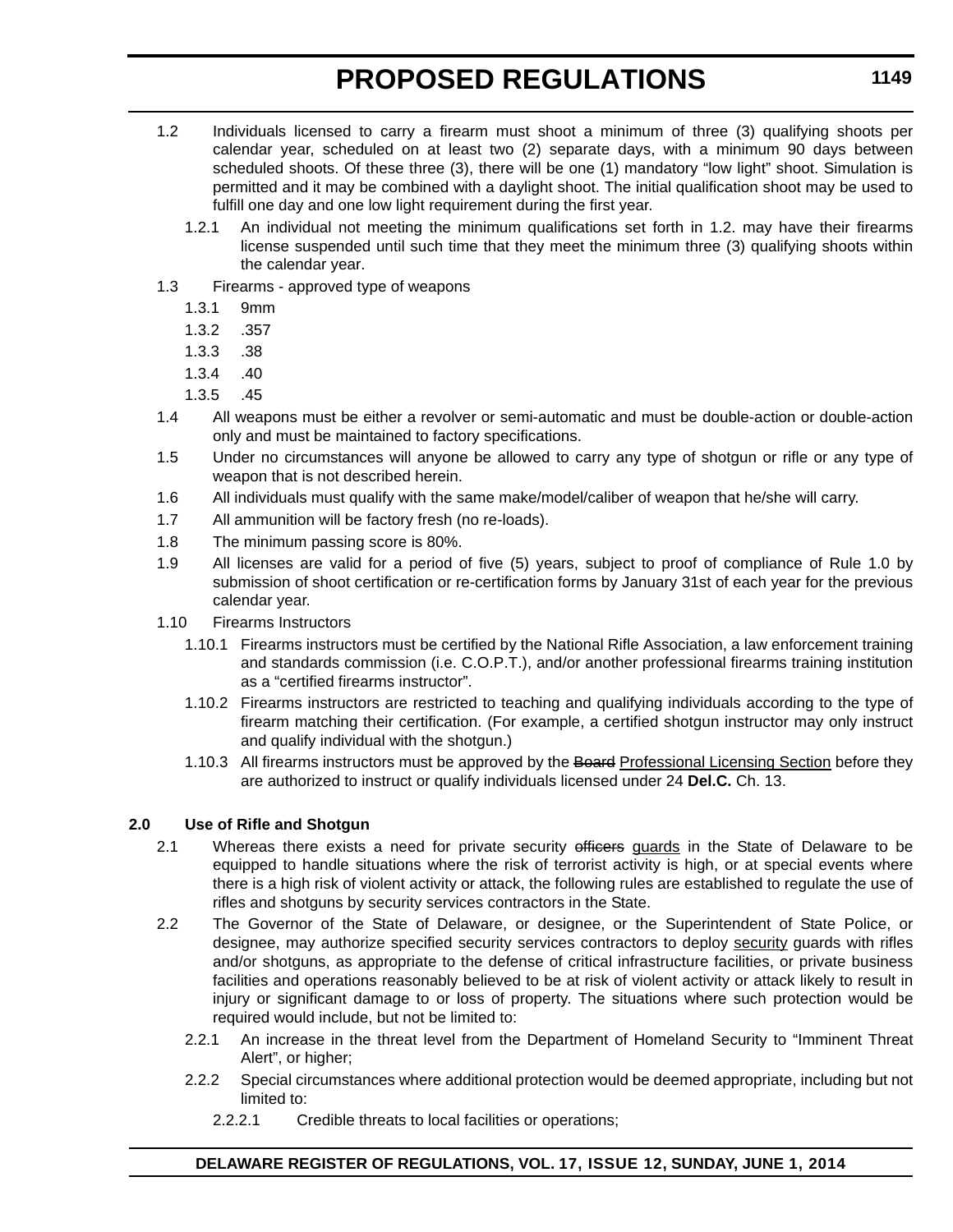- 2.2.2.2 Response to natural disasters;
- 2.2.2.3 Response to biological or chemical threats;
- 2.2.2.4 Civil unrest.
- 2.2.3 Any situation where additional trained responders are required to assist in the protection of life and property in the State of Delaware;
- 2.2.4 An armored car company or agency, as defined by 24 **Del.C.** §1302(1), dealing with a credible threat or genuine risk to life or to property.
- 2.3 Security Gguards who would be deployed and authorized to use such additional weaponry would be required to:
	- 2.3.1 Be trained by certified firearms instructors pursuant to State of Delaware standards;
	- 2.3.2 Be required to re-qualify with the weapons on a three times per year basis;
	- 2.3.3 Maintain a handgun firearms license through the State;
	- 2.3.4 Be listed by name on a roster of authorized individuals; and
	- 2.3.5 Maintain employment in good standing with their security services contractor employer at all times for inclusion on the list.
- 2.4 Security Gguards using such firearms would be required to maintain strict compliance with the provisions of 24 **Del.C.** §1321.
- 2.5 Rifles deemed appropriate for use in the State would be .30 caliber weapons, .223 caliber weapons, 9mm rifle type weapons, and other weapons approved by the Superintendent, or designee, as need and technology dictate. Shotguns would be of the 12 gauge law enforcement/military style weapons. All firearms would be subject to the approval of the Superintendent or designee.

### **3.0 Nightstick, Pr24, Mace, Peppergas and Handcuffs**

- 3.1 To carry the above weapons/items a security guard must have completed a training program on each and every weapon/item carried, taught by a certified instructor representing the manufacturer of the weapon/item and all certifications must be on file in the Professional Licensing Section to be valid to carry/use. Under no circumstances would a person be permitted to carry any other type weapon/item, unless first approved by the Director of the Professional Licensing Section.
- 3.2 Weapon/Item Instructors
	- 3.2.1 All weapon/item instructors must be approved by the Professional Licensing Section before they are authorized to instruct or qualify individuals licensed under 24 **Del.C.** Ch. 13.

## **4.0 Training Requirements**

- 4.1 Each person licensed as a security guard under 24 **Del.C.** Ch. 13 shall undertake a total of sixteen (16) hours of training through a program approved by the Board, and any such additional training as the Board deems appropriate. Satisfactory completion of the sixteen (16) hours of training shall be certified by mandatory testing with a passing grade of 75%. The test will be administered by Delaware Technical Community College (DTCC).
- 4.2 The required training shall include instruction in legal requirements and limitations, use of force, ethics, emergency services, diversity, communication, asset protection, and terrorism. The Board, in its discretion, may require such additional topics as it finds necessary.
- 4.3 The Professional Licensing Section shall have the authority to require regular reports on training from licensees and employers, and shall report to the Board on compliance with this regulation.
- 4.4 Training certifications shall be submitted with each new application or re-application and the training shall be completed no more than one year prior to submission of the application.

#### **5.0 Use Of Animals**

The use of animals is prohibited.

## **1150**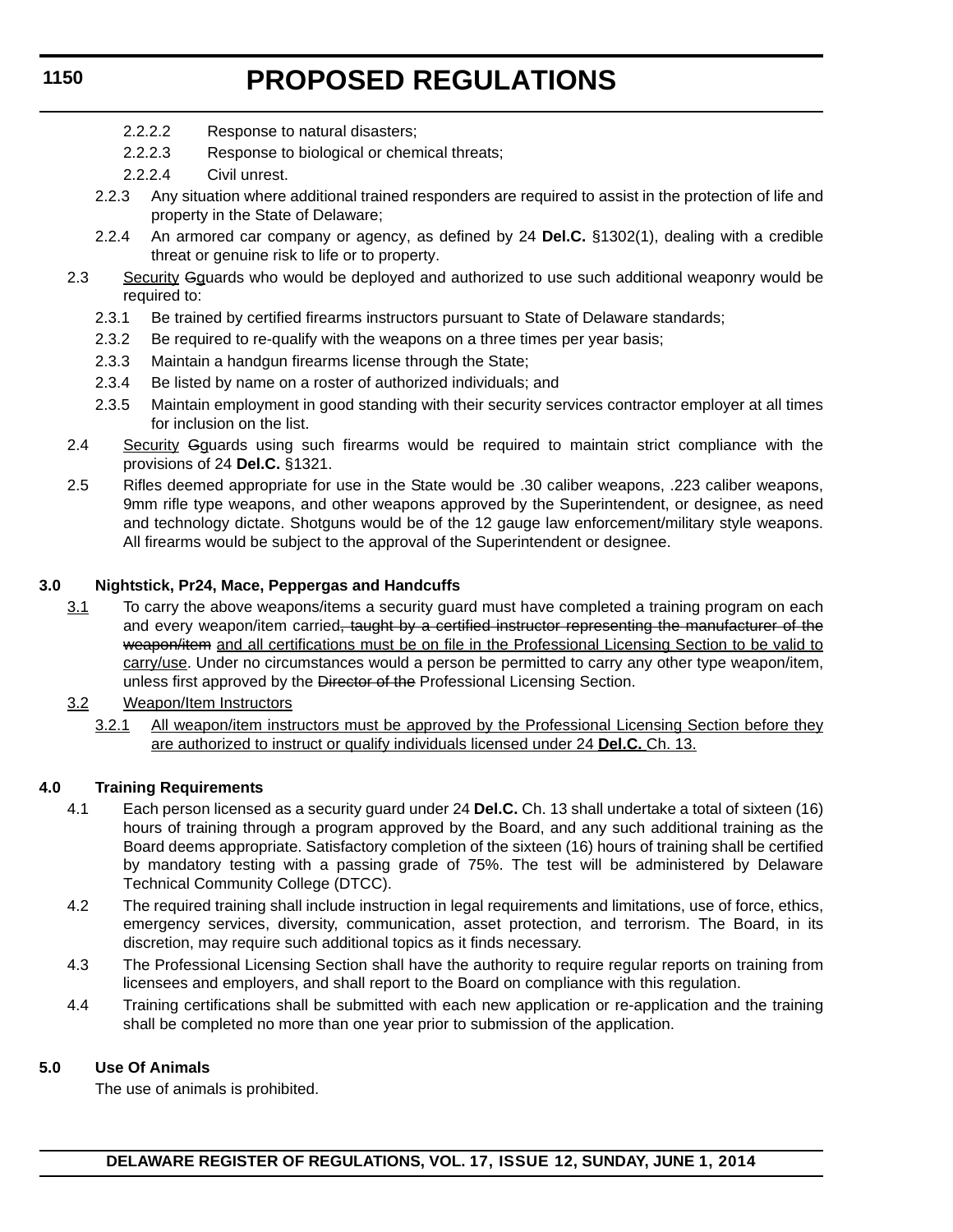### **6.0 Criminal Offenses**

- 6.1 In addition to those qualifications set forth in 24 **Del.C.** Ch. 13, no person required to be licensed under this chapter shall be issued a license, if that person has been convicted of Assault III within the last three (3) years.
- 6.2 For the purposes of 24 **Del.C.** Ch. 13, the Board may deny an application for a license or suspend or revoke a license if the applicant or licensee has been convicted of a misdemeanor crime involving moral turpitude. A misdemeanor crime involving moral turpitude includes, but is not limited to, the following crimes in the Delaware Code (or similar crimes under the laws of other jurisdictions):
	- 6.2.1 Title 11:
		- 6.2.1.1 §763 Sexual harassment;
		- 6.2.1.2 §764 Indecent exposure in the second degree;
		- 6.2.1.3 §765 Indecent exposure in the first degree;
		- 6.2.1.4 §766 Incest;
		- 6.2.1.5 §767 Unlawful sexual contact in the third degree;
		- 6.2.1.6 §781 Unlawful imprisonment in the second degree;
		- 6.2.1.7 §840 Shoplifting;
		- 6.2.1.8 §861 Forgery;
		- 6.2.1.9 §871 Falsifying Business Records
		- 6.2.1.10 §881 Bribery
		- 6.2.1.11 §907 Criminal Impersonation
		- 6.2.1.12 §1101 Abandonment of a Child;
		- 6.2.1.13 §1102 Endangering the Welfare of a Child;
		- 6.2.1.14 §1105 Endangering the Welfare of an Incompetent Person;
		- 6.2.1.15 §1106 Unlawfully Dealing with a Child;
		- 6.2.1.16 §1107 Endangering Children;
		- 6.2.1.17 §1245 Falsely Reporting an Incident;
		- 6.2.1.18 §1341 Lewdness;
		- 6.2.1.19 §1342 Prostitution;
		- 6.2.1.20 §1343 Patronizing a Prostitute; and
		- 6.2.1.21 §1355 Permitting Prostitution
	- 6.2.2 Title 16
		- 6.2.2.1 §1166 Patient Neglect or Abuse
	- 6.2.3 Title 31
		- 6.2.3.1 §3913 Abuse/Neglect/Exploitation/Mistreatment of an Infirm Adult.
- 6.3 Anyone applying for licensure under 24 **Del.C.** Ch. 13 shall not be issued a license if they have any pending criminal charge(s) for any crimes listed in this Chapter.
- 6.4 The Professional Licensing Section may suspend anyone licensed under 24 **Del.C.** Ch. 13 who has been arrested and that arrest could result in the conviction of any misdemeanor or felony as described in this Chapter.

## **7.0 Employment Notification**

- 7.1 Anyone applying for licensure under this chapter may be rejected without refund, or have their license revoked, for knowingly omitting any criminal history, other material information or to make a false statement on their application.
- 7.2 Employers Responsibility
	- 7.2.1 A licensed private security agency, after investigation, shall notify the Professional Licensing Section, in writing, of any terminated employees. This information is to be included in the next monthly roster report following the termination.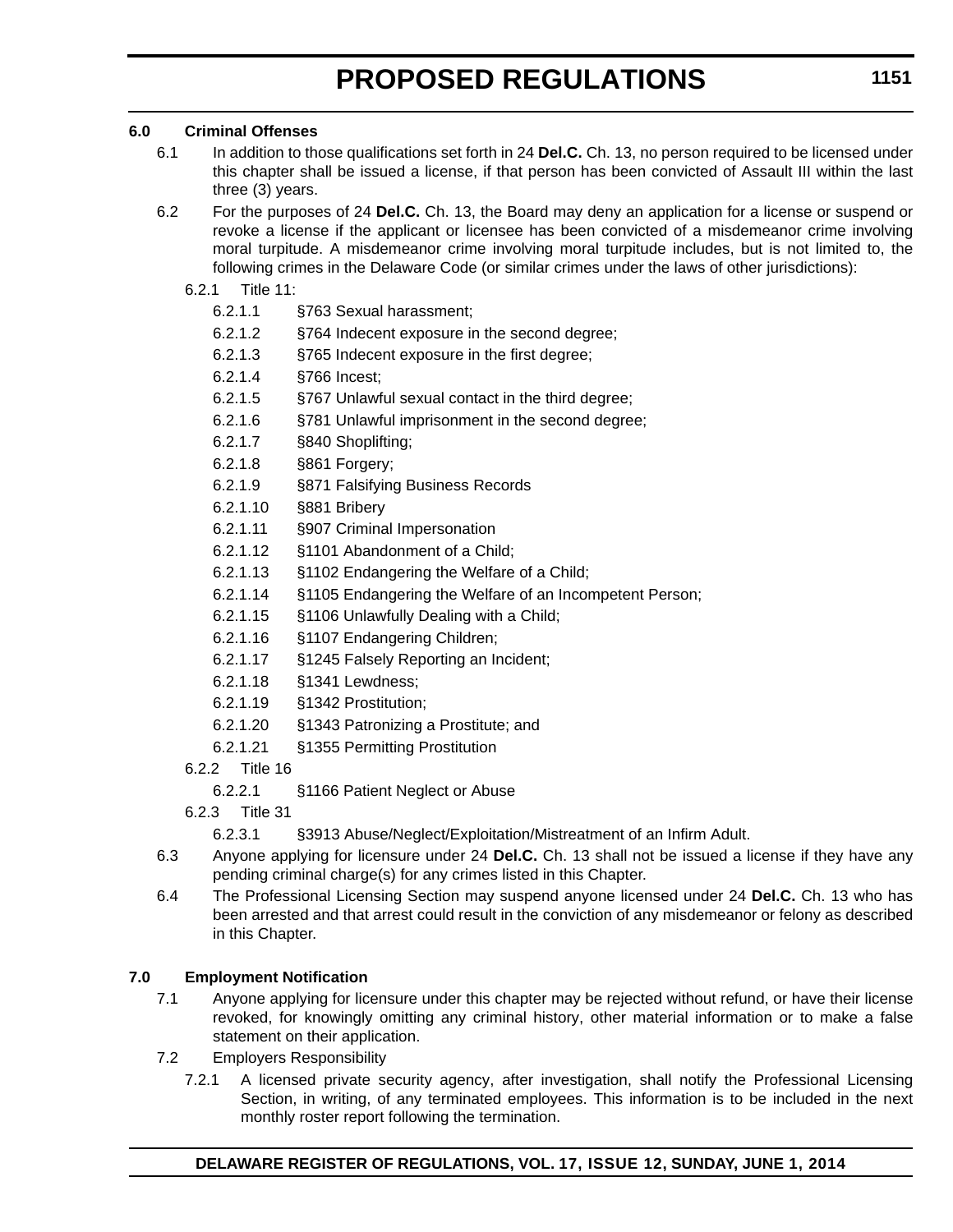- 7.2.2 A licensed private security agency shall report to the Professional Licensing Section, in writing, the following:
	- 7.2.2.1 The name of any employee arrested;
	- 7.2.2.2 The name of any employee admitted to any mental hospital ward, mental institution or sanitarium; or
	- 7.2.2.3 The name of any employee disabled from carrying, owning, or possession a gun by action of federal or state statute and/or court order, including bond orders and protection from abuse orders.

#### **8.0 Private Investigators**

- 8.1 A Private Investigator shall not be a member or employee of any Delaware Law Enforcement Organization, as defined by the Council on Police Training, or a member or employee of a law enforcement organization of any other state of federal jurisdiction.
- 8.2 The identification card will bear the employer's name. Upon termination of employment, the identification card is no longer valid. If seeking employment with another licensed agency, the Private Investigator must be re-licensed with the new employer and a new identification card will be issued as in the previous procedure.
- 8.3 A licensed Private Investigator may only be employed by one licensed private investigative agency at a time.

#### **9.0 Security Guards/Armored Car Guards**

Under no circumstances will a security guard/armored car guard be permitted to be employed by more than two agencies at a time. It is also the responsibility for each licensed security guard/armored car guard to advise his/her employer(s) of whom he/she is employed with (i.e. if a security guard/armored car guard is employed with two security guard/armored car guard agencies, both employers must be made aware of this fact.)

#### **109.0 Qualified Manager/License Holder**

- 109.1 A qualified manager cannot be employed by more than one company at the same time. For example; a person cannot serve as a qualified manager for two separate private security agencies and/or private investigative agencies.
- 109.2 A qualified license holder must be an owner/partner/corporate officer of the agency requesting licensure.

#### **110.0 Uniforms, Patches, Badges, Seals, Vehicular Markings**

- 110.1 No person licensed under 24 **Del.C.** Ch. 13 shall wear or display any uniform, patch, or badge unless first approved by the Board of Examiners. The use of "patrol" and/or "officer" on any type of uniform, patch, badge, seal, vehicular marking or any type of advertisement shall first be proceeded by the word "security". Under no circumstances shall a uniform, patch, badge, seal, vehicular marking, letterhead, business card or any type of advertisement contain the seal or crest of the State of Delaware, any state of the United States, the seal or crest of any county or local sub division, or any facsimile of the aforementioned seals or crests.
- 140.2 Advertisement and other forms of publications:
	- 110.2.1 No letterhead, business card, advertisement, or other form of publication including but not limited to uniforms, patches, badges, seals, vehicular markings and similar items may be used or displayed unless first approved by the Board of Examiners. No such items will be approved by the Board if the item will mislead the public by confusing the licensee and/or his/her employees with official law enforcement agencies and/or personnel.
	- 140.2.2 All uniforms displaying a patch must contain an approved patch that is not generic in nature. The patch must have the name of the agency printed on it.

**1152**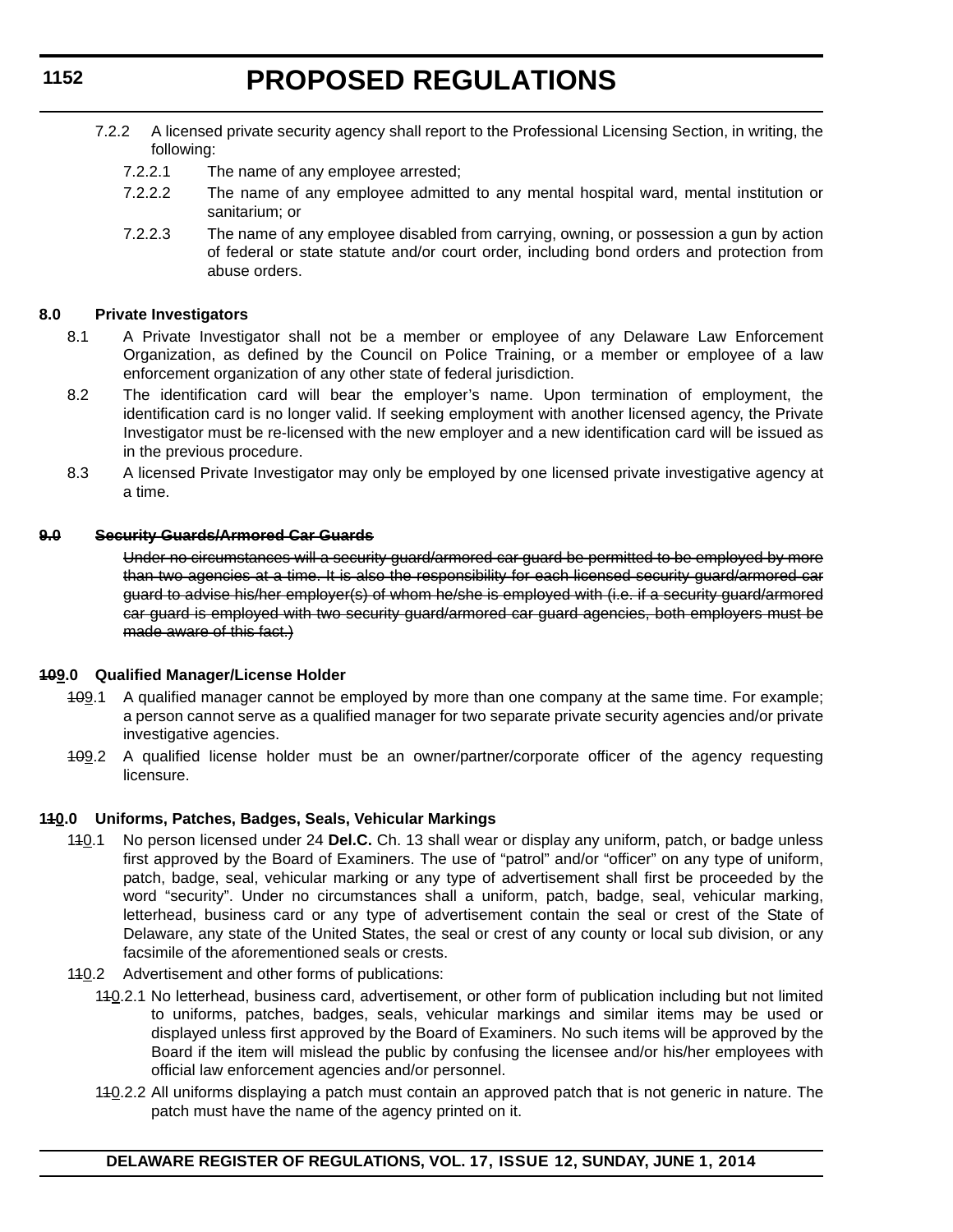#### 110.3 Vehicle Identification

- 140.3.1 No person or entity licensed under 24 Del.C. Ch. 13 shall utilize any vehicle in the course of activities covered by said Chapter 13, unless the appearance of the vehicle, including any identifying marking, shall have been first approved by the Board of Examiners using the standards and criteria set forth in this Rule.
- 140.3.2 The content of any vehicle marking shall be governed by the standards and criteria set forth in Rule 5.1 above.
- 140.3.3 No vehicle utilized for purposes covered by 24 **Del.C.** Ch. 13 shall have an appearance that creates a reasonable likelihood of confusion with a police vehicle used by the Delaware State Police or a law enforcement agency of any state or governmental subdivision. The Board of Examiners shall have discretion to review the appearance of vehicles, and to make comparisons with known law enforcement vehicles, in order to enforce this Rule.
- 140.3.4 In the event that a vehicle is not approved by the Board of Examiners pursuant to this Rule, the Board may indicate what changes to the vehicle appearance would be sufficient to satisfy the standard and criteria set forth above.
- 110.3.5 Auxiliary lights on vehicles, used for patrol, shall be amber and/or clear only. Use of sirens is prohibited.

#### **121.0 Personnel Rosters and Job Assignments**

121.1 Anyone licensed under 24 **Del.C.** Ch. 13 shall submit an alphabetical personnel roster and a job site list to the Director of Professional Licensing Section by the tenth of every month. Alphabetical personnel rosters shall include the full name, DOB, race, sec, expiration date, and position code of each individual in your employ. For example:

| Mark A. Smith       | 01/25/60 | W | м  | 01/25/99 | FA |
|---------------------|----------|---|----|----------|----|
| Helen E. White      | 03/17/71 | B | F  | 03/17/00 | FA |
| John F. Henry       | 05/23/43 | B | м  | 05/23/00 | ΡI |
| James D. Williams   | 12/03/40 | W | м  | 06/30/99 | МG |
| Frank G. Montgomery | 07/24/55 | B | м  | 06/30/99 | LН |
| Anne L. Murray      | 10/20/40 | W | F. | 06/30/99 | CO |

- SG Security Guard
- FA Firearm's
- PI Private Investigator
- MG Delaware Manager
- LH License Holder
- CO Corporate Officer
- 121.2 Job site lists shall include the name, address, location, and hours of coverage. For example: The DuPont Industry Barley Mill Road 2200 - 0600 Hours, Monday, Wednesday, and Friday

#### **132.0 Record Book; Right of Inspection**

12.1 All persons licensed under 24 **Del.C.** Ch.13 shall keep and maintain at their place of business, at all times, a book that shall contain the names and positions of all employees along with the location that each employee is assigned to work. This book shall contain all current personnel information and at all times shall be current and up-to-date to include a copy of the current ID card, the list of weapons/items each employee is qualified to carry, the certification/expiration dates, scores and the serial number of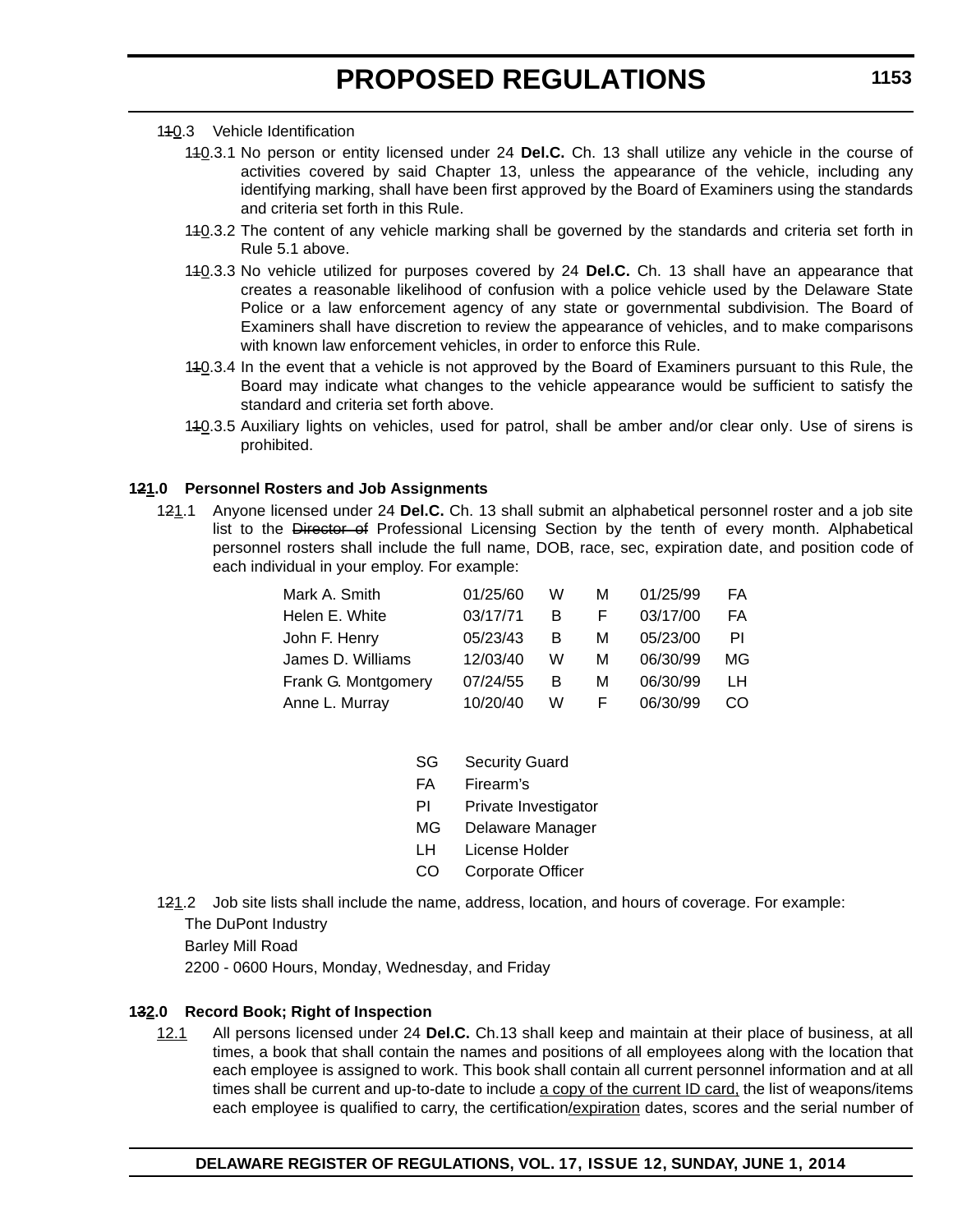the weapon/item, if applicable, and a current copy of the mandatory 16 hours security guard training and test certification.

12.2 The Professional Licensing Section has the right to inspect any security guard at any time they are on their respective post. The office of any private investigative agency, private security agency, or

### **143.0 Licensing Fees**

143.1 Class A License - Private Investigative Agency

143.1.1 In-State License Holder

- 143.1.1.1 Individual No Employees Not Corporation
	- 143.1.1.1.1 \$230

143.1.1.1.2 \$5,000 Bond

- 143.1.1.1.3 \$1,000,000 Liability Insurance per occurrence
- 143.1.1.2 Corporation Has Employees
	- 143.1.1.2.1 \$345

143.1.1.2.2 \$10,000 Bond

- 143.1.1.2.3 \$1,000,000 Liability Insurance per occurrence
- 143.1.2 Out-of-State
	- 143.1.2.1 License Holder Individual and Corporation
		- 143.1.2.1.1 \$345

143.1.2.1.2 \$10,000 Bond

143.1.2.1.3 \$1,000,000 Liability Insurance per occurrence

- 143.1.2.2 Delaware Manager
	- 143.1.2.2.1 \$230
	- 143.1.2.2.2 \$5,000 Bond
- 143.2 Class B License Private Security Agency
	- 143.2.1 In-State License Holder
		- 143.2.1.1 Individual No Employees Not Corporation
			- 143.2.1.1.1 \$230
			- 143.2.1.1.2 \$5,000 Bond
			- 143.2.1.1.3 \$1,000,000 Liability Insurance per occurrence
		- 143.2.1.2 Corporation Has Employees
			- 143.2.1.2.1 \$345
			- 143.2.1.2.2 \$10,000 Bond
		- 143.2.1.2.3 \$1,000,000 Liability Insurance per occurrence
	- 143.2.2 Out-of-State
		- 143.2.2.1 License Holder Individual and Corporation
			- 143.2.2.1.1 \$345
			- 143.2.2.1.2 \$10,000 Bond
			- 143.2.2.1.3 \$1,000,000 Liability Insurance per occurrence
		- 143.2.2.2 Delaware Manager
			- 143.2.2.2.1 \$230
			- 143.2.2.2.2 \$5000 Bond
- 143.3 Class C License Private Investigative & Private Security Agency
	- 143.3.1 In-State License Holder
		- 143.3.1.1 Individual No Employees Not Corporation
			- 143.3.1.1.1 \$345

**1154**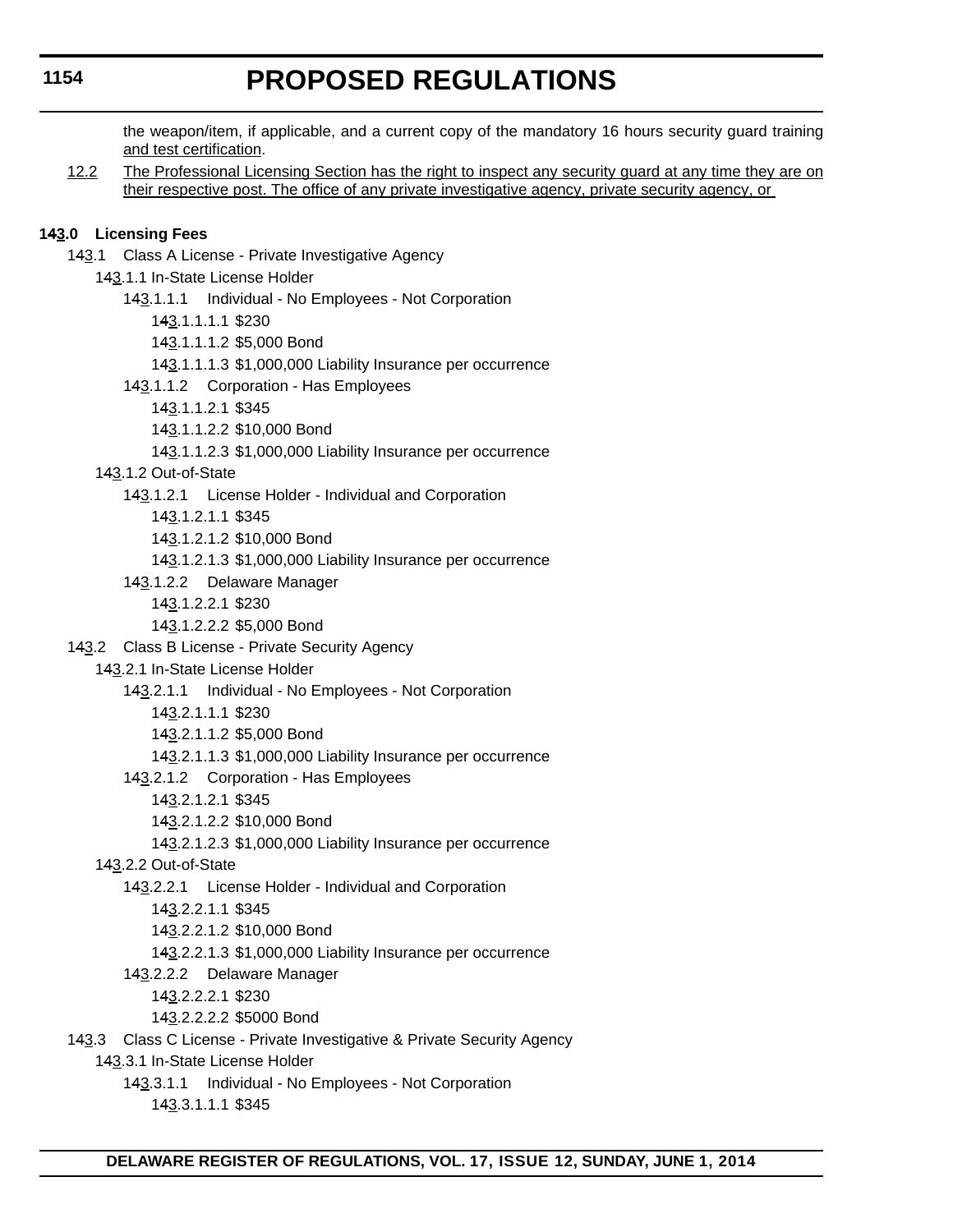- 143.3.1.1.3 \$1,000,000 Liability Insurance per occurrence 143.3.1.2 Corporation - Has Employees 143.3.1.2.1 \$520 143.3.1.2.2 \$15,000 Bond 143.3.1.2.3 \$1,000,000 Liability Insurance per occurrence 143.3.2 Out-of-State 143.3.2.1 Individual and Corporation 143.3.2.1.1 License Holder 143.3.2.1.1.1 \$520 143.3.2.1.1.2 \$15,000 Bond 143.3.2.1.1.3 \$1,000,000 Liability Insurance per occurrence 143.3.2.1.2 Delaware Manager 143.3.2.1.2.1 \$345 143.3.2.1.2.2 \$10,000 Bond 143.4 Class D License - Armored Car Agency License
	- 143.4.1 License Holder
		- 143.4.1.1 \$345
		- 143.4.1.2 Banking Commissioner License as required by 5 **Del.C.** §3203
		- 143.4.1.3 \$10,000 Bond

143.3.1.1.2 \$10,000 Bond

- 143.4.1.4 \$1,000,000 Liability Insurance per occurrence.
- 143.4.2 Delaware Manager
	- 143.4.2.1 \$230
	- 143.4.2.2 \$5000 Bond
- 143.5 All licenses will expire 2 years from the last day of the month they are approved for licensure.
- 13.6 All new agency licensures must be approved by the Board. Standard renewals, with no changes, may be approved by the Professional Licensing Section. Any agency having a change in License Holder and/or Delaware Manager must be approved by the Board.

## **[DEPARTMENT OF SERVICES FOR CHILDREN, YOUTH AND THEIR](http://kids.delaware.gov/fs/fs.shtml)  FAMILIES**

### **DIVISION OF FAMILY SERVICES**

## **Office of Child Care Licensing**

Statutory Authority: 29 Delaware Code, Chapter 3, Subchapter III (29 **Del.C.** Ch. 3, Subch. III) 9 **DE Admin. Code** 101

### **PUBLIC NOTICE**

#### **[101 Rules for Early Care and Education and School-Age Centers](#page-3-0)**

#### **SUMMARY**

The Office of Child Care Licensing (OCCL) proposes to amend the DELACARE Rules for Early Care and Education and School-Age Centers. A comprehensive review process was held in which all providers were asked to participate as part of the public hearing process for Executive Order 36 and a preliminary draft was created. The

**DELAWARE REGISTER OF REGULATIONS, VOL. 17, ISSUE 12, SUNDAY, JUNE 1, 2014**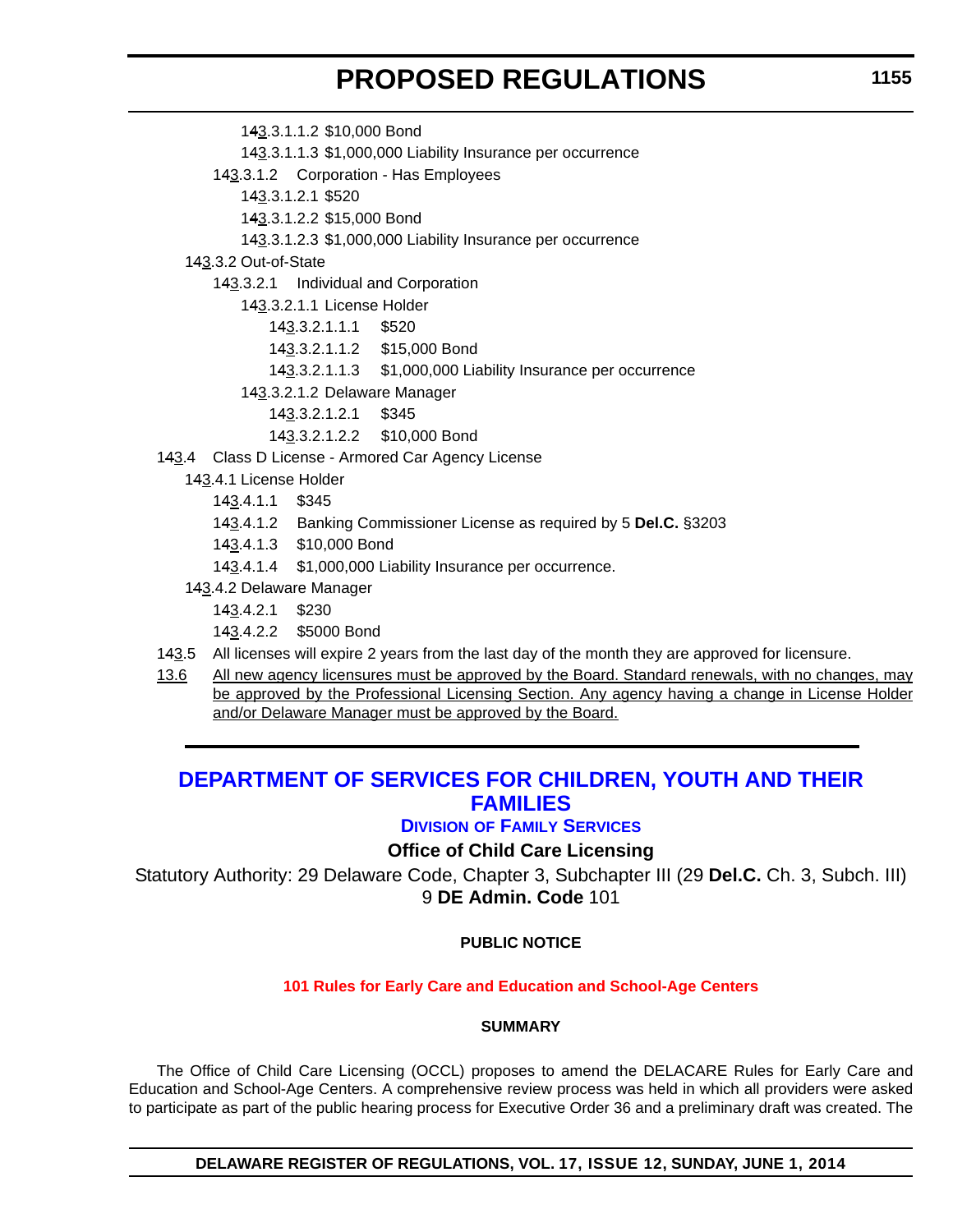preliminary draft was posted on the OCCL website and comments were invited and received. Additional public comments were received from the Provider Advisory Board, from providers and stakeholders during a series of Task Force meetings, as well as written comments from other providers and stakeholders.

The proposed changes provide clarity, reflect changes in laws, align with current best practices, and improve standards of care. The revisions represent a consensus of participants including licensed providers and subject experts, and are based on best practice, a review of regulations promulgated by other States, research on subjects related to early care and education and school-age center care, internal OCCL review and discussion, and identified issues and services within existing programs within Delaware.

#### **COMMENTS**

Regulations published here are numbered in administrative code format. To facilitate the comparison of this new document to the current regulations and the location of information in the current regulations, in many instances a current rule number still appears in this document in parentheses regardless of whether the text has been edited or remains the same. (Example: Rules 102-104). Some current regulations have been eliminated and new information and regulations added. These referencing rule numbers will be eliminated in the next publication of these regulations in the *Register*.

Interested parties wishing to offer comments on the proposed regulations or submit written suggestions, data, briefs, or other materials concerning the proposed regulations must submit same to Elizabeth Timm, Office of Child Care Licensing, 1825 Faulkland Road, Wilmington, Delaware 19805 or by fax to 302-633-5112 by the close of business on July 31, 2014. Comments may also be offered at public meetings to be held in each county. Participants may attend any meeting. While the meetings begin at 6:00 p.m., participants may arrive at any time prior to the close of the meetings at 7:45 p.m. Time allotted to each speaker will be limited. The meetings will be held as follows:

| <b>New Castle County:</b> | Tuesday, June 24, 2014, 6:00 - 7:45 p.m.<br>Paul J. Sweeney Public Safety Building<br>(also known as New Castle County Public Safety Building)<br>3601 N. DuPont Highway, New Castle, DE 19720 |
|---------------------------|------------------------------------------------------------------------------------------------------------------------------------------------------------------------------------------------|
| <b>Sussex County:</b>     | Wednesday, July 9, 2014, 6:00 - 7:45 p.m.<br>Thurman Adams State Service Center<br>(also known as Georgetown State Service Center)<br>546 South Bedford Street, Georgetown, DE 19947           |
| <b>Kent County:</b>       | Wednesday, July 16, 2014, 6:00 - 7:45 p.m.<br>DelDOT Administration Building, Farmington Room<br>800 Bay Road, Dover, DE 19903                                                                 |

#### **ADOPTION OF PROPOSED REGULATIONS**

The action concerning the determination of whether to adopt the proposed regulations will be based upon staff analysis and the consideration of the comments and written materials filed by other interested persons.

#### **SUMMARY OF PROPOSED CHANGES**

This listing of proposed changes to the regulations is intended as a guide and is not an all-inclusive listing of the changes made throughout the document.

• The words "requirement" or "rule" have been changed to "regulation," the terminology used in Administrative Code;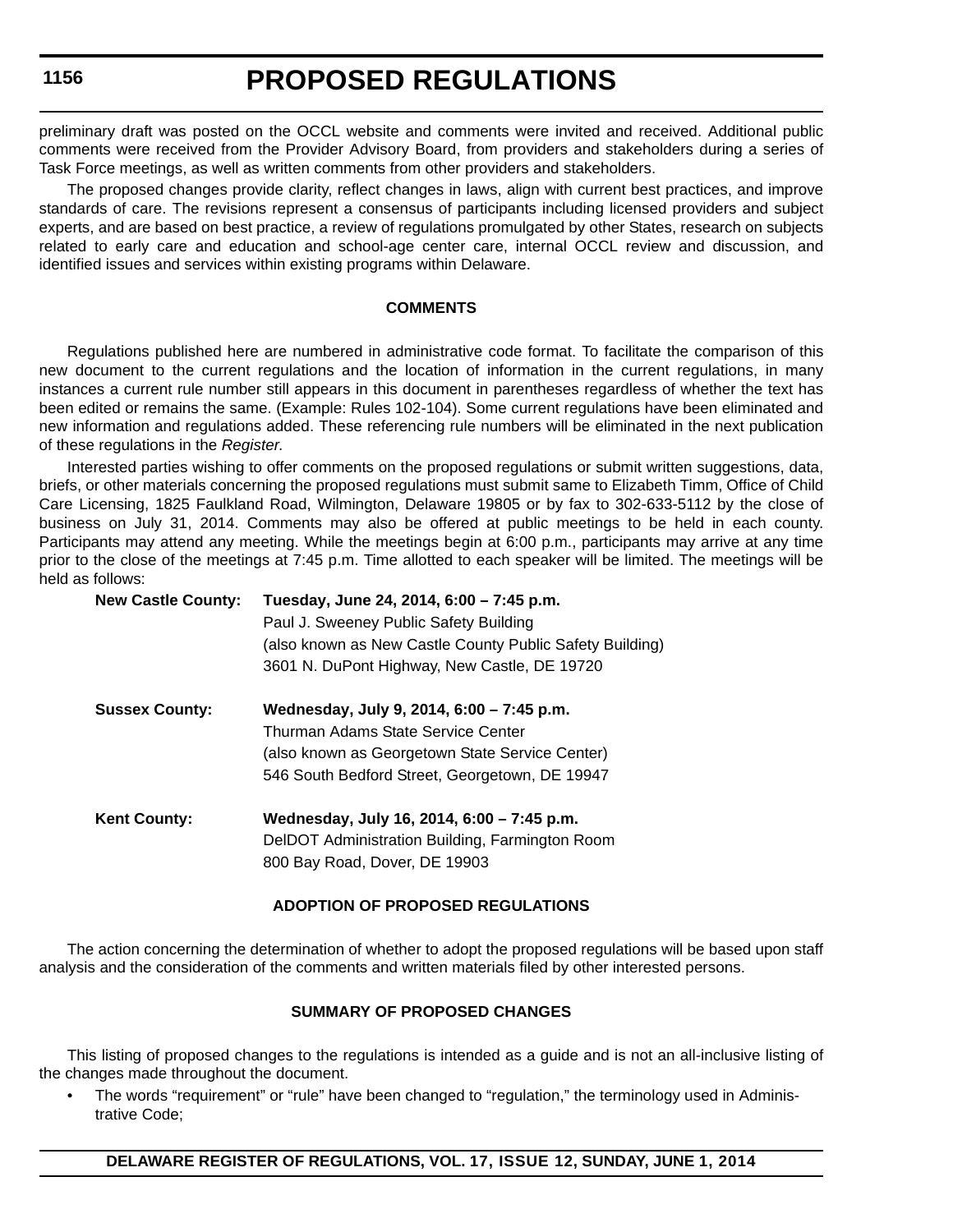- Regulations have been reorganized:
- Wording has been simplified;
- Redundant regulations have been eliminated;
- Definitions have been expanded;
- Informational regulations have been removed (and will be placed in a separate Guidance Manual);
- Charts suitable for positing by the provider have been created for simplicity and clarity of information;
- Licensees are not required to supplement meals and snacks provided by families;
- Staff qualifications: acceptable education requirements and definition of qualifying experience have been broadened;
- For several positions, the amount of experience required has been decreased; and
- A qualified intern may be alone with children in specific named situations.

**\*Please Note: Due to the size of the proposed regulation, it is not being published here. A copy of the regulation is available at:**

**[101 Rules for Early Care and Education and School-Age Centers](http://regulations.delaware.gov/register/june2014/proposed/17 DE Reg 1155 06-01-14.htm)**

## **[DEPARTMENT OF STATE](http://dpr.delaware.gov/) DIVISION OF PROFESSIONAL REGULATION**

## **100 BOARD OF ACCOUNTANCY**

Statutory Authority: 24 Delaware Code, Section 105(a)(1) (24 **Del.C.** §105(a)(1)) 24 **DE Admin. Code** 100

### **PUBLIC NOTICE**

#### **[100 Board of Accountancy](#page-3-0)**

Pursuant to 24 **Del.C.** §105(a)(1), the Delaware Board of Accountancy has proposed revisions to its rules and regulations. The rules pertaining to renewal and audit are amended to provide that renewal must be accomplished electronically and that continuing education summaries shall be submitted within 30 days of the date of the notification of selection for audit.

A public hearing will be held on July 16, 2014 at 9:00 a.m. in the second floor conference room B of the Cannon Building, 861 Silver Lake Boulevard, Dover, Delaware, where members of the public can offer comments on the amendments to the rules and regulations. Anyone wishing to receive a copy of the proposed rules and regulations may obtain a copy from the Delaware Board of Accountancy, 861 Silver Lake Boulevard, Dover, Delaware 19904. Persons wishing to submit written comments may forward these to the Board at the above address.

In accordance with 29 **Del.C.** §10118(a), the final date to receive written comments will be July 31, 2014 which is 15 days following the public hearing. The Board will deliberate on all of the public comment at its regularly scheduled meeting on August 20, 2014 at 9:00 a.m., at which time it will determine whether to adopt the rules and regulations as proposed or make additional changes due to the public comment.

### **100 Board of Accountancy** *(Break in Continuity of Sections)*

**11.0 Continuing Education**

*(Break in Continuity Within Section)*

**1157**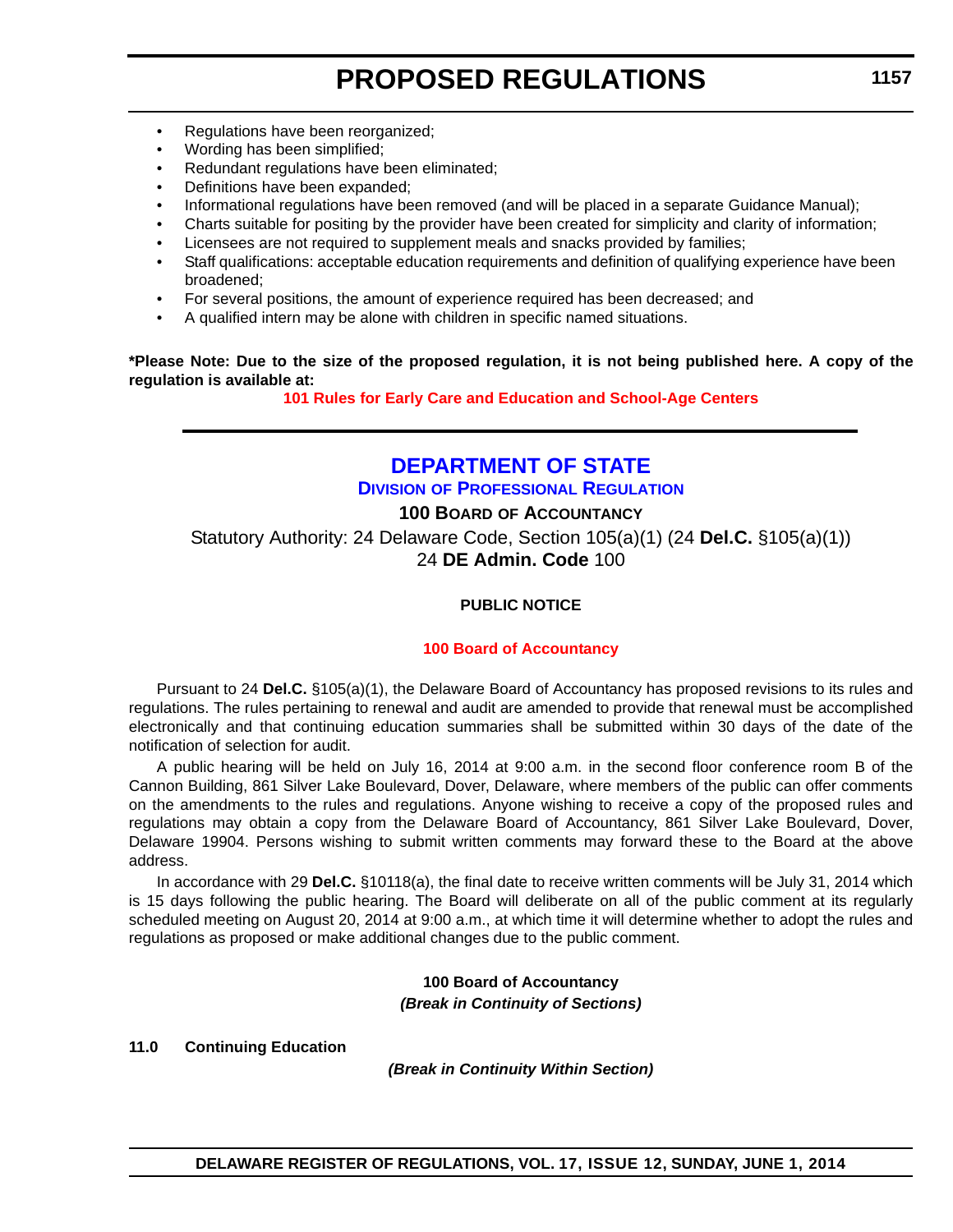- 11.2 Reporting Requirements: License renewal may be accomplished online at www.dpr.delaware.gov. Each permit holder shall attest as to whether the continuing professional education was completed as required by Rule 11.0.
	- 11.2.1 Attestation may shall be completed electronically if the renewal is accomplished online. In an alternative, paper renewal documentation that contains attestation of completion can be submitted.
	- 11.2.2 Audits will be performed by the Board to ensure compliance with the continuing professional education requirements.
		- 11.2.2.1 The Board will notify permit holders within sixty (60) days of June 30 of each biennial renewal period that they have been selected for audit.
		- 11.2.2.2 Permit holders selected for random audit shall be required to submit a summary of their continuing professional education attendance on a Board approved log with verification within thirty (30) days of receipt the date of notification of selection for audit.

**\*Please Note: As the rest of the sections were not amended they are not being published. A copy of the regulation is available at:**

**[100 Board of Accountancy](http://regulations.delaware.gov/register/june2014/proposed/17 DE Reg 1157 06-01-14.htm)**

## **DIVISION [OF PROFESSIONAL REGULATION](http://dpr.delaware.gov/)**

## **300 BOARD OF ARCHITECTS**

Statutory Authority: 24 Delaware Code, Section 306(a)(1) (24 **Del.C.** §306(a)(1)) 24 **DE Admin. Code** 300

## **PUBLIC NOTICE**

## **[300 Board of Architects](#page-3-0)**

The Delaware Board of Architects, pursuant to 24 **Del.C.** §306(a)(1), proposes to add regulation 7.6.1.1 and amend regulation 7.6.2. The proposed addition at 7.6.1.1 seeks to grant authority to licensees to utilize electronic seals whenever the use of an architect's seal is permitted. The amendment at 7.6.2 seeks to allow architects to utilize an electronic signature when signed and sealed submissions are published and/or submitted under the current requirements of regulation 7.6.2.

The Board will hold a public hearing on the proposed regulation change on July 2, 2014 at 1:30 p.m., Second Floor Conference Room B, Cannon Building, 861 Silver Lake Blvd., Dover, DE 19904. Written comments should be sent to Meaghan Jerman, Administrative Specialist of the Delaware Board of Architects, Cannon Building, 861 Silver Lake Blvd., Dover, DE 19904. Written comments will be accepted until July 17, 2014 pursuant to 29 **Del.C.** §10118(a).

## **300 Board of Architects** *(Break in Continuity of Sections)*

## **7.0 Rules of Professional Conduct - All architects shall abide by these Rules of Professional Conduct.** *(Break in Continuity Within Section)*

- 7.6 Design and Use of Architect's Seal
	- 7.6.1 Pursuant to 24 **Del.C.** §313, and subject to 6.7 and 7.5, each architect shall procure a seal, which shall contain the name of the architect; his/her registration number and the phrase REGISTERED ARCHITECT--STATE OF DELAWARE. This seal shall comply in all respects, including size and

### **1158**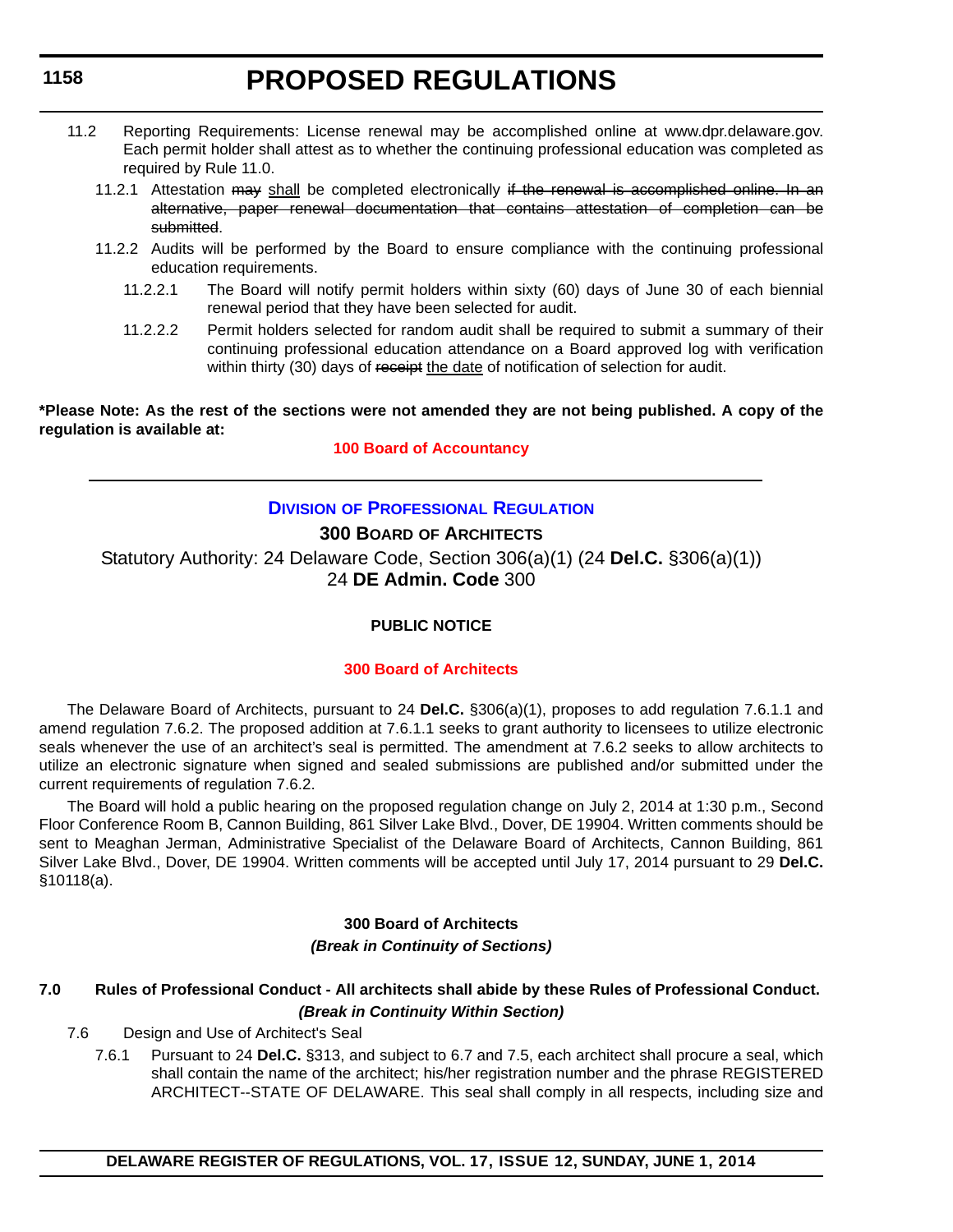format, with the specimen shown below. The architect shall use his/her legal name on the Certificate of Registration, the seal and the license.



- 7.6.1.1 An electronic seal and signature are permitted to be used in lieu of a stamped impression of the architect's seal and original signature, 24 **Del.C.** §313, when the following conditions are met:
	- 7.6.1.1.1 It is a unique identification of the professional;
	- 7.6.1.1.2 It is verifiable;
	- 7.6.1.1.3 It is under the professional's direct and sole control;
	- 7.6.1.1.4 It is linked to a document in such a manner that the electronic seal and signature are invalidated if any data in the document are changed;
	- 7.6.1.1.5 The graphic image of the electronic seal shall have the same graphic appearance in all respects as 7.6.1 above.
- 7.6.2 Pursuant to 24 **Del.C.** §313, all technical submissions which are published and/or are submitted to public authorities for building permits or regulatory approvals shall be sealed by the architect. Each design, each drawing, each set of specifications, all addenda and the cover of all other technical submissions shall be sealed. Other technical submissions include designs and drawings of a preliminary nature which are submitted to any public and/or the reviewing agency. When technical submissions are submitted for any permit, at each place where the seal is imprinted, there shall be an original or electronic signature, date of the signature, and the date of expiration of the architect's Delaware registration all located in close proximity to the seal in a format substantially similar to the following:

Signature:

Date of signature:

Date of registration expiration:

**\*Please Note: As the rest of the sections were not amended they are not being published. A copy of the regulation is available at:**

#### **[300 Board of Architects](http://regulations.delaware.gov/register/june2014/proposed/17 DE Reg 1158 06-01-14.htm)**

#### **DIVISION [OF PROFESSIONAL REGULATION](http://dpr.delaware.gov/)**

**1100 BOARD OF DENTISTRY AND DENTAL HYGIENE**

Statutory Authority: 24 Delaware Code, Section 1106(a)(1) (24 **Del.C.** §1106(a)(1))

## 24 **DE Admin. Code** 1100

## **PUBLIC NOTICE**

#### **[1100 Board of Dentistry and Dental Hygiene](#page-3-0)**

The Delaware Board of Dentistry and Dental Hygiene, pursuant to 24 **Del.C.** §1106(a)(1), proposes to amend its regulations. The proposed changes to regulation 6 set forth guidelines for application renewal and late renewal.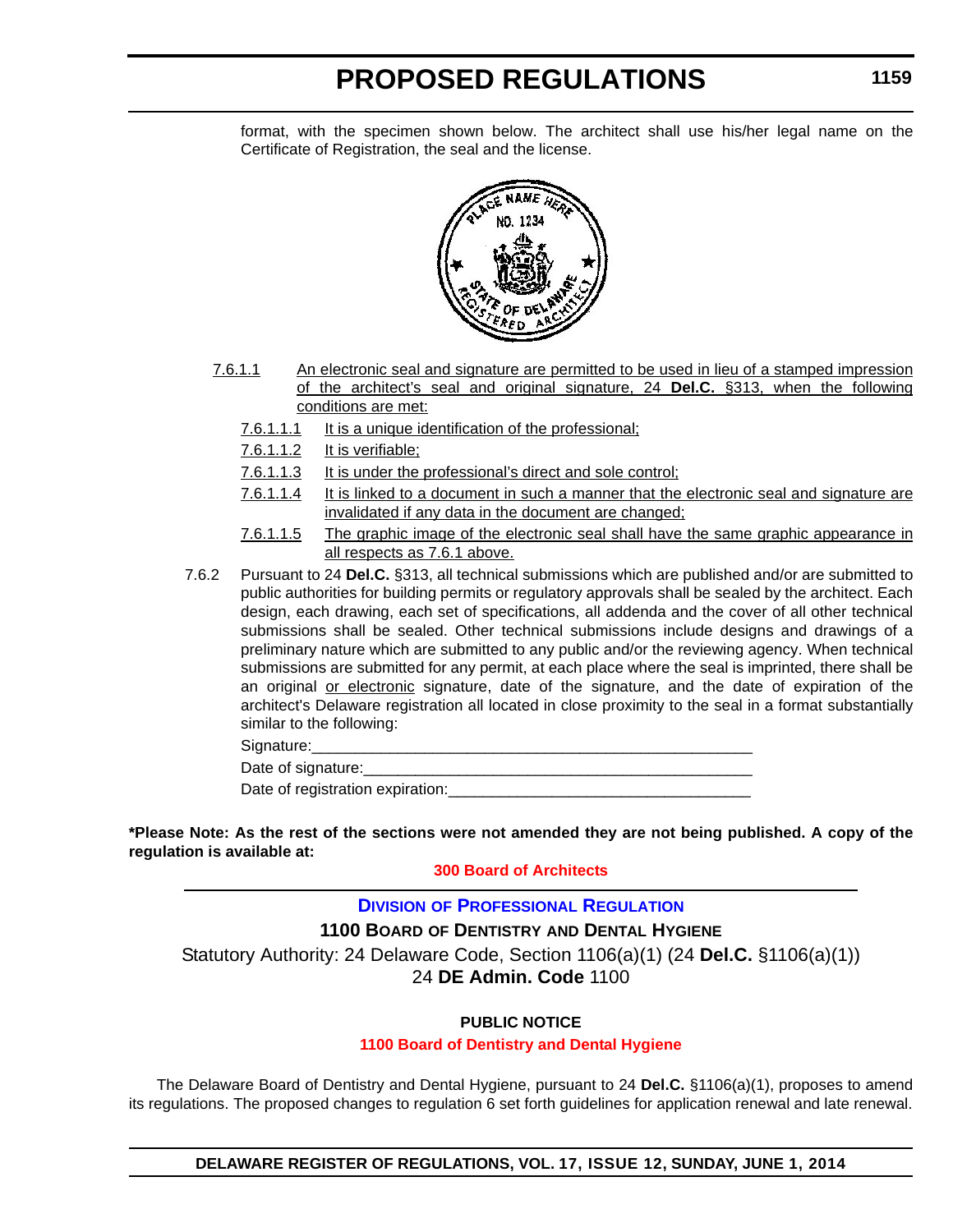## **PROPOSED REGULATIONS**

The Board will hold a public hearing on the proposed rule change August 21, 2014 at 3:00 PM, Second Floor Conference Room A, Cannon Building, 861 Silver Lake Blvd., Dover, DE 19904. Written comments should be sent to Amanda McAtee, Administrator of the Delaware Board of Dentistry and Dental Hygiene, Cannon Building, Suite 203, 861 Silver Lake Blvd., Dover, DE 19904. Written comments will be accepted until September 5, 2014.

## **1100 Board of Dentistry and Dental Hygiene** *(Break in Continuity of Sections)*

## **6.0 Continuing Professional Education (CPE) - Dentists [24 Del. C. §1106(a)(1) and (7)] and Renewal**

All persons licensed to practice dentistry in the State of Delaware shall be required to acquire fifty (50) hours of continuing professional education (CPE) credit every two (2) years. Two (2) of the 50 credit hours shall be obtained in courses covering infection control. In addition to the CPE, licensees must provide evidence that they have successfully completed a current course in cardiopulmonary resuscitation (CPR) every two (2) years. The CPR course must encompass hands on clinical participation. On-line courses will not be accepted to satisfy the CPR requirement. Examples of acceptable courses include, but are not limited to, courses offered by the American Red Cross and the American Heart Association and courses offered or approved by any of the organizations listed in 6.5.1.1 through 6.5.1.4 of these regulations. All dentists, upon initial licensure in Delaware and prior to registration renewal, shall be given a written notice of these CPE requirements.

- 6.1 Proof of continuing education is satisfied with an attestation by the licensee that he or she has satisfied the Requirements of Rule 6.0.
- 6.1 Renewal. Each license shall be renewed biennially. The failure of the Board to notify a licensee of his/ her license expiration date and subsequent renewal does not, in any way, relieve the licensee of the requirement to renew his/her license pursuant to the Board's regulations and 24 **Del.C.** Ch. 11.
	- 6.1.1 License renewal is accomplished online at the Division of Professional Regulation's website. Licensees must submit an online application along with payment of the renewal fee prescribed by the Division of Professional Regulation and an attestation of completion of the continuing education requirements.
		- 6.1.1.1 Attestation must be completed electronically at the time of renewal. Licensees selected for random audit will be required to supplement the attestation with attendance verification pursuant to Section 6.8.
- 6.2 Attestation must be completed electronically at the time of renewal.
- 6.2 Any licensee who fails to renew his/her license by the renewal date may reactivate his/her license during the one year period immediately following the license expiration date provided the licensee pays a late fee in addition to the prescribed renewal fee, and provides proof that he/she completed the required continuing education.
- 6.3 Licensees selected for random audit will be required to supplement the attestation with attendance verification pursuant to Rule 6.8.
- 6.3 Continuing Education. All persons licensed to practice dentistry in the State of Delaware shall be required to acquire fifty (50) hours of continuing professional education (CPE) credit every two (2) years. Two (2) of the 50 credit hours shall be obtained in courses covering infection control. In addition to the CPE, licensees must provide evidence that they have successfully completed a current course in cardiopulmonary resuscitation (CPR) every two (2) years. The CPR course must encompass hands on clinical participation. On-line courses will not be accepted to satisfy the CPR requirement. Examples of acceptable courses include, but are not limited to, courses offered by the American Red Cross and the American Heart Association and courses offered or approved by any of the organizations listed in 6.5.1.1 through 6.5.1.4 of these regulations. All dentists, upon initial licensure in Delaware and prior to registration renewal, shall be given a written notice of these CPE requirements.

*(Break in Continuity Within Section)*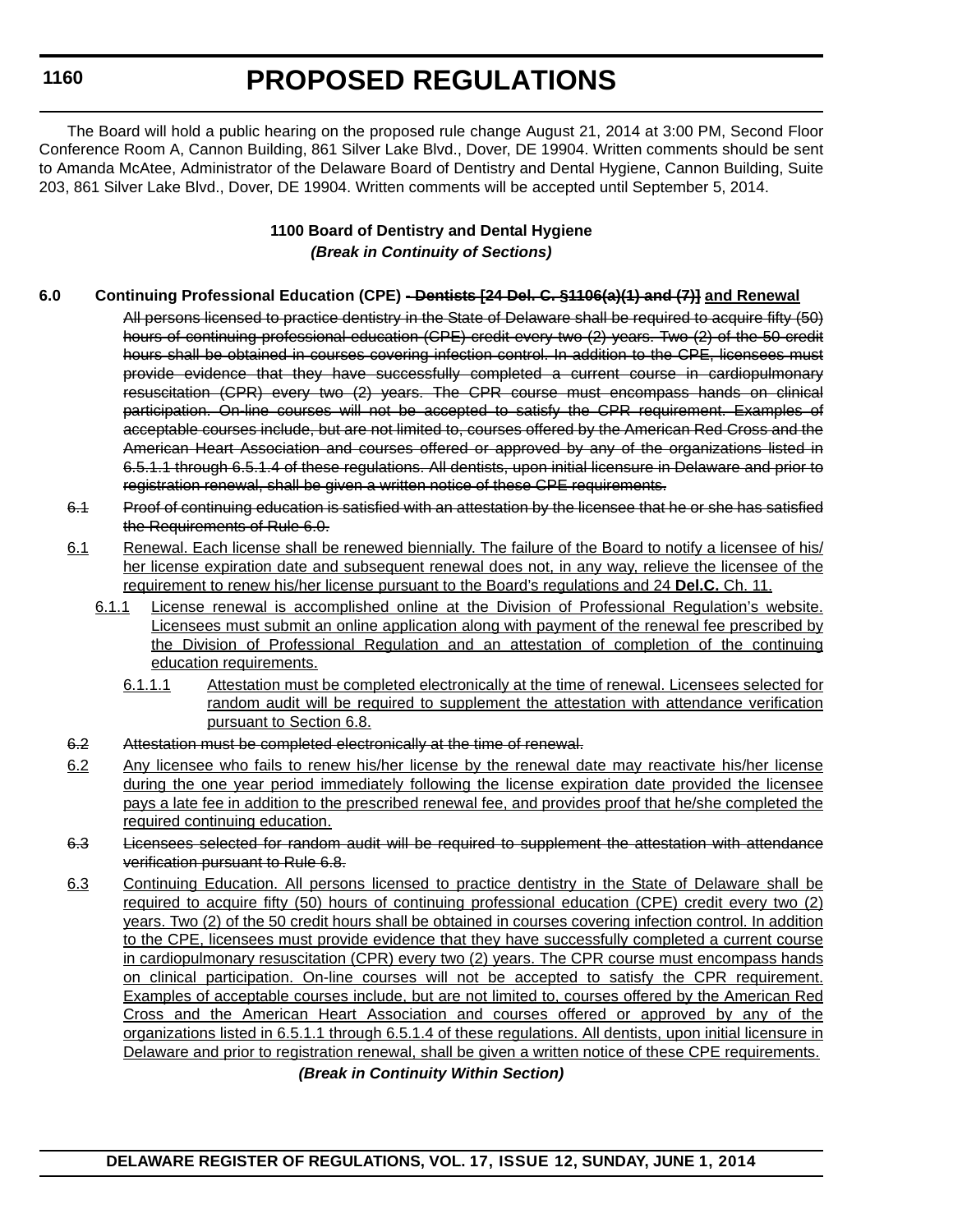**\*Please Note: As the rest of the sections were not amended they are not being published. A copy of the regulation is available at:**

#### **[1100 Board of Dentistry and Dental Hygiene](http://regulations.delaware.gov/register/june2014/proposed/17 DE Reg 1159 06-01-14.htm)**

**DIVISION [OF PROFESSIONAL REGULATION](http://dpr.delaware.gov/) 1700 Board of Medical Licensure and Discipline** Statutory Authority: 24 Delaware Code, Section 1713(a)(12) (24 **Del.C.** §1713(a)(12)) 24 **DE Admin. Code** 1700

## **PUBLIC NOTICE**

### **[1700 Board of Medical Licensure and Discipline](#page-3-0)**

The Delaware Board of Medical Licensure and Discipline, pursuant to 24 **Del.C.** §1713(a)(12), proposes to revise regulation 6.0 to remove surplusage. Specifically, the proposal removes the words "less than once a quarter" from the regulation as it is unnecessary and renders the regulation's intent unclear. The Board will hold a public hearing on the proposed regulation change on July 22, 2014 at 3:00 p.m., Second Floor Conference Room A, Cannon Building, 861 Silver Lake Blvd., Dover, DE 19904. Written comments should be sent to Shauna Slaughter, Executive Director of the Delaware Board of Medical Licensure and Discipline, Cannon Building, 861 Silver Lake Blvd., Dover, DE 19904. Written comments will be accepted until August 6, 2014 pursuant to 29 **Del.C.** §10118(a).

### **1700 Board of Medical Licensure and Discipline** *(Break in Continuity of Sections)*

#### **6.0 Consulting Physician**

Consultation may be done telephonically, electronically or in person. Consultation shall ordinarily consist of a history and physical examination, review of records and imaging pathology or similar studies. Consultation includes providing opinions and recommendations. An active Delaware certificate is required of any out of state physician who comes into Delaware to perform a consultation more than twelve (12) times per year. A physician who comes into Delaware to perform consultations less than once a quarter must be actively licensed in another State or country on a full and unrestricted basis. Any consultations done for teaching and/or training purposes may include active participation in procedures and treatment, whether surgical or otherwise, provided a Delaware licensed physician remains responsible as the physician of record, and provided the patient is not charged a fee by the consultant.

**\*Please Note: As the rest of the sections were not amended they are not being published. A copy of the regulation is available at:**

**[1700 Board of Medical Licensure and Discipline](http://regulations.delaware.gov/register/june2014/proposed/17 DE Reg 1161 06-01-14.htm)**

## **DIVISION [OF PROFESSIONAL REGULATION](http://dpr.delaware.gov/)**

**1800 BOARD OF PLUMBING, HEATING, VENTILATION, AIR CONDITIONING AND REFRIGERATION EXAMINERS** Statutory Authority: 24 Delaware Code, Section 1806(a)(2) (24 **Del.C.** §1806(a)(2))

24 **DE Admin. Code** 1800

**PUBLIC NOTICE**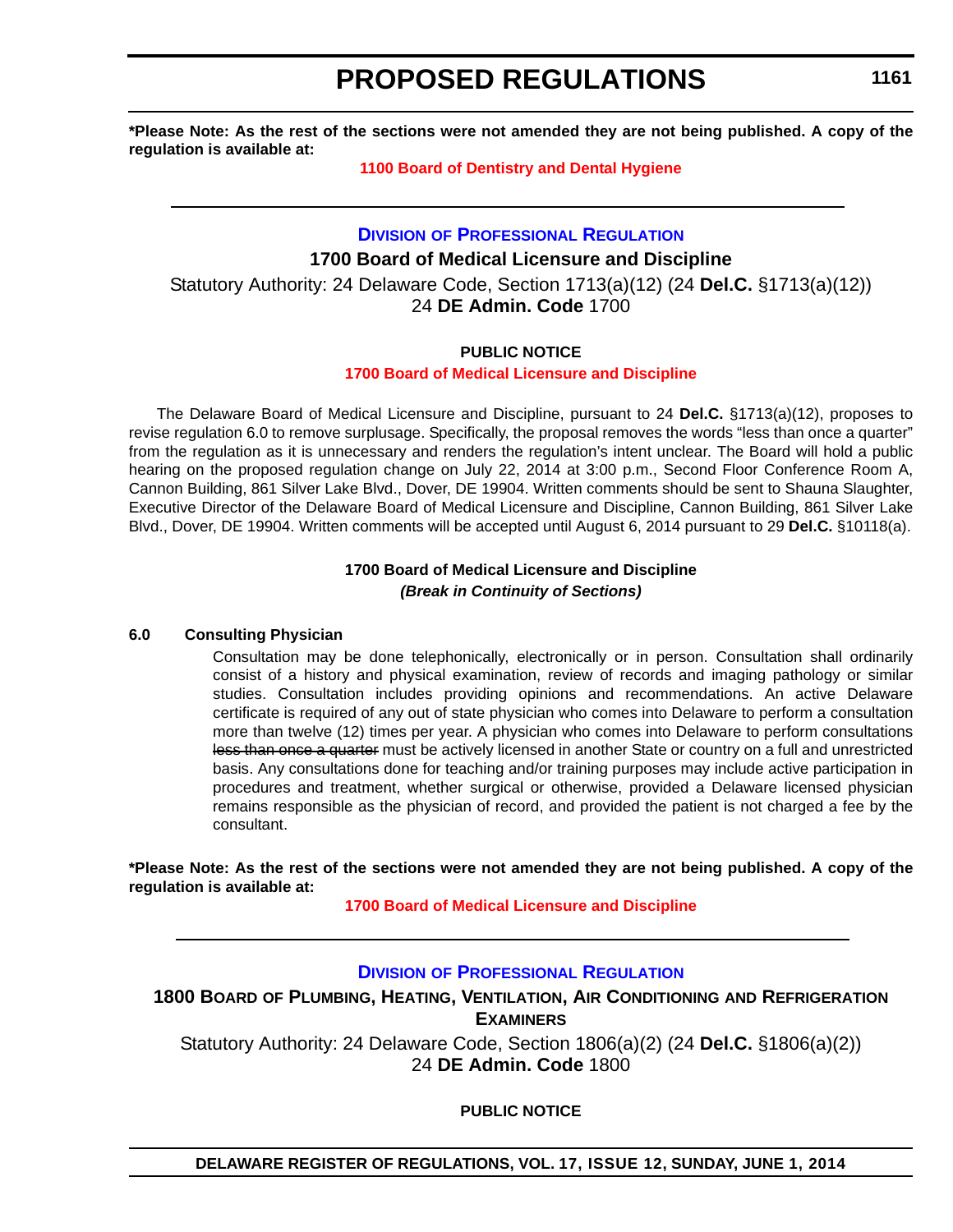#### **[1800 Board of Plumbing, Heating, Ventilation, Air Conditioning and Refrigeration Examiners](#page-3-0)**

Pursuant to 24 **Del.C.** §1806(a)(2), the Delaware Board of Plumbing, Heating, Ventilation, Air Conditioning and Refrigeration Examiners has proposed revisions to its rules and regulations. The rules are amended to provide a continuing education requirement.

A public hearing will be held on July 8, 2014 at 8:30 a.m. in the second floor conference room A of the Cannon Building, 861 Silver Lake Boulevard, Dover, Delaware, where members of the public can offer comments on the amendments to the rules and regulations. Anyone wishing to receive a copy of the proposed rules and regulations may obtain a copy from the Delaware Board of Plumbing, Heating, Ventilation, Air Conditioning and Refrigeration Examiners, 861 Silver Lake Boulevard, Dover, Delaware 19904. Persons wishing to submit written comments may forward these to the Board at the above address.

In accordance with 29 **Del.C.** §10118(a), the final date to receive written comments will be July 23, 2014 which is 15 days following the public hearing. The Board will deliberate on all of the public comment at its regularly scheduled meeting on September 9, 2014 at 8:30 a.m., at which time it will determine whether to adopt the rules and regulations as proposed or make additional changes due to the public comment.

## **1800 Board of Plumbing, Heating, Ventilation, Air Conditioning and Refrigeration Examiners** *(Break in Continuity of Sections)*

#### **9.0 Continuing Education**

- 9.1 Requirement
	- 9.1.1 Continuing education (CE) is required of all licensees and shall be completed during the two year licensure period prior to the time of license renewal beginning with the 2016 renewal. Extra continuing education hours do not carry over to the next licensing period. Licensees will only get CE credit for their first attendance of CE courses during each licensing period. Licensees may retake a CE course in the same licensing period but will not receive additional CE credit.
- 9.2 Continuing Education Program Approval
	- 9.2.1 Courses must be approved by the Board in order to qualify as CE. Approved courses appear on the website of the Division of Professional Regulation at www.dpr.delaware.gov. Licensees may also contact the Administrative Assistant of the Board at the Division of Professional Regulation to determine whether particular courses have been approved.
	- 9.2.2 Courses shall be designed to maintain and enhance the knowledge and skills of licensees related to providing of plumbing or heating, ventilation, air-conditioning or refrigeration services.
	- 9.2.3 Sponsors or licensees can obtain Board approval of courses at any time by completing a form approved by the Board and including a course outline with the number of classroom hours and the curriculum vitae or resume of the instructor. The course is approved only for the instructor or instructors included in the request for approval. Approval of courses is in the discretion of the Board.
	- 9.2.4 The following topics are appropriate but not exclusive:

| <b>Plumbing</b>                      | <b>Heating</b>                            |
|--------------------------------------|-------------------------------------------|
| * Definitions                        | * Definitions                             |
| * General Regulations                | * General Regulations                     |
| * Fixtures and Faucets               | * Ventilation                             |
| * Water Heaters                      | * Exhaust Systems                         |
| * Water Supply and Distribution      | * Duct Systems                            |
| * Sanitary Drainage                  | * Combustion Air                          |
| * Indirect / Special Waste           | * Chimneys & Vents                        |
| * Vents                              | * Special Appliances                      |
| * Traps, Interceptors and Separators | Fireplaces & Solid Fuel Burning Equipment |

#### **DELAWARE REGISTER OF REGULATIONS, VOL. 17, ISSUE 12, SUNDAY, JUNE 1, 2014**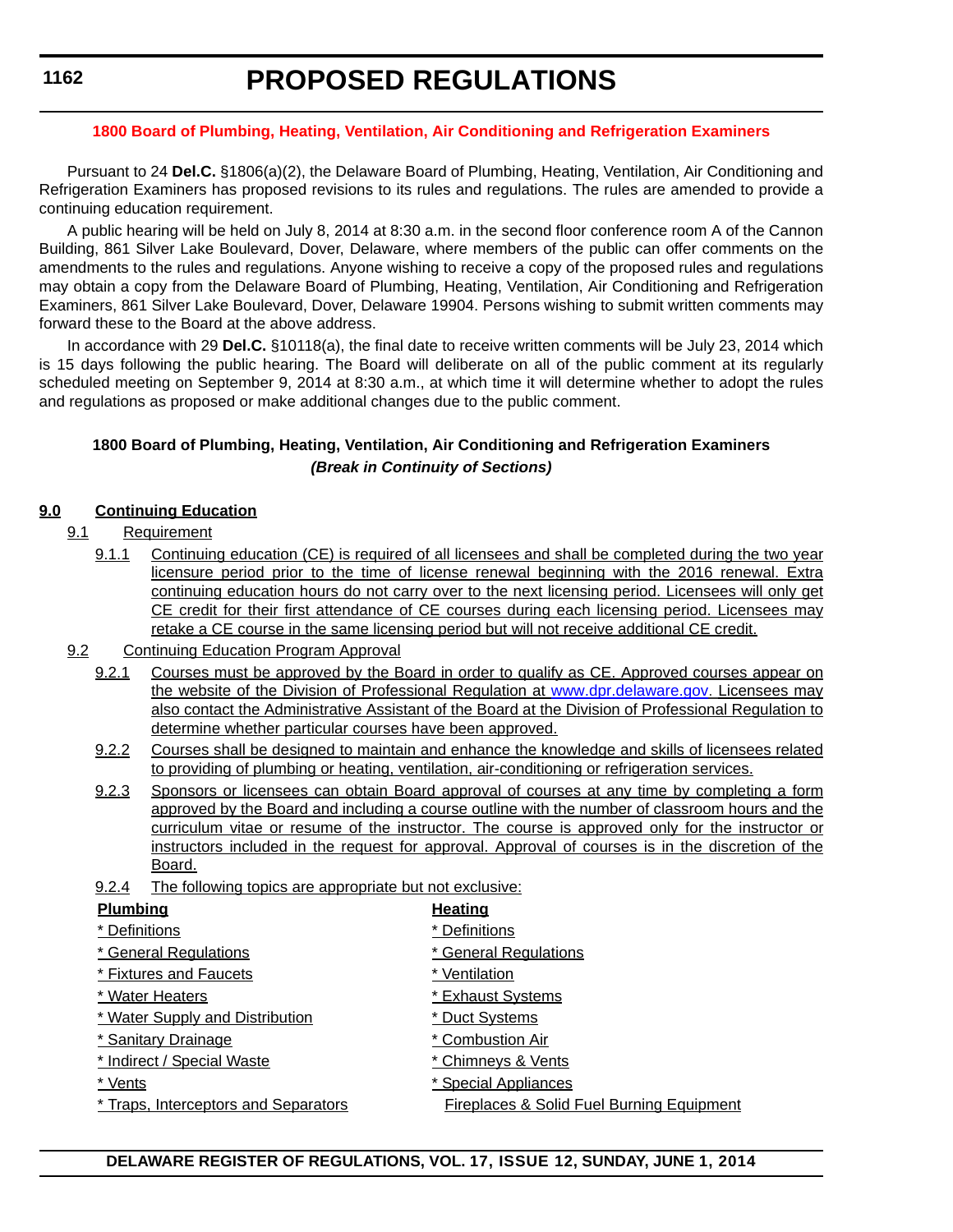- 
- \* Special Piping and Storage Systems \* \* Refrigeration
- \*Plumbing Permits & Local Regulations \* Hydronic Piping
- \*Gray Water Recycling Systems \* Fuel Oil Piping & Storage
- \* Structural Safety \* Solar Systems
- 
- 
- \* OSHA Compliance \*OSHA Compliance
- 
- \* Business Practices and Ethics
- \* Storm Drainage \* The state of the state of the state of the state of the state Vessels
	-
	-
	-
	-
- \* Vacuum Drainage Systems \* HVAC Permits and Local Regulations
- \* International Fuel Gas Code \* International Fuel Gas Code
	-
- \* Back flow \* Business Practices and Ethics
- 9.2.5 Sponsors or licensees seeking pre-approval should submit the request as at least 60 days before the CE course is being offered.
- 9.3 Hours Required
	- 9.3.1 Licensees shall complete 6 hours of approved CE during each renewal period with the following exceptions:
		- 9.3.1.1 A person licensed less than one year does not need to complete CE at the first renewal;
		- 9.3.1.2 A person licensed one year but less than two years must submit 3 CE hours at the first renewal.
		- 9.3.1.3 For plumbing licensees 3 of the 6 CE hours required for renewal must be related to the International Plumbing and Fuel Gas Code. For HVAC&R licensees - 3 of the 6 CE hours required for renewal must be related to the International Mechanical and Fuel Gas Code. All licensees must complete an additional 3 CE hours related to safety, ethics or business practices.
- 9.4 Waiver of the CE Requirement
	- 9.4.1 The Board may consider a waiver of CE requirements or acceptance of partial fulfillment based on the Board's review of a written request with supporting documentation of hardship. A request for waiver must be submitted at least sixty days prior to the license renewal date.
- 9.5 Audit
	- 9.5.1 Proof of continuing education is satisfied with an attestation by the licensee that he or she has satisfied the requirements of this Requiation.
	- 9.5.2 Attestation may be completed electronically at the time of online renewal.
	- 9.5.3 The licensee shall retain all certificates and other documented evidence of attendance at an approved continuing education program for a period of at least three years. Upon request, such documentation shall be made available to the Board for random audit and verification purposes.

**\*Please Note: As the rest of the sections were not amended they are not being published. A copy of the regulation is available at:**

**[1800 Board of Plumbing, Heating, Ventilation, Air Conditioning and Refrigeration Examiners](http://regulations.delaware.gov/register/june2014/proposed/17 DE Reg 1161a 06-01-14.htm)**

## **DIVISION [OF PROFESSIONAL REGULATION](http://dpr.delaware.gov/)**

## **3000 Board of Professional Counselors of Mental Health and Chemical Dependency Professionals**

Statutory Authority: 24 Delaware Code, Section 3006(a)(1) (24 **Del.C.** §3006(a)(1)) 24 **DE Admin. Code** 3000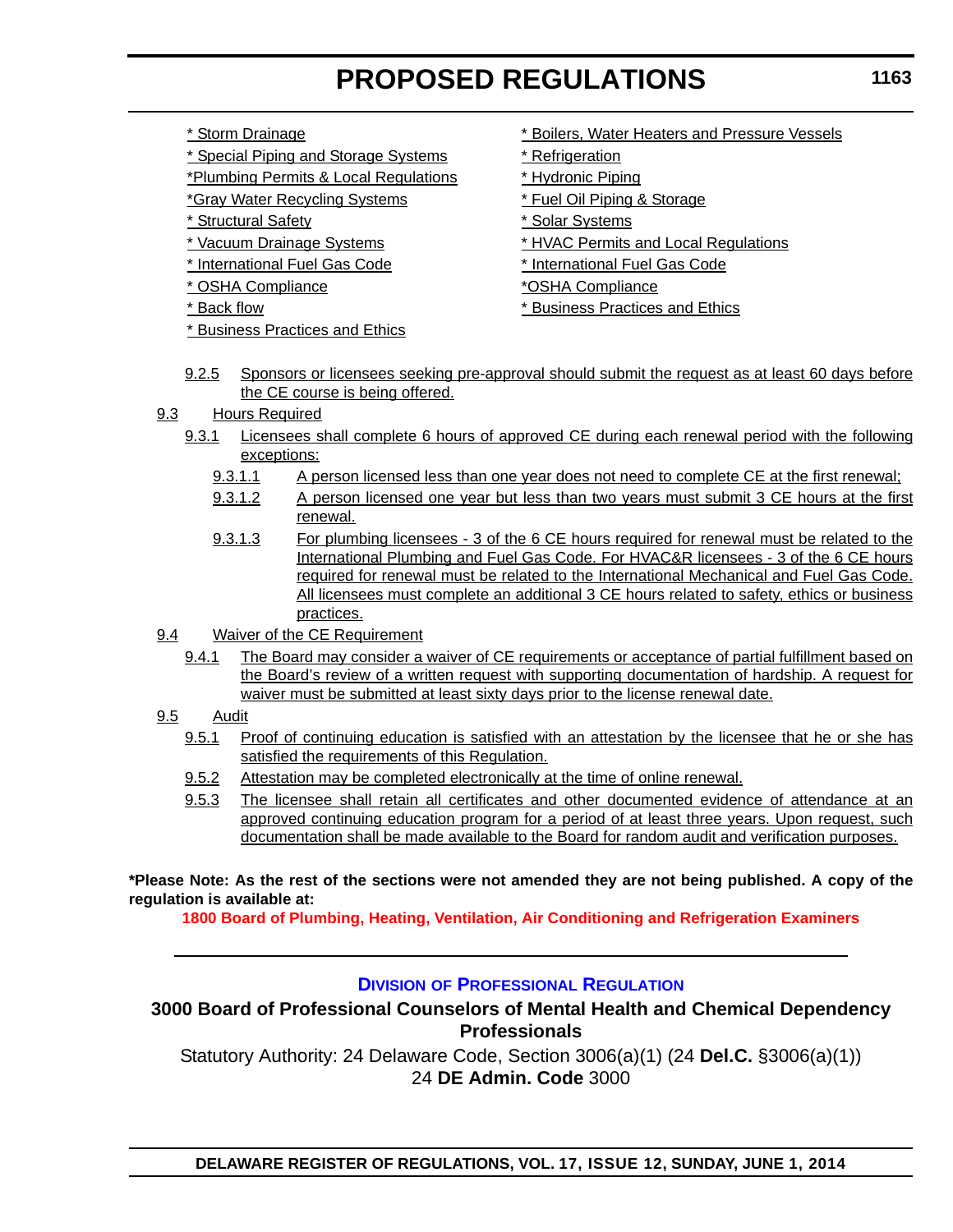## **PUBLIC NOTICE**

#### **[3000 Board of Professional Counselors of Mental Health and Chemical Dependency Professionals](#page-3-0)**

The Delaware Board of Mental Health and Chemical Dependency Professionals, pursuant to 24 **Del.C.** §3006(a)(1), proposes to revise its regulations. The proposed amendments to the regulations seek to bring the regulations into conformity with the statutory provisions which govern the Board; eliminate regulatory references to the "Academy of Clinical Mental Health Counselors," a non-existent organization; and eliminate regulations stating that professional counselors must obtain licensure by first becoming assistant counselors.

The Board will hold a public hearing on the proposed rule change on June 25, 2014 at 12:00 p.m., in the Second Floor Conference Room A, Cannon Building, 861 Silver Lake Blvd., Dover, DE 19904. Written comments should be sent to Jessica Williams, Administrator of the Delaware Board of Mental Health and Chemical Dependency Professionals, Cannon Building, 861 Silver Lake Blvd, Dover, DE 19904. Written comments will be accepted until July 10, 2014.

#### **\*Please Note: Due to the size of the proposed regulation, it is not being published here. A copy of the regulation is available at:**

**[3000 Board of Professional Counselors of Mental Health and Chemical Dependency Professionals](http://regulations.delaware.gov/register/june2014/proposed/17 DE Reg 1163 06-01-14.htm)**

## **DIVISION [OF PROFESSIONAL REGULATION](http://dpr.delaware.gov/)**

## **4400 DELAWARE MANUFACTURED HOME INSTALLATION BOARD**

Statutory Authority: 24 Delaware Code, Section 4416(b)(1) (24 **Del.C.** §4416(b)(1)) 24 **DE Admin. Code** 4400

## **PUBLIC NOTICE**

#### **[4400 Delaware Manufactured Home Installation Board](#page-3-0)**

The Delaware Board of Manufactured Home Installation, pursuant to 24 **Del.C.** §4416 (b)(1), proposes to revise its regulations. The proposed revisions to the regulations are administrative in nature.

The Board will hold a public hearing on the rule change on July 14, 2014 at 9:00 a.m., in the Second Floor Conference Room B, Cannon Building, 861 Silver Lake Blvd., Dover, DE 19904. Written comments should be sent to Sandra Wagner, Administrator of the Delaware Board of Manufactured Home Installation, Cannon Building, 861 Silver Lake Blvd., Suite 203, Dover, DE 19904.

### **4400 Delaware Manufactured Home Installation Board** *(Break in Continuity of Sections)*

#### **2.0 Applications**

- 2.1 All applications for licenses, certificates and renewal of licenses and certificates shall be submitted on forms approved by the Board.
	- 2.1.1 Applications may be obtained over the Internet at the Division of Professional Regulation's website. Applications may also be obtained in person during regular business hours or by mail from the Division of Professional Regulation.
	- 2.1.2 Renewal applications may shall be submitted in electronic form over the Internet. A licensee or certificate holder who does not have Internet access or otherwise wishes to renew in paper form must contact the Division to request a paper renewal application, and submit the renewal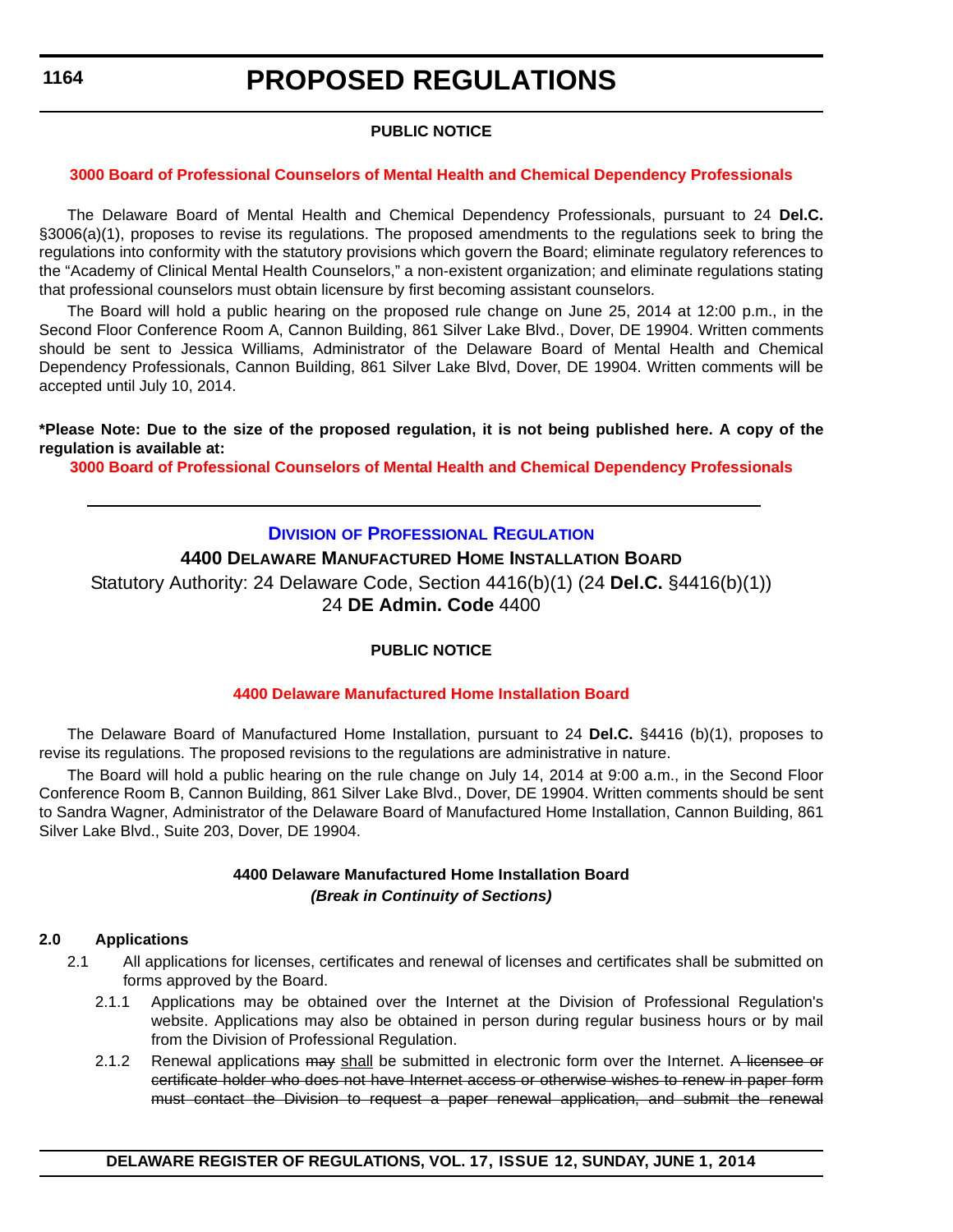application sufficiently in advance of the renewal deadline to ensure that the license or certificate does not lapse.

- 2.2 The Board may require additional information or explanation when it has questions about an applicant's qualifications or application materials. An application is not complete until the Board has received all required and requested documents, materials, information and fees.
	- 2.2.1 Applications which are incomplete shall be retained for one year to allow an applicant the opportunity to supplement the application. After one year, incomplete applications are destroyed. Thereafter, an applicant must submit a new application with the appropriate fee.
	- 2.2.2 Applicants must meet the requirements for license or certification at the time their applications are complete.

#### *(Break in Continuity of Sections)*

#### **6.0 Lapse and Renewal of Licenses and Certificates**

- 6.1 The biennial licenses and certificates granted by the Board shall lapse on September 30th of each even numbered year beginning in 2008, or on such other date as is specified by the Division of Professional Regulation. It is the responsibility of the licensee to file a renewal application with the Board. The failure of the Board to notify a licensee or certificate holder of the expiration date does not in any way relieve the licensee of the requirements of filing a renewal application with the Board. License and certificate renewal may shall be accomplished online at the Division of Professional Regulation's website.
- 6.2 Each applicant for renewal must retain proof of completing the continuing education requirements. Extra continuing education hours do not carry over to the next licensing or certification period. Renewal applications will be audited by the Board for compliance with the continuing education requirements.
- 6.3 A license or certificate is lapsed when a licensee has failed to either complete the requirements for renewal or obtain permission for inactive status. A licensee or certificate holder may activate a lapsed license or certificate within one year of the date the renewal application was due by meeting all renewal requirements and paying an additional fee set by the Division of Professional Regulation.
- 6.4 An individual whose license or certificate has lapsed for more than one year must reapply as a new applicant. The applicant must take the examination required by §4416(b)(3) and achieve a passing score unless he or she previously passed an approved licensure test that covered the applicable law and standards in effect at the time of the new application.

#### **7.0 Inactive License or Certificate; Expiration; Reactivation**

- 7.1 A licensee or certificate holder with a valid license may request in writing to be placed on inactive status. Inactive status can be effective for up to two years.
- 7.2 Each inactive license and certificate shall expire at the end of the biennial licensing and certificate period applicable to active licensees, which is September 30 of even-numbered years beginning in 2008. An inactive license or certificate may be renewed for two years by application to the Division upon proof attestation of completion of 10 hours of continuing education in the past two years.
- 7.3 An inactive license may be reactivated by the Board upon written request on a form designated by the Board, proof of insurance and bond, proof that the licensee has completed the requisite continuing education, and payment of a prorated fee to be computed by the Division of Professional Regulation.
- 7.4 An inactive certificate may be reactivated by the Board upon written request on a form designated by the Board, proof of completion of the requisite continuing education, and payment of a prorated fee to be computed by the Division of Professional Regulation.
- 7.5 A licensee or certificate holder is not authorized to work as a licensed manufactured home installer or certified manufactured home installation inspector, respectively, in this State during the period of inactive status.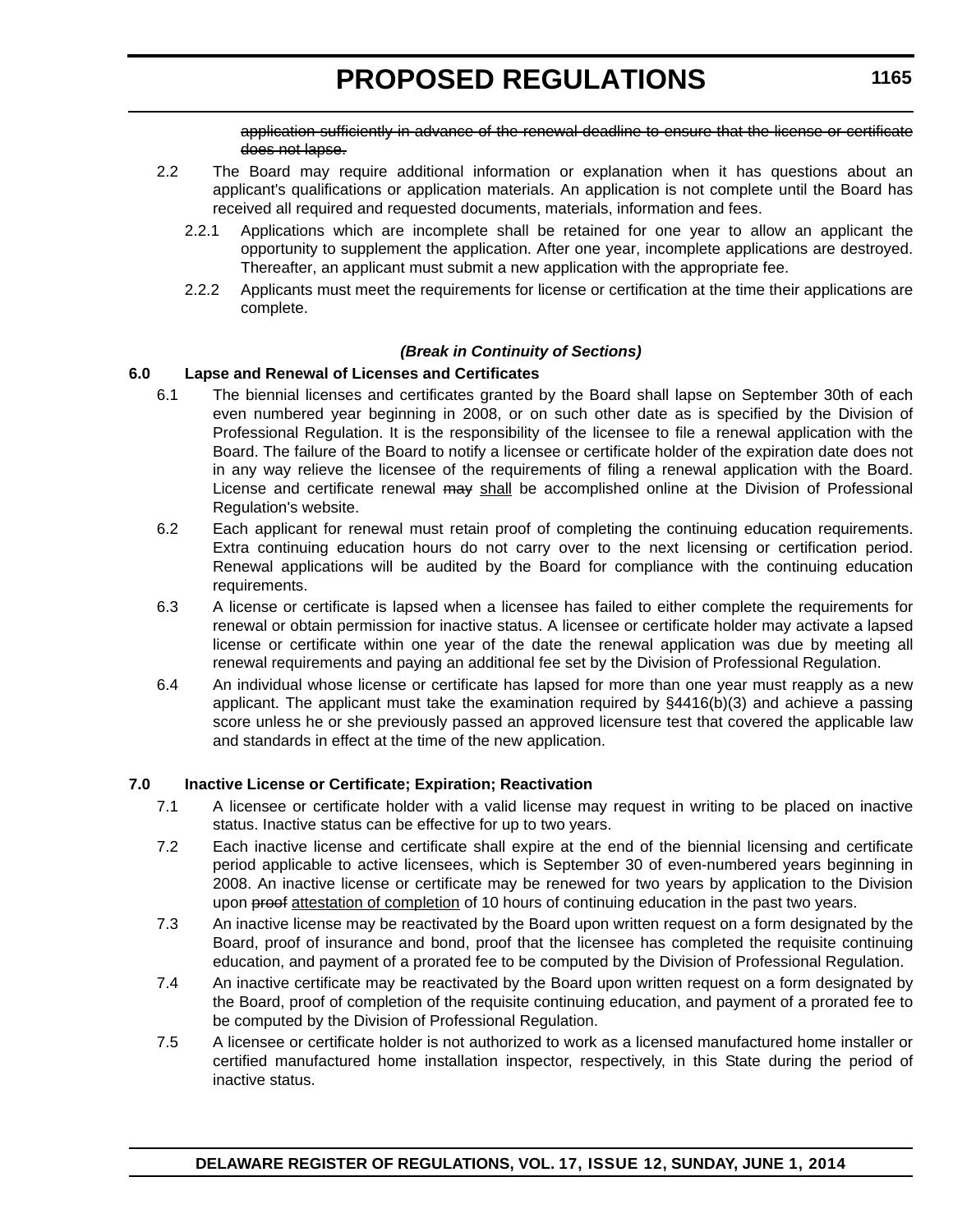# **PROPOSED REGULATIONS**

### **8.0 Continuing Education ("CE")**

## *(Break in Continuity Within Section)*

- 8.4 Proof of continuing education is satisfied with an attestation by the licensee that he or she has satisfied the requirements of Rule 8.0.
	- 8.4.1 Attestation may shall be completed electronically if the renewal is accomplished online. Alternatively, licensees and certificate holders may submit the attestation in paper form on forms approved by the Board.
	- 8.4.2 Licensees and certificate holders selected for random audit will be required to supplement the attestation with attendance verification pursuant to Rule 8.5.
	- 8.4.3 Approval of CE automatically expires on September 30, 2008 and every two years thereafter on each September 30. A sponsor must reapply for approval as provided in Rule 8.3.
- 8.5 Random audits will be performed by the Board to ensure compliance with the license and certificate requirements. Licensees and certificate holders selected for the random audit shall submit verification that they maintain the required bond and liability insurance, verification of required employment status, and the completion of the required CE, as applicable and any other information required by the Board to confirm their continued eligibility for the license or certificate.
	- 8.5.1 In a renewal year, the Board will notify licensees and certificate holders within sixty (60) days after September 30 that they have been selected for audit.
	- 8.5.2 Licensees selected for random audit are required to submit verification within twenty (20) days of receipt the date of the notification of selection for audit.
	- 8.5.3 The Board shall review all documentation submitted by licensees pursuant to the CE audit. If the Board determines that the licensee has met the CE requirements, his or her license shall remain in effect. If the Board determines that the licensee has not met the CE requirements, the licensee shall be notified and a hearing may be held pursuant to the Administrative Procedures Act. The hearing will be conducted to determine if there are any extenuating circumstances justifying the noncompliance with the CE requirements. Unjustified noncompliance with the CE requirements set forth in these rules and regulations shall constitute a violation of 24 **Del.C.** §4441(a) and the licensee may be subject to one or more of the disciplinary sanctions set forth in 24 **Del.C.** §4441.

#### **\*Please Note: As the rest of the sections were not amended they are not being published. A copy of the regulation is available at:**

## **[4400 Delaware Manufactured Home Installation Board](http://regulations.delaware.gov/register/june2014/proposed/17 DE Reg 1164 06-01-14.htm)**

## **DIVISION [OF PROFESSIONAL REGULATION](http://dpr.delaware.gov/) 5200 Board of Examiners of Nursing Home Administrators**

Statutory Authority: 24 Delaware Code, Section 5206(1) (24 **Del.C.** §5206(1)) 24 **DE Admin. Code** 5200

## **PUBLIC NOTICE**

## **[5200 Board of Examiners of Nursing Home Administrators](#page-3-0)**

The Delaware Board of Examiners of Nursing Home Administrators, pursuant to 24 **Del.C.** §5206(1), proposes to revise its regulations. The proposed revisions to the regulations would mandate that AIT registrants take additional training in preparation for the National Association of Long Term Care Administrator Boards and the practice of nursing home administration. The Board has always strongly recommended that applicants take the course and now recommends that the course become mandatory pursuant to 24 **Del.C.** §5209(a)(1).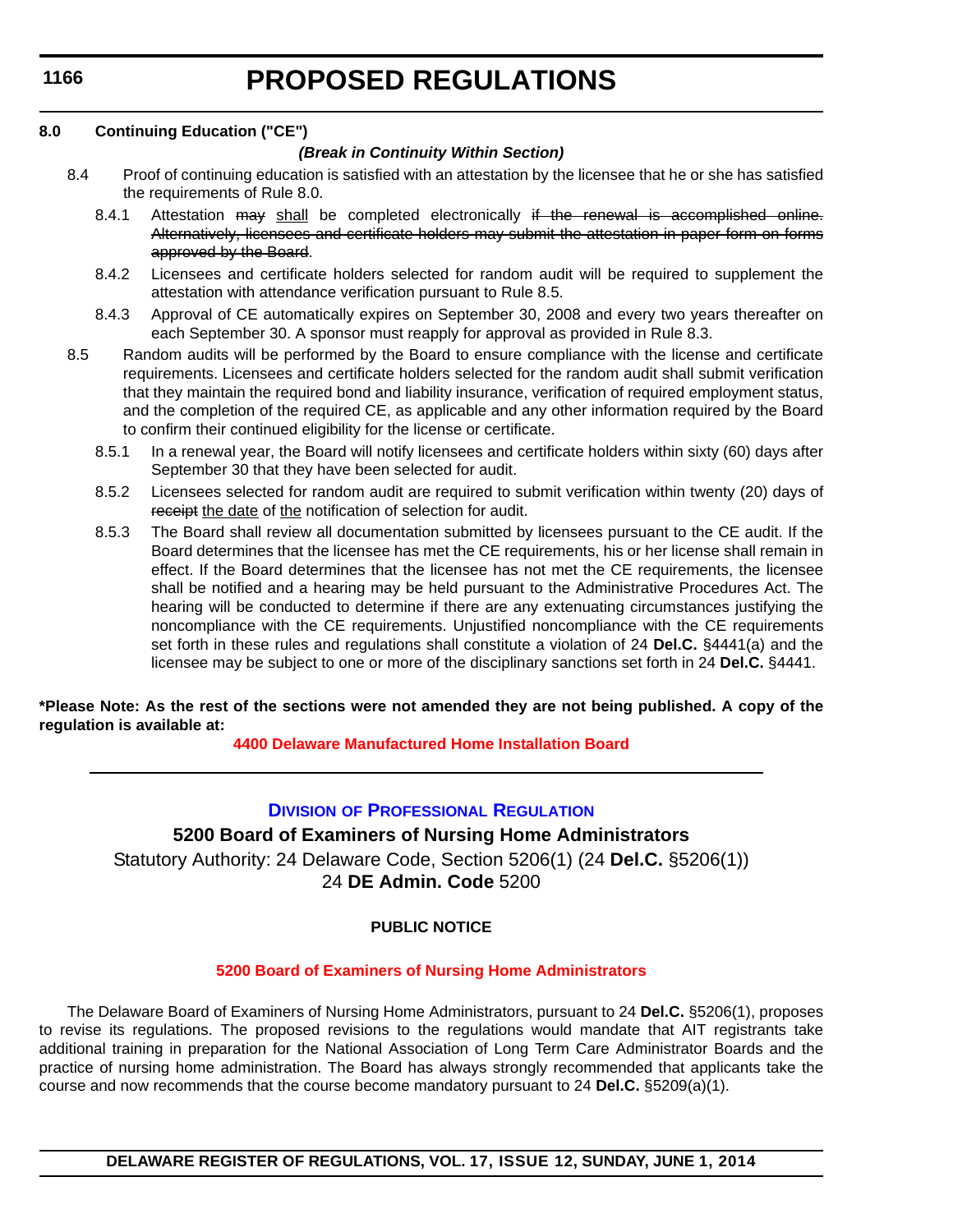The Board will hold a public hearing on the proposed rule change on July 8, 2014 at 1:00 p.m., in the Second Floor Conference Room B, Cannon Building, 861 Silver Lake Blvd., Dover, DE 19904. Written comments should be sent to Sheryl Paquette, Administrator of the Delaware Board of Nursing Home Administrators, Cannon Building, 861 Silver Lake Blvd, Suite 203, Dover, DE 19904.

## **5200 Board of Examiners of Nursing Home Administrators** *(Break in Continuity of Sections)*

### **2.0 Application for Licensure by Examination**

- 2.1 Applications shall be made in writing on forms provided by the Board.
- 2.2 To obtain licensure, applicants must meet the educational and experience requirements and including completion of a program that the National Association of Long Term Care Administrator Boards (NAB) has approved, such as the Institute for Continuing Education & Research 120 hour program, University of North Carolina at Chapel Hill, long term care education, St. Joseph's College of Maine Nursing Home and Assisted Living Administration or York College of Pennsylvania 120 hour program.
	- 2.2.1 Applicants who have completed a baccalaureate or graduate degree from an accredited college or university with a major in long term care administration or the equivalent thereof are not required to complete the NAB program set forth in regulation 2.2.
- 2.3 Applicants must pass the National Association of Boards ("NAB") examination.
- 2.34 Applicants must obtain Board approval before they may take the NAB examination. To obtain Board approval, applicants must:
	- 2.34.1 Submit satisfactory evidence of having met one of the educational requirements under Section 5209(a)(1) of Title 24 of the **Delaware Code**, and
	- 2.34.2 Submit a plan to complete the Administrator-In-Training ("AIT") program that corresponds with their education in accordance with regulation section 3.0, and
	- 2.34.3 Identify the applicant's preferred Preceptors.
- 2.45 If the Board is satisfied that the applicant has completed the requisite education and approves the applicant's AIT plan and preferred Preceptors, the applicant shall be approved to begin their AIT program under the direct supervision of the approved Preceptors.
	- 2.45.1 Approved applicants shall begin their AIT program immediately.
	- 2.45.2 Applicants not approved by the Board may be given the opportunity to rectify deficiencies in their applications before denial of their application is proposed.
- 2.56 Applicants approved to take the examination will be granted licensure once the Board receives confirmation that the applicant has achieved a passing score of 75% or more on the National Association of Boards ("NAB") examination.
	- 2.56.1 Applicants who do not pass the first examination may retake the examination within the following three months after the date of the exam without further Board approval.
	- 2.56.2 Applicants who do not pass the second examination may retake the examination within the following six months after the date of the exam without further Board approval.
	- 2.56.3 Applicants who do not pass the third examination must obtain Board approval each time they wish to retake the examination. The Board will approve these applicants to retake the examination only after they complete 40 additional hours working under the direct supervision of a Delawarelicensed nursing home administrator in a skilled nursing facility previously approved by the Board.

#### *(Break in Continuity of Sections)*

#### **9.0 Crimes substantially related to the practice of nursing home administration:**

9.1 Conviction of any of the following crimes, or of the attempt to commit or of a conspiracy to commit or conceal or of solicitation to commit any of the following crimes, is deemed to be substantially related to the practice of nursing home administration in the State of Delaware without regard to the place of conviction: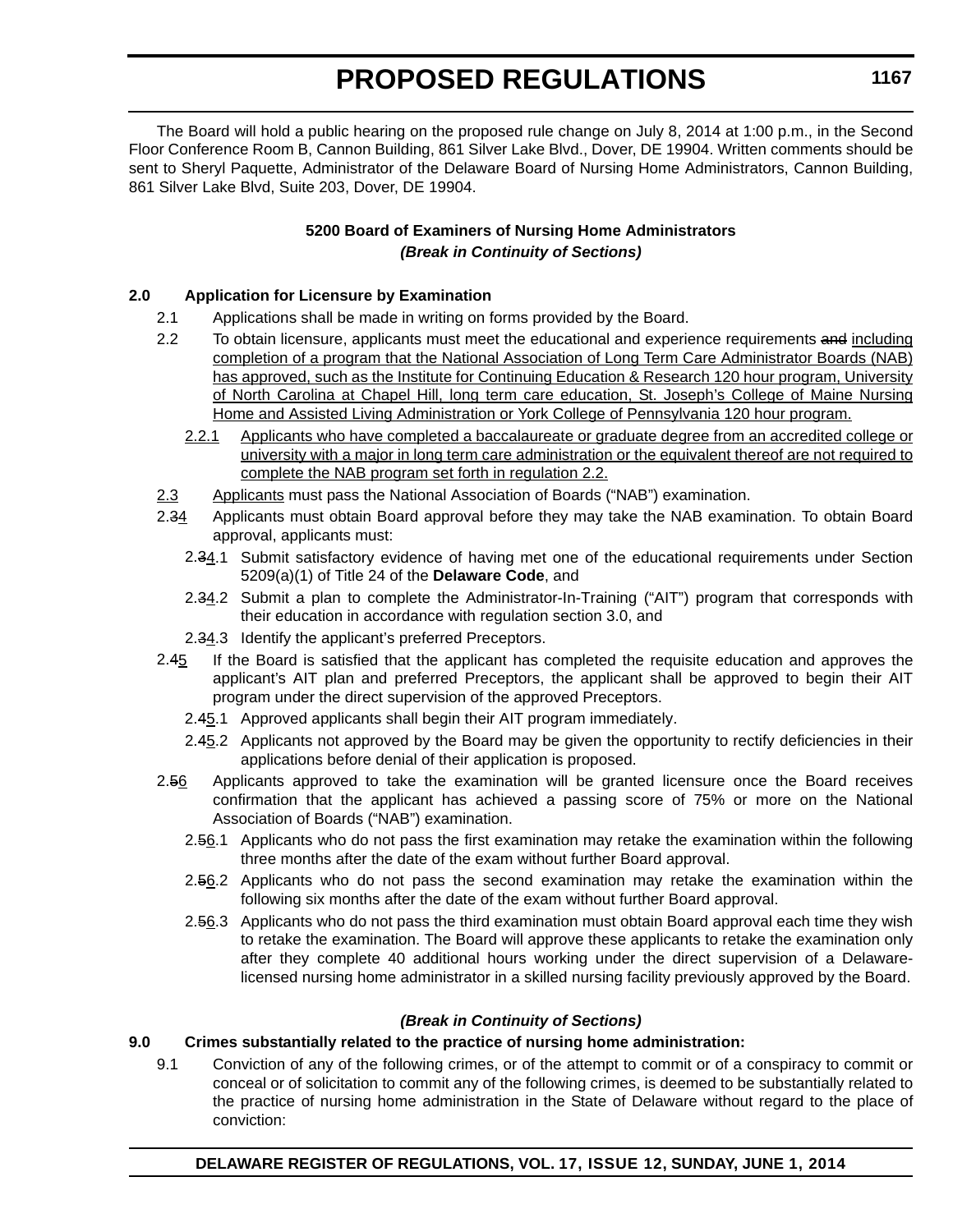## **PROPOSED REGULATIONS**

### *(Break in Continuity Within Section)*

9.1.229 Authorizing or permitting the operation of a motor ny vehicle by another. 21 **Del.C.** §2754.

**\*Please Note: As the rest of the sections were not amended they are not being published. A copy of the regulation is available at:**

#### **[5200 Board of Examiners of Nursing Home Administrators](http://regulations.delaware.gov/register/june2014/proposed/17 DE Reg 1166 06-01-14.htm)**

### **OFFICE OF [THE STATE BANK COMMISSIONER](http://banking.delaware.gov/)**

Statutory Authority: 5 Delaware Code, Sections 121(b), 2202(b), 2304(c), and 3409 (5 **Del.C.** §§121(b), 2202(b), 2304(c), and 3409) 5 **DE Admin. Code** 2207, 2302, 3401 and 3402

### **PUBLIC NOTICE**

## **2207 Exemption of Licensed Lenders 2302 Exemptions [3401 Regulations Governing Revocable and Irrevocable Trust Agreements](#page-3-0) 3402 Surety Bond or Irrevocable Letter of Credit**

#### **Summary**

The State Bank Commissioner proposes to amend four Regulations adopted in accordance with Title 5 of the Delaware Code. Regarding Title 5, Chapter 22 (Licensed Lenders), the proposed amendment to Regulation 2207 (Exemption of Licensed Lenders) deletes certain outdated provisions and specifies that all exemptions issued pursuant to 5 **Del.C.** §2202(b) shall expire on December 31 of each year. Regarding Title 5, Chapter 23 (Sale of Checks and Transmission of Money), the proposed amendment to Regulation 2302 (Exemptions) specifies that all exemptions issued pursuant to 5 **Del.C.** §2304(c) shall expire on December 31 of each year. Regarding Title 5, Chapter 34 (Preneed Funeral Contracts), the proposed amendments to Regulation 3401 (Operating Regulation) and Regulation 3402 (Surety Bond or Irrevocable Letter of Credit) clarify, streamline and update the existing regulations for ease of understanding and increased relevance to current licensee operations. Other regulations issued by the State Bank Commissioner are not affected by this proposal. The State Bank Commissioner is issuing these proposed amended regulations in accordance with Title 5 of the Delaware Code. This notice is issued pursuant to the requirements of Title 29 of the Delaware Code, Chapter 11, Subchapter III, and Chapter 101, Subchapter II.

#### **Comments**

A copy of the proposed amended regulations is being published in the June 1, 2014 edition of the Delaware *Register of Regulations*. A copy is also on file in the Office of the State Bank Commissioner, 555 E. Loockerman Street, Suite 210, Dover, DE 19901 and is available for inspection during regular office hours. Copies are available upon request.

Interested parties may offer comments on the proposed amended regulations or submit written suggestions, data, briefs or other materials to the Office of the State Bank Commissioner at the above address as to whether these proposed amended regulations should be adopted, rejected or modified. Pursuant to 29 **Del.C.** §10118(a), public comments must be received on or before July 3, 2014. Written materials submitted will be available for inspection at the above address.

#### **Adoption of Proposed Amended Regulations**

On or after July 3, 2014, following review of the public comment, the State Bank Commissioner will determine whether to adopt the proposed amended Regulations 2207, 2302, 3401, and 3402, or make additional changes because of the public comments received.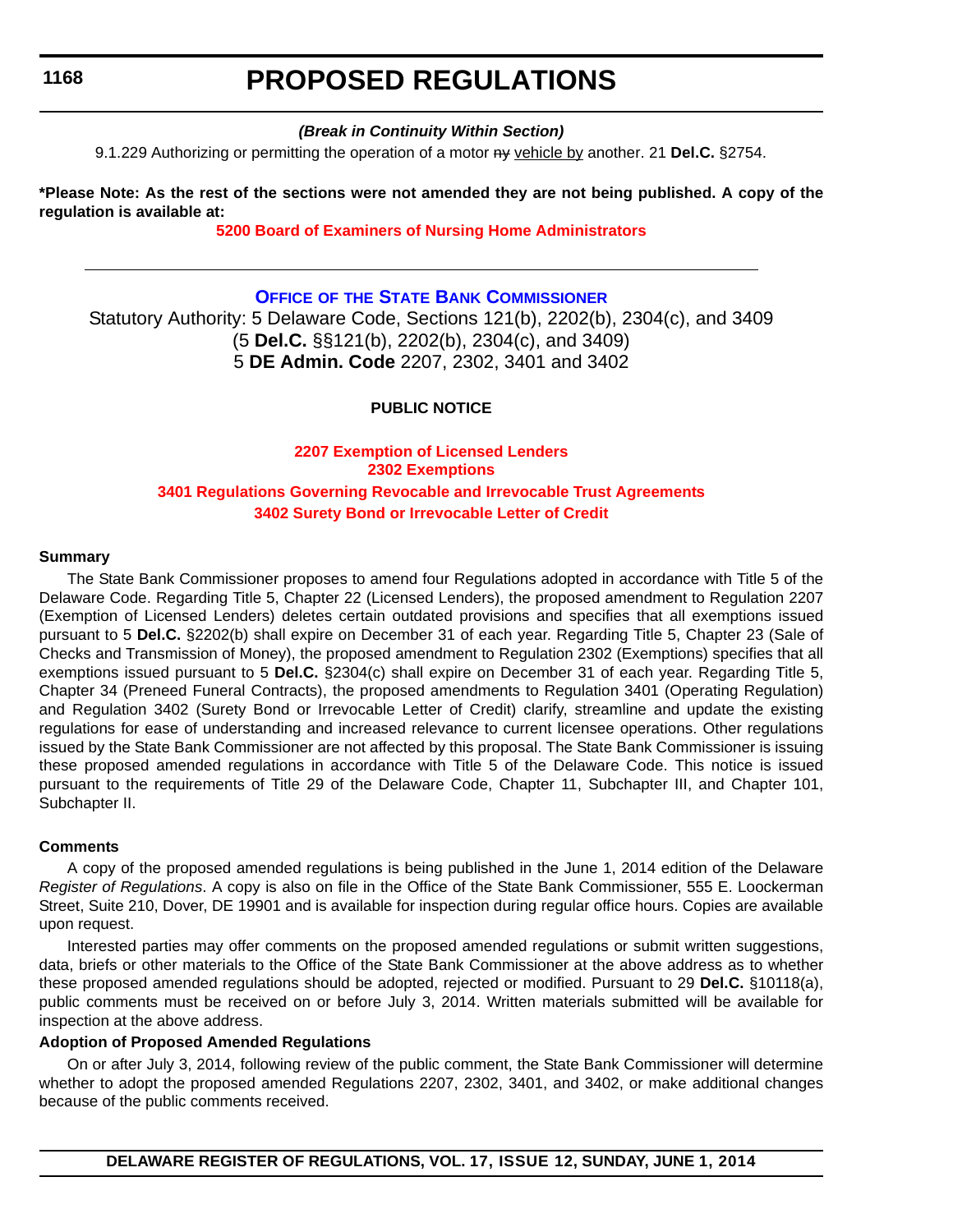#### **2207 Exemption of Licensed Lenders**

#### 5 **Del.C.** §2202(b)

Formerly Regulation No.: 5.2202(b).0007 Effective Date: June 11, 2001 Proposed

#### **1.0 Purpose**

1.1 This regulation governs the procedures and requirements for exemptions pursuant to 5 **Del.C.**  $§2202(b).$ 

#### **2.0 Definitions**

For the purpose of this regulation, the following definitions apply**:** 

**"Commissioner"** means the State Bank Commissioner.

**"Exempt Person"** means a person that has been granted an exemption from the Statute pursuant to 5 **Del.C.** §2202(b) and this regulation.

**"Existing Exemption"** means an exemption from the Statute granted before the effective date of this regulation.

**"Person"** means an individual, corporation, partnership, or any other business entity or group or combination of individuals however organized**.**

**"Statute"** means 5 **Del.C.** Ch. 22.

#### *(Break in Continuity of Sections)*

#### **4.0 Qualifications**

4.1 An exempt person shall at all times maintain such financial responsibility, experience, character, and general fitness as to command the confidence of the community and to warrant belief that its business will be operated honestly, fairly, and efficiently within the purposes of the Statute.

#### *(Break in Continuity of Sections)*

#### **7.0 Application of the Statute to Exempt Persons**

7.1 Unless the Commissioner specifies otherwise, Subchapter II and Subchapter III of the Statute shall apply to all exempt persons as if they were licensees.

#### **8.0 Expiration**

8.1 Except as otherwise provided in this regulation, exemptions shall expire one year from the date granted on December 31 of each year.

#### **9.0 Application and Renewals**

- 9.1 Any person who desires an exemption from the Statute shall apply to the Commissioner on such forms as the Commissioner may designate.
- 9.2 An exempt person shall apply for a renewal of the exemption at least 30 days before the expiration of the exemption on such forms as the Commissioner may designate.

#### **10.0 Changed Information**

10.1 Exempt persons shall notify the Commissioner within 30 days of any changes in the information contained in the application for its exemption or the renewal thereof.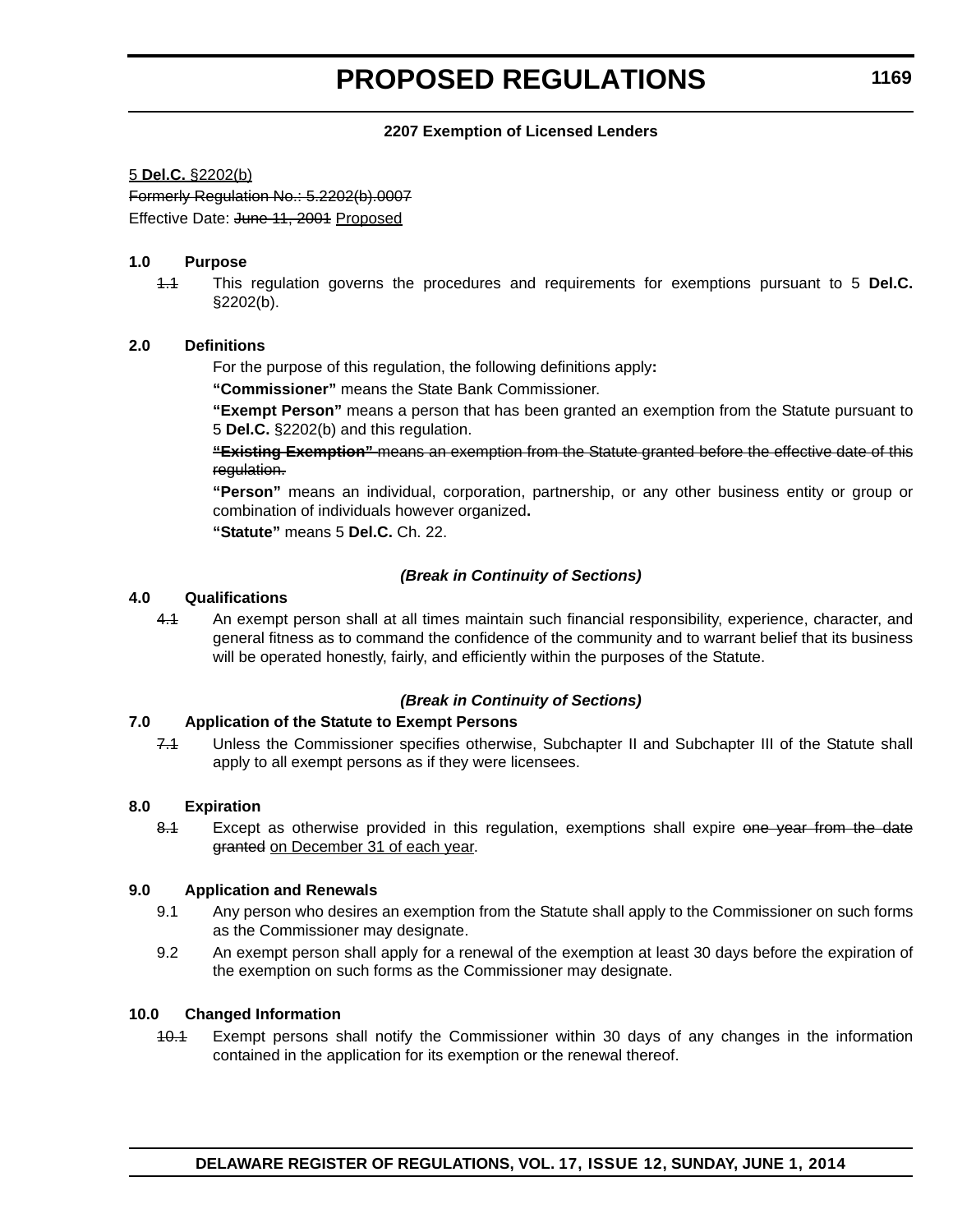#### **11.0 Extensions on License Applications**

11.1 An exempt person who applies for a license under the Statute before the expiration or revocation of its exemption shall have the exemption automatically extended until a final decision is made on the license application.

### **12.0 Existing Exemptions**

- 12.1 Existing exemptions shall expire on July 1, 2002.
- 12.2 Persons with existing exemptions may apply for a renewal of their exemption pursuant to this regulation at any time before June 30, 2002.
- 12.3 The provisions of all existing exemptions shall remain in effect until the exemption expires pursuant to subsection 12.1 of this regulation.

## **132.0 Suspension or Revocation**

- 132.1 The Commissioner may suspend or revoke any exemption upon a finding that:
	- 132.1.1 The exempt person has violated any statute, judicial order, administrative order, rule, regulation or other law of the State of Delaware, any other state or the United States of America;
	- 132.1.2 Any fact or condition exists which if it had existed at the time of the application or renewal for the exemption, would have warranted the Commissioner in refusing to issue the exemption or its renewal;
	- 132.1.3 The exempt person has engaged in unfair or deceptive business activities or practices in connection with extensions of credit to consumers. Unfair or deceptive activities and practices include, but are not limited to, the use of tactics which mislead the consumer, misrepresent the consumer transaction or any part thereof, or otherwise create false expectations on the part of the consumer; or
	- 132.1.4 The exempt person does not meet the qualifications specified in Section 4 of this regulation.
- 132.2 No exemption shall be suspended or revoked except in accordance with the procedures for suspending or revoking a license that are specified in the Statute and in the Delaware Administrative Procedures Act, 29 **Del.C.** Ch. 101.
- 132.3 No suspension or revocation of an exemption shall impair or affect the obligation of any preexisting lawful contract between the exempt person and any other person.

## **143.0 Exemption Denials**

14.1 If the Commissioner denies an exemption or the renewal of an exemption, the Commissioner shall promptly send the applicant or exempt person a written order to that effect which states the grounds for the denial. The applicant or exempt person may request that the Commissioner hold a hearing to reconsider that denial, in accordance with the procedures for requesting a hearing on the denial of a license application that are specified in the Statute and in the Delaware Administrative Procedures Act, 29 **Del.C.** Ch. 101. The Commissioner may extend the term of any exemption whose renewal has been denied until the final resolution of that hearing.

## **154.0 Fees**

- 154.1 The investigation fee for an application for an exemption shall be \$250.00 and shall be submitted with the application.
- 154.2 The investigation fee for renewal of an exemption shall be \$100.00. A renewal application must be submitted more than 30 days in advance of the exemption's expiration.
- 154.3 A renewal application submitted less than 30 days in advance of the exemption's expiration shall be treated as a new application for an exemption and shall be subject to the investigation fee of \$250.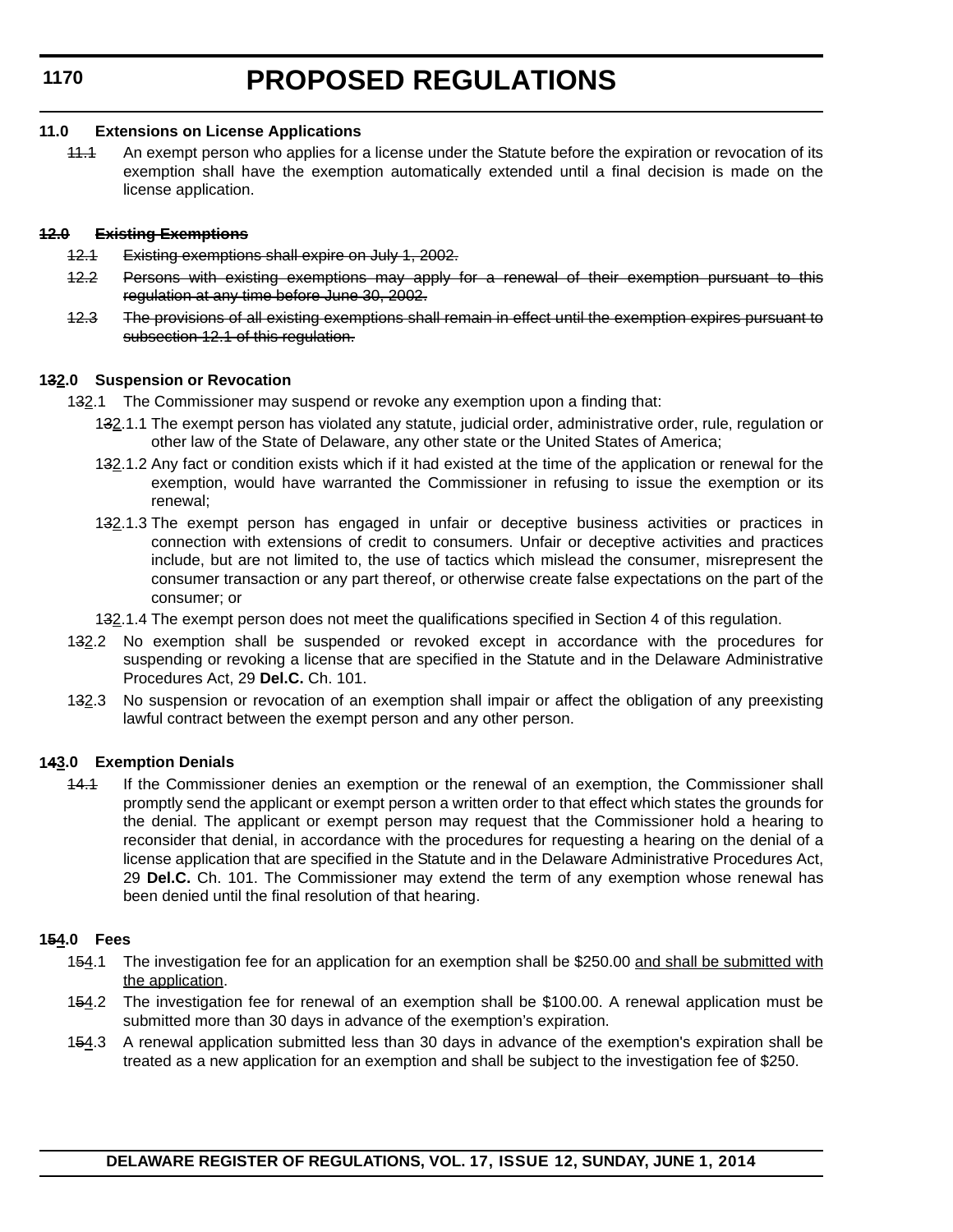### **2302 Exemptions**

5 **Del.C**. §2318 §2304(c)

Effective Date: November 11, 2007 Proposed

### *(Break in Continuity of Sections)*

### **7.0 Expiration**

Except as otherwise provided in this regulation, exemptions shall expire one year from the date granted on December 31 of each year.

### *(Break in Continuity of Sections)*

### **13.0 Fees**

- 13.1 The investigation fee for an initial application for an exemption shall be \$250.00 and shall be submitted with the application.
- 13.2 The investigation fee for renewal of an exemption shall be \$100.00. A renewal application must be submitted more than 30 days in advance of the exemption's expiration.
- 13.3 A renewal application submitted less than 30 days in advance of the exemption's expiration shall be treated as a new application for an exemption and shall be subject to the investigation fee of \$250.

### **3401 Regulations Governing Revocable and Irrevocable Trust Agreements Operating Regulation**

5 **Del.C**. §§3404 and 3409 Formerly Regulation No.: 5.3404/3409.0001 Effective Date: November 12, 1999 Proposed

#### **1.0 Expiration and Renewal**

All licenses under 5 **Del.C.** Ch. 34 shall expire on December 31 of each year. A renewal application must be submitted to the Commissioner before that date for a license to remain in effect.

#### **2.0 Compliance with Applicable Laws**

- 2.1 All licensees shall comply with 5 **Del.C.** Ch. 34, all regulations issued thereunder, and all other applicable State and federal statutes and regulations relating to preneed funeral contracts.
- 2.2 The manager and appropriate staff of each licensee shall familiarize themselves with all such statutes and regulations.
- 2.3 Each licensee shall maintain, either by paper copy or through electronic access, 5 **Del.C.** Ch. 34 and the following regulations:
	- 2.3.1 Regulation 101, Retention of Financial Institution Records;
	- 2.3.2 Regulation 3401, Operating Regulation; and
	- 2.3.3 Regulation 3402, Surety Bond or Irrevocable Letter of Credit.

#### **3.0 Minimum Required Records**

- 3.1 Each licensee shall maintain any records necessary to verify the licensee's compliance with 5 **Del.C.** Ch. 34, all regulations issued thereunder, and all other applicable State and federal statutes and regulations relating to preneed funeral contracts.
- 3.2 All such records shall be made available to the Commissioner's staff when requested.
- 3.3 Records may be maintained at any suitable location, but must be available within a reasonable period of time upon request.
- 3.4 All such records may be maintained by paper copy or in an electronic format.

#### **DELAWARE REGISTER OF REGULATIONS, VOL. 17, ISSUE 12, SUNDAY, JUNE 1, 2014**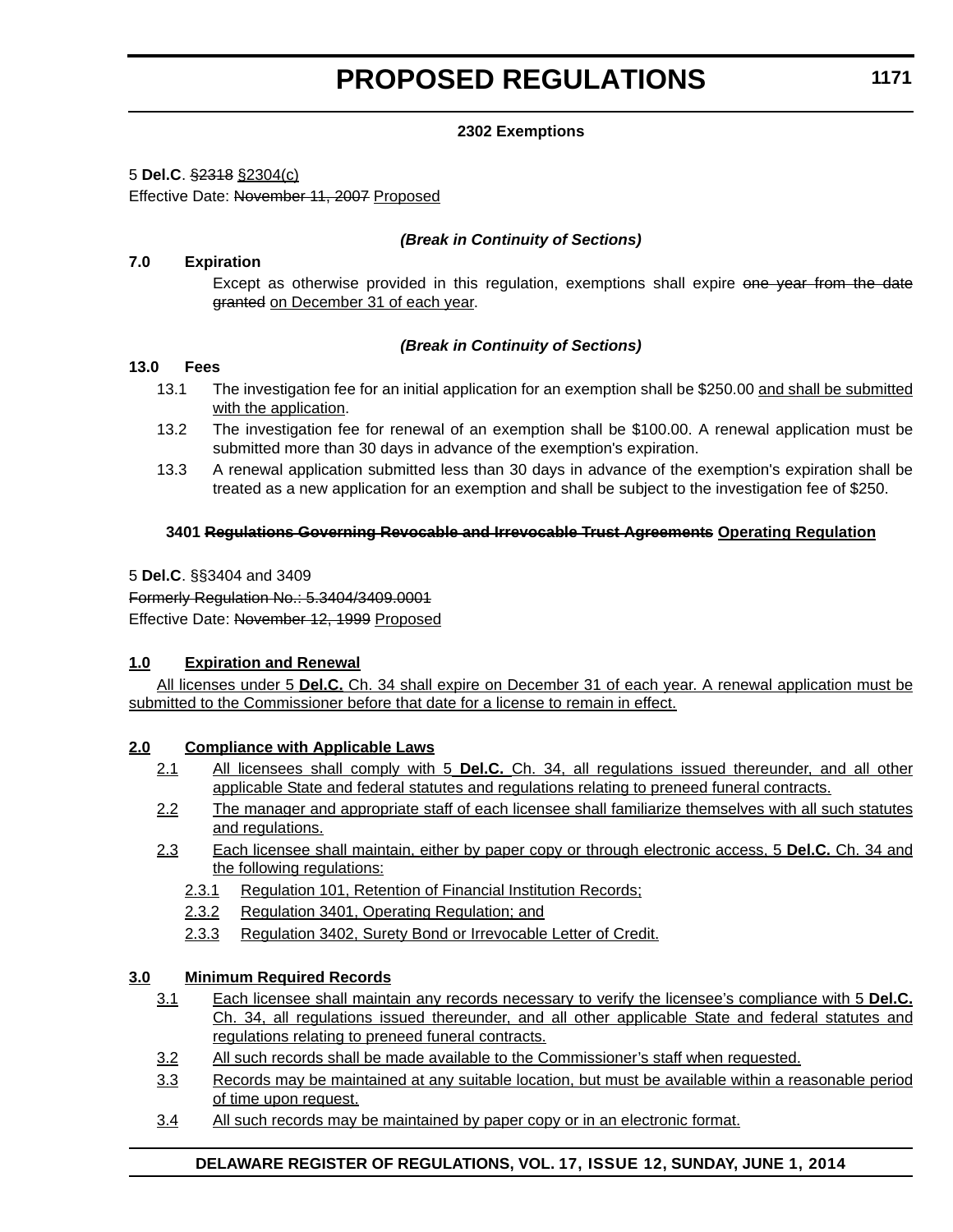# **PROPOSED REGULATIONS**

- 3.5 All records shall be maintained in accordance with the time periods specified in Regulation 101, Retention of Financial Institution Records.
- 3.6 The Commissioner may grant written approval for variations from this section to accommodate specific record keeping systems. Requests for such approvals must be in writing and provide sufficient information concerning the system to ensure that the requirements of this section are satisfied and that the records will be readily available when requested.

## **4.0 Display of License**

Each licensee shall prominently display its license issued under 5 **Del.C.** Ch. 34 in clear view of all customers.

## **15.0 Annual Statements to Preneed Contract Beneficiaries**

- 45.1 At least once, annually, a each licensee shall mail or deliver, to each party for whom such licensee holds a beneficiary of its preneed funeral contracts, or an appropriate representative of the beneficiary, a statement containing, at a minimum, the following information:
	- 5.1.1 the name and address of the financial institution where the trust account for the contract is held;
	- 1.1.1 5.1.2 the previous balance in the total amount held in that trust account or at the beginning balance for of the statement period;
	- 1.1.2 5.1.3 the number and amounts of payments received for during the statement period;
	- 1.1.3 5.1.4 the amount of interest accrued interest for during the statement period; and
	- 1.1.4 5.1.5 the "ending" or total account balance for amount held in the trust account at the end of the statement period; and.
	- 1.1.5 the name and address of the financial institutions where the trust deposit is held.

## **6.0 Annual Statement to the Commissioner**

- 6.1 Each licensee shall submit to the Commissioner on July  $31<sup>st</sup>$  of each year a statement containing the following information for each of its preneed funeral contracts:
	- 6.1.1 the name and address of the contract beneficiary and any appropriate representative of the beneficiary;
	- 6.1.2 the name and address of the financial institution where the trust account for the contract is held;
	- 6.1.3 the name and address of the trustee for the trust account;
	- 6.1.4 the total amount held in the trust account as of June  $30<sup>th</sup>$ ; and
	- 6.1.5 a certification from the financial institution that the information contained in the statement is true and accurate.

## **27.0 Disclosure Requirements for the Irrevocable Trust Documents**

- 27.1 The trust document establishing the an irrevocable trust permitted by Section 3404 of Title 5 of the **Delaware Code** shall contain, at a minimum, the following mandatory provisions:
	- 27.1.1 A provision which expressly identifies stating that the trust as is irrevocable for the lifetime of the beneficiary;
	- 27.1.2 A provision for the disposition of trust funds to an alternate trustee that upon the discontinuation of business or the inability to provide the contracted goods or services by the original trustee in accordance with the terms of the trust or a provision for the transfer of trust funds, to a new trustee, at the consumer's election, the funds held in the trust shall be transferred to either a specified successor trustee or a successor trustee selected by either the contract beneficiary, or an appropriate representative of the beneficiary;
	- 27.1.3 A provision that in the event funds paid into if funds held by the trust are inadequate, at the time of the death of the contract beneficiary, to cover anticipated the beneficiary's funeral expenses, the trustee shall contribute all trust funds toward payment of the actual funeral expenses for the funeral of the beneficiary those expenses;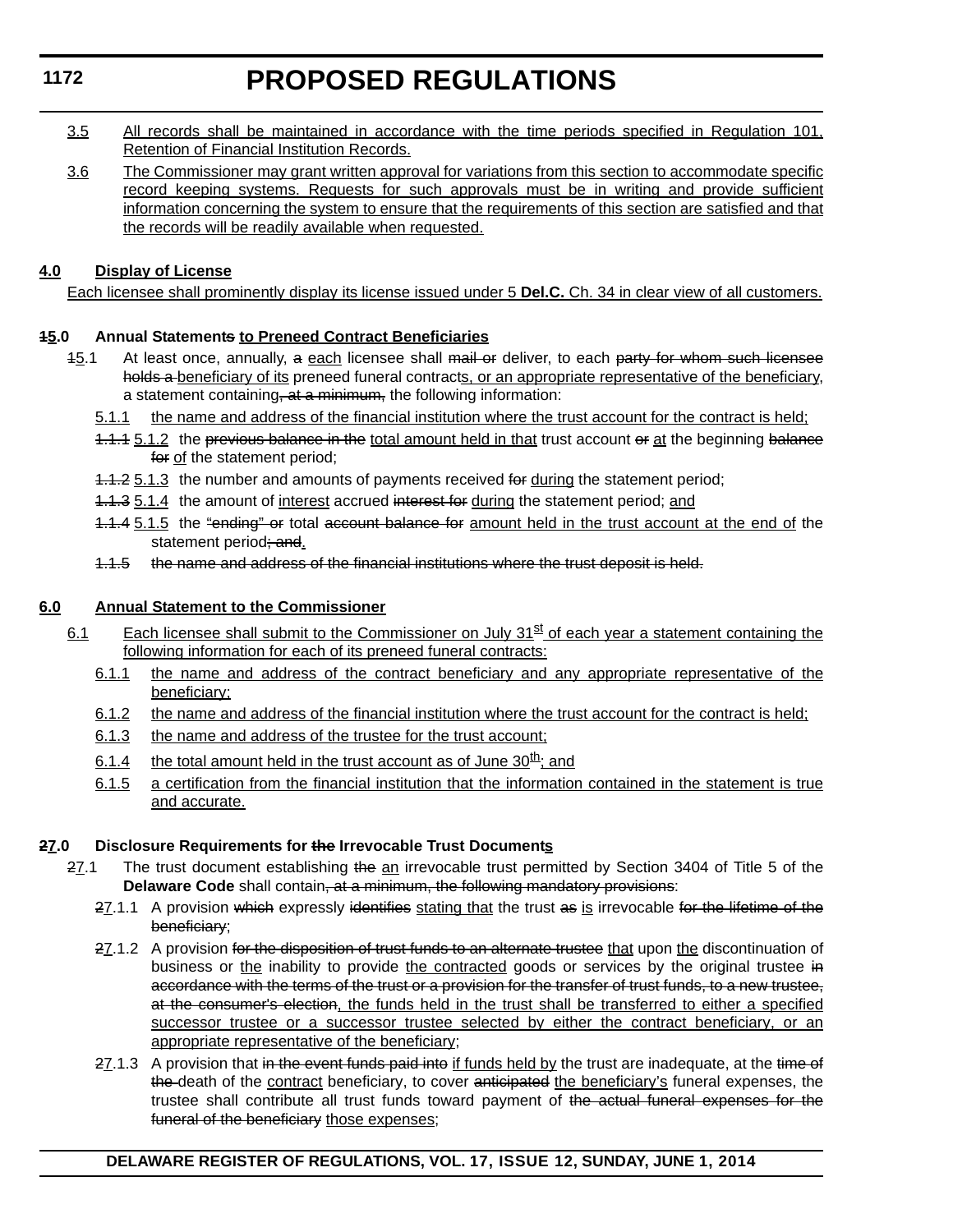- 27.1.4 A provision that in the event the sum if the funds held by the trust exceeds the total actual costs of the goods and services for the funeral of the beneficiary the beneficiary's funeral expenses, the excess funds shall be paid to the beneficiary's estate of the beneficiary;
- $27.1.5$  A provision that the trustee may, from time to time, accept periodic monetary contributions to the trust, provided that the principal sum contributed, exclusive of interest earned, shall not exceed \$10,000; and
- 27.1.6 A provision which shall state stating "In no event shall the principal amount of the trust exceed \$10,000 plus \$15,000, excluding accrued interest."

### **8.0 Examination Fees and Supervisory Assessments**

- 8.1 The Commissioner may examine licensees pursuant to Section 122 of Title 5 of the **Delaware Code**. The costs of such examination are assessed in accordance with Section 127(a) of Title 5. A licensee shall remit payment not later than 30 days after the date of the examination invoice.
- 8.2 The Commissioner shall assess each licensee a supervisory assessment, which is due and payable on August 1 each year, in accordance with Section 127(b) of Title 5 of the **Delaware Code**.
- 8.3 Failure to remit timely payment of any examination fee or supervisory assessment will result in a penalty of 0.05 percent of the amount unpaid for each day that such fee or assessment remains unpaid after the due date, in accordance with Sections 127(a) and 127(b) of Title 5 of the **Delaware Code**.

### **9.0 Examination Responses**

A licensee shall send the Commissioner a written response to every violation specified in a report of examination no later than 30 days after the date of the report.

#### **3402 Surety Bond or Irrevocable Letter of Credit**

5 **Del.C**. §§3409 and 3411

Effective Date: November 11, 2007 Proposed

#### **1.0 Bond or Irrevocable Letter of Credit Required**

A Each licensee shall file with the State Bank Commissioner (the "Commissioner") an original corporate surety bond or an irrevocable letter of credit in a form satisfactory to the Commissioner in accordance with 5 **Del.C.** §3411. The minimum amount of the surety bond or irrevocable letter of credit is based on the factors identified in that section.

#### **2.0 Amount of Bond or Irrevocable Letter of Credit**

2.1 A Each licensee shall obtain a surety bond or irrevocable letter of credit in a minimum amount in accordance with the following table based upon the maximum dollar value of the trust funds it held as a trustee during the twelve month period ending October 31 that precedes the calendar year for which the bond or irrevocable letter of credit is effective. A licensee who obtains a surety bond that is effective for more than one year or an irrevocable letter of credit shall annually review the amount of the surety bond or letter of credit, to ensure that the minimum required amount is maintained. The minimum required amount of the surety bond or irrevocable letter of credit shall be maintained according to the following table:

| <b>Maximum Dollar Value of Trust Funds Held</b><br>by Licensee | Minimum Required Amount of Surety Bond or<br><b>Irrevocable Letter of Credit</b> |
|----------------------------------------------------------------|----------------------------------------------------------------------------------|
| not more than \$50,000                                         | \$50,000                                                                         |
| $$50,001 - $75,000$                                            | \$75,000                                                                         |
| \$75,001 - \$100,000                                           | \$100,000                                                                        |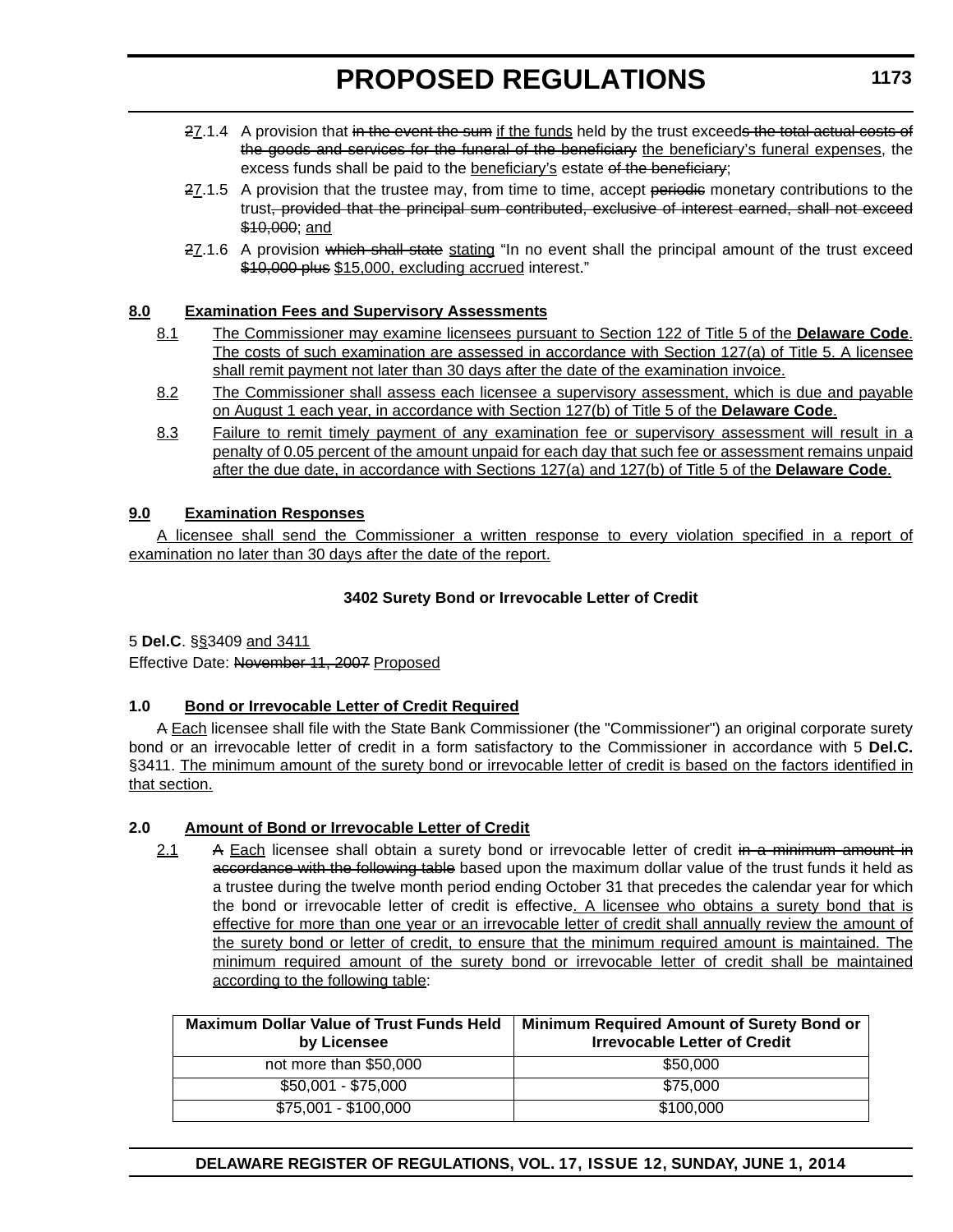| $$100,001 - $125,000$ | \$125,000 |
|-----------------------|-----------|
| \$125,001 - \$150,000 | \$150.000 |
| \$150,001 - \$175,000 | \$175,000 |
| \$175,001 and over    | \$200,000 |

**3.0** 2.2 Subject to the \$200,000 cap, Tthe Commissioner may require a licensee to obtain a larger surety bond or irrevocable letter of credit based upon the licensee's individual circumstances.

**4.0** A licensee that obtains a surety bond or irrevocable letter of credit that is effective for more than one year shall review on November 1 of each year the dollar value of the trust funds it held during the previous twelve month period to ensure that the minimum required amount for its surety bond or irrevocable letter of credit is maintained for the following calendar year.

**\*Please Note: As the rest of the sections were not amended they are not being published. A copy of the regulation is available at:**

**[Banking Regulations 2207, 2302, 3401, and 3402](http://regulations.delaware.gov/register/june2014/proposed/17 DE Reg 1168 06-01-14.htm)**

## **[DIVISION OF RESEARCH](http://regulations.delaware.gov/default.shtml)**

### **OFFICE OF THE REGISTRAR OF REGULATIONS**

Statutory Authority: 29 Delaware Code, Section 1134(a)(4) (29 **Del.C.** §1134(a)(4))

## **PUBLIC NOTICE**

## **[Regulation Governing Administrative Rulemaking Procedures](#page-3-0)**

The Registrar of Regulations of the Division of Research of the Legislative Council, pursuant to 29 **Del.C.** §1134(a)(4), proposes to adopt Regulation Governing Administrative Rulemaking Procedures. The purpose of the regulation is to provide procedures for the filing of regulations under the Administrative Procedures Act, 29 **Del.C.** Ch. 101, and for publication in the Delaware *Register of Regulations* and the *Administrative Code*. The regulation was presented at the April 30, 2014 meeting of the Legislative Council.

Persons wishing to present their views regarding the proposed new regulation must do so in writing by 4:30 pm on July 1, 2014 to Vicki Schultes, Office of the Registrar of Regulations, Division of Research, 411 Legislative Avenue, Dover, DE 19901 or by email to [Vicki.Schultes@state.de.us](mailto:Vicki.Schultes@state.de.us). Copies of the regulation are available for review in the June 1, 2014 edition of the Delaware *Register of Regulations*, accessible online at: [http://](http://regulations.delaware.gov) [regulations.delaware.gov](http://regulations.delaware.gov) and are available from the above address.

## **Regulation Governing Administrative Rulemaking Procedures**

#### **1.0 Authority and Purpose**

- 1.1 This regulation establishes procedures for filing and publication of agency regulations under 29 **Del.C.** Ch. 101.
- 1.2 The procedures of this regulation constitute minimum requirements for regulation filing and publication. Other governing statutes, federal laws, or federal regulations may require additional regulation filing and publication procedures, including the Regulatory Flexibility Act, 29 **Del.C.** Ch. 104.

**1174**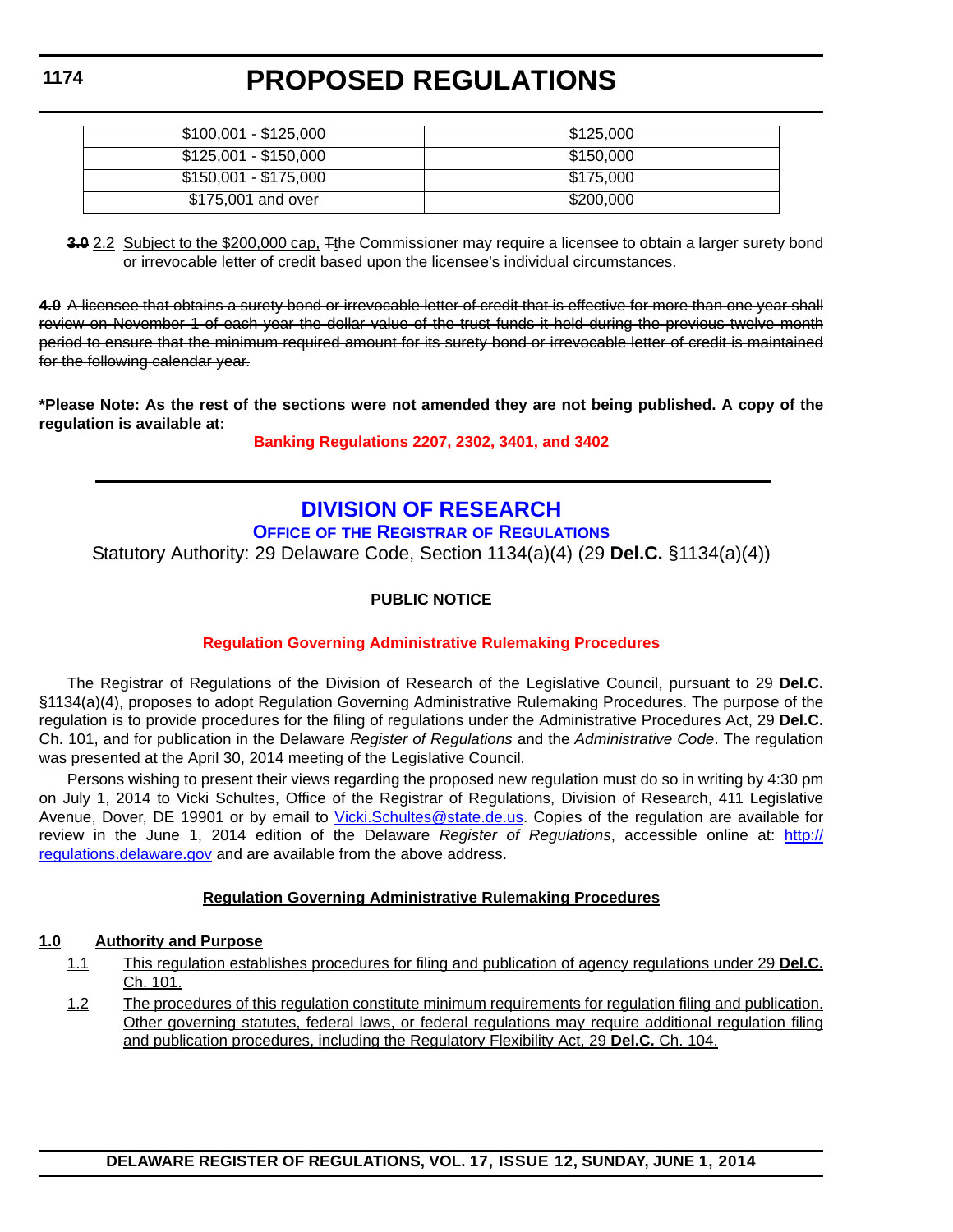### **2.0 Definitions**

The following words and terms, when used in this regulation, have the following meaning unless the context clearly indicates otherwise:

"**Agency**" means agency as defined in 29 **Del.C.** §10102.

"**Codify**" means the process of collecting, arranging, and publishing administrative regulations systematically in the *Delaware Administrative Code*, and includes the process of verifying that each amendment was marked as required in Section 6.0 of this regulation.

"**Division**" means the Division of Research of Legislative Council as established pursuant to 29 **Del.C.** Ch. 11.

"**File**" means an agency's electronic submission of regulatory documents to the Registrar of Regulations for publication.

"**Official regulation**" means a regulation in its final form as adopted by an order as defined in 29 **Del.C.** §10118 and filed with the Registrar of Regulations.

"**Publish**" means to compile and make regulations available to the public by full text or summary and includes availability in an electronic format.

"*Register*" means the Delaware *Register of Regulations*, a publication authorized and recognized by law published for public information purposes, providing public notice of changes in agency regulations, whether new, modified or repealed, together with supplemental information as deemed appropriate by the Registrar, as outlined in 29 **Del.C.** §1134.

"**Registrar**" means the Registrar of Regulations, an employee of the Division charged with the responsibility of compiling, maintaining, and publishing the *Register of Regulations*.

"**Regulation**" means regulation as defined in 29 **Del.C.** §10102.

"*Regulation Drafting Manual*" means the *Delaware Administrative Code Drafting and Style Manual*, a manual of composition and style guidelines and requirements for drafting documents to be published in the Delaware *Register of Regulations* and the *Delaware Administrative Code*.

#### **3.0 Publication Dates and Deadlines**

- 3.1 Pursuant to 29 **Del.C.** §§10115 and 10118, an agency shall file its regulation and its public notice or final order by 4:30 p.m. on the fifteenth day of the month for publication in the *Register* issued on the first of the next month.
- 3.2 If the fifteenth day is a Saturday, Sunday, or holiday, the agency shall file the regulation and public notice or final order by 4:30 p.m. on the next regular business day.
- 3.3 Any regulation received after the deadlines provided in subsections 3.1 and 3.2 for publication in the next calendar month shall be held for publication in the *Register* for the calendar month that follows the missed publication date.
- 3.4 The official date of publication for the *Register* is the first day of each calendar month as required by 29 **Del.C.** §1136.

#### **4.0 Public Comment Period for a Proposed Regulation**

- 4.1 For the purposes of 29 **Del.C.** §10118, "30 days" is computed by:
	- 4.1.1 Counting the day after publication of the regulation as the first day; and
	- 4.1.2 Counting the thirtieth consecutive day after the day of publication as the thirtieth day, unless
	- 4.1.3 The thirtieth consecutive day is a Saturday, Sunday, or holiday, in which event the thirtieth day is the next regular business day.
- 4.2 The extended "15 days" of public written comment under 29 **Del.C.** §10118 is computed by:
	- 4.2.1 Counting the day after the final public hearing on the proposed regulation, if applicable, as the first day; and
	- 4.2.2 Counting the fifteenth consecutive day after the day of the public hearing as the fifteenth day, unless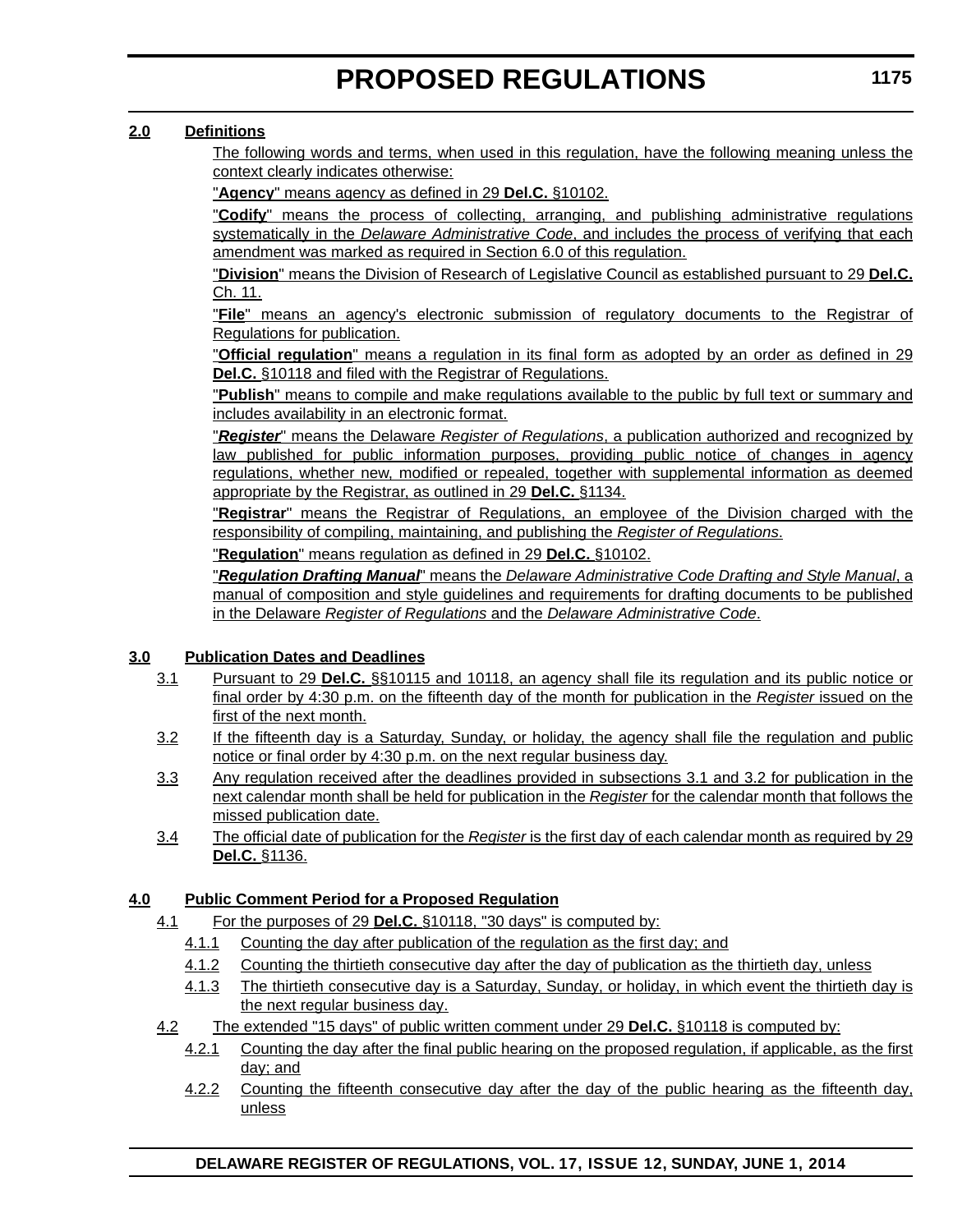# **PROPOSED REGULATIONS**

4.2.3 The fifteenth consecutive day is a Saturday, Sunday, or holiday, in which event the fifteenth day is the next regular business day.

## **5.0 Final Order and Effective Date for a Final Regulation**

- 5.1 Pursuant to 29 **Del.C.** §10118, upon expiration of the public comment period designated in the regulation analysis and filed with the regulation, and before expiration of 12 months after the end of the public comment period for the regulation or the last public hearing, whichever is later, the agency proposing the regulation shall notify the Registrar of the date the regulation is to become effective and enforceable by filing an order with the Registrar as specified in 29 **Del.C.** §10118.
- 5.2 The agency shall notify the Registrar after determining that the proposed regulation, in the form published, shall be the final form of the regulation, and after informing the Registrar of any nonsubstantive changes in the regulation as provided for in 29 **Del.C.** §10118 and marked as described in the *Regulation Drafting Manual*.
- 5.3 The agency shall file with the Registrar a final order and copy of the regulation, which shall clearly identify the proposed regulation, state the date the proposed regulation was published in the *Register*, and state its effective date.
- 5.4 The date designated as the effective date shall be at least 10 days after the date the final regulation is to be published in the *Register*. The earliest effective date is the 11th of the month of publication of the final regulation.
- 5.5 The Registrar shall publish the final order, effective date, and the final regulation, in full or as a summary, in the next issue of the *Register*, subject to section 3.0 of this regulation.

## **6.0 Regulation Drafting Manual; Underscoring and Striking Out**

- 6.1 Drafting Manual
	- 6.1.1 An agency shall follow the guidelines for drafting regulations set out in the *Regulation Drafting Manual*.
	- 6.1.2 The *Regulation Drafting Manual* is available in hardcopy from the Division and can be found online at: http://regulations.delaware.gov/services/style\_manual.shtml.
- 6.2 An agency shall request the official regulation text from the Registrar prior to drafting and filing regulation changes.
- 6.3 Underscoring and Striking Out
	- 6.3.1 An agency shall underscore language to be added and strike out language to be deleted in changes in proposed regulations, emergency regulations, and nonsubstantive changes.
	- 6.3.2 When an agency proposes to make a new regulation or section, the entire proposed text shall be underscored.
	- 6.3.3 Repealing a Regulation
		- 6.3.3.1 When an agency proposes to repeal a complete regulation, it shall include as part of the information provided in the regulation public notice or final order a brief summary of the deleted language and a brief explanation of why the regulation is being repealed.
		- 6.3.3.2 The agency shall file with the regulation public notice or final order a copy of the text to be deleted in one of the following formats:
			- 6.3.3.2.1 Each page annotated "repealed in its entirety"; or
			- 6.3.3.2.2 The entire text struck out in its entirety.
		- 6.3.3.3 The Registrar may refuse to publish the full text of repealed regulations unless space is available within the page limits of the *Register*.
- 6.4 When an agency fails to mark a change as described in this section, the Registrar may refuse to codify the change. When determining whether or not to codify an unmarked change, the Registrar shall consider:
	- 6.4.1 Whether the unmarked change is substantive or nonsubstantive; and
	- 6.4.2 If the purpose of public notification has been adequately served.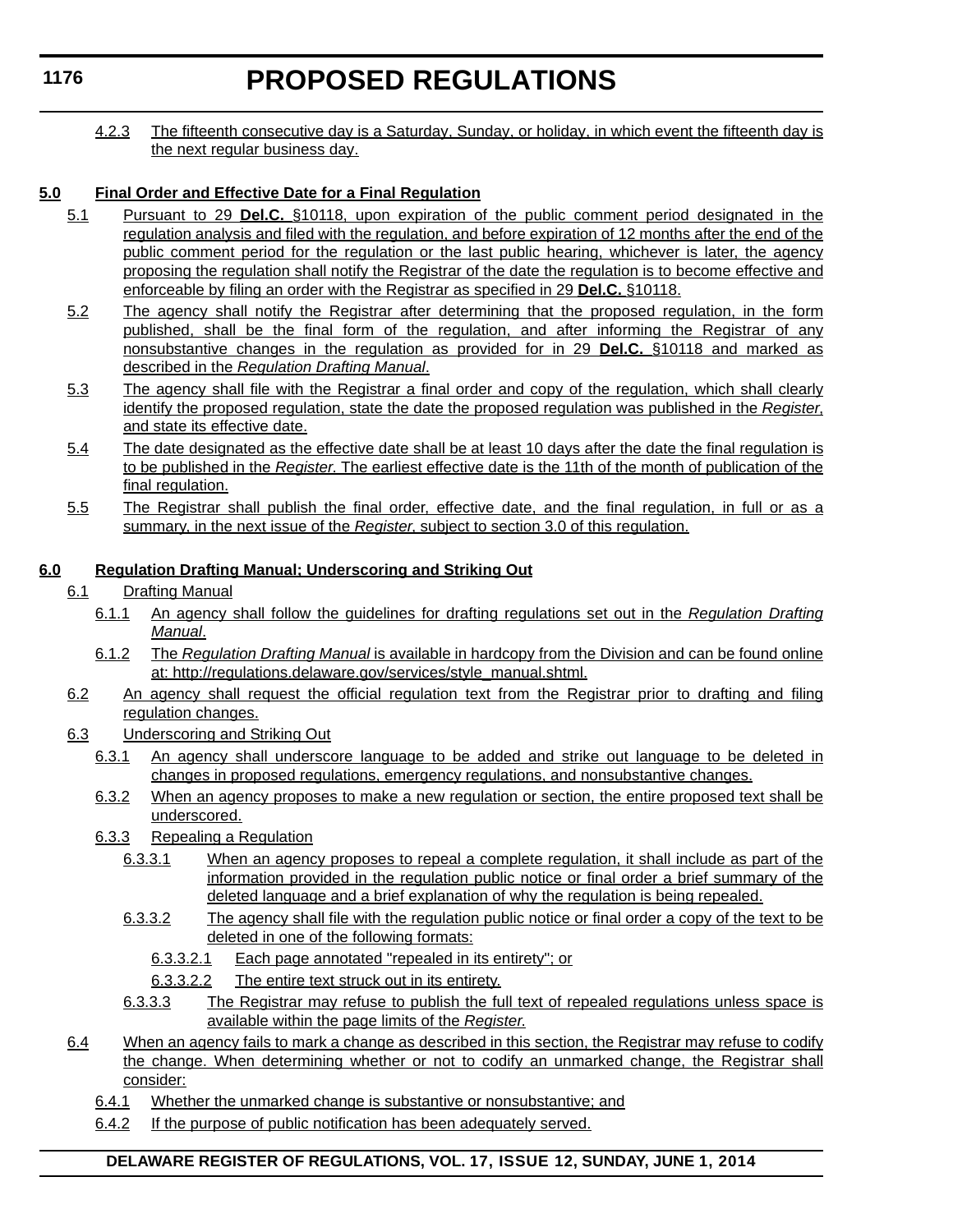6.5 The Registrar's refusal to codify an unmarked change means that the change is not operative for the purposes of 29 **Del.C.** Ch. 101 and that the agency must comply with regular administrative rulemaking procedures to make the change.

## **7.0 Refusal to Publish or Codify a Regulation or Regulation Change**

- 7.1 The Registrar may not publish a proposed regulation or regulation change when the Registrar determines the agency has not met the requirements of 29 **Del.C.** Ch. 101 and Ch. 104 and this regulation.
- 7.2 The Registrar may not publish an agency's final order and effective date, nor codify the regulation or regulation change in the *Delaware Administrative Code*, if the agency exceeds the 12-month limit required by 29 **Del.C.** §10118(f).
- 7.3 The Registrar shall notify the agency of a refusal to publish or codify a regulation or regulation change, and shall advise and assist the agency in correcting any error or omission, and in re-filing to meet statutory and regulatory criteria.

## **8.0 Use of Incorporation by Reference in Regulations**

- 8.1 An agency incorporating materials by reference shall comply with the following standards:
	- 8.1.1 The regulation shall state specifically that the cited material is "incorporated by reference."
	- 8.1.2 If the material contains options, or is modified in its application, the options selected and modifications made shall be stated in the regulation.
	- 8.1.3 If the incorporated material is substantively changed at a later time, and the agency intends to enforce the revised material, the agency shall amend its regulation through administrative rulemaking procedures to incorporate by reference any applicable changes as soon as practicable.
	- 8.1.4 An agency shall describe substantive changes that appear in the materials incorporated by reference as part of the public notice or final order filed with the regulation.
- 8.2 An agency shall comply with copyright requirements when it provides the Registrar a copy of material incorporated by reference.

## **9.0 Agency Contact**

- 9.1 An agency shall submit the name and contact information of the contact person responsible for filing the agency's regulations with the Office of the Registrar.
- 9.2 The agency shall update the contact information with the Office of the Registrar within 15 days after a change in the contact person for the agency.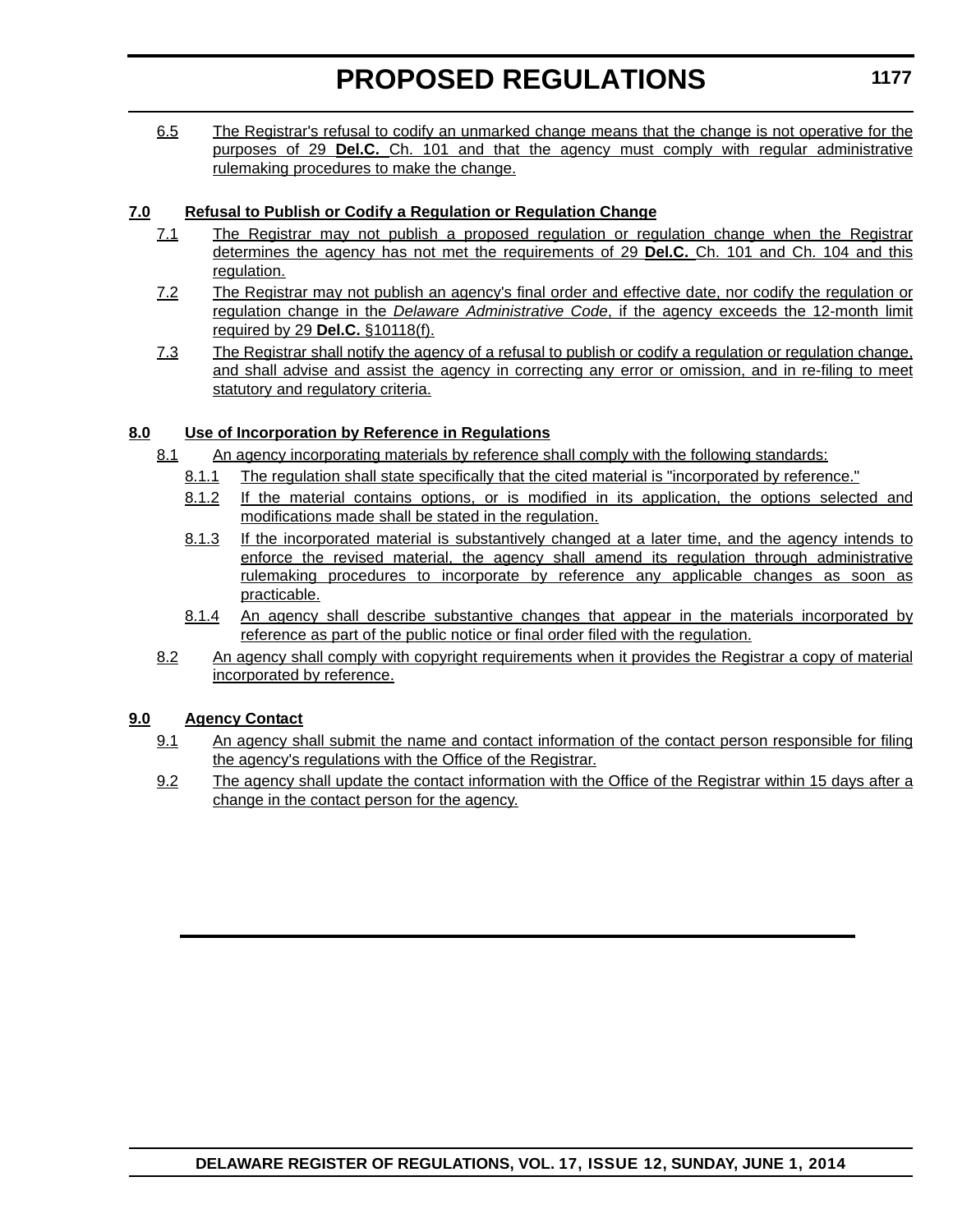## **FINAL REGULATIONS**

## **Symbol Key**

Arial type indicates the text existing prior to the regulation being promulgated. Underlined text indicates new text added at the time of the proposed action. Language which is stricken through indicates text being deleted. **[Bracketed Bold language]** indicates text added at the time the final order was issued. **[Bracketed bold stricken through]** indicates language deleted at the time the final order was issued.

## **Final Regulations**

The opportunity for public comment shall be held open for a minimum of 30 days after the proposal is published in the *Register of Regulations*. At the conclusion of all hearings and after receipt within the time allowed of all written materials, upon all the testimonial and written evidence and information submitted, together with summaries of the evidence and information by subordinates, the agency shall determine whether a regulation should be adopted, amended or repealed and shall issue its conclusion in an order which shall include: (1) A brief summary of the evidence and information submitted; (2) A brief summary of its findings of fact with respect to the evidence and information, except where a rule of procedure is being adopted or amended; (3) A decision to adopt, amend or repeal a regulation or to take no action and the decision shall be supported by its findings on the evidence and information received; (4) The exact text and citation of such regulation adopted, amended or repealed; (5) The effective date of the order; (6) Any other findings or conclusions required by the law under which the agency has authority to act; and (7) The signature of at least a quorum of the agency members.

The effective date of an order which adopts, amends or repeals a regulation shall be not less than 10 days from the date the order adopting, amending or repealing a regulation has been published in its final form in the *Register of Regulations*, unless such adoption, amendment or repeal qualifies as an emergency under §10119.

## **[DEPARTMENT OF AGRICULTURE](http://dda.delaware.gov/thoroughbred/index.shtml)**

## **THOROUGHBRED RACING COMMISSION**

Statutory Authority: 3 Delaware Code, Section 10103(c) (3 **Del.C.** §10103(c))

3 **DE Admin. Code** 1001

## **ORDER**

## **[1001 Thoroughbred Racing Rules and Regulations](#page-4-0)**

The Thoroughbred Racing Commission ("Commission") issues this Order to take effect ten (10) days after the publication of this Order in the Delaware *Register of Regulations*:

1. Pursuant to its statutory authority, the Commission proposed for adoption revisions to the Commission's Regulation 8.8.3. Other regulations issued by the Thoroughbred Racing Commission are not affected by this Order.

2. A copy of the proposed regulations was published in the April 1, 2014 edition of the Delaware *Register of Regulations* and has been available for inspection in the office of the Commission at 777 Delaware Park Boulevard, Wilmington, Delaware 19804 during regular office hours.

3. The Commission did not receive any written comments on the proposed regulations during the 30 day period following publication of the proposed regulations on April 1, 2014.

4. THEREFORE, IT IS ORDERED, that the proposed regulation is adopted and shall become effective ten days after publication of the final regulation in the Delaware *Register of Regulations*.

**\*Please note that no changes were made to the regulation as originally proposed and published in the April 2014 issue of the** *Register* **at page 948 (17 DE Reg. 948). Therefore, the final regulation is not being republished. A copy of the final regulation is available at:**

**[1001 Thoroughbred Racing Rules and Regulations](http://regulations.delaware.gov/register/june2014/final/17 DE Reg 1178 06-01-14.htm)**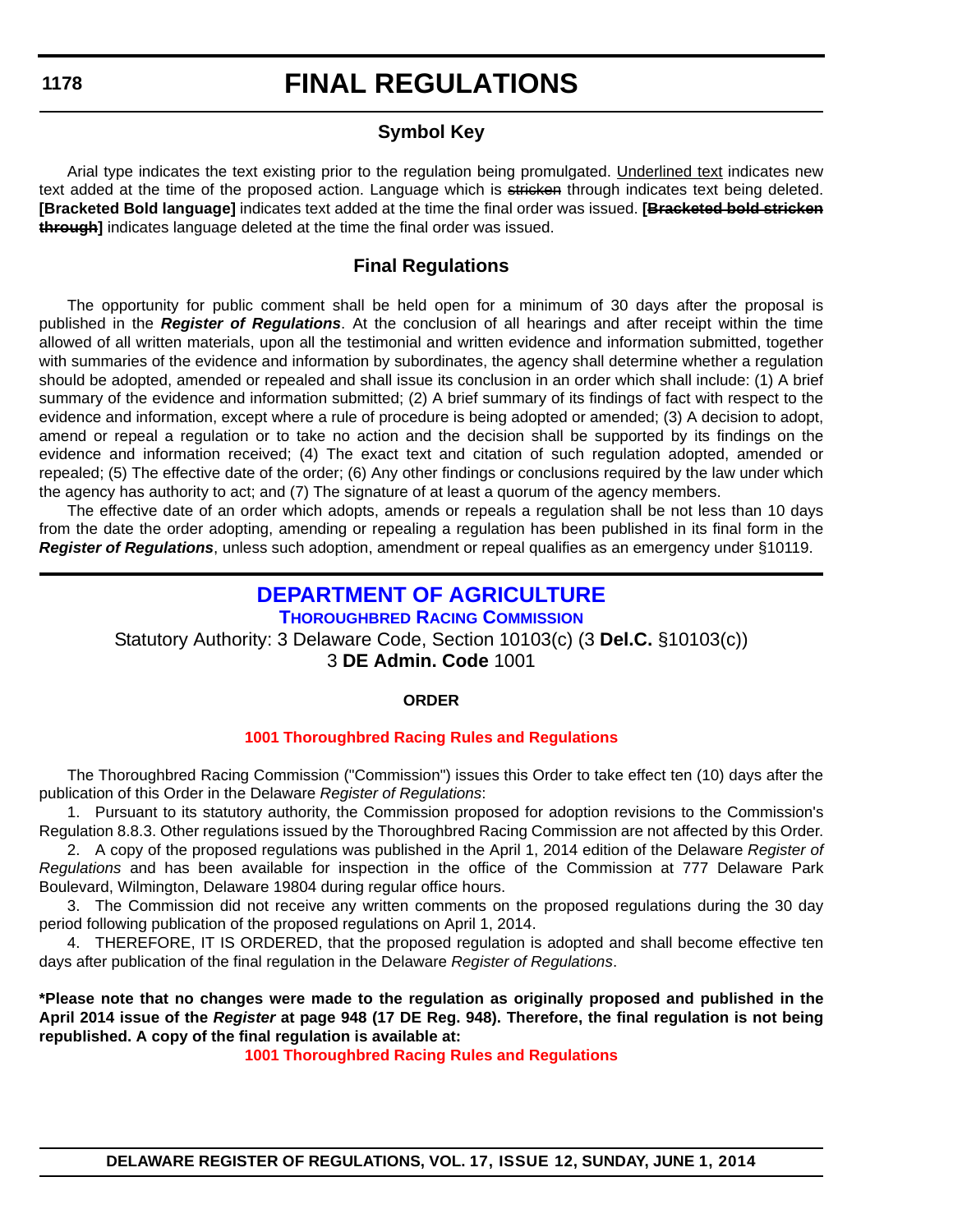## **FINAL REGULATIONS**

## **[DEPARTMENT OF HEALTH AND SOCIAL SERVICES](http://www.dhss.delaware.gov/dhss/dmma/) DIVISION OF MEDICAID AND MEDICAL ASSISTANCE**

Statutory Authority: 31 Delaware Code, Section 512 (31 **Del.C.** §512)

#### **ORDER**

#### **[1915\(i\) Home and Community-Based Services Waiver Renewal Application](#page-4-0)**

#### **NATURE OF THE PROCEEDINGS:**

Delaware Health and Social Services ("Department") / Division of Medicaid and Medical Assistance (DMMA) / Division of Developmental Disabilities Services (DDDS) initiated proceedings to notify the public that a 1915(c) Home and Community-Based Services Waiver (HCBS) waiver renewal application has been submitted to the Centers for Medicare and Medicaid Services (CMS). The Department's proceedings to amend its regulations were initiated pursuant to 29 Delaware Code Section 10114 and its authority as prescribed by 31 Delaware Code Section 512.

The Department published its notice of proposed regulation changes pursuant to 29 Delaware Code Section 10115 in the April 2014 Delaware *Register of Regulations*, requiring written materials and suggestions from the public concerning the proposed regulations to be produced by April 30, 2014 at which time the Department would receive information, factual evidence and public comment to the said proposed changes to the regulations.

#### **SUMMARY OF PROPOSAL**

The proposed provides notice to the public that Delaware Health and Social Services (DHSS)/Division of Medicaid and Medical Services (DMMA)/Division of Developmental Disabilities Services (DDDS) has submitted a 1915(c) Home and Community-Based Services (HCBS) Waiver renewal application to the Centers for Medicare and Medicaid Services (CMS).

#### **Statutory Authority**

- Social Security Act §1915(c), *Provisions Respecting Inapplicability and Waiver of Certain Requirements of this Title*
- 42 CFR §441, Subpart G, *Home and Community-Based Services Waiver Requirements*
- 42 CFR §447.205, *Public Notice of Changes in Statewide Methods and Standards for Setting Payment Rates*

#### **Background**

The Medicaid Home and Community-Based Services (HCBS) waiver program is authorized in §1915(c) of the Social Security Act. The program permits a State to furnish an array of home and community-based services that assist Medicaid beneficiaries to live in the community and avoid institutionalization. The State has broad discretion to design its waiver program to address the needs of the waiver's target population. Waiver services complement and/or supplement the services that are available to participants through the Medicaid State plan and other federal, state and local public programs as well as the supports that families and communities provide.

The waiver to provide home and community-based services to developmentally disabled adults was developed by the Division of Developmental Disabilities Services (DDDS) and the Division of Social Services (DSS) in 1982, received approval from the Center for Medicare and Medicaid Services (CMS), and became effective on July 1, 1983. The waiver includes support services necessary to maintain individuals in the community as an alternative to institutionalization. The cost of the Home and Community-Based Services Waiver for the Developmentally Disabled (HCBS/DD) shall not exceed the cost of care of the Intermediate Care Facility for the Developmentally Disabled (ICF/DD).

DDDS is the agency that has primary responsibility for administering the HCBS/DD waiver as well as providing, or contracting for the provision of, most of the services. Providers of Pre-Vocational Training, Supported Employment and Residential Habilitation services are certified by DDDS and contract directly with the Delaware Medical Assistance Program (DMAP).

**1179**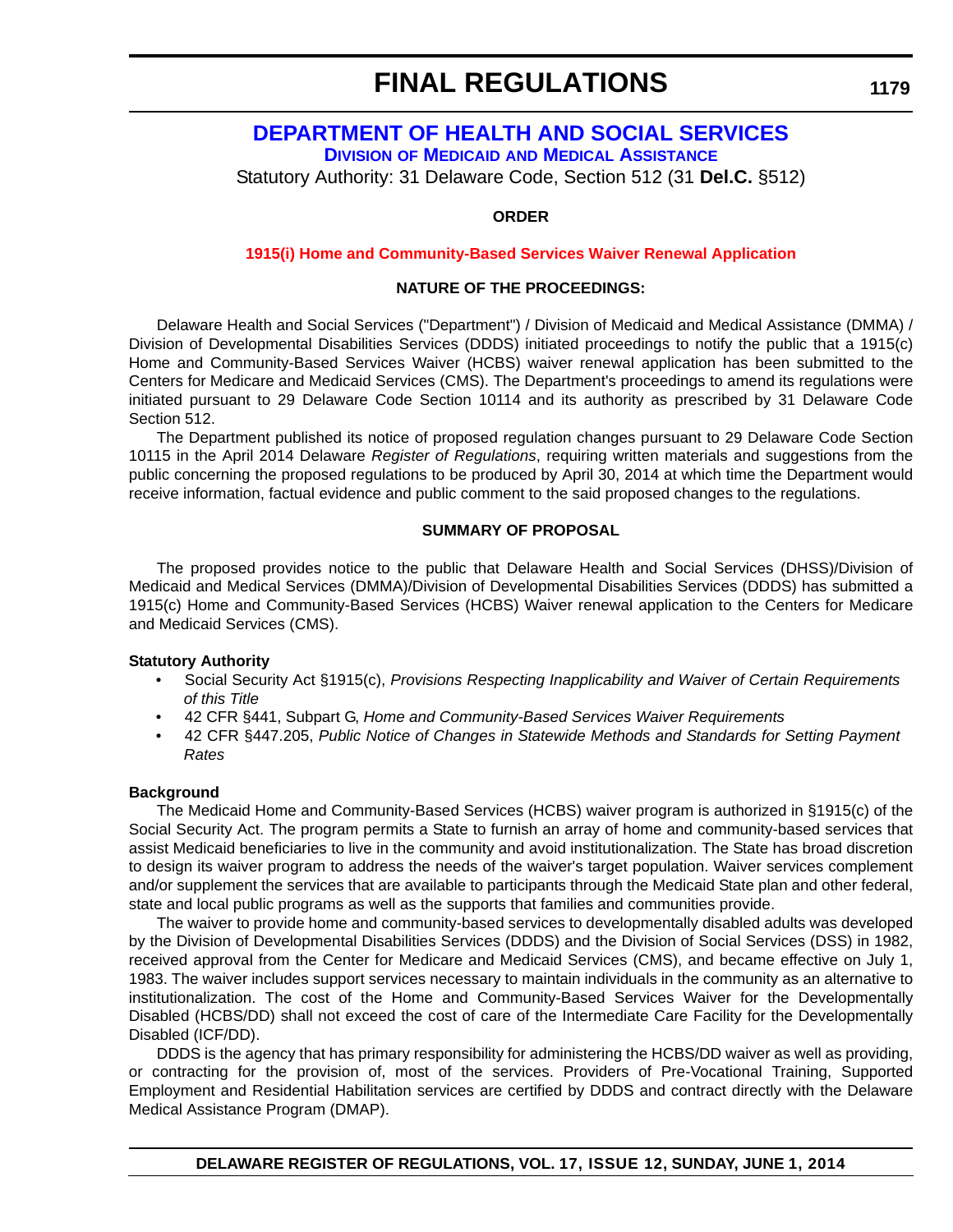## **FINAL REGULATIONS**

#### **Summary of Proposal**

Pursuant to the public notice requirements of section 1902(a)(13)(A) of the Social Security Act, 42 CFR 447.205, 42 CFR 441.304 and Title 29, Chapter 101 of the Delaware Code, Delaware Health and Social Services/ Division of Medicaid and Medical Assistance/Division of Developmental Disabilities Services (DHSS/DMMA/ DDDS) is seeking public comments on the 1915(c) Home and Community-Based Services (HCBS) Waiver renewal application. The current waiver expires on June 30, 2014 and must be renewed every five (5) years.

#### *Draft of Proposed Waiver Renewal Application*

A draft of Delaware's waiver renewal application and a summary of proposed changes are currently available for review on the Division of Developmental Disabilities Services website at

#### [http://www.dhss.delaware.gov/ddds/.](http://www.dhss.delaware.gov/ddds/)

The provisions of this waiver renewal application are subject to approval by the Centers for Medicare and Medicaid Services (CMS).

#### **Fiscal Impact Statement**

There is no increase in cost on the General Fund. Demonstrations must be "budget neutral" over the life of the project, meaning they cannot be expected to cost the Federal government more than it would cost without the waiver.

#### **SUMMARY OF COMMENTS RECEIVED WITH AGENCY RESPONSE**

The Delaware Developmental Disabilities Council (DDDC), the Governor's Advisory Council for Exceptional Citizens (GACEC) and the State Council for Persons with Disabilities (SCPD) offered the following observations and recommendations summarized below. The Division of Medicaid and Medical Assistance (DMMA) has considered each comment and responds as follows.

#### **DDDC - March 10, 2014 Letter and GACEC and SCPD - March 12, 2014 Memorandum**

The Delaware Developmental Disabilities Council (DDDC) and the State Council for Persons with Disabilities (SCPD) have reviewed the Department of Health and Social Services/Division of Developmental Disabilities Services' (DDDS) application to CMS for a §1915(c) Home and Community-Based Services Waiver.

On February 28, 2014, the Division of Developmental Disabilities Services forwarded a notice to the DD Council and other agencies that its draft waiver renewal was available for review on its website. We are providing the following analysis of the document. Given time constraints, this critique should be considered preliminary and non-exhaustive. Parenthetically, since the notice recites that DDDS intends to submit its application to CMS "not later than the end of the week of March 10th", the DD Council is sending these comments for consideration.

*Agency Response Note:* Thank you for your thoughtful comments on the renewal application for the DDDS HCBS Medicaid Waiver on behalf of DDDC and SCPD (The Council). With regard to your specific comments, please note that each "Agency Response" provided below was developed and prepared by the Division of Developmental Disabilities Services (DDDS).

1. Preliminarily, the Council would like to express concern with the truncated opportunity for comment. The "Public Input" section (p. 8) recites that DDDS will publish notice of the renewal in the Register of Regulations and establish a 30-day comment period. In contrast, no notice has appeared in the Register of Regulations and the February 28 notice emailed to the DD Council offers only a 2-week comment period since DDDS plans to submit its application during the week of March 10. In practice, DHSS submits its proposed waivers to the Register with at least a 30-day comment period. Compare 17 Del. Reg. 156 (August 1, 2013); 17 DE Reg 688 (January 1, 2014); and 17 DE Reg. 930 (March 1, 2014).

*Agency Response:* The public will have additional opportunities to comment before the waiver renewal is finalized. Notice regarding the waiver renewal appeared in the April 1, 2014 issue of the Delaware Register of Regulations and allows for the full thirty (30) day comment period. The completion of the waiver renewal document was delayed and in order to allow sufficient time for the Centers for Medicare and Medicaid Services (CMS) review and for public comment; those processes are running concurrently.

2. Delaware DHSS has included participant direction into its recent waiver initiatives, including personal care/ attendant services in both the "Pathways to Employment" waiver [17 DE Reg. 688 (January 1, 2014) and the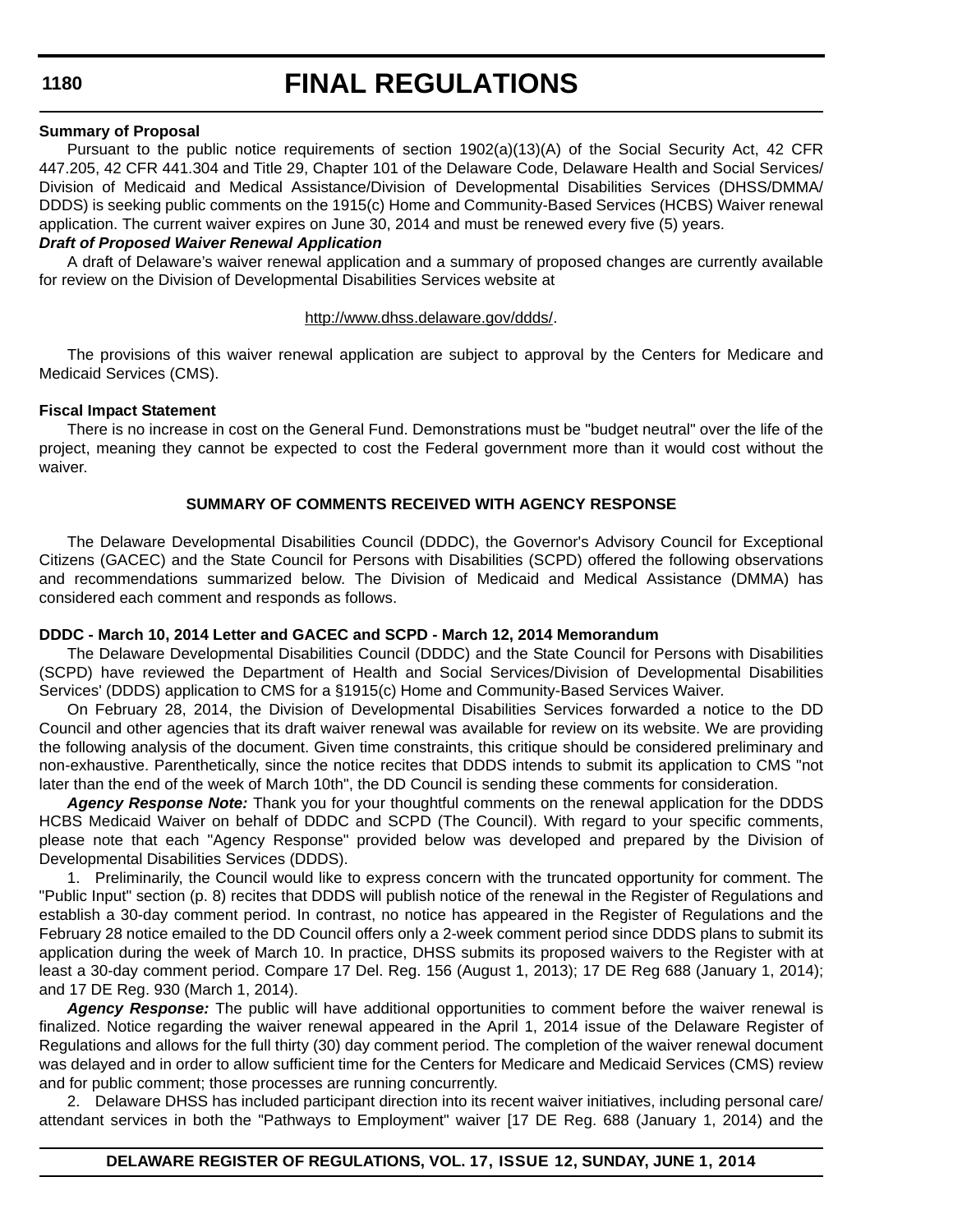Diamond State Health Plan Plus waiver [16 DE Reg. 1140 (May 1, 2013)]. CMS explicitly encourages states to include participant direction in their waivers:

CMS urges states to afford all waiver participants the opportunity to direct their services. Participant direction of services includes the participant exercising decision-making authority over workers who provide services, a participant-managed budget or both. CMS will confer the Independence Plus designation when the waiver evidences a strong commitment to participant direction.

At 91. The first explicit objective for the DDDS waiver is to "(p)romote independence for individuals enrolled in the waiver...". At 4.

In contrast, DHSS certifies (p. 90) that "(t)his waiver does not provide participant direction opportunities." This rejection of participant direction opportunities is reiterated throughout the document. See, e.g., pp. 5, 41, and 43.

The rejection of participant direction opportunities is an anachronism.

*Agency Response:* At the present time, DDDS does not have the infrastructure to support participant directed services.

3. The DDDS eligibility regulation [16 DE Admin Code 2100] includes individuals with brain injury. In contrast, the waiver contains zero (0) references to brain injury. It explicitly covers (p. 20) persons with intellectual developmental disability, autism spectrum disorder, and Prader Willi Syndrome. This may be cause for alarm, particularly among proponents of services for individuals with brain injury who are being manifestly omitted from waiver coverage.

*Agency Response:* The criteria in the waiver renewal application do not specifically reference individuals with brain injury, but they are nevertheless included in the waiver target group. The waiver application references the DDDS eligibility criteria as one of the criteria for waiver eligibility. The current DDDS eligibility criteria refer to "mental retardation" and "brain injury". DDDS is in the process of revising its division eligibility to replace the term "mental retardation" with "intellectual disability". The proposed terminology in the proposed DDDS eligibility criteria of "intellectual disability" encompasses individuals with brain injury (if it occurred within the developmental period) if they also meet functional limitations as specified in the DDDS criteria. It is our hope that the proposed DDDS eligibility criteria will be in effect before the effective date of the waiver renewal on July 1, 2014 so that the language will be consistent. Because several other groups and individuals raised this same concern, DDDS will ask CMS to add the term "brain injury" to the waiver application to make it clear that this population is included.

4. DDDS proposes (p. 20) no upper or maximum age limit for participants. However, although the current waiver covers children ages 4 and up, DDDS proposes (pp. 1 and 20) to restrict eligibility to children age 12 and older. This is objectionable and short-sighted for several reasons.

A. Historically, DDDS has offered shared living/foster care for children with families with special interest and expertise in caring for individuals with developmental disabilities. If approved, DDDS could no longer pay for this service on behalf of children under age 12 with the federally subsidized waiver funds.

B. The attached DDDS enabling statute [Title 29 Del.C. §7909A] imposes a "duty" to provide "foster care placements", "neighborhood homes", and "supported living" without any exclusions based on age. In the absence of a statutory authorization to discriminate based on age, DDDS cannot limit its services to certain age groups without violating the Age Discrimination Act and its implementing regulations. When the Division adopted a policy of excluding minors from its group home system in the past, it was "prompted" to settle an HHS OCR complaint by rescinding the policy. See attachments. Cf. attached OCR directive to Division of Public Health that presumptive age limit for nursing home admission violates Age Discrimination Act and attached DSAAPD letter to DFS successfully challenging age limit on foster parents based on Age Discrimination Act. If CMS approves the age restriction in the waiver, DDDS will still have to provide residential and other waiver services to children under age 12. It will simply have to do so with no federal Medicaid match.

C. The DDDS enabling statute  $[§7909(c)(4)]$  requires DDDS to provide early intervention services to children ages 0-3. Early intervention services under the DHSS implementation of IDEA-Part C include a lengthy list of supports and services. See, e.g. Title 16 Del.C. §212. Moreover, some children with developmental disabilities are eligible for IDEA-Part B at birth. The Interagency Collaborative Team (ICT) [Title 14 Del.C. §3124] could prompt DDDS to provide residential programming to such children. If the children are ineligible for the waiver based on age, DDDS will have to provide residential services solely with state funds.

D. In the past, DDDS investigated systemic neglect of young children with developmental disabilities in a nursing facility (Harbor Health). See attached News Journal articles. The availability of waiver-funded residential options on an emergency basis would be an important resource if such a situation recurred. If the Division "ties its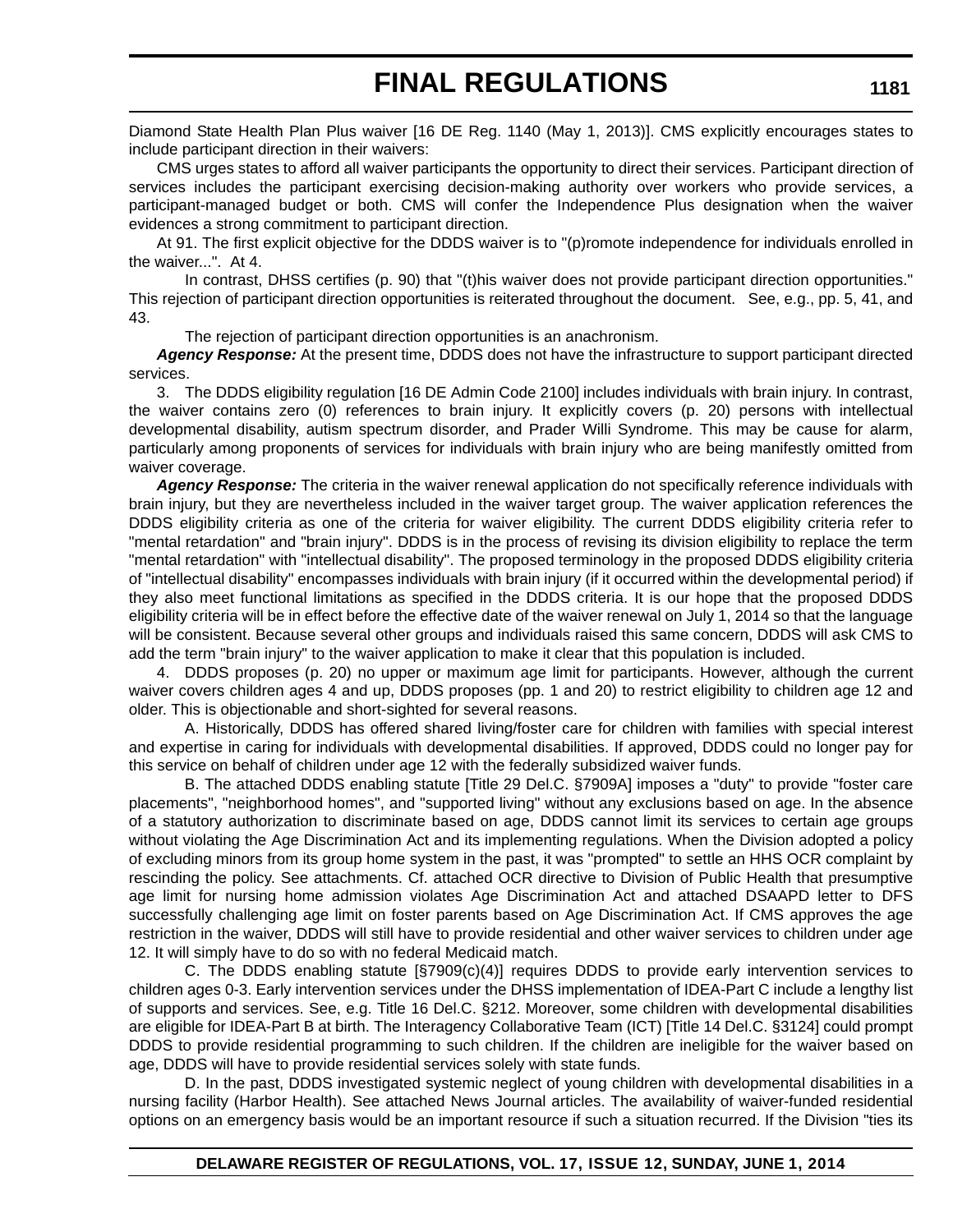# **FINAL REGULATIONS**

hands" by excluding pre-teens from the waiver, it loses capacity to address this type of situation.

*Agency Response:* As referenced in the waiver application, DDDS has used Medicaid claims data to verify that no one under the age of twelve (12) has ever received a DDDS waiver service. Based on the services included in the waiver benefit package, it is not designed for children. The DDDS eligibility criteria still allow the division to serve individuals age four (4) and above as part of its state mandate if they otherwise meet the DDDS eligibility criteria. The citation from the Delaware Code referenced by the Council only relates to services provided by the Division using state funds and does not govern services provided under a federal Medicaid waiver. So-called "Comprehensive" Medicaid HCBS waivers, such as the DDDS Waiver, are commonly limited by age. The early intervention services referred to by the Council are provided by the Division of Public Health (DPH) and the Birth to Three programs in the Division of Management Services (DMS) and not by DDDS. The department is in the process of requesting an amendment to the statute to correct the operating responsibility for this program.

5. Although the waiver document (p. 69) generally suggests that the "State does not impose a limit on the amount of waiver services", the State imposes (pp. 55-56) an absolute weekly cap of forty (40) hours on supported living. The effect will be "creaming", i.e., only individuals with modest to mild needs will be able to live in supported apartments or their own homes since support services are capped. Perhaps this is why DDDS projects 825 waiver participants in group homes and only thirty (30) participants in supported living in the first year of implementation. See pp. 148-149. The absolute cap on supported living undermines "choice" and the recently published CMS policy preference for provision of waiver services in integrated settings [79 Fed. Reg. 2948 (January 16, 2014)]. The revised CMS regulation [42 C.F.R. 441.745; 79 Fed Reg at 3038] recites that "a State may not limit access to services based upon....the cost of services."

*Agency Response:* The response to the waiver section indicating whether the State proposes to place additional limits on waiver services, except as provided in Appendix C, is correct. There are no proposed limits other than those imposed in Appendix C. Supported Living is the only service for which a limit in the number of units a member can receive is specified. Limits on individual services are allowed by CMS. The limit proposed for Supported Living is based on the amount of support currently received by individuals paid for by DDDS with State funds. No individual currently receives more than thirty-five (35) hours per week and the majority of the individuals receive fifteen (15) hours. The number of projected waiver members receiving this service is also based on the individuals currently receiving this service and how many of them are likely to meet waiver eligibility rules.

6. The waiver document recites that shared living providers offer residential habilitation services and "are paid at the Medicaid rate for the hours of support they provide up to a maximum of the support hours indicated by the member's ICAP score." At p. 139. It is unclear if there is an absolute cap on payment under the ICAP system. If there is a cap, this may limit "choice" and the ability of high-need individuals to avoid institutional placement.

*Agency Response:* The Inventory for Client and Agency Planning (ICAP) is an assessment instrument that assists agencies such as DDDS in determining the support needs of individuals with intellectual developmental disabilities. The assessment scores are translated into a recommended number of support hours per day for each client. The number of support hours is then multiplied by the hourly rate that is applicable to each waiver service. For residential habilitation providers, this computation results in a per diem payment arrangement (ICAP hours x hourly rate). The limit of ICAP hours per day is twenty-four (24) if the client is supported in a 1:1 arrangement. The hourly rates for residential habilitation were developed independent of the ICAP assessments. States use different assessment tools to determine the level of direct support needed for each client.

7. The waiver document (p. 59) contains the following description of neighborhood group homes: "Each resident must have their own bedroom unless they express a preference to share a room". This is of questionable accuracy. The DDDS neighborhood regulation [16 DE Admin Code 3310, §8.0] does not contain such a standard. Parenthetically, private rooms must be an available option in waivers based on a participant's choice. See 79 Fed Reg at 2964.

*Agency Response:* DDDS does not believe that there is a conflict. This language in the waiver application communicates DDDS's expectations for waiver recipients who reside in Neighborhood Group Homes. The Division of Long Term Care Residents Protection (DLTCRP) regulations govern all facilities in Delaware that are licensed as Neighborhood Homes for Persons with Developmental Disabilities. Not all residents of neighborhood homes are enrolled in the DDDS HCBS waiver. The statement in the waiver only applies to waiver members.

8. The waiver document authorizes relatives to serve as providers of both "shared living" and "supported living" services. See pp. 2, 55-56 and 61. The CMS templates allows the State to authorize "guardians" to serve as providers as well. Id. However, DHSS has rejected this option. Id. This is unfortunate for several reasons.

A. Other DHSS programs do not bar provision of services by guardians. DDDS has suggested that, in the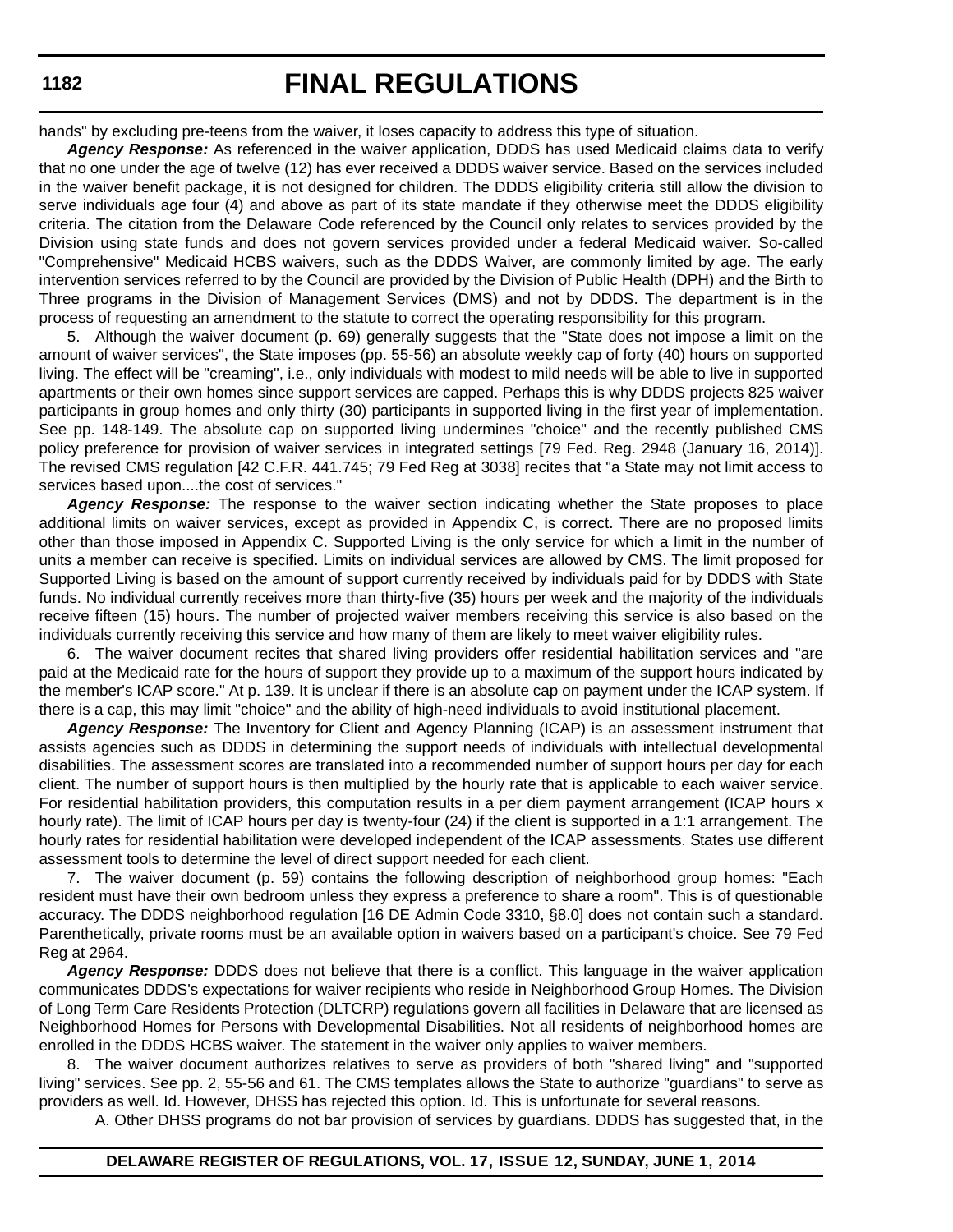common situation in which parents are co-guardians of an adult child, a Chancery Court petition could be filed to remove one parent as guardian so the "removed" parent could qualify as a waiver service provider. This is a rather byzantine approach.

B. DDDS has experienced great difficulty in promoting relatives to petition for guardianship when necessary. The exclusion of guardians from serving as waiver providers will simply provide an additional disincentive to relatives considering pursuit of guardianship.

C. One of the purposes of the waiver is to "promote the engagement of family ...supports whenever possible." At p. 4. This objective is undermined by the ban on guardian providers.

*Agency Response:* By making this change, DDDS is opening the opportunity for family members to become Shared Living Providers for the first time in this waiver. The CMS Technical Guide, states "*When payments are to be made to a legal guardian, the waiver should include safeguards for determining that the provision of services by a legal guardian are in the best interest of the waiver participant, especially when the legal guardian exercises decision making authority on behalf of the participant in the selection of waiver providers*". DDDS believes that it does not have sufficient infrastructure to guarantee sufficient safeguards for the waiver participant at this time. Once this current change has been approved by CMS, DDDS is willing to work with family members who are guardians and would like to become Share Living Providers to create safeguards to comply with CMS expectations and amend the waiver in the future.

9. It is our belief that DDDS has approved a parent to serve as a prevocational service provider. The waiver document would apparently disallow any relative from serving as a prevocational provider since the "check-off" for relatives is blank. See p. 43. Likewise, a relative could not provide individual supported employment. See p. 49.

*Agency Response:* For each waiver service, DDDS must indicate whether the service is "provider managed" or "participant directed". For the Pre-vocational Service, DDDS has indicated that the service will be provider managed. Agencies that provide this service may hire any individual to provide the direct support as long as they meet the hiring qualifications, such as training or education, possession of a valid driver's license and the criminal background check, etc. Agencies are not prohibited from hiring relatives of waiver members if they otherwise meet all applicable qualifications. Under the arrangement described above, the box for "Relatives" should not be checked for Prevocational Service in the waiver application.

10. The qualifications for a DDDS case manager are "meager". See p. 70. A high school diploma is not even necessary.

*Agency Response:* The qualifications for the DDDS case managers are the qualifications for the State of Delaware Merit System classification of Senior Social Worker/Case Manager. Qualifications for all State Merit classifications are developed by the Delaware Office of Management and Budget. In addition to the minimum qualifications, case managers must receive a core curriculum of training as specified in DDDS policy after they are hired.

11. Although there is one outlier reference to diversion from a nursing facility, the waiver generally adopts an ICF/IID level of care standard. See pp. 3, 20, 31, and 147. Since some waiver participants could lack an intellectual disability (e.g. DDDS autism eligibility regulation does not require intellectual deficit), the State could consider multiple level of care settings for inclusion in the waiver. For example, the attached December, 2013 DDDS census report lists 37 DDDS clients in nursing homes.

*Agency Response:* This waiver is designed to meet the needs of individuals with an intellectual developmental disability. Therefore, the institutional standard for which the home and community based services offered under this waiver are provided "in lieu of" is the ICF/IID level of care and not a nursing facility level of care. The thirty-seven (37) individuals listed on the DDDS census report that are indicated as residing in nursing facilities are individuals that have been determined to have an intellectual disability as a result of a pre-admission screen (a PASRR Pre-Admission Screening and Resident Review Level 2 screen) and have been determined to need "specialized services" to address their disability. Per OBRA 1987, DDDS is the designated DD authority and is required to provide the specialized services these individuals need. These individuals are eligible for nursing facility services which are provided by a managed care organization under the 1115 waiver in Delaware. Per the terms and conditions of the 1115 waiver, individuals cannot be simultaneously enrolled in the 1115 waiver (which includes the Diamond State Health Plan Plus Long Term Care benefits) and the DDDS waiver. Furthermore, states are prohibited from providing waiver services to a person who resides in an institution per 42 CFR 441.301(b)(1)(i) (see citation below)

(*b) If the agency furnishes home and community-based services, as defined in §440.180 of this subchapter,*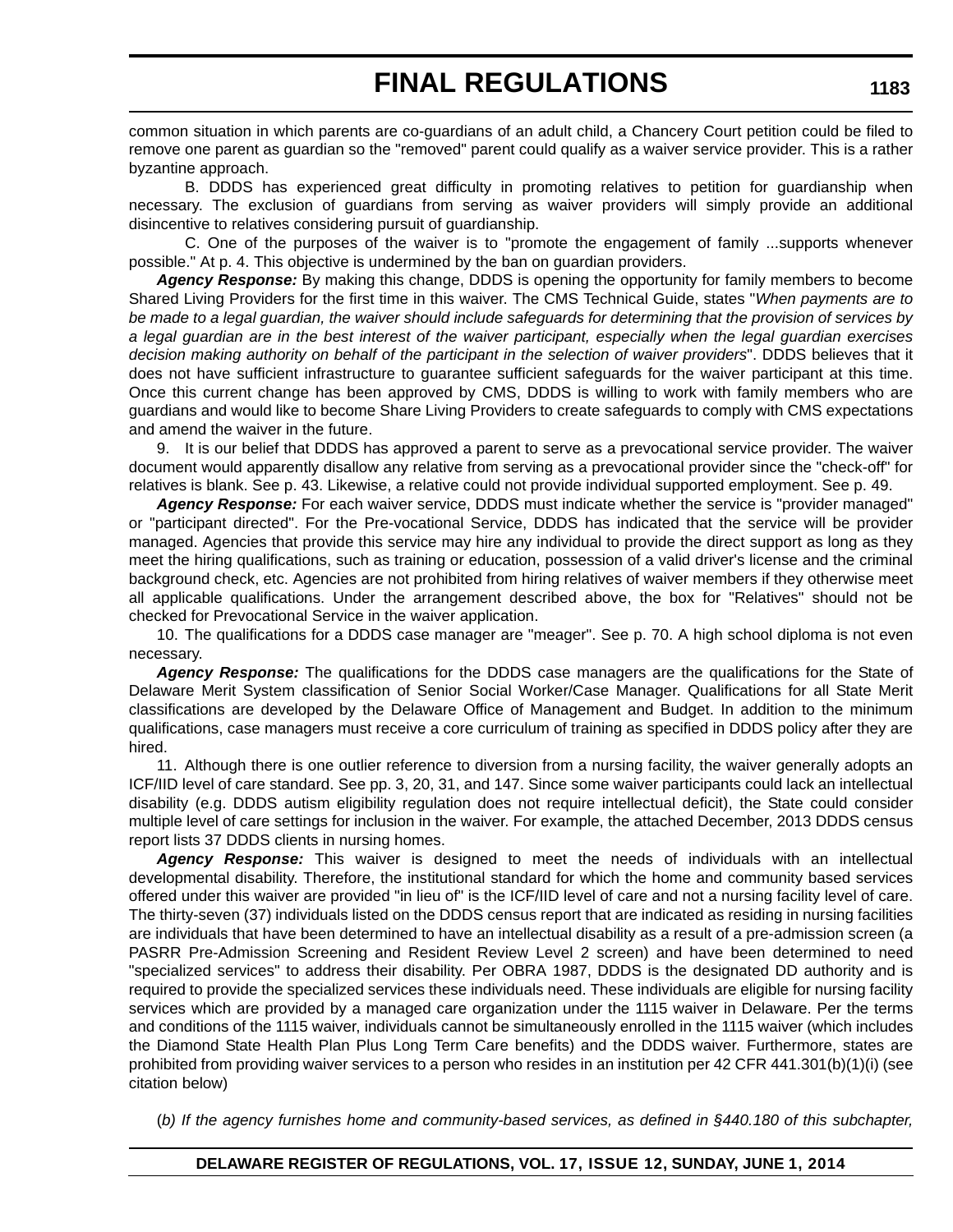*under a waiver granted under this subpart, the waiver request must-*

*(1) Provide that the services are furnished-*

*(ii) Only to beneficiaries who are not inpatients of a hospital, NF, or ICF/IID;*

12. The waiver document contains multiple recitals that the waiver will limit services to participants to those "not otherwise available to the individual through a local educational agency under the Individuals with Disabilities Education Act (IDEA)...". See pp. 7, 47, and 49. This may contravene federal law. See attachments. See also 34 C.F.R. §303.222.

*Agency Response:* Per the CMS technical assistance guide, states are required to include the language in question in HCBS waiver applications that include certain statutory services. Language at 42 CFR 440.180 (a)(3)(i) and (ii) contain this prohibition against covering services under a waiver that could otherwise be covered via IDEA or the Rehabilitation Act. The waiver language does not contravene federal law but is instead in compliance with the law as it applies to all HCBS waivers under Section 1915(c). The regulatory language is excerpted below:

*(3) Services not included. The following services may not be included as habilitation services:*

*(i) Special education and related services (as defined in sections 602(16) and (17) of the Education of the Handicapped Act) (20 U.S.C.1401 (16) and (17)) that are otherwise available to the individual through a local educational agency.*

*(ii) Vocational rehabilitation services that are otherwise available to the individual through a program funded under section 110 of the Rehabilitation Act of 1973 (29 U.S.C. 730).*

13. The section on restraints (pp. 100 and 103) is not entirely accurate. It recites that the sole standard applied by providers is "Mandt" protocols which limit personal restraints to "the one and two person side body hug and the one and two arm supporting technique." In practice, DDDS has recently authorized some providers (e.g. AdvoServ) to use non-Mandt approved "supine" restraint.

*Agency Response:* Appendix G-2 b. i. of the waiver application indicates that "All contracted providers are required to participate in the Mandt system crisis intervention training or a DDDS approved equivalent." The language referenced by The Council in Appendix G-2 a. i. "Permitted planned personal restraints are limited to the one and two person side body hug and the one and two are supporting technique as described in the Mandt protocol" should have included the additional statement, "or other equivalent procedures and protocols approved by the Division." DDDS will ask CMS for permission to revise this language in the waiver application.

14. The description of case manager activities in connection with ELP development (pp. 71-72) appears to be either inflated or hortatory. The document describes robust pre-planning activities beginning months prior to the actual ELP meeting.

*Agency Response:* The process described in the waiver renewal application is one that has been under development in the Essential Lifestyle Plan (ELP) Committee for several months and is in the process of being tested. The plan is to implement the new process in July 2014, concurrent with the effective date of the renewal application.

15. The waiver previously included reporting to CMS on the offer of choice between institutional and waiver services. DDDS proposes to delete the reporting while continuing to "track" data. See pp. 2 and 6. This is unfortunate since the election is "key" to a central purpose of the waiver, i.e., to divert individuals from institutions. It would be preferable to maintain data reporting to CMS in this context.

*Agency Response:* The requirement for states to offer choice between an institutional or community setting for waiver enrollees is still a requirement under CFR 441.302(d)(2). New guidance issued by CMS in July 2013 regarding quality performance measures that must be reported to CMS on the annual "372" report has removed this measure. DDDS will continue to document that this choice is offered to all waiver applicants.

16. CMS requires the State to project the number of participants in the waiver. See 42 C.F.R. 441.745 amended by 79 Fed Reg. 2948, 3038 (January 16, 2014). The reported authorized number of participants in the waiver may be too low. In year 1, DDDS envisions 1,000 participants. See pp. 22-23 and 147. We assume this covers the period from July 1, 2014 to June 30, 2015. In contrast, the attached DDDS December, 2013 monthly census report lists 992 clients already receiving community-based residential services. I suspect this number will exceed 1,000 prior to the inception of the waiver.

*Agency Response:* The counts of individuals reported on the DDDS monthly census report as residing in a DDDS community residential placement includes individuals that are not enrolled in the DDDS waiver for which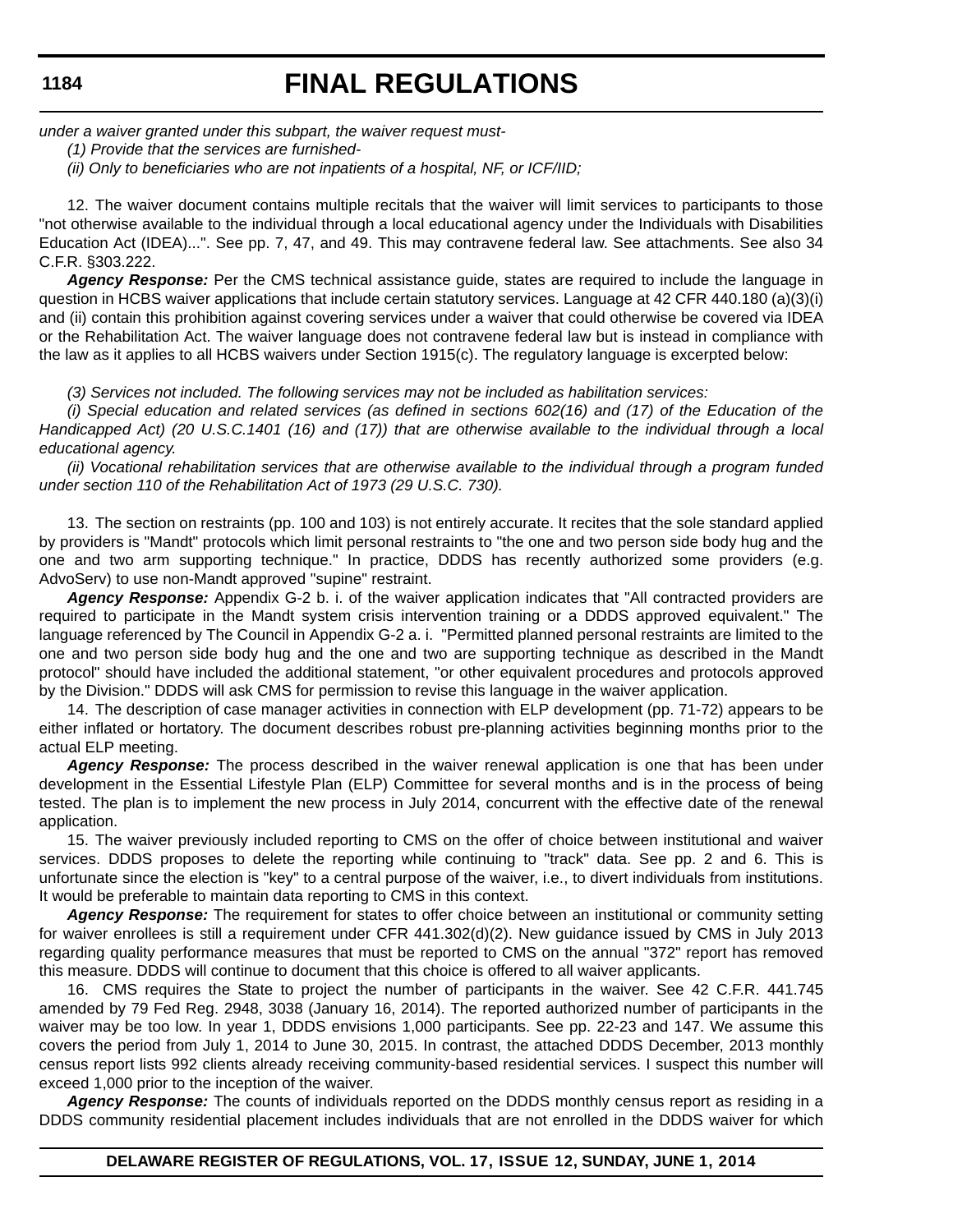DDDS pays for their care with 100% state general funds. All individuals in the Emergency and High Risk categories on the DDDS Registry who apply for the waiver are screened against the waiver financial eligibility criteria. There is both an income and a resource limit. Some individuals do not meet the waiver income or resource limits, most often because they are receiving Social Security survivor's benefits in excess of the waiver income limit. The Governor and the Legislature have been most generous in appropriating funds each year that enable DDDS to serve these individuals in addition to those individuals who are eligible for the DDDS HCBS waiver. As of January 2014, there were 941 individuals receiving services under the DDDS waiver.

17. The waiver contains "quality" measures which focus on "safety" and absence of abuse/neglect. See pp. 112-119. The waiver would benefit from some measures assessing satisfaction with services and quality of life.

*Agency Response:* After several years of not participating, DDDS has resumed its participation in the National Core Indicators (NCI) project. The annual surveys have been sent to waiver members and the responses are beginning to be received. It is DDDS's plan to include measures from NCI in the waiver in the future, after benchmarks can be established for the measures.

18. DHSS may need to amend its HCBS waiver standards to include safeguards related to leases and protection from eviction. See 42 C.F.R. §441.530 [revised by 79 Fed. Reg. 3032 (January 16, 2014)] and commentary at 79 Fed Reg 2960-61.

*Agency Response:* The new rules become effective March 17, 2014 and apply to new waivers, amendments and renewals which are submitted after that date. The DDDS waiver renewal was submitted to CMS on March 12, 2014 and will not initially be subject to the rule but will be given the opportunity to come into compliance in the future. DDDS will need to undergo a complete assessment of its service system in order to develop a plan to come into compliance with the new rule that will address this in addition to the other requirements.

19. The waiver document (p. 25) contains a countable income cap of 250% of the SSI Federal Benefit Rate (FBR). The State could have elected a "300%" standard. The Council may wish to encourage adoption of the higher benchmark.

*Agency Response:* Delaware has chosen to use the same income standard for all of its long term services and supports to facilitate client movement between settings as their needs change. The current standard is the nursing facility standard of 250% FBR. If the state wishes to raise the income standard, a fiscal note for all HCBS services, including those provided under 1915(c) waivers and also the 1115 waiver that subsumed the former Elderly and Disabled and AIDS waivers, and for all nursing facility services would have to be developed and funded in the state's annual operating budget.

## **GACEC - April 28, 2014 Letter**

The GACEC and other councils commented on the draft renewal application in March. Since the content of the waiver renewal has not changed, the GACEC would like to reiterate our earlier comments and add a few additional comments. We would also like to note that although many of our observations are similar to the comments submitted by the other councils, such as the State Council for Persons with Disabilities (SCPD), there are differences so we ask that you take that into consideration as you review our commentary.

In Paragraph 3 of our earlier comments, the GACEC objected to changing the minimum age of eligibility from four to 12 for a number of reasons. We would like to reiterate our objection and remind DHSS that it was prompted to terminate the license and contract of a major DDDS provider on an expedited basis when an investigation team issued a report documenting numerous violations of standards. See Growth Horizons v. Nazario, No. 1:94-cv-00132-RRM (D. Del. August 9 1994) (Stipulation). The rushed termination of a DHSS or Interagency Collaborative Treatment Team (ICT)-funded pediatric provider could be repeated, resulting in the need to provide alternative residential services quickly. If children under 12 are ineligible for the waiver, DHSS would have no available waiverfunded placement options, including shared living, group homes, and emergency temporary living arrangements (ETLAs). Eliminating the waiver eligibility of children between age four and 12 would also undermine the implementation of the DDDS-Division of Services for Children, Youth and their Families (DSCY&F) Memorandum of Understanding (MOU). For example, Section II.B.2 contemplates the availability of DDDS foster home/shared living placements for eligible children requiring residential services due to abuse, neglect or dependency. Licensed foster home/shared living arrangements are covered by the DDDS waiver.

In Paragraph 10, the GACEC suggested that DHSS consider adding levels of care apart from ICF/IID (Intermediate Care Facility for Individuals with Intellectual Disabilities). Council observed that the DDDS census listed 37 DDDS clients in nursing homes. In addition to our earlier comment, Council would also like to note that DHSS, while funding pediatric nursing home care, has historically confirmed its commitment to "make every effort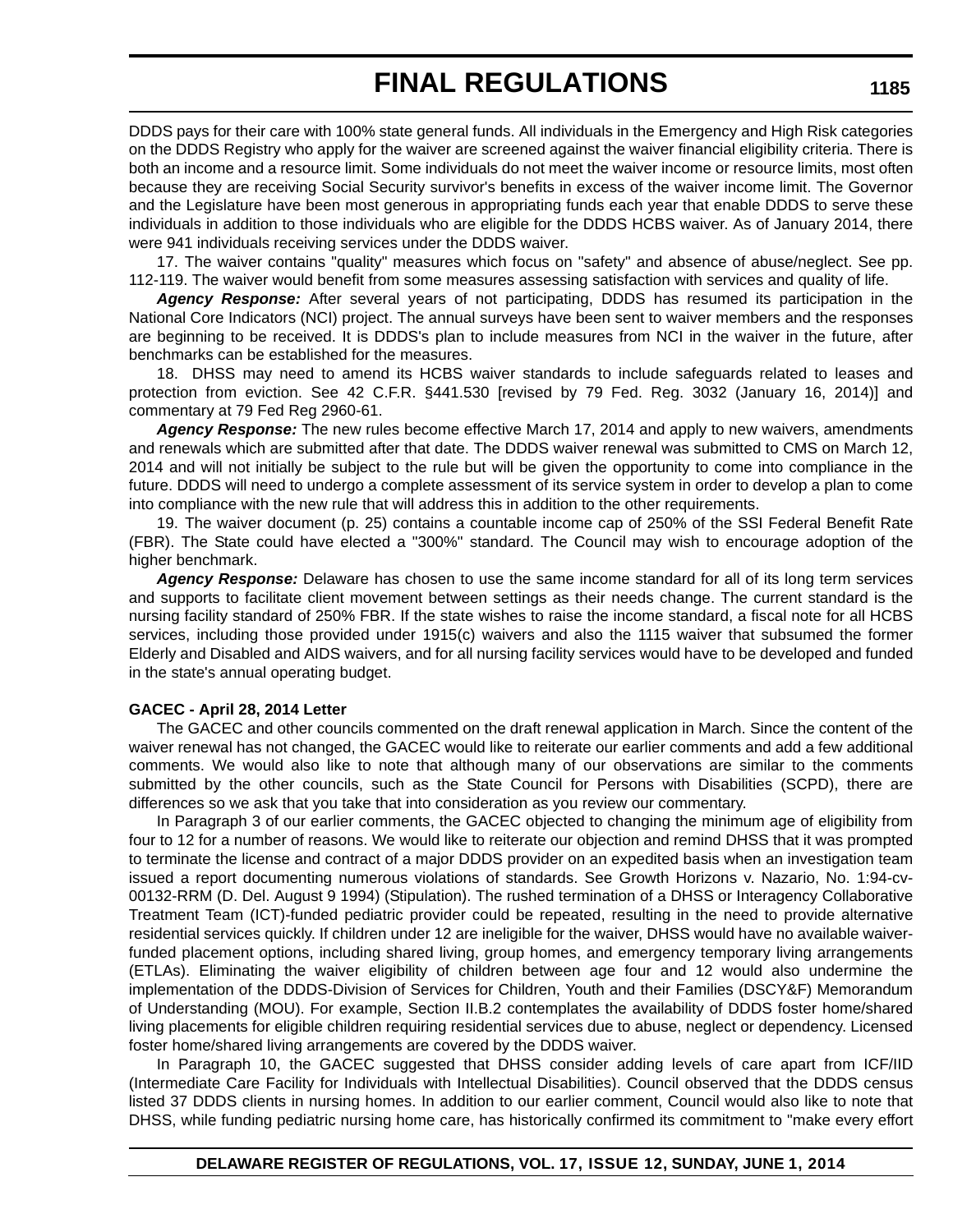to support a child's needs in a community setting if they can be met". See DHSS commentary at 11 DE Reg. 312 (9/1/07):

The placing of children in any nursing facility needs to be an option for Medicaid eligible children in Delaware. Some children have needs that must be addressed in an inpatient nursing care facility. Medicaid will make every effort to support the client's needs in a community setting if they can be met. Delaware is fortunate to be able to offer inpatient nursing care facility services to its citizens within Delaware. Previously, Delaware children who required these services had to be placed out-of-state.

It would enable diversion from pediatric nursing facility placement and transition from nursing facility placements, if pediatric waiver-funded residential options were available. DHSS could consider listing both ICF/IID and nursing level of care in the waiver.

*Agency Response:* Thank you for your additional comments from April 28th on the renewal application for the DDDS HCBS Medicaid Waiver on behalf of the Governor's Advisory Council for Exceptional Citizens. DMMA offers the following additional information provided by DDDS to address your additional comments.

You should be aware that in its response to CMS's informal questions, Delaware has asked CMS for permission to revise the waiver application to make the following changes:

• Add the phrase "including brain injury" where the target group for the waiver is described as individuals with an "intellectual disability".

• Increase the number of waiver slots by adding 50 slots to each demonstration year above what is currently in the application to ensure that any legislatively funded growth is accommodated. The new slot numbers would be as follows:

Year 1: 1100

Year 2: 1150

Year 3: 1200

Year 4: 1250

Year 5: 1300

Insert the phrase "other equivalent procedures and protocols approved by the Division" into the sentence in Appendix G-2 a. i. that reads, "Permitted planned personal restraints are limited to the one and two person side body hug and the one and two are supporting technique as described in the Mandt protocol".

**GACEC Issue #1:** Despite DDDS's assurance that no one under age 12 will be denied a needed service just because they will not be served under the DDDS waiver, the Council continues to be concerned about the division's proposal to raise the minimum waiver age from 4 to 12. It cites the DDDS enabling statute, the Age Discrimination Act and subsequent HHS OCR complaint and the MOU with DSCYF as compelling reasons for not making this change to the DDDS Medicaid waiver.

*Agency Response:* As referenced in the waiver application, DDDS has used Medicaid claims data to verify that no one under the age of 12 has ever received a DDDS waiver service, including shared living, formerly called Adult Foster Care. DDDS continues to contend that based on the services included in the waiver benefit package, it is not designed for children. No one under the age of 12 will be denied a service that is required under the DDDS enabling statute. DDDS will continue to provide services to individuals under age 12 who meet the DDDS eligibility criteria, including the provision of foster care/shared living when necessary. DDDS will also continue to honor the MOU with DSCYF which requires it to participate in "residential placement of DFS children in DDDS homes and respite care." DDDS believes that the rare occasions when specialized foster care may need to be provided to individuals under age 12 is best addressed using state funds under the DDDS state mandate to allow for flexibility that may not be available under the structure of a waiver service.

Since the Harbor Healthcare settlement, a new nursing facility specializing in pediatric care, Exceptional Care for Children, has opened in Delaware to provide specialized care for children who meet a nursing facility level of care. To address the needs of medically fragile children who are eligible for DDDS services, DDDS works in collaboration with DMMA to ensure that Private Duty Nursing, and other services available under the Medicaid State Plan, are provided to these clients in the child's home or other appropriate home setting. There are currently no direct nursing services covered under the DDDS Waiver.

While Medicaid State Plan services cannot be restricted to particular age groups, Medicaid HCBS waivers can be, and often are, limited by age. This is considered part of the HCBS waiver "target" criteria of age, diagnosis or condition. Appendix B-1 "Specification of the Waiver Target Group(s)" of the HCBS waiver pre-print instructs states to "select one waiver target group, check each of the subgroups in the selected target group that may receive

## **1186**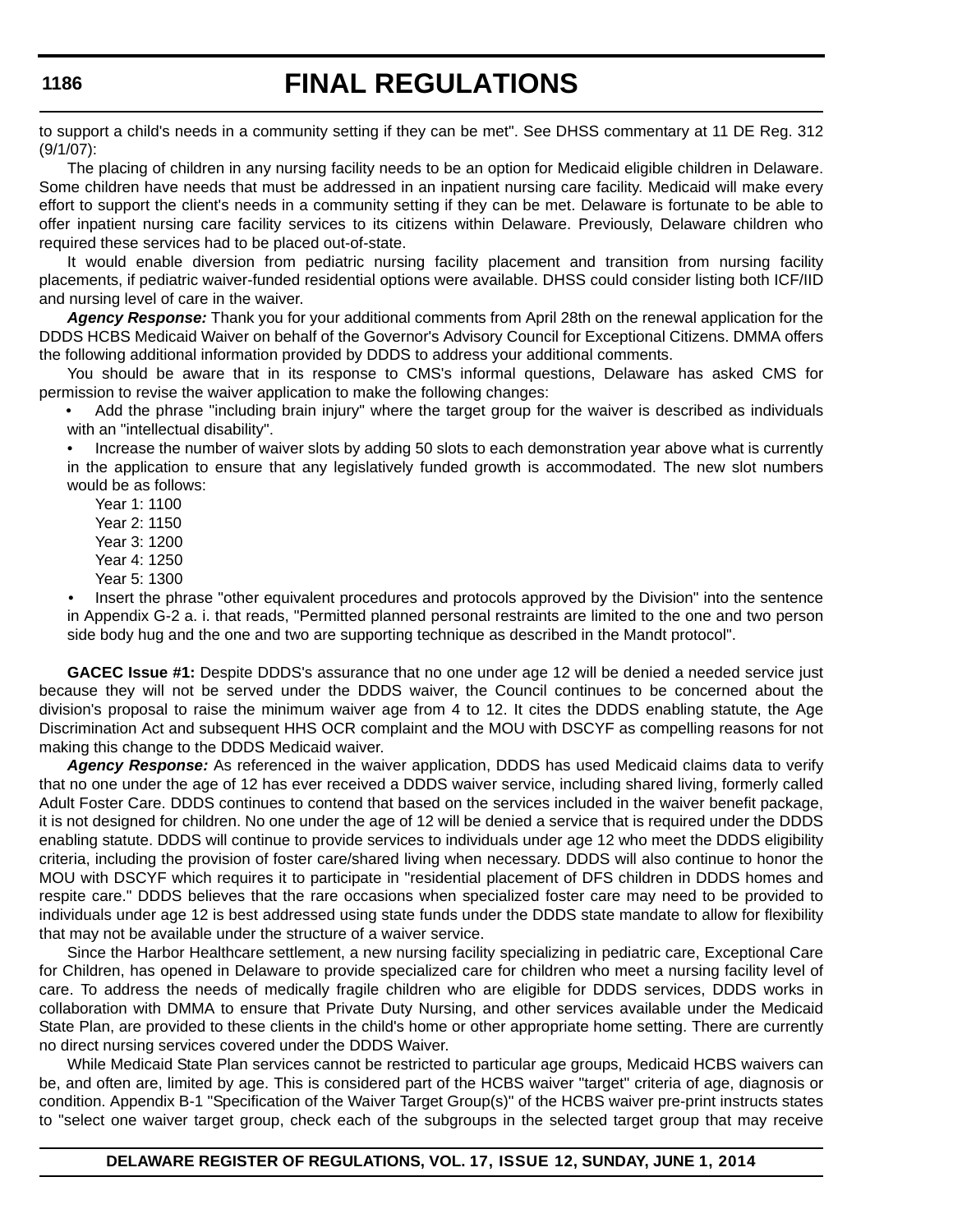services under the waiver, and specify the minimum and maximum (if any) age of the individuals served in each subgroup."

**GACEC Issue #2:** The Council continues to recommend that DDDS should add a nursing facility level of care to the waiver application in addition to the current designation of ICF/IID.

*Agency Response:* Per CMS regulations at 42 CFR 441.301(b)(1)(iii) states must indicate that waiver services will only be provided to recipients who, in the absence of waiver services would require the Medicaid covered level of care in a hospital, nursing facility, or ICF/IID. States may only select a single institutional level of care for the target group for which the cost of waiver services will be compared to the cost of institutional services. Nursing facility costs are significantly less than ICF/IID costs. If DDDS was able to include such a level of care under the DDDS waiver, it would have the effect of lowering the projection of "without waiver" spending that is compared to "with waiver" spending to demonstrate budget neutrality as required under 42 CFR 441.302(e). This waiver is designed to meet the needs of individuals with an intellectual developmental disability. Therefore, the ICF/ IID institutional level of care standard is the appropriate standard for this target group.

The 37 individuals listed on the DDDS census report that are indicated as residing in nursing facilities are tracked by DDDS because DDDS is responsible for providing the specialized services these individuals need to address their intellectual developmental disability as required under OBRA 1987. These individuals are covered under the Diamond State Health Plan Plus Long Term Care benefit which uses a nursing facility level of care to determine eligibility for long term care services. The specialized services provided to nursing facility residents with an intellectual developmental disability, including children residing at the Exceptional Care for Children nursing facility, can be paid for under the Medicaid State Plan or by DDDS with state funds for services that are not covered under the State Plan. Per 42 CFR 441.301(b)(1)(iii) individuals that reside in a hospital, nursing facility or ICF/IID are not eligible to receive HCBS waiver services.

DMMA hopes these responses are helpful.

#### **SCPD - April 30, 2014 Memorandum**

As background, on February 28, 2014, the Division of Developmental Disabilities Services (DDDS) forwarded a notice to the SCPD and other agencies that its draft waiver renewal was available for review on its website. The renewal document noted that DDDS intended to submit the renewal application to CMS during the week of March 10. Given the short timetable, SCPD submitted comments on an expedited basis. The Department has now published the waiver renewal as a proposed regulation with a 30-day comment period. Since the content of the waiver renewal has not changed, SCPD is providing the attached March 12th memorandum supplemented by the following observations. Please review these documents carefully since the attached April 17th response from DHSS/DMMA is confusing as it attempts to address SCPDs previous March 12th comments even though it specifically references "the DD Council". The Division appears to have "mixed-up" its responses with the intended councils and, in any event, does not address the following observations.

In Par. 4, SCPD objected to changing the minimum age of eligibility from 4 to 12 for a variety of reasons. As a supplement, SCPD is reminding DHSS that it was prompted to terminate the license and contract of a major DDDS provider on an expedited basis when an investigation team issued a report documenting numerous violations of standards. See Growth Horizons v. Nazario, No. 1:94-cv-00132-RRM (D. Del. August 9 1994) (Stipulation). Expedited termination of a DHSS or ICT-funded pediatric provider could recur, resulting in the need to provide alternative residential services quickly. If children under 12 are ineligible for the waiver, DHSS would have no available waiver-funded placement options, including shared living, group homes, and emergency temporary living arrangements (ETLAs). Eliminating waiver eligibility of children between age 4 and 12 would also undermine implementation of the attached DDDS-DSCY&F MOU. For example, Section II.B.2 contemplates the availability of DDDS foster home/shared living placements for eligible children requiring residential services due to abuse, neglect or dependency. Licensed foster home/shared living arrangements are covered by the DDDS waiver.

In Par. 11, SCPD suggested that DHSS consider adding levels of care apart from ICF/IID. The Council observed that the DDDS census listed 37 DDDS clients in nursing homes. As a supplement, SCPD notes that DHSS, while funding pediatric nursing home care, has historically confirmed its commitment to "make every effort to support a child's needs in a community setting if they can be met". See DHSS commentary at 11 DE Reg. 312 (9/1/07):

The placing of children in any nursing facility needs to be an option for Medicaid eligible children in Delaware. Some children have needs that must be addressed in an inpatient nursing care facility. Medicaid will make every effort to support the client's needs in a community setting if they can be met. Delaware is fortunate to be able to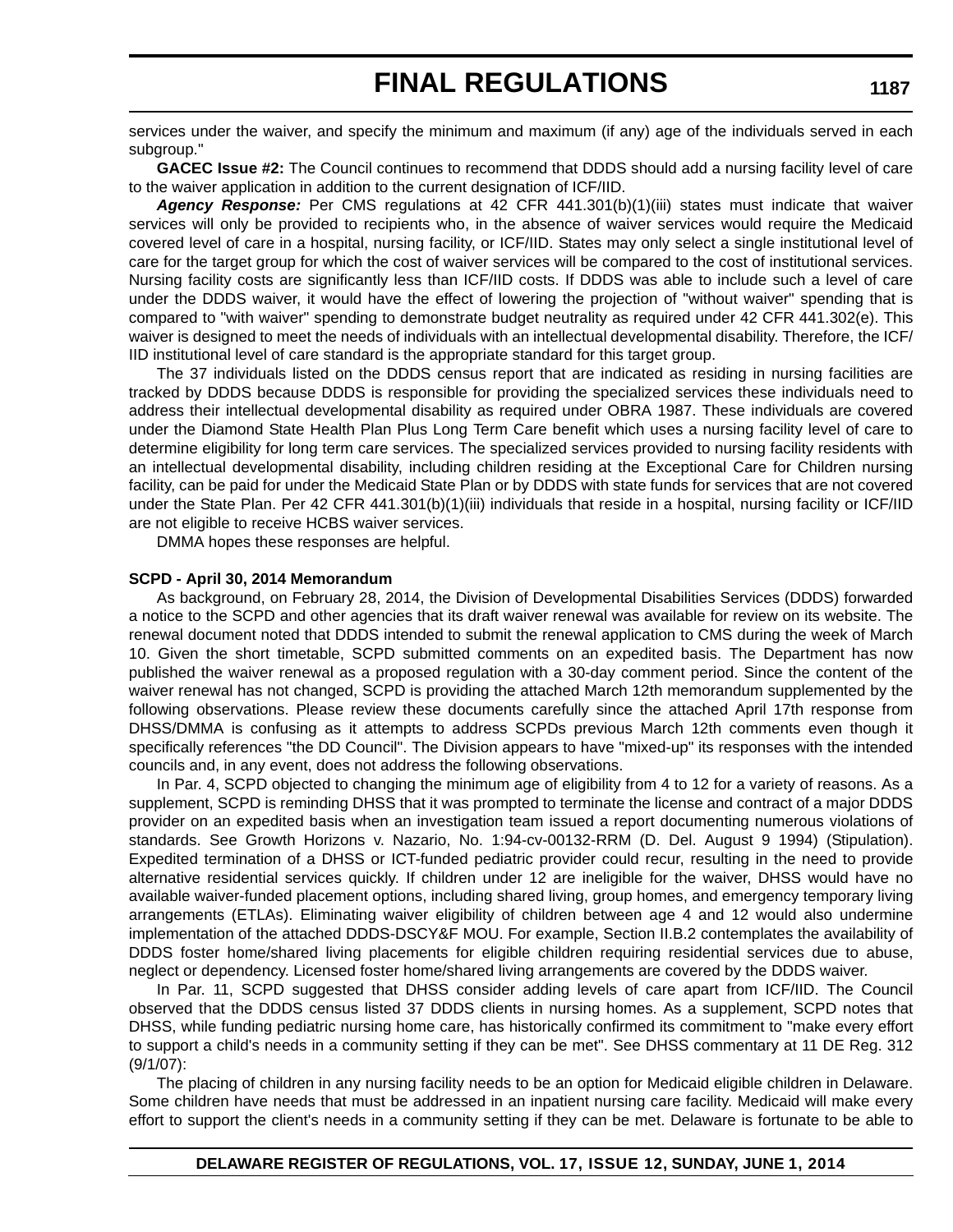# **FINAL REGULATIONS**

offer inpatient nursing care facility services to its citizens within Delaware. Previously, Delaware children who required these services had to be placed out-of-state.

It would facilitate diversion from pediatric nursing facility placement, and transition from nursing facility placements, if pediatric waiver-funded residential options were available. DHSS could therefore consider listing both ICF/IID and nursing level of care in the waiver.

In summary, SCPD is resubmitting its earlier commentary plus the above supplemental remarks.

*Agency Response:* Thank you for your additional comments from April 30th on the renewal application for the DDDS HCBS Medicaid Waiver on behalf of the State Council for Persons with Disabilities (The Council). DMMA offers the following additional information provided by DDDS to address your additional comments.

You should be aware that in its response to CMS's informal questions, Delaware has asked CMS for permission to revise the waiver application to make the following changes:

• Add the phrase "including brain injury" where the target group for the waiver is described as individuals with an "intellectual disability".

• Increase the number of waiver slots by adding 50 slots to each demonstration year above what is currently in the application to ensure that any legislatively funded growth is accommodated. The new slot numbers would be as follows:

- Year 1: 1100 Year 2: 1150 Year 3: 1200
- Year 4: 1250
- Year 5: 1300

• Insert the phrase "other equivalent procedures and protocols approved by the Division" into the sentence in Appendix G-2 a. i. that reads, "Permitted planned personal restraints are limited to the one and two person side body hug and the one and two are supporting technique as described in the Mandt protocol".

**SCPD Issue #1:** Despite DDDS's assurance that no one under age 12 will be denied a needed service just because they will not be served under the DDDS waiver, the Council continues to be concerned about the division's proposal to raise the minimum waiver age from 4 to 12. It cites the DDDS enabling statute, the Age Discrimination Act and subsequent HHS OCR complaint and the MOU with DSCYF as compelling reasons for not making this change to the DDDS Medicaid waiver.

*Agency Response:* As referenced in the waiver application, DDDS has used Medicaid claims data to verify that no one under the age of 12 has ever received a DDDS waiver service, including shared living, formerly called Adult Foster Care. DDDS continues to contend that based on the services included in the waiver benefit package, it is not designed for children. No one under the age of 12 will be denied a service that is required under the DDDS enabling statute. DDDS will continue to provide services to individuals under age 12 who meet the DDDS eligibility criteria, including the provision of foster care/shared living when necessary. DDDS will also continue to honor the MOU with DSCYF which requires it to participate in "residential placement of DFS children in DDDS homes and respite care." DDDS believes that the rare occasions when specialized foster care may need to be provided to individuals under age 12 is best addressed using state funds under the DDDS state mandate to allow for flexibility that may not be available under the structure of a waiver service.

Since the Harbor Healthcare settlement, a new nursing facility specializing in pediatric care, Exceptional Care for Children, has opened in Delaware to provide specialized care for children who meet a nursing facility level of care. To address the needs of medically fragile children who are eligible for DDDS services, DDDS works in collaboration with DMMA to ensure that Private Duty Nursing, and other services available under the Medicaid State Plan, are provided to these clients in the child's home or other appropriate home setting. There are currently no direct nursing services covered under the DDDS Waiver.

While Medicaid State Plan services cannot be restricted to particular age groups, Medicaid HCBS waivers can be, and often are, limited by age. This is considered part of the HCBS waiver "target" criteria of age, diagnosis or condition. Appendix B-1 "Specification of the Waiver Target Group(s)" of the HCBS waiver pre-print instructs states to "select one waiver target group, check each of the subgroups in the selected target group that may receive services under the waiver, and specify the minimum and maximum (if any) age of the individuals served in each subaroup."

**SCPD Issue #2:** The Council continues to recommend that DDDS should add a nursing facility level of care to the waiver application in addition to the current designation of ICF/IID.

*Agency Response:* Per CMS regulations at 42 CFR 441.301(b)(1)(iii) states must indicate that waiver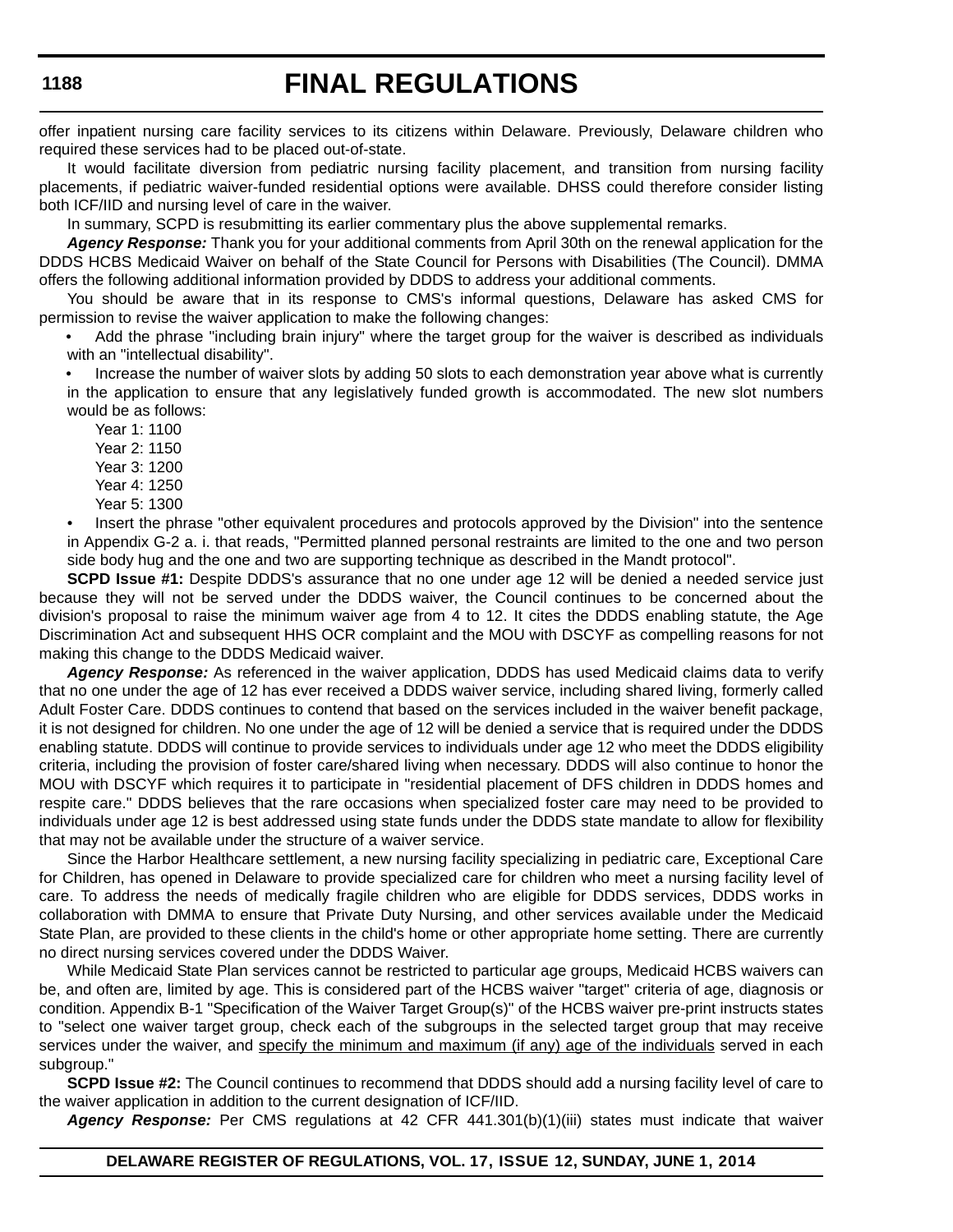services will only be provided to recipients who, in the absence of waiver services would require the Medicaid covered level of care in a hospital, nursing facility, or ICF/IID. States may only select a single institutional level of care for the target group for which the cost of waiver services will be compared to the cost of institutional services. Nursing facility costs are significantly less than ICF/IID costs. If DDDS was able to include such a level of care under the DDDS waiver, it would have the effect of lowering the projection of "without waiver" spending that is compared to "with waiver" spending to demonstrate budget neutrality as required under 42 CFR 441.302(e). This waiver is designed to meet the needs of individuals with an intellectual developmental disability. Therefore, the ICF/ IID institutional level of care standard is the appropriate standard for this target group.

The 37 individuals listed on the DDDS census report that are indicated as residing in nursing facilities are tracked by DDDS because DDDS is responsible for providing the specialized services these individuals need to address their intellectual developmental disability as required under OBRA 1987. These individuals are covered under the Diamond State Health Plan Plus Long Term Care benefit which uses a nursing facility level of care to determine eligibility for long term care services. The specialized services provided to nursing facility residents with an intellectual developmental disability, including children residing at the Exceptional Care for Children nursing facility, can be paid for under the Medicaid State Plan or by DDDS with state funds for services that are not covered under the State Plan. Per 42 CFR 441.301(b)(1)(iii) individuals that reside in a hospital, nursing facility or ICF/IID are not eligible to receive HCBS waiver services.

DMMA hopes these responses are helpful.

#### **FINDINGS OF FACT:**

The Department finds that the proposed changes as set forth in the April 1, 2014 *Register of Regulations* should be adopted.

THEREFORE, IT IS ORDERED, that the proposed regulation to publish for public comment a draft of the Division of Developmental Disabilities Services (DDDS) 1915(c) Home and Community-Based Services Waiver (HCBS) waiver renewal application is adopted and shall be final effective June 10, 2014.

Rita M. Landgraf, Secretary, DHSS

**\*Please Note: Due to the size of the final regulation, it is not being published here. A copy of the regulation is available at:**

**[1915\(i\) Home and Community-Based Services Waiver Renewal Application](http://regulations.delaware.gov/register/june2014/final/17 DE Reg 1179 06-01-14.htm)**

## **DIVISION OF MEDICAID [AND MEDICAL ASSISTANCE](http://www.dhss.delaware.gov/dhss/dmma/)** Statutory Authority: 31 Delaware Code, Section 512 (31 **Del.C.** §512)

#### **ORDER**

#### **[Medicaid Coverage of Prescribed Drugs](#page-4-0)**

#### **NATURE OF THE PROCEEDINGS:**

Delaware Health and Social Services ("Department") / Division of Medicaid and Medical Assistance (DMMA) initiated proceedings to submit a state plan amendment to the Centers for Medicare and Medicaid Services (CMS) regarding prescribed drug coverage, specifically, *changes to the coverage of barbiturates, benzodiazepines and agents used to promote smoking cessation*. The Department's proceedings to amend its regulations were initiated pursuant to 29 **Delaware Code** Section 10114 and its authority as prescribed by 31 **Delaware Code** Section 512.

The Department published its notice of proposed regulation changes pursuant to 29 **Delaware Code** Section 10115 in the April 2014 Delaware *Register of Regulations*, requiring written materials and suggestions from the public concerning the proposed regulations to be produced by April 30, 2014 at which time the Department would receive information, factual evidence and public comment to the said proposed changes to the regulations.

## **1189**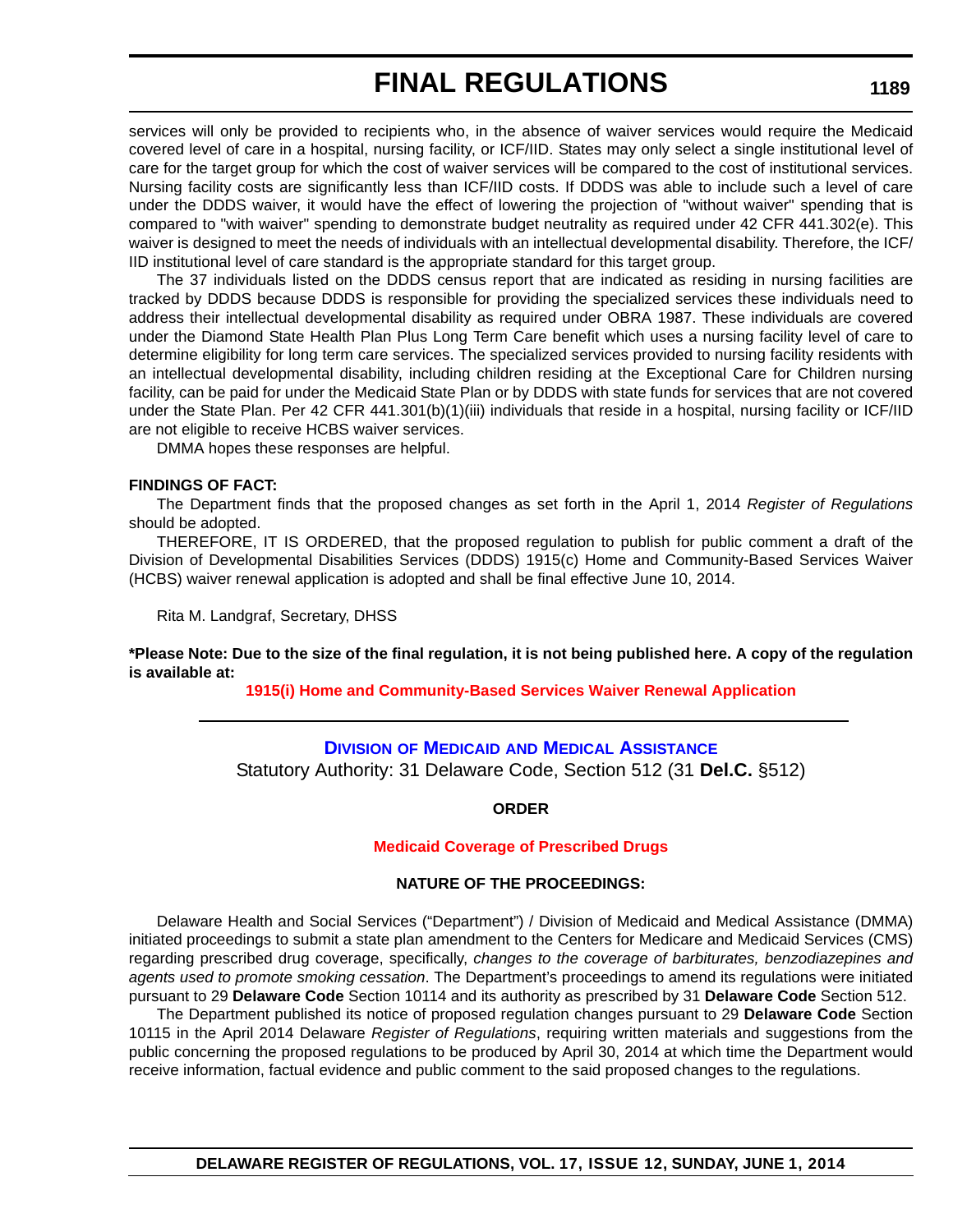## **SUMMARY OF PROPOSAL**

The proposed provides notice to the public that Delaware Health and Social Services/Division of Medicaid and Medical Assistance (DHSS/DMMA) intends to submit a state plan amendment to the Centers for Medicare and Medicaid Services (CMS) regarding prescribed drug coverage, specifically, *changes to the coverage of barbiturates, benzodiazepines and agents used to promote smoking cessation*.

## **Statutory Authority**

- Patient Protection and Affordable Care Act, P.L. 111-148, enacted March 23, 2010 and the Health Care and Education Reconciliation Act of 2010, P.L. 111-152, enacted March 30, 2010 (collectively referred to as the Affordable Care Act
- 1927(d)(7) of the Social Security Act, *Non-Excludable Drugs*
- 42 CFR §440.120, *Prescribed drugs*
- 42 CFR §447.205, *Public notice of changes in Statewide methods and standards for setting payment rates*

## **Background**

Effective January 1, 2014, section 2502 of the Affordable Care Act amends section 1927(d)(2) of the Social Security Act (the Act) by removing barbiturates, benzodiazepines and agents used to promote smoking cessation from the list of drugs a state Medicaid program may exclude from coverage or otherwise restrict. It also added section 1927(d)(7) of the Act which explicitly prohibits states from excluding the following drugs, or their medical uses, from coverage: barbiturates, benzodiazepines and agents used to promote smoking cessation, including agents approved by the Food and Drug Administration (FDA) under the over-the-counter (OTC) monograph process for purposes of promoting, and when used to promote, tobacco cessation.

## *State Plan Amendment*

In light of the statute, states will need to remove from the state plan any indication that the following drugs are restricted or otherwise excluded: barbiturates, benzodiazepines and agents used to promote smoking cessation. To the extent that the state needs to change its state plan to be consistent with these Medicaid coverage requirements, the state will need to submit a state plan amendment (SPA) to be effective January 1, 2014.

### **Summary of Proposal**

Pursuant to 42 CFR 447.205 and the Delaware Administrative Procedures Act, public notice is hereby given that Delaware Health and Social Services (DHSS)/Division of Medicaid and Medical Assistance (DMMA) intends to submit a state plan amendment to the Centers for Medicare and Medicaid Services (CMS) in accordance with 42 CFR 430.12. Upon CMS approval, the proposed changes will update Attachment 3.1-A of the Medicaid State Plan regarding the coverage of barbiturates, benzodiazepines and agents used to promote smoking cessation.

Delaware Medicaid did not take an 'exclusion' approach and currently provides coverage for these excludable drugs. Delaware treats these drugs as any other medically necessary therapeutic class. However, there are quantity limits in place to ensure appropriate use.

States were instructed by CMS to submit a state plan amendment (SPA) to remove benzodiazepines, barbiturates, and smoking cessation drugs from the list of drugs a state can exclude from coverage or restrict. If the language appears on the state plan page, the state cannot just uncheck the box, the language on the state plan page(s) needs to be removed, and also, revise the assigned numbering and/or lettering on the plan page(s).

### **Fiscal Impact Statement**

This is a technical change to the Medicaid State Plan with no financial impact as Delaware Medicaid has been covering these drugs.

## **SUMMARY OF COMMENTS RECEIVED WITH AGENCY RESPONSE**

The Governor's Advisory Council for Exceptional Citizens (GACEC) and the State Council for Persons with Disabilities (SCPD) offered the following observations summarized below. The Division of Medicaid and Medical Assistance (DMMA) has considered each comment and responds as follows: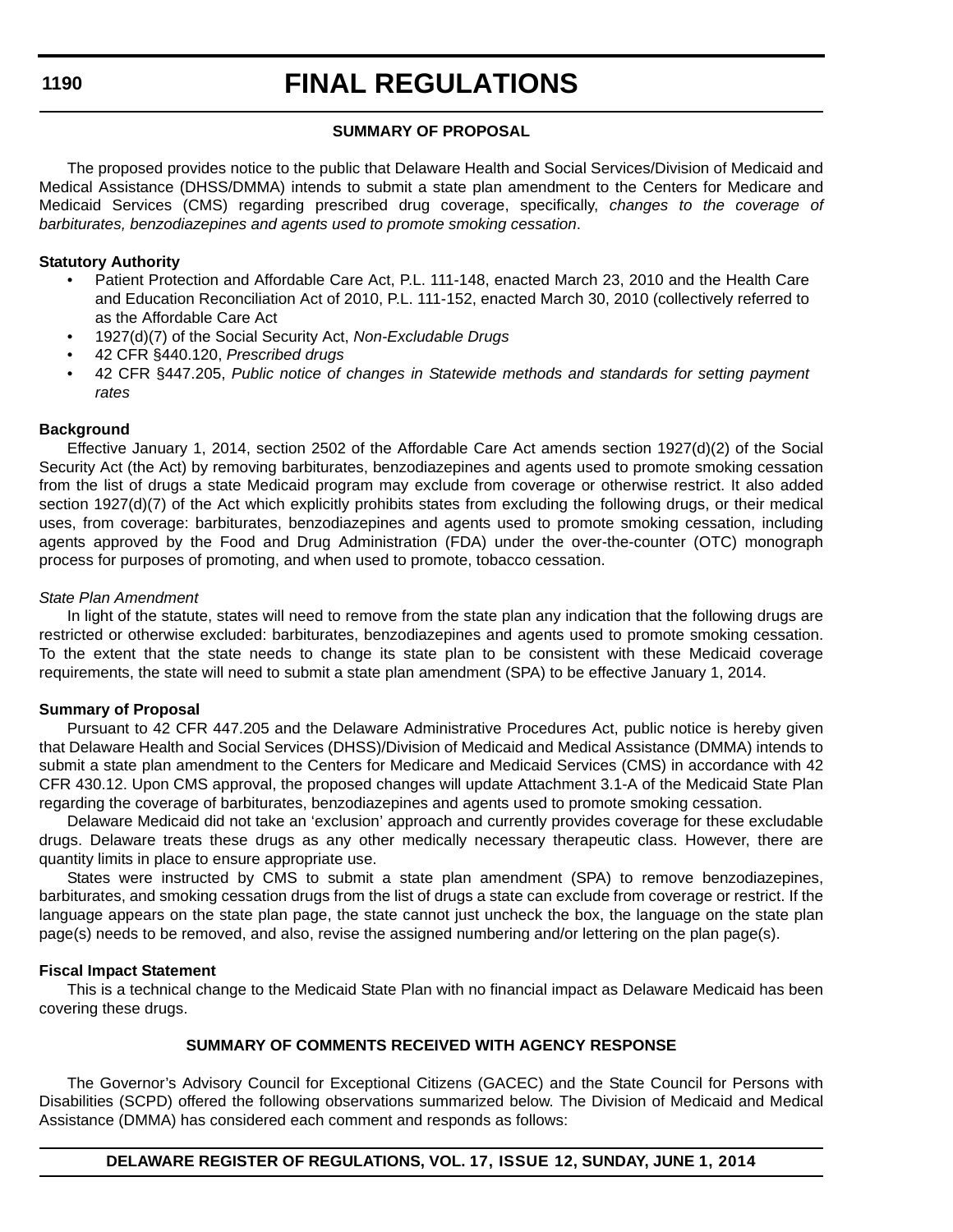## **GACEC**

Effective January 1, 2014 the Affordable Care Act (ACA) disallows restricting access to barbiturates, benzodiazepines, and agents used to promote smoking cessation. Therefore, the DMMA is proposing a technical amendment to conform to the ACA. The GACEC **endorses** the proposed regulation and has the following observations:

*Agency Response*: DMMA thanks the Council for its endorsement.

### **SCPD**

SCPD endorses the proposed regulation and has the following observations:

Effective January 1, 2014 the Affordable Care Act (ACA) disallows restricting access to barbiturates, benzodiazepines, and agents used to promote smoking cessation. DMMA is therefore proposing a technical amendment to conform to the ACA. The anomaly is that the current restrictions were just added last year. See 16 DE Reg. 1028 (4/1/13) (proposed); 16 DE Reg. 1270 (6/1/13) (final)]. Consistent with the attached March 30, 2014 article, Medicaid beneficiaries are more likely to smoke than the general population and the CDC recommends Medicaid coverage of all proven cessation treatments.

*Agency Response*: DMMA thanks the Council for its endorsement.

There is no change to the regulation as a result of these comments.

## **FINDINGS OF FACT:**

The Department finds that the proposed changes as set forth in the April 1, 2014 *Register of Regulations* should be adopted.

**THEREFORE, IT IS ORDERED**, that the proposed regulation regarding prescribed drug coverage, specifically, *to remove benzodiazepines, barbiturates, and smoking cessation drugs from the list of drugs a state can exclude from coverage or restrict* is adopted and shall be final effective June 10, 2014.

Rita M. Landgraf, Secretary, DHSS

**\*Please note that no changes were made to the regulation as originally proposed and published in the April 2014 issue of the** *Register* **at page 951 (17 DE Reg. 951). Therefore, the final regulation is not being republished. A copy of the final regulation is available at:**

**[Medicaid Coverage of Prescribed Drugs](http://regulations.delaware.gov/register/june2014/final/17 DE Reg 1189 06-01-14.htm)**

## **[DEPARTMENT OF STATE](http://dpr.delaware.gov/)**

**DIVISION OF PROFESSIONAL REGULATION**

**1100 BOARD OF DENTISTRY AND DENTAL HYGIENE**

Statutory Authority: 24 Delaware Code, Section 1106(a)(1) (24 **Del.C.** §1106(a)(1))

24 **DE Admin. Code** 1100

## **ORDER**

## **[1100 Board of Dentistry and Dental Hygiene](#page-4-0)**

On March 1, 2014, the Delaware Board of Dentistry and Dental Hygiene published proposed changes to its regulations in the Delaware *Register of Regulations*, Volume 17, Issue 9. This notice further indicated that written comments would be accepted by the Board for thirty days, a public hearing would be held, and written comments would be accepted for fifteen days thereafter. After due notice in the *Register of Regulations* and two Delaware newspapers, a public hearing was held on April 7, 2014 at a regularly scheduled meeting of the Delaware Board of Dentistry and Dental Hygiene to receive verbal comments regarding the Board's proposed amendments to its regulations.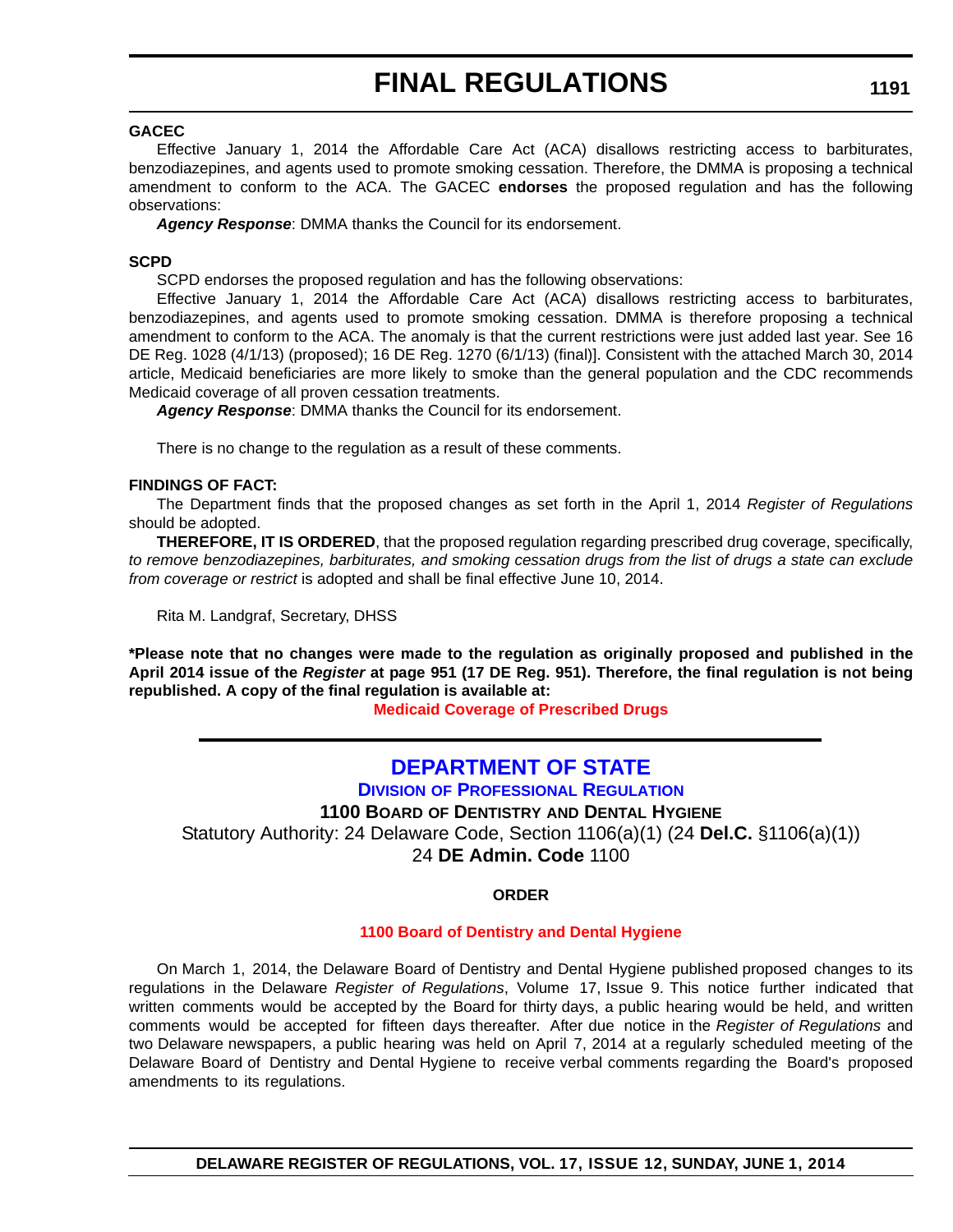## **SUMMARY OF THE EVIDENCE AND INFORMATION SUBMITTED**

At the time of the deliberations, the Board considered the following documents:

**Board Exhibit 1** - Affidavit of publication of the public hearing notice in the *News Journal*; and

**Board Exhibit 2** - Affidavit of publication of the public hearing notice in the *Delaware State News*.

There was no verbal testimony given at the public hearing on April 7, 2014. No written comments were received by the Board during the initial thirty day public comment period; nor were any written comments received after the public hearing during the fifteen day 29 **Del.C.** §10118(a) second public comment period.

## **FINDINGS OF FACT AND CONCLUSIONS**

1. The public was given notice and an opportunity to provide the Board with comments in writing and by testimony at the public hearing on the proposed amendments to the Board's regulations.

2. There were no public comments provided to the Board during the two written public comment periods, or the public hearing.

3. Pursuant to 24 **Del.C.** §1106(a)(1) the Board has statutory authority to promulgate rules and regulations clarifying specific statutory sections of its statute.

4. The proposed changes amend Board's regulations, at 10.0, *et. seq.* by creating a time limit for dental and dental hygiene candidates to successfully apply for licensure subsequent to passing the applicable clinical examination. If such candidates do not apply within five years of passing the exam, they will have to re-take it.

5. The public was given notice and an opportunity to provide the Board with comments in writing and by testimony at the public hearing on the proposed changes to the Board's rules and regulations.

6. Having received no public comments, the Board finds no reason to amend the regulations as proposed.

#### **DECISION AND ORDER CONCERNING THE REGULATIONS**

NOW THEREFORE, pursuant to 24 **Del.C.** §1106(a)(1) and for the reasons set forth above, the Board of Dentistry and Dental Hygiene does hereby ORDER that the regulations be, adopted and promulgated as set forth in the Delaware *Register of Regulations* on June 1, 2014.

The effective date of this Order is ten days from the date of its publication in the Delaware *Register of Regulations,* pursuant to 29 **Del.C.** §10118(g). The new regulations are attached hereto as Exhibit A.

**SO ORDERED** this 15<sup>th</sup> day of May, 2014.

### **BOARD OF DENTISTRY AND DENTAL HYGIENE**

John Lenz, DDS, President **June Ewing, Public Member** Brian McAllister, DDS, Secretary Nathaniel Gibbs, Public Member Carol Argo, RDH Thomas A. Mercer, DMD Debra Bruhl, RDH, Hygiene Advisory Mary Trinkle, RDH, Hygiene Advisory Lucinda Bunting, DMD Sharon Welsh, DDS Buffy Parker, RDH, Hygiene Advisory

**\*Please note that no changes were made to the regulation as originally proposed and published in the March 2014 issue of the** *Register* **at page 905 (17 DE Reg. 905). Therefore, the final regulation is not being republished. A copy of the final regulation is available at:**

**[1100 Board of Dentistry and Dental Hygiene](http://regulations.delaware.gov/register/june2014/final/17 DE Reg 1191 06-01-14.htm)**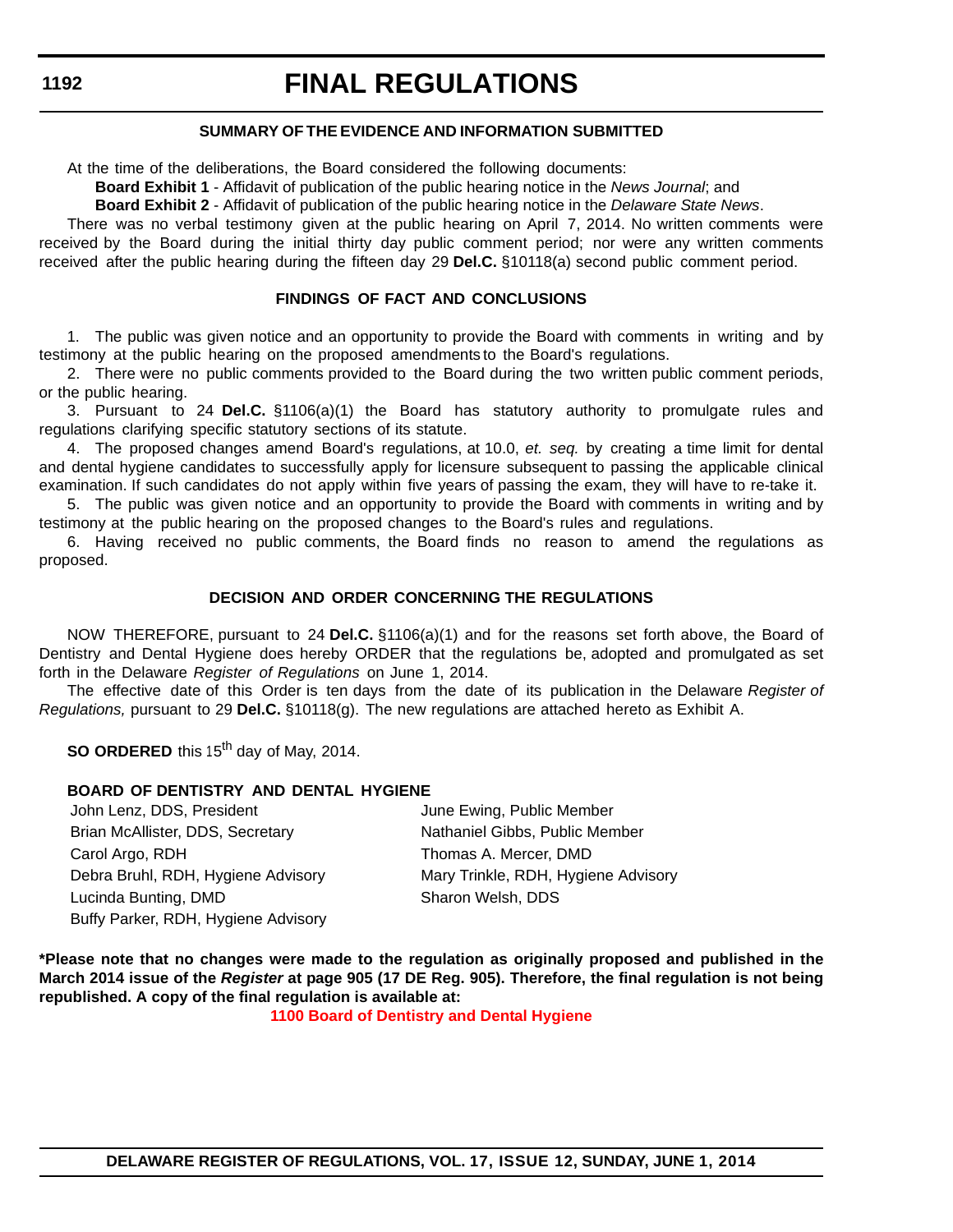## **DIVISION [OF PROFESSIONAL REGULATION](http://dpr.delaware.gov/) 1900 BOARD OF NURSING** Statutory Authority: 24 Delaware Code, Section 1904(c) (24 **Del.C.** §1904(c)) 24 **DE Admin. Code** 1900

## **ORDER**

### **[1900 Board of Nursing](#page-4-0)**

The Delaware Board of Nursing pursuant to 24 **Del.C.** §1904(c), proposed to revise Regulations 6.6.1.5, 6.8.5, 6.9.2, 8.11.4, 9.6.1, and 2.4.1.5. The proposed changes clarify the process for renewing licenses in light of the sole option for renewal, the online renewal, and eradication of the paper renewal. The changes to 2.4.1.5 are nonsubstantive and are merely an attempt to clarify a prior change that did not include appropriate renumbering and retitling of the regulations.

Following publication in the Delaware *Register of Regulations* on February 1, 2014 a public hearing was held on March 19, 2014. Written comment periods were held open for thirty days, and an additional fifteen days following the public hearing. At the hearing, the Board accepted as evidence and marked as the Board's Exhibit 1 documentation of publication of the notice of the public hearing in the *News Journal* and the *Delaware State News*. During the written public comment period, no public comment was received. Further, no public comment was received by the Board during either public hearing.

### **Summary of the Findings of Fact**

Pursuant to discussions held at open public Board meetings, the Board proposed to amend Regulations 6.6.1.5, 6.8.5, 6.9.2, 8.11.4, 9.6.1, and 2.4.1.5 in order to clarify the process for renewing licenses in light of the sole option for renewal, the online renewal, and eradication of the paper renewal. The changes to 2.4.1.5 are nonsubstantive and are merely an attempt to clarify a prior change that did not include appropriate renumbering and retitling of the regulations.

## **Decision of the Board**

Having found that the proposed changes to the regulations are necessary as outlined herein, the Board finds that the regulations shall be adopted as final in the form as proposed. The exact text of the regulations, as amended, are attached to this order as Exhibit A. These changes will become effective ten days following publication of this order in the Delaware *Register of Regulations* on June 1, 2014.

| IT IS SO ORDERED this 9 <sup>th</sup> day of April, 2014 by the Delaware Board of Nursing |                                                            |  |
|-------------------------------------------------------------------------------------------|------------------------------------------------------------|--|
| Robert Contino, RN, Nurse Educator, President                                             | Mary Lomax, Public Member                                  |  |
| Pam Tyranski, RN, Vice-President                                                          | Madelyn Nellius, Public Member                             |  |
| Kathy L. Bradley, LPN                                                                     | Delphos Price, RN, CRNA, Advanced Practice<br>Nurse Member |  |
| Lyron Deputy, RN                                                                          | David Salati, RN                                           |  |
| Dianne Halpern, RN                                                                        | Harland Sanders Jr., Public Member                         |  |

**\*Please note that no changes were made to the regulation as originally proposed and published in the February 2014 issue of the** *Register* **at page 819 (17 DE Reg. 819). Therefore, the final regulation is not being republished. A copy of the final regulation is available at:**

**[1900 Board of Nursing](http://regulations.delaware.gov/register/june2014/final/17 DE Reg 1193 06-01-14.htm)**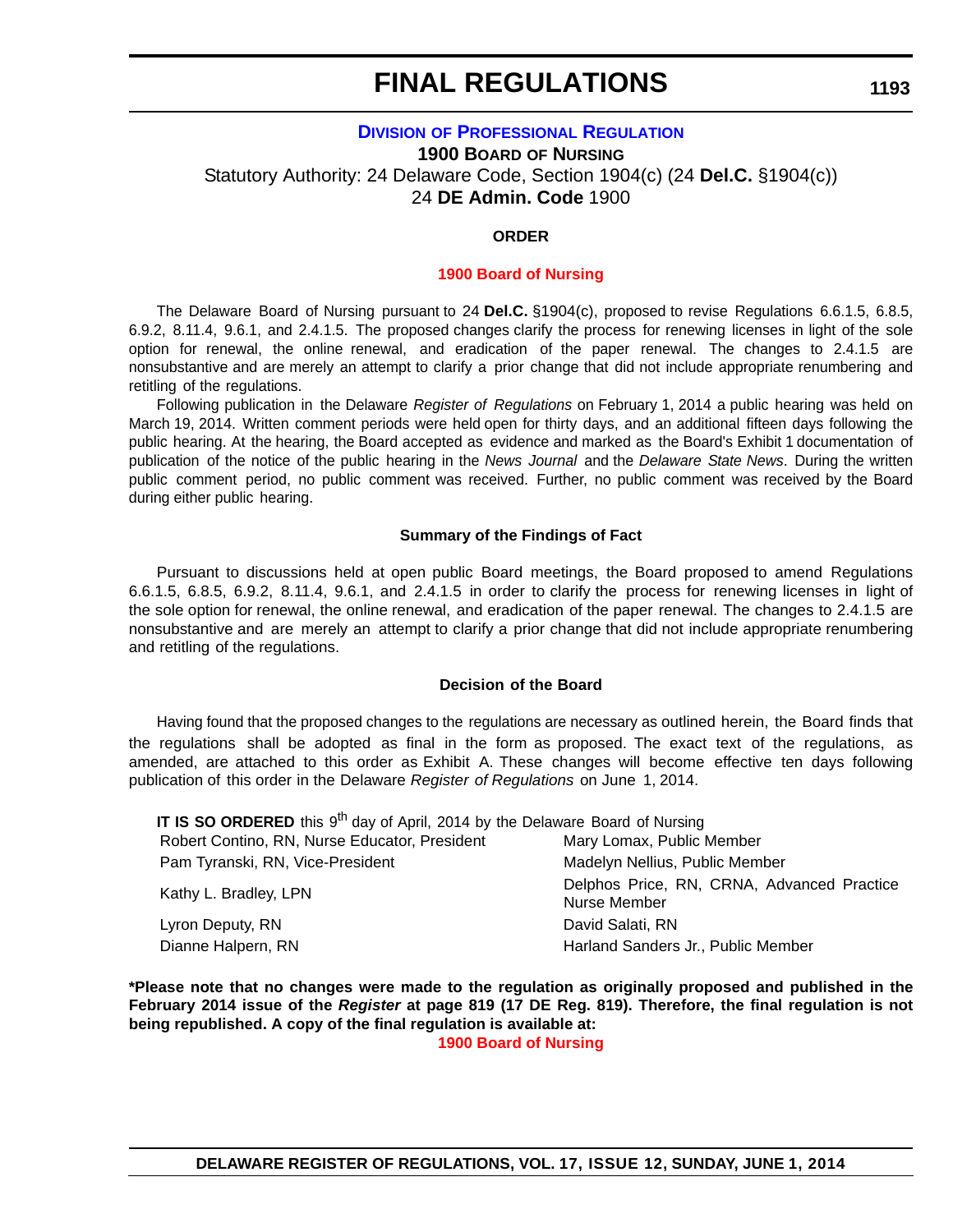# **FINAL REGULATIONS**

## **DIVISION [OF PROFESSIONAL REGULATION](http://dpr.delaware.gov/)**

Statutory Authority: 24 Delaware Code, Section 2906(a)(1) (24 **Del.C.** §2906(a)(1)) 24 **DE Admin. Code** 2900

## **ORDER**

## **[2900 Real Estate Commission](#page-4-0)**

After due notice in the *Delaware Register of Regulations* and two Delaware newspapers, a public hearing was held on April 10, 2014 at a scheduled meeting of the Delaware Real Estate Commission ("the Commission") to receive comments regarding proposed amendments to the Commission's rules and regulations. The Commission has proposed a new Rule 13.1.3 to state that Modules 1 – 6 automatically qualify for Module 7 credit. The Commission has also proposed an amendment to Rule 13.0 to add a new Rule 13.2.1.4 to clarify the CE hours required where an individual has been licensed for at least eighteen months but less than twenty-four months.

The proposed changes to the rules and regulations were published in the *Register of Regulations,* Volume 17, Issue 7, on January 1, 2014. Notice of the rescheduled hearing was published in the *Register of Regulations,* Volume 17, Issue 9, on March 1, 2014. Notice of the April 10, 2014 hearing was published in the *News Journal* (Exhibit 1) and the *Delaware State News.* Exhibit 2. Pursuant to 29 **Del.C.** §10118(a), the date to receive final written comments was April 25, 2014, 15 days following the public hearing. The Commission deliberated on the proposed revisions at its regularly scheduled meeting on May 8, 2014.

## **Summary of the Evidence and Information Submitted**

The following exhibits were made a part of the record:

Commission Exhibit 1: *News Journal* Affidavit of Publication.

Commission Exhibit 2: *Delaware State News* Affidavit of Publication.

The Commission received no verbal or written comment.

## **Findings of Fact and Conclusions**

The public was given notice and an opportunity to provide the Commission with comments in writing and by testimony on the proposed amendments to the Commission's rules and regulations.

Pursuant to 24 **Del.C.** §2906(a)(1), the Commission has the statutory authority to promulgate rules and regulations. The proposed revisions will facilitate licensee compliance with the Commission's continuing education standards. The Commission concludes that adoption of the Guidelines as amended advances professional standards and is in the best interest of the public.

## **Decision and Effective Date**

The Commission hereby adopts the proposed amendments to the rules and regulations as effective 10 days following publication of this Order in the *Delaware Register of Regulations.*

### **Text and Citation**

The text of the revised Guidelines remains as published in the *Delaware Register of Regulations,* Volume 17, Issue 7, on January 1, 2014.

**SO ORDERED** this 8th day of May, 2014.

## **DELAWARE REAL ESTATE COMMISSION**

Michael Harrington, Sr., Professional Member, Chairperson

Justin Healy, Professional Member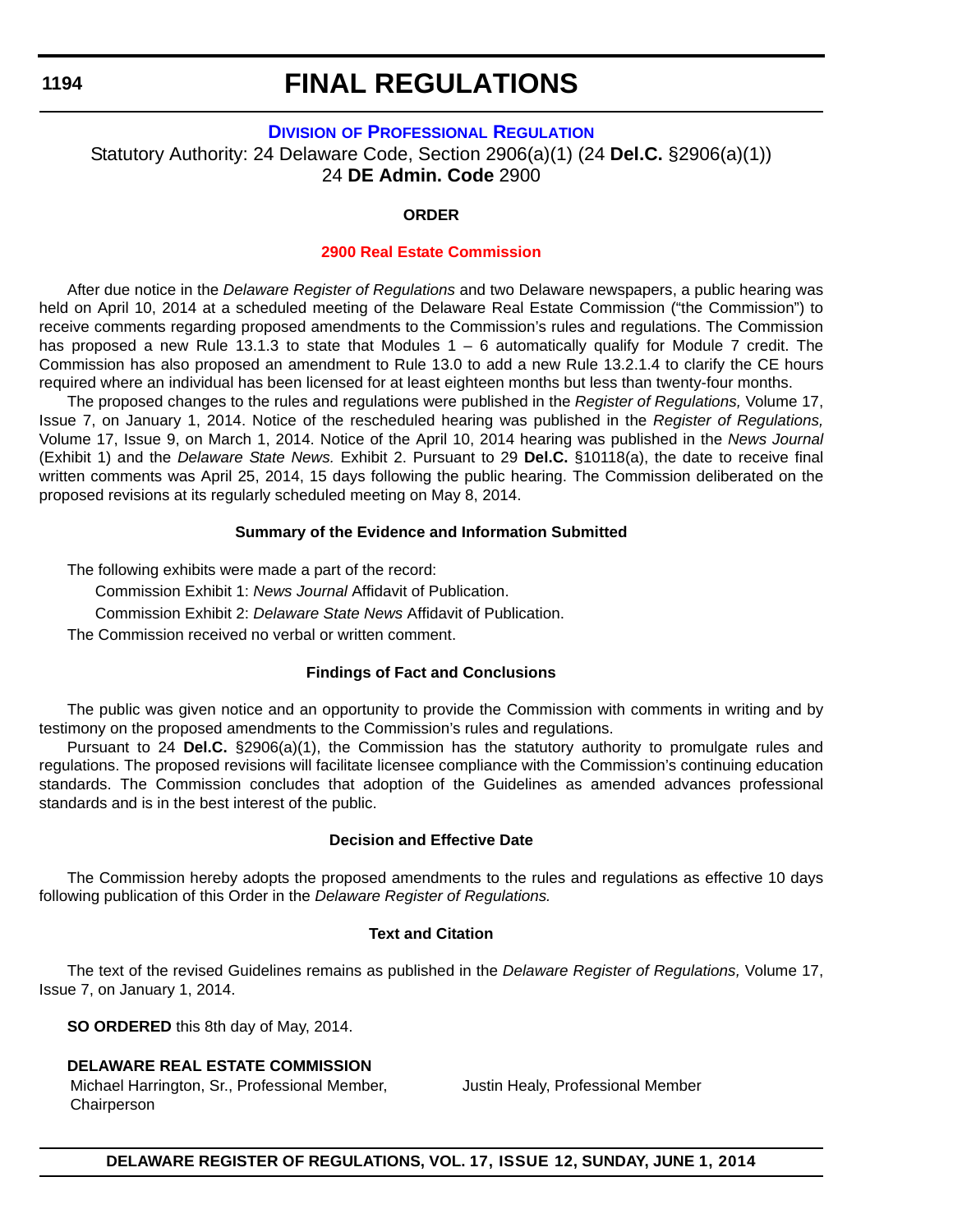Andrew Staton, Professional Member, Vice-Chairperson Ricky H. Allamong, Professional Member, Secretary Lynn Rogers, Public Member James C. Brannon, Jr., Public Member Christopher J. Whitfield, Professional Member Gilbert Emory, Public Member

Joseph F. McCann, Public Member

**\*Please note that no changes were made to the regulation as originally proposed and published in the January 2014 issue of the** *Register* **at page 713 (17 DE Reg. 713). Therefore, the final regulation is not being republished. A copy of the final regulation is available at:**

### **[2900 Real Estate Commission](http://regulations.delaware.gov/register/june2014/final/17 DE Reg 1194 06-01-14.htm)**

## **DIVISION [OF PROFESSIONAL REGULATION](http://dpr.delaware.gov/)**

Statutory Authority: 24 Delaware Code, Section 2906(a)(1) (24 **Del.C.** §2906(a)(1)) 24 **DE Admin. Code** 2925

#### **ORDER**

#### **[2925 Real Estate Commission Education Committee](#page-4-0)**

After due notice in the *Delaware Register of Regulations* and two Delaware newspapers, a public hearing was held on April 10, 2014 at a scheduled meeting of the Delaware Real Estate Commission ("the Commission") to receive comments regarding proposed amendments to the Commission's Education Guidelines ("Guidelines"). The Commission has proposed revisions to Rule 7.0 to specify that, where a student requests approval for a continuing education course, an instructor resume is not required for a Commission or ARELLO approved instructor. Rule 7.0 is further amended to state that Modules 1 – 6 automatically qualify for Module 7 credit. Rule 8.4 is revised to state that the course provider shall determine whether electronic devices may be used during the course.

The proposed changes to the Guidelines were published in the *Register of Regulations,* Volume 17, Issue 7, on January 1, 2014. Notice of the rescheduled hearing was published in the *Register of Regulations,* Volume 17, Issue 9, on March 1, 2014. Notice of the April 10, 2014 hearing was published in the *News Journal* (Exhibit 1) and the *Delaware State News.* Exhibit 2. Pursuant to 29 **Del.C.** §10118(a), the date to receive final written comments was April 25, 2014, 15 days following the public hearing. The Commission deliberated on the proposed revisions at its regularly scheduled meeting on May 8, 2014.

#### **Summary of the Evidence and Information Submitted**

The following exhibits were made a part of the record:

Commission Exhibit 1: *News Journal* Affidavit of Publication.

Commission Exhibit 2: *Delaware State News* Affidavit of Publication.

The Commission received no verbal or written comment.

#### **Findings of Fact and Conclusions**

The public was given notice and an opportunity to provide the Commission with comments in writing and by testimony on the proposed amendments to the Commission's Guidelines.

Pursuant to 24 **Del.C.** §2906(a)(1), the Commission has the statutory authority to promulgate rules and regulations. The proposed revisions will facilitate licensee compliance with the Commission's continuing education standards. The Commission concludes that adoption of the Guidelines as amended advances professional standards and is in the best interest of the public.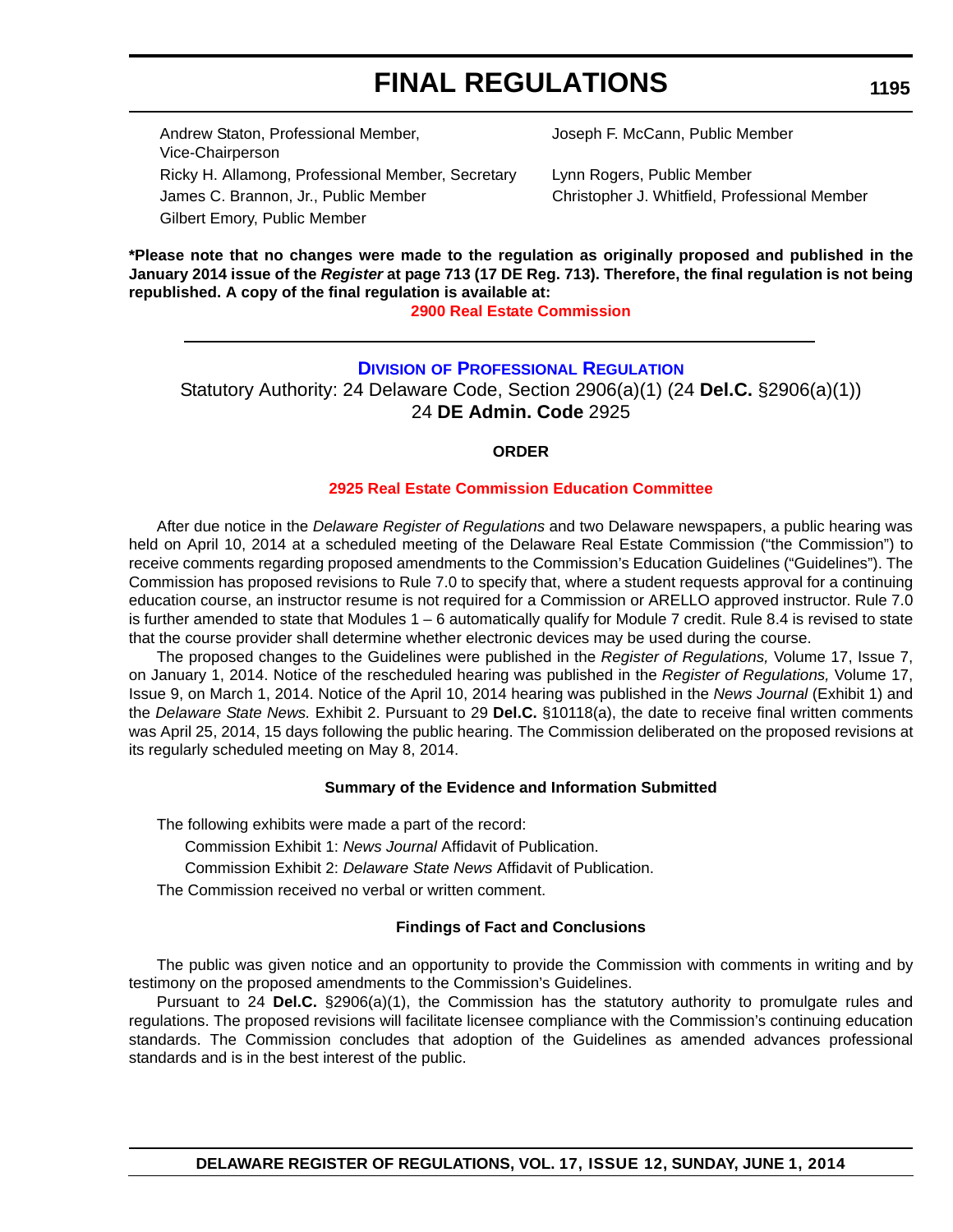# **FINAL REGULATIONS**

## **Decision and Effective Date**

The Commission hereby adopts the proposed amendments to the Guidelines as effective 10 days following publication of this Order in the *Delaware Register of Regulations.*

### **Text and Citation**

The text of the revised Guidelines remains as published in the *Delaware Register of Regulations,* Volume 17, Issue 7, on January 1, 2014.

**SO ORDERED** this 8th day of May, 2014.

## **DELAWARE REAL ESTATE COMMISSION**

| Michael Harrington, Sr., Professional Member,<br>Chairperson | Justin Healy, Professional Member             |
|--------------------------------------------------------------|-----------------------------------------------|
| Andrew Staton, Professional Member,<br>Vice-Chairperson      | Joseph F. McCann, Public Member               |
| Ricky H. Allamong, Professional Member, Secretary            | Lynn Rogers, Public Member                    |
| James C. Brannon, Jr., Public Member                         | Christopher J. Whitfield, Professional Member |
| Gilbert Emory, Public Member                                 |                                               |

**\*Please note that no changes were made to the regulation as originally proposed and published in the January 2014 issue of the** *Register* **at page 714 (17 DE Reg. 714). Therefore, the final regulation is not being republished. A copy of the final regulation is available at:**

**[2925 Real Estate Commission Education Committee](http://regulations.delaware.gov/register/june2014/final/17 DE Reg 1195 06-01-14.htm)**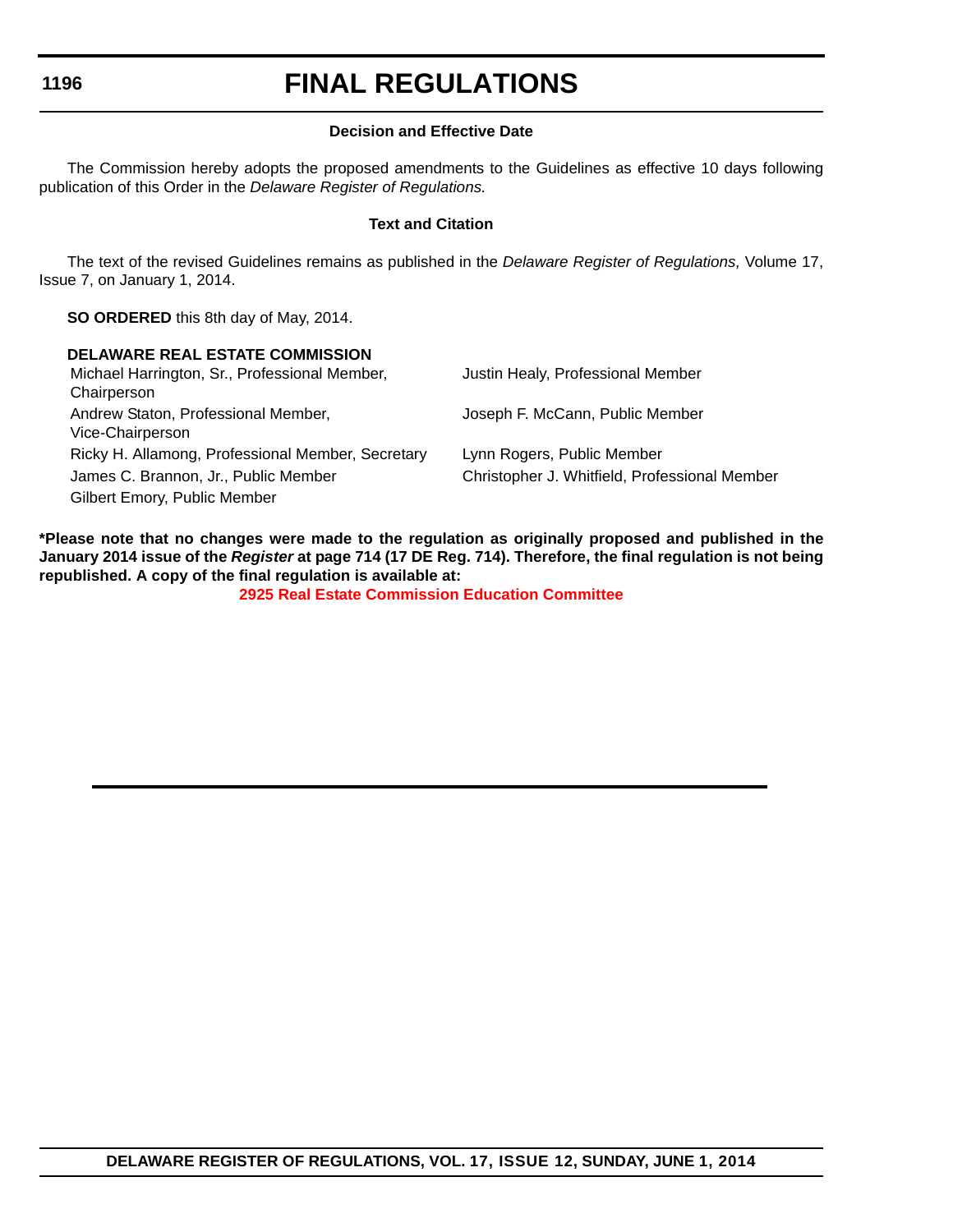# **GENERAL NOTICES**

## **[DEPARTMENT OF NATURAL RESOURCES AND ENVIRONMENTAL](http://www.dnrec.delaware.gov/air/Pages/Default.aspx)  CONTROL**

## **DIVISION OF AIR QUALITY**

Statutory Authority: 7 Delaware Code, Chapter 60 (7 **Del.C.** Ch. 60)

## **[REGISTER NOTICE](#page-4-0)**

## **1. TITLE OF STATE IMPLEMENTATION PLAN REVISION:**

Delaware 2011 Base Year State Implementation Plan (SIP) Emission Inventory under the 2008 Ozone National Ambient Air Quality Standard (NAAQS).

## **2. BRIEF SYNOPSIS OF THE SUBJECT, SUBSTANCE AND ISSUES:**

This document contains Delaware's State Implementation Plan (SIP) revision for meeting the Clean Air Act (CAA) requirements for the 8-hour ozone National Ambient Air Quality Standard (NAAQS) set forth by US Environmental Protection Agency (EPA) in 2008.

According to Section 182(a)(1) of CAA and EPA's implementation rule for the 2008 ozone standard (Proposed Rule, June 6, 2013, 78 FR 34178), Delaware is required to submit to EPA in July 2014 a SIP revision which compiles Delaware 2011 emissions of volatile organic compounds (VOC), oxides of nitrogen (NOx), and carbon monoxide (CO) from five source sectors: stationary point sources, stationary non-point sources, on-road mobile sources, non-road mobile sources, and natural sources. The subject document contains Delaware's base year emission inventory State Implementation Plan (SIP) revision under the 8-hour ozone National Ambient Air Quality Standard (NAAQS) set forth by US Environmental Protection Agency (EPA) in 2008.

#### **3. POSSIBLE TERMS OF THE AGENCY ACTION:** None

### **4. STATUTORY BASIS OR LEGAL AUTHORITY TO ACT:**

7 Delaware Code, Chapter 60, Environmental Control

### **5. OTHER REGULATIONS THAT MAY BE AFFECTED BY THE PROPOSAL:** None

### **6. NOTICE OF PUBLIC COMMENT:**

Interested parties may submit comments in writing to David Fees, Division of Air Quality, 655 South Bay Road, Dover, DE 19901.

Statements and testimony may be presented either orally or in writing at the public hearing to be held on Thursday, June 26, 2014, beginning at 6:00 p.m. in the auditorium, Richardson & Robbins Building, 89 Kings Hwy, Dover, 19901.

## **7. PREPARED BY:**

David Fees Phone: (302) 739-9402 May 16, 2014 [Email address:D](mailto:Dvid.Fees@state.de.us)avid.Fees@state.de.us

**\*Please Note: Due to the size of the general notice, it is not being published here. A copy of the notice is available at:**

**[Delaware 2011 Base Year State Implementation Plan \(SIP\) Emission Inventory](http://regulations.delaware.gov/register/june2014/general/17 DE Reg 1197 06-01-14.htm)**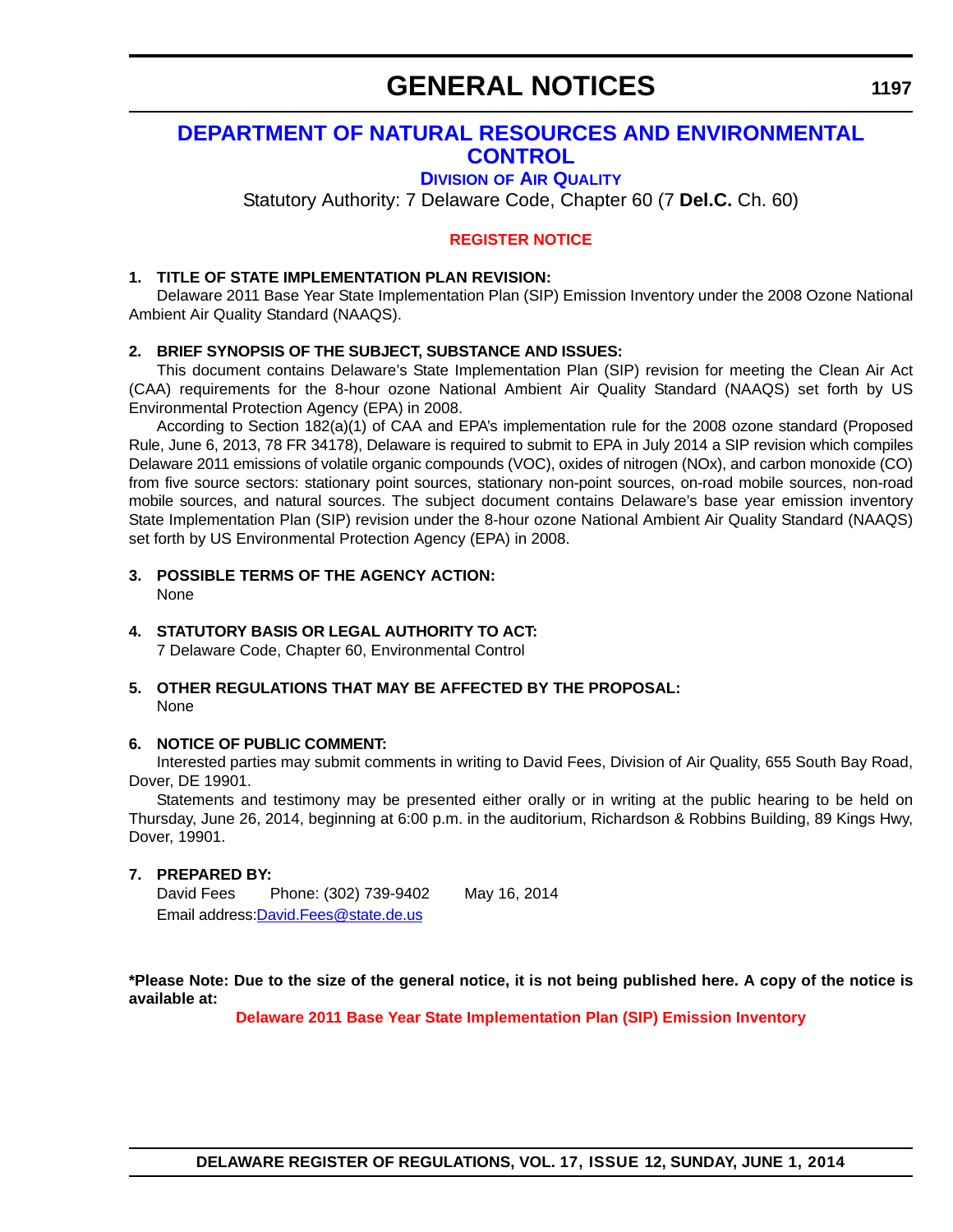## **CALENDAR OF EVENTS/HEARING NOTICES**

## **[DELAWARE RIVER BASIN COMMISSION](http://www.state.nj.us/drbc/) [PUBLIC NOTICE](#page-4-0)**

The Delaware River Basin Commission will hold a public hearing on Tuesday, June 10, 2014 beginning at 1:30 p.m. A business meeting will be held on the following day, Wednesday, June 11, 2014 beginning at 12:15 p.m. The hearing and meeting are open to the public and will be held at the Washington Crossing Historic Park Visitor Center, 1112 River Road, Washington Crossing, Pennsylvania. For more information, visit the DRBC web site at www.drbc.net or contact Pamela M. Bush, Commission Secretary and Assistant General Counsel, at 609 883- 9500 extension 203.

## **[DEPARTMENT OF EDUCATION](http://www.doe.k12.de.us/) [PUBLIC NOTICE](#page-4-0)**

The State Board of Education will hold its monthly meeting on Thursday, June 19, 2014 at 1:00 p.m. in the Townsend Building, Dover, Delaware.

## **[DEPARTMENT OF HEALTH AND SOCIAL SERVICES](http://www.dhss.delaware.gov/dhss/dss/) DIVISION OF SOCIAL SERVICES [PUBLIC NOTICE](#page-4-0)**

## **Case Processing Procedures - Applications**

In compliance with the State's Administrative Procedures Act (APA - Title 29, Chapter 101 of the Delaware Code) and under the authority of Title 31 of the Delaware Code, Chapter 5, Section 512, Delaware Health and Social Services (DHSS) / Division of Social Services is proposing to amend policies in the Division of Social Services Manual (DSSM) regarding Administrative Procedures, specifically, *Case Processing Procedures - Applications*.

Any person who wishes to make written suggestions, compilations of data, testimony, briefs or other written materials concerning the proposed new regulations must submit same to Sharon L. Summers, Policy, Program & Development Unit, Division of Social Services, 1901 North DuPont Highway, P.O. Box 906, New Castle, Delaware 19720-0906 or by fax to (302) 255-4425 by June 30, 2014.

The action concerning the determination of whether to adopt the proposed regulation will be based upon the results of Department and Division staff analysis and the consideration of the comments and written materials filed by other interested persons.

### **DIVISION [OF SOCIAL SERVICES](http://www.dhss.delaware.gov/dhss/dss/) [PUBLIC NOTICE](#page-4-0)**

## **Food Supplement Program - Income and Eligibility Verification System**

In compliance with the State's Administrative Procedures Act (APA - Title 29, Chapter 101 of the Delaware Code) and under the authority of Title 31 of the Delaware Code, Chapter 5, Section 512, Delaware Health and Social Services (DHSS) / Division of Social Services is proposing to amend policies in the Division of Social Services Manual (DSSM) regarding the Food Supplement Program, specifically, *Income and Eligibility Verification System - Exclude Unearned Income Data from IRS*.

Any person who wishes to make written suggestions, compilations of data, testimony, briefs or other written materials concerning the proposed new regulations must submit same to Sharon L. Summers, Policy, Program & Development Unit, Division of Social Services, 1901 North DuPont Highway, P.O. Box 906, New Castle, Delaware 19720-0906 or by fax to (302) 255-4425 by June 30, 2014.

The action concerning the determination of whether to adopt the proposed regulation will be based upon the results of Department and Division staff analysis and the consideration of the comments and written materials filed by other interested persons.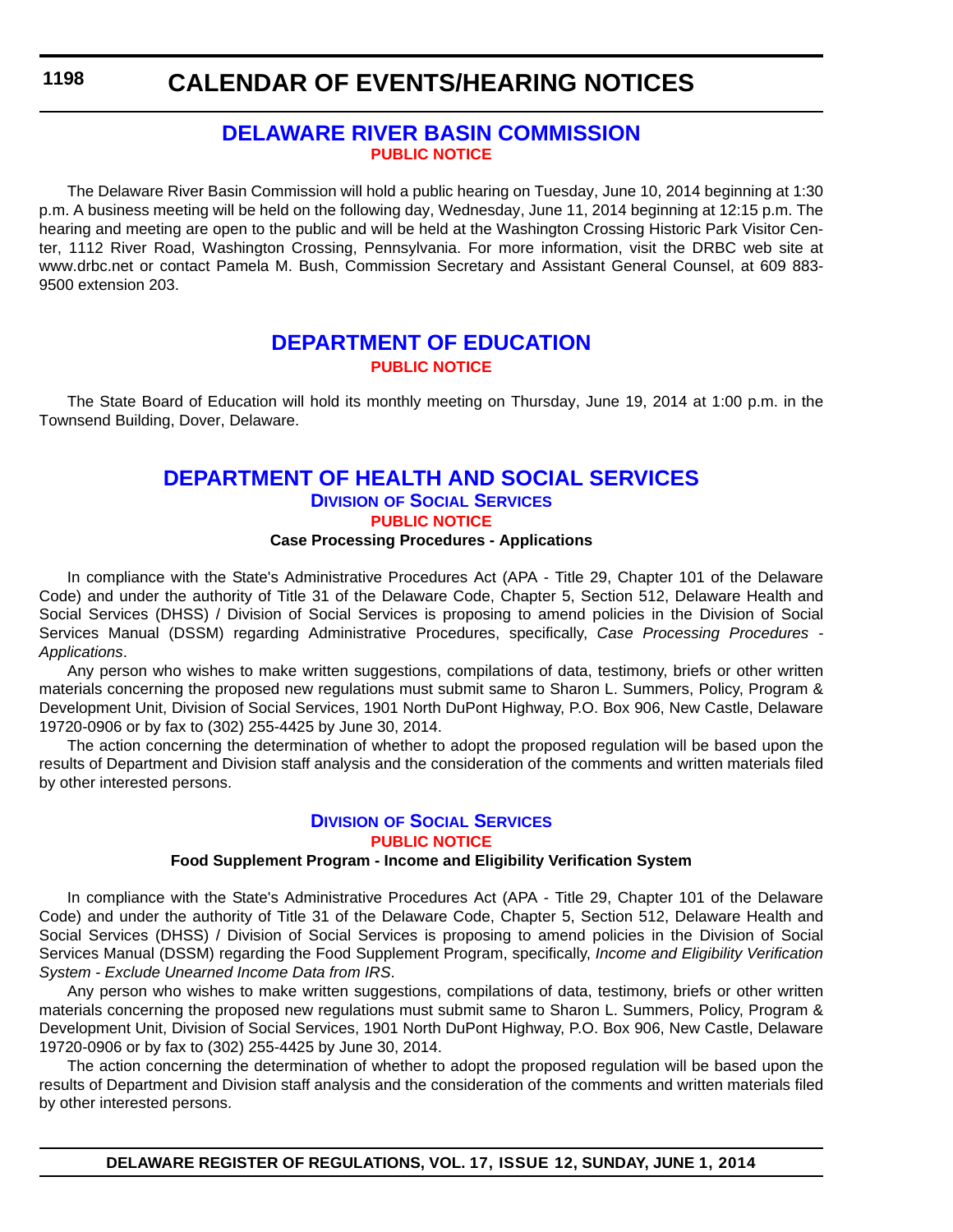## **DIVISION [OF SOCIAL SERVICES](http://www.dhss.delaware.gov/dhss/dss/) [PUBLIC NOTICE](#page-4-0) Food Supplement Program - Household Definition**

In compliance with the State's Administrative Procedures Act (APA - Title 29, Chapter 101 of the Delaware Code) and under the authority of Title 31 of the Delaware Code, Chapter 5, Section 512, Delaware Health and Social Services (DHSS) / Division of Social Services is proposing to amend policies in the Division of Social Services Manual (DSSM) regarding the Food Supplement Program, specifically, *Household Definition*.

Any person who wishes to make written suggestions, compilations of data, testimony, briefs or other written materials concerning the proposed new regulations must submit same to Sharon L. Summers, Policy, Program & Development Unit, Division of Social Services, 1901 North DuPont Highway, P.O. Box 906, New Castle, Delaware 19720-0906 or by fax to (302) 255-4425 by June 30, 2014.

The action concerning the determination of whether to adopt the proposed regulation will be based upon the results of Department and Division staff analysis and the consideration of the comments and written materials filed by other interested persons.

## **[DEPARTMENT OF NATURAL RESOURCES AND ENVIRONMENTAL](http://www.dnrec.delaware.gov/air/Pages/Default.aspx)  CONTROL DIVISION OF AIR QUALITY [PUBLIC NOTICE](#page-4-0)**

## **Delaware 2011 Base Year State Implementation Plan (SIP) Emission Inventory under the 2008 Ozone National Ambient Air Quality Standard (NAAQS)**

This document contains Delaware's State Implementation Plan (SIP) revision for meeting the Clean Air Act (CAA) requirements for the 8-hour ozone National Ambient Air Quality Standard (NAAQS) set forth by US Environmental Protection Agency (EPA) in 2008.

According to Section 182(a)(1) of CAA and EPA's implementation rule for the 2008 ozone standard (Proposed Rule, June 6, 2013, 78 FR 34178), Delaware is required to submit to EPA in July 2014 a SIP revision which compiles Delaware 2011 emissions of volatile organic compounds (VOC), oxides of nitrogen (NOx), and carbon monoxide (CO) from five source sectors: stationary point sources, stationary non-point sources, on-road mobile sources, non-road mobile sources, and natural sources. The subject document contains Delaware's base year emission inventory State Implementation Plan (SIP) revision under the 8-hour ozone National Ambient Air Quality Standard (NAAQS) set forth by US Environmental Protection Agency (EPA) in 2008.

Interested parties may submit comments in writing to David Fees, Division of Air Quality, 655 South Bay Road, Dover, DE 19901.

Statements and testimony may be presented either orally or in writing at the public hearing to be held on Thursday, June 26, 2014, beginning at 6:00 p.m. in the auditorium, Richardson & Robbins Building, 89 Kings Hwy, Dover, 19901.

## **[DEPARTMENT OF SAFETY AND HOMELAND SECURITY](http://dsp.delaware.gov/) DIVISION OF STATE POLICE**

## **1300 Board of Examiners of Private Investigators & Private Security Agencies [PUBLIC NOTICE](#page-4-0)**

Notice is hereby given that the Board of Examiners of Private Investigators and Private Security Agencies, in accordance with Del. Code Title 24 Chapter 13 proposes to amend Rule 1.0 – Firearms Policy – placing the approval of instructors on Professional Licensing Section; Rule 2.0 – Use of Rifle and Shotgun – general housekeeping; Rule 3.0 – Nightstick, PR24, Mace, Peppergas and Handcuffs – requiring all certifications be on file with Professional Licensing and the instructors are approved by Professional Licensing; Rule 7.0 – Employment Notifi-

**DELAWARE REGISTER OF REGULATIONS, VOL. 17, ISSUE 12, SUNDAY, JUNE 1, 2014**

**1199**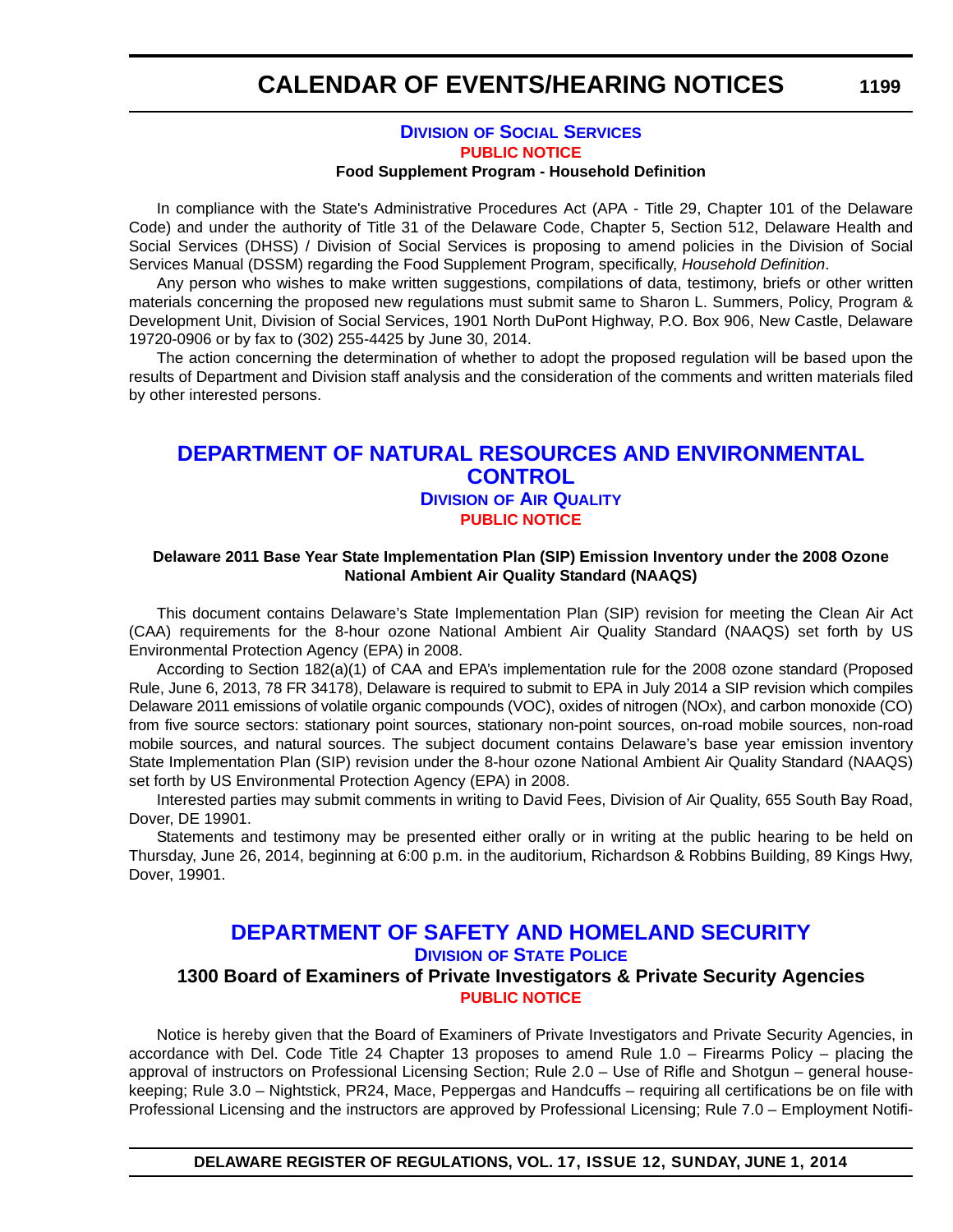## **CALENDAR OF EVENTS/HEARING NOTICES**

cation – general housekeeping; Rule 9.0 – Security Guards/Armored Car Guards – by deleting entire rule; Rule 12.0 – Personnel Rosters and Job Assignments – general housekeeping; Rule 13.0 – Record Book; Right of Inspection – allowing Professional Licensing to inspect guards and agency offices; Rule 14.0 – Agency Licensing Fees/Structure – giving Professional Licensing authority to renew agencies with not changes. If you wish to view the complete Rules, contact Ms. Peggy Anderson at (302) 672-5304. Any persons wishing to present views may submit them in writing, by June 30, 2014, to Delaware State Police, Professional Licensing, P.O. Box 430, Dover, DE 19903.

## **[DEPARTMENT OF SERVICES FOR CHILDREN, YOUTH AND THEIR](http://kids.delaware.gov/fs/fs.shtml)  FAMILIES**

## **DIVISION OF FAMILY SERVICES**

## **Office of Child Care Licensing**

## **[PUBLIC NOTICE](#page-4-0)**

## **101 Rules for Early Care and Education and School-Age Centers**

The Office of Child Care Licensing (OCCL) proposes to amend the DELACARE Rules for Early Care and Education and School-Age Centers. A comprehensive review process was held in which all providers were asked to participate as part of the public hearing process for Executive Order 36 and a preliminary draft was created. The preliminary draft was posted on the OCCL website and comments were invited and received. Additional public comments were received from the Provider Advisory Board, from providers and stakeholders during a series of Task Force meetings, as well as written comments from other providers and stakeholders.

The proposed changes provide clarity, reflect changes in laws, align with current best practices, and improve standards of care. The revisions represent a consensus of participants including licensed providers and subject experts, and are based on best practice, a review of regulations promulgated by other States, research on subjects related to early care and education and school-age center care, internal OCCL review and discussion, and identified issues and services within existing programs within Delaware.

Regulations published here are numbered in administrative code format. To facilitate the comparison of this new document to the current regulations and the location of information in the current regulations, in many instances a current rule number still appears in this document in parentheses regardless of whether the text has been edited or remains the same. (Example: Rules 102-104). Some current regulations have been eliminated and new information and regulations added. These referencing rule numbers will be eliminated in the next publication of these regulations in the *Register*.

Interested parties wishing to offer comments on the proposed regulations or submit written suggestions, data, briefs, or other materials concerning the proposed regulations must submit same to Elizabeth Timm, Office of Child Care Licensing, 1825 Faulkland Road, Wilmington, Delaware 19805 or by fax to 302-633-5112 by the close of business on July 31, 2014. Comments may also be offered at public meetings to be held in each county. Participants may attend any meeting. While the meetings begin at 6:00 p.m., participants may arrive at any time prior to the close of the meetings at 7:45 p.m. Time allotted to each speaker will be limited. The meetings will be held as follows:

| <b>New Castle County:</b> | Tuesday, June 24, 2014, 6:00 - 7:45 p.m.                 |  |
|---------------------------|----------------------------------------------------------|--|
|                           | Paul J. Sweeney Public Safety Building                   |  |
|                           | (also known as New Castle County Public Safety Building) |  |
|                           | 3601 N. DuPont Highway, New Castle, DE 19720             |  |
| <b>Sussex County:</b>     | Wednesday, July 9, 2014, 6:00 - 7:45 p.m.                |  |
|                           | Thurman Adams State Service Center                       |  |
|                           |                                                          |  |
|                           | (also known as Georgetown State Service Center)          |  |
|                           | 546 South Bedford Street, Georgetown, DE 19947           |  |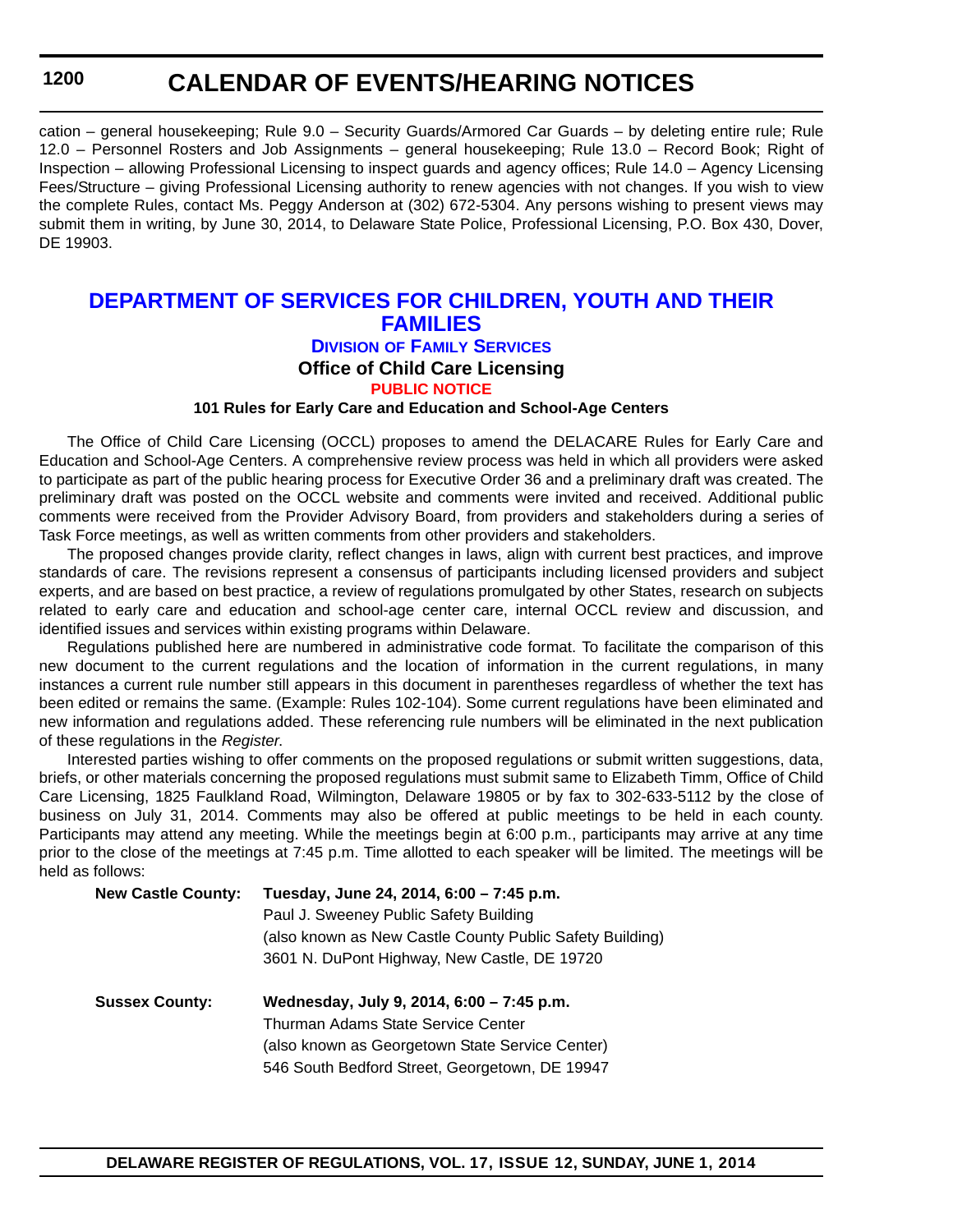**Kent County: Wednesday, July 16, 2014, 6:00 – 7:45 p.m.** DelDOT Administration Building, Farmington Room 800 Bay Road, Dover, DE 19903

## **[DEPARTMENT OF STATE](http://dpr.delaware.gov/) DIVISION OF PROFESSIONAL REGULATION 100 BOARD OF ACCOUNTANCY [PUBLIC NOTICE](#page-4-0)**

Pursuant to 24 **Del.C.** §105(a)(1), the Delaware Board of Accountancy has proposed revisions to its rules and regulations. The rules pertaining to renewal and audit are amended to provide that renewal must be accomplished electronically and that continuing education summaries shall be submitted within 30 days of the date of the notification of selection for audit.

A public hearing will be held on July 16, 2014 at 9:00 a.m. in the second floor conference room B of the Cannon Building, 861 Silver Lake Boulevard, Dover, Delaware, where members of the public can offer comments on the amendments to the rules and regulations. Anyone wishing to receive a copy of the proposed rules and regulations may obtain a copy from the Delaware Board of Accountancy, 861 Silver Lake Boulevard, Dover, Delaware 19904. Persons wishing to submit written comments may forward these to the Board at the above address.

In accordance with 29 **Del.C.** §10118(a), the final date to receive written comments will be July 31, 2014 which is 15 days following the public hearing. The Board will deliberate on all of the public comment at its regularly scheduled meeting on August 20, 2014 at 9:00 a.m., at which time it will determine whether to adopt the rules and regulations as proposed or make additional changes due to the public comment.

## **DIVISION [OF PROFESSIONAL REGULATION](http://dpr.delaware.gov/) 300 BOARD OF ARCHITECTS [PUBLIC NOTICE](#page-4-0)**

The Delaware Board of Architects, pursuant to 24 **Del.C.** §306(a)(1), proposes to add regulation 7.6.1.1 and amend regulation 7.6.2. The proposed addition at 7.6.1.1 seeks to grant authority to licensees to utilize electronic seals whenever the use of an architect's seal is permitted. The amendment at 7.6.2 seeks to allow architects to utilize an electronic signature when signed and sealed submissions are published and/or submitted under the current requirements of regulation 7.6.2.

The Board will hold a public hearing on the proposed regulation change on July 2, 2014 at 1:30 p.m., Second Floor Conference Room B, Cannon Building, 861 Silver Lake Blvd., Dover, DE 19904. Written comments should be sent to Meaghan Jerman, Administrative Specialist of the Delaware Board of Architects, Cannon Building, 861 Silver Lake Blvd., Dover, DE 19904. Written comments will be accepted until July 17, 2014 pursuant to 29 **Del.C.** §10118(a).

## **DIVISION [OF PROFESSIONAL REGULATION](http://dpr.delaware.gov/) 1100 BOARD OF DENTISTRY AND DENTAL HYGIENE [PUBLIC NOTICE](#page-4-0)**

The Delaware Board of Dentistry and Dental Hygiene, pursuant to 24 **Del.C.** §1106(a)(1), proposes to amend its regulations. The proposed changes to regulation 6 set forth guidelines for application renewal and late renewal. The Board will hold a public hearing on the proposed rule change August 21, 2014 at 3:00 PM, Second Floor Conference Room A, Cannon Building, 861 Silver Lake Blvd., Dover, DE 19904. Written comments should be sent to Amanda McAtee, Administrator of the Delaware Board of Dentistry and Dental Hygiene, Cannon Building, Suite 203, 861 Silver Lake Blvd., Dover, DE 19904. Written comments will be accepted until September 5, 2014.

**1201**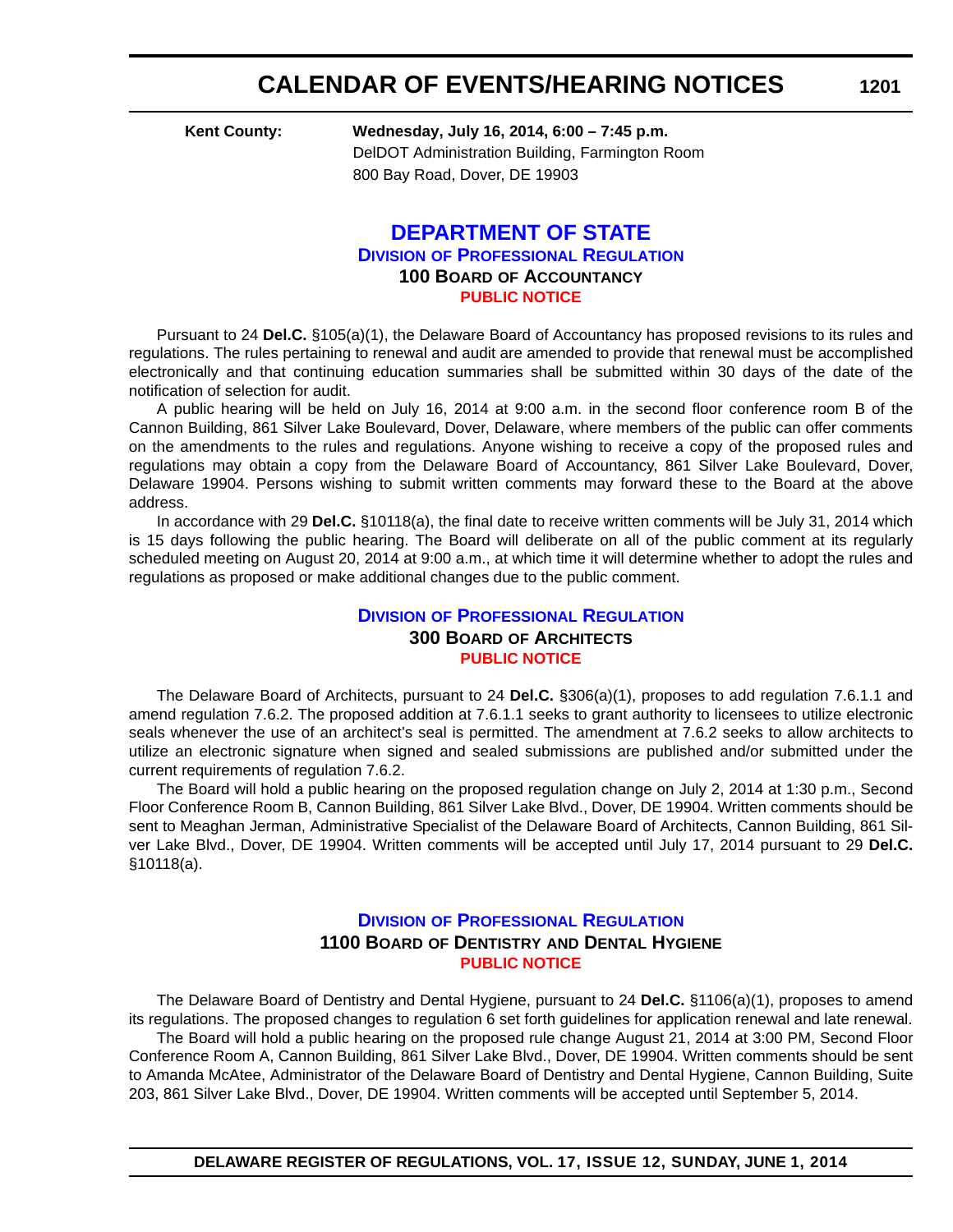## **DIVISION [OF PROFESSIONAL REGULATION](http://dpr.delaware.gov/) 1700 BOARD OF MEDICAL LICENSURE AND DISCIPLINE [PUBLIC NOTICE](#page-4-0)**

The Delaware Board of Medical Licensure and Discipline, pursuant to 24 **Del.C.** §1713(a)(12), proposes to revise regulation 6.0 to remove surplusage. Specifically, the proposal removes the words "less than once a quarter" from the regulation as it is unnecessary and renders the regulation's intent unclear. The Board will hold a public hearing on the proposed regulation change on July 22, 2014 at 3:00 p.m., Second Floor Conference Room A, Cannon Building, 861 Silver Lake Blvd., Dover, DE 19904. Written comments should be sent to Shauna Slaughter, Executive Director of the Delaware Board of Medical Licensure and Discipline, Cannon Building, 861 Silver Lake Blvd., Dover, DE 19904. Written comments will be accepted until August 6, 2014 pursuant to 29 **Del.C.** §10118(a).

## **DIVISION [OF PROFESSIONAL REGULATION](http://dpr.delaware.gov/)**

## **1800 BOARD OF PLUMBING, HEATING, VENTILATION, AIR CONDITIONING AND REFRIGERATION EXAMINERS**

## **[PUBLIC NOTICE](#page-4-0)**

Pursuant to 24 **Del.C.** §1806(a)(2), the Delaware Board of Plumbing, Heating, Ventilation, Air Conditioning and Refrigeration Examiners has proposed revisions to its rules and regulations. The rules are amended to provide a continuing education requirement.

A public hearing will be held on July 8, 2014 at 8:30 a.m. in the second floor conference room A of the Cannon Building, 861 Silver Lake Boulevard, Dover, Delaware, where members of the public can offer comments on the amendments to the rules and regulations. Anyone wishing to receive a copy of the proposed rules and regulations may obtain a copy from the Delaware Board of Plumbing, Heating, Ventilation, Air Conditioning and Refrigeration Examiners, 861 Silver Lake Boulevard, Dover, Delaware 19904. Persons wishing to submit written comments may forward these to the Board at the above address.

In accordance with 29 **Del.C.** §10118(a), the final date to receive written comments will be July 23, 2014 which is 15 days following the public hearing. The Board will deliberate on all of the public comment at its regularly scheduled meeting on September 9, 2014 at 8:30 a.m., at which time it will determine whether to adopt the rules and regulations as proposed or make additional changes due to the public comment.

## **DIVISION [OF PROFESSIONAL REGULATION](http://dpr.delaware.gov/)**

## **3000 BOARD OF PROFESSIONAL COUNSELORS OF MENTAL HEALTH AND CHEMICAL DEPENDENCY PROFESSIONALS [PUBLIC NOTICE](#page-4-0)**

The Delaware Board of Mental Health and Chemical Dependency Professionals, pursuant to 24 **Del.C.** §3006(a)(1), proposes to revise its regulations. The proposed amendments to the regulations seek to bring the regulations into conformity with the statutory provisions which govern the Board; eliminate regulatory references to the "Academy of Clinical Mental Health Counselors," a non-existent organization; and eliminate regulations stating that professional counselors must obtain licensure by first becoming assistant counselors.

The Board will hold a public hearing on the proposed rule change on June 25, 2014 at 12:00 p.m., in the Second Floor Conference Room A, Cannon Building, 861 Silver Lake Blvd., Dover, DE 19904. Written comments should be sent to Jessica Williams, Administrator of the Delaware Board of Mental Health and Chemical Dependency Professionals, Cannon Building, 861 Silver Lake Blvd, Dover, DE 19904. Written comments will be accepted until July 10, 2014.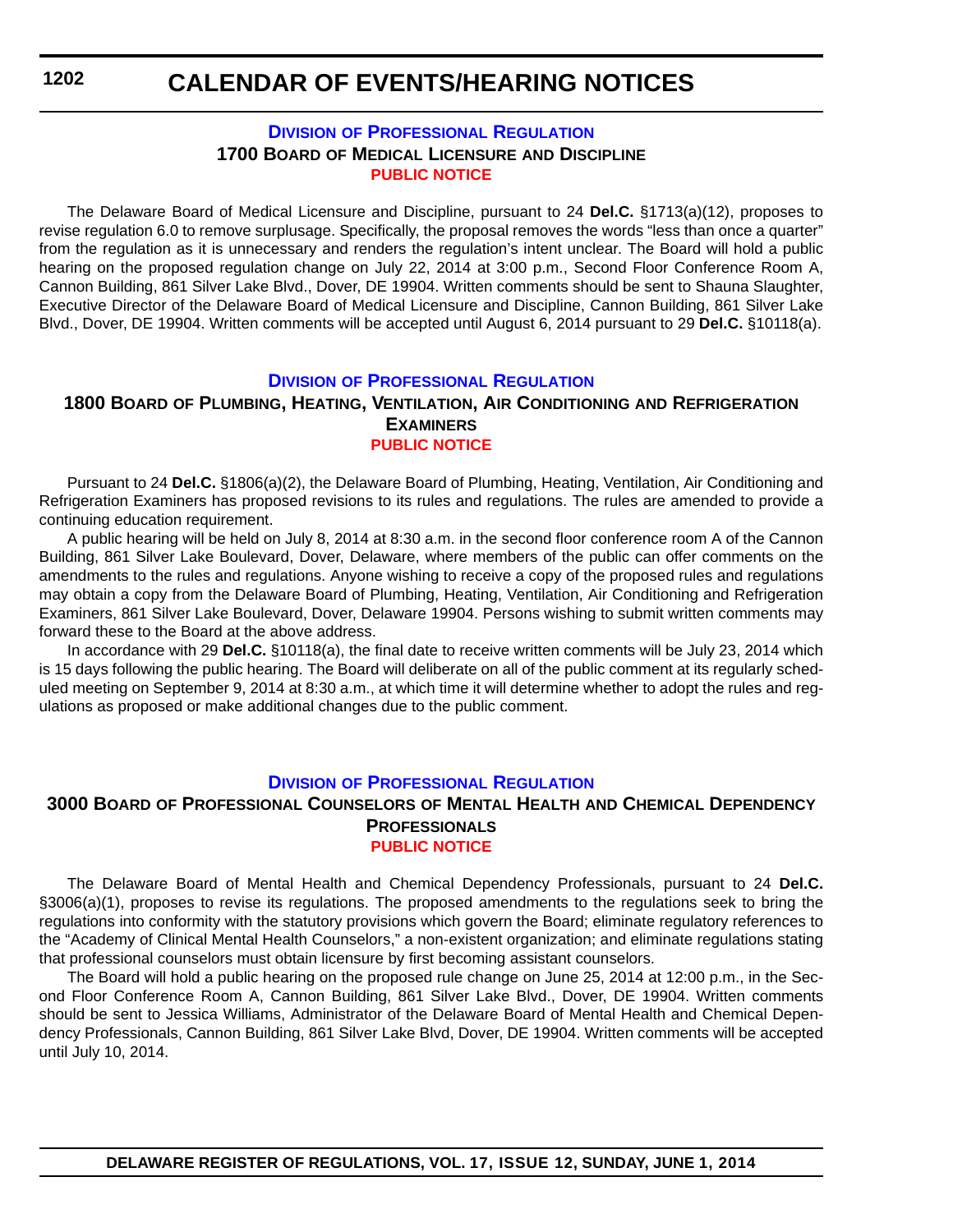## **DIVISION [OF PROFESSIONAL REGULATION](http://dpr.delaware.gov/) 4400 DELAWARE MANUFACTURED HOME INSTALLATION BOARD [PUBLIC NOTICE](#page-4-0)**

The Delaware Board of Manufactured Home Installation, pursuant to 24 **Del.C.** §4416 (b)(1), proposes to revise its regulations. The proposed revisions to the regulations are administrative in nature.

The Board will hold a public hearing on the rule change on July 14, 2014 at 9:00 a.m., in the Second Floor Conference Room B, Cannon Building, 861 Silver Lake Blvd., Dover, DE 19904. Written comments should be sent to Sandra Wagner, Administrator of the Delaware Board of Manufactured Home Installation, Cannon Building, 861 Silver Lake Blvd., Suite 203, Dover, DE 19904.

## **DIVISION [OF PROFESSIONAL REGULATION](http://dpr.delaware.gov/) 5200 Board of Examiners of Nursing Home Administrators [PUBLIC NOTICE](#page-4-0)**

The Delaware Board of Examiners of Nursing Home Administrators, pursuant to 24 **Del.C.** §5206(1), proposes to revise its regulations. The proposed revisions to the regulations would mandate that AIT registrants take additional training in preparation for the National Association of Long Term Care Administrator Boards and the practice of nursing home administration. The Board has always strongly recommended that applicants take the course and now recommends that the course become mandatory pursuant to 24 **Del.C.** §5209(a)(1).

The Board will hold a public hearing on the proposed rule change on July 8, 2014 at 1:00 p.m., in the Second Floor Conference Room B, Cannon Building, 861 Silver Lake Blvd., Dover, DE 19904. Written comments should be sent to Sheryl Paquette, Administrator of the Delaware Board of Nursing Home Administrators, Cannon Building, 861 Silver Lake Blvd, Suite 203, Dover, DE 19904.

## **OFFICE OF [THE STATE BANK COMMISSIONER](http://banking.delaware.gov/) [PUBLIC NOTICE](#page-4-0) 2207 Exemption of Licensed Lenders 2302 Exemptions 3401 Regulations Governing Revocable and Irrevocable Trust Agreements 3402 Surety Bond or Irrevocable Letter of Credit**

The State Bank Commissioner proposes to amend four Regulations adopted in accordance with Title 5 of the Delaware Code. Regarding Title 5, Chapter 22 (Licensed Lenders), the proposed amendment to Regulation 2207 (Exemption of Licensed Lenders) deletes certain outdated provisions and specifies that all exemptions issued pursuant to 5 **Del.C.** §2202(b) shall expire on December 31 of each year. Regarding Title 5, Chapter 23 (Sale of Checks and Transmission of Money), the proposed amendment to Regulation 2302 (Exemptions) specifies that all exemptions issued pursuant to 5 **Del.C.** §2304(c) shall expire on December 31 of each year. Regarding Title 5, Chapter 34 (Preneed Funeral Contracts), the proposed amendments to Regulation 3401 (Operating Regulation) and Regulation 3402 (Surety Bond or Irrevocable Letter of Credit) clarify, streamline and update the existing regulations for ease of understanding and increased relevance to current licensee operations. Other regulations issued by the State Bank Commissioner are not affected by this proposal. The State Bank Commissioner is issuing these proposed amended regulations in accordance with Title 5 of the Delaware Code. This notice is issued pursuant to the requirements of Title 29 of the Delaware Code, Chapter 11, Subchapter III, and Chapter 101, Subchapter II.

A copy of the proposed amended regulations is being published in the June 1, 2014 edition of the Delaware *Register of Regulations*. A copy is also on file in the Office of the State Bank Commissioner, 555 E. Loockerman Street, Suite 210, Dover, DE 19901 and is available for inspection during regular office hours. Copies are available upon request.

Interested parties may offer comments on the proposed amended regulations or submit written suggestions, data, briefs or other materials to the Office of the State Bank Commissioner at the above address as to whether these proposed amended regulations should be adopted, rejected or modified. Pursuant to 29 **Del.C.** §10118(a), public comments must be received on or before July 3, 2014. Written materials submitted will be available for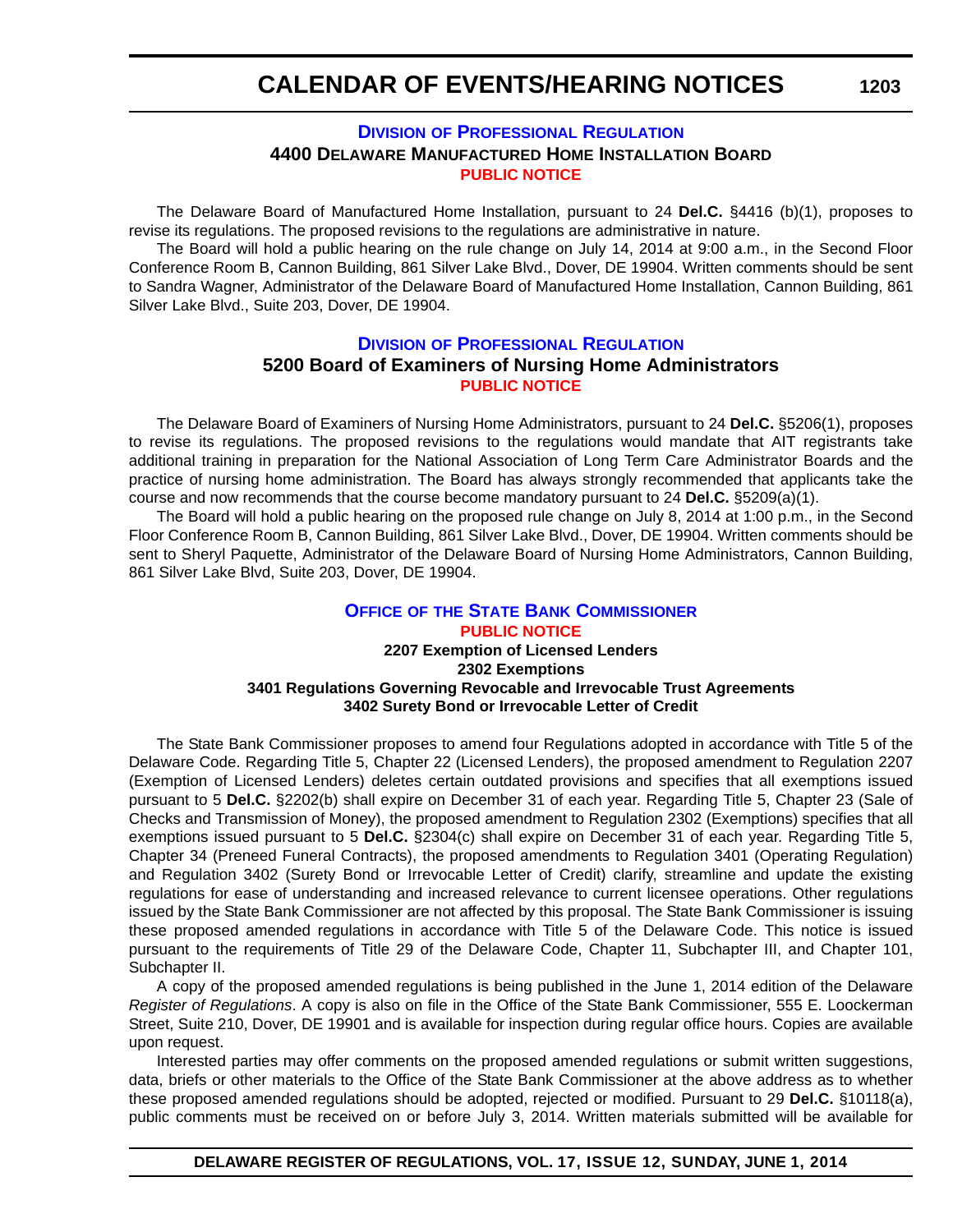## **CALENDAR OF EVENTS/HEARING NOTICES**

inspection at the above address.

On or after July 3, 2014, following review of the public comment, the State Bank Commissioner will determine whether to adopt the proposed amended Regulations 2207, 2302, 3401, and 3402, or make additional changes because of the public comments received.

## **[DEPARTMENT OF TRANSPORTATION](http://www.deldot.gov/index.shtml)**

#### **DIVISION OF PLANNING AND POLICY [PUBLIC NOTICE](#page-4-0)**

## **2309 Standards and Regulations for Subdivision Streets and State Highway Access**

## **Background**

The Delaware Department of Transportation (DelDOT), through its Division of Planning, seeks to adopt significant general revisions to its existing regulations regarding subdivisions streets and state highway access, not least of which to broaden the title of the regulations to "Development Coordination Manual," among other changes.

The current regulations were generally enacted in 2007, and were revised in partial form in 2010. The proposed regulations are a comprehensive re-write of the entire Section 2309 of title 2 of the Delaware Administrative Code. The changes take into account the issues and concerns identified and addressed as needing amendment by not only DelDOT staff, but also the end users of the current regulations.

The draft regulations were published at 17 DE Reg. 1055 (05/01/14), and written comments are also being sought. Access to the draft can be obtained by following this link:

http://regulations.delaware.gov/register/may2014/proposed/17%20DE%20Reg%201054%2005-01-14.htm.

Public hearings will be held at the following locations:

| <b>Kent County</b>   | Delaware Department of Transportation<br><b>Administration Building</b><br>800 Bay Road<br>Dover DE 19901 | Monday, June 9, 2014<br>Felton/Farmington Room<br>4-7 PM     |
|----------------------|-----------------------------------------------------------------------------------------------------------|--------------------------------------------------------------|
| <b>Sussex County</b> | Delaware Department of Transportation<br>South District<br>23697 DuPont Highway<br>Georgetown, DE 19947   | Monday, June 16, 2014<br>Conference Room<br>4-7 PM           |
| New Castle County    | Delaware State Police, Troop 2<br>100 Lagrange Ave<br>Newark, DE 19702                                    | Monday, June 23, 2014<br>Conference /Training Room<br>4-7 PM |

The intent of the hearings is to inform the public about the changes and to solicit input prior to finalizing the regulations. The hearings will consist of a presentation on the regulatory changes and a question and answer session with DelDOT staff. Interested citizens are encouraged to contribute written questions or comments in advance of the hearing by sending them via email to Marc Coté at Marc.Cote@state.de.us. Audience members may provide written questions or comments at the time of the hearing for the discussion or may provide verbal comments privately to a court reporter who will be present at each location. The number of questions addressed will be subject to the time available at the hearing. You may review the proposed changes on www.deldot.gov. The Department will take comments on the Regulations through June 30, 2014. The public may submit their comments to Marc Coté, P.E., Assistant Director for Development Coordination, via email (Marc.Cote@state.de.us) or in writing to his attention, Division of Planning, DelDOT, P.O. Box 778, Dover, DE 19903.

These locations are accessible to persons with disabilities. Any person having special needs or requiring special aid, such as an interpreter for the hearing impaired, is requested to contact DelDOT by phone or mail one week in advance. For further information contact the Office of Public Relations at 1-800-652-5600 (in DE) or 302- 760-2080 or write to the address above.

**DELAWARE REGISTER OF REGULATIONS, VOL. 17, ISSUE 12, SUNDAY, JUNE 1, 2014**